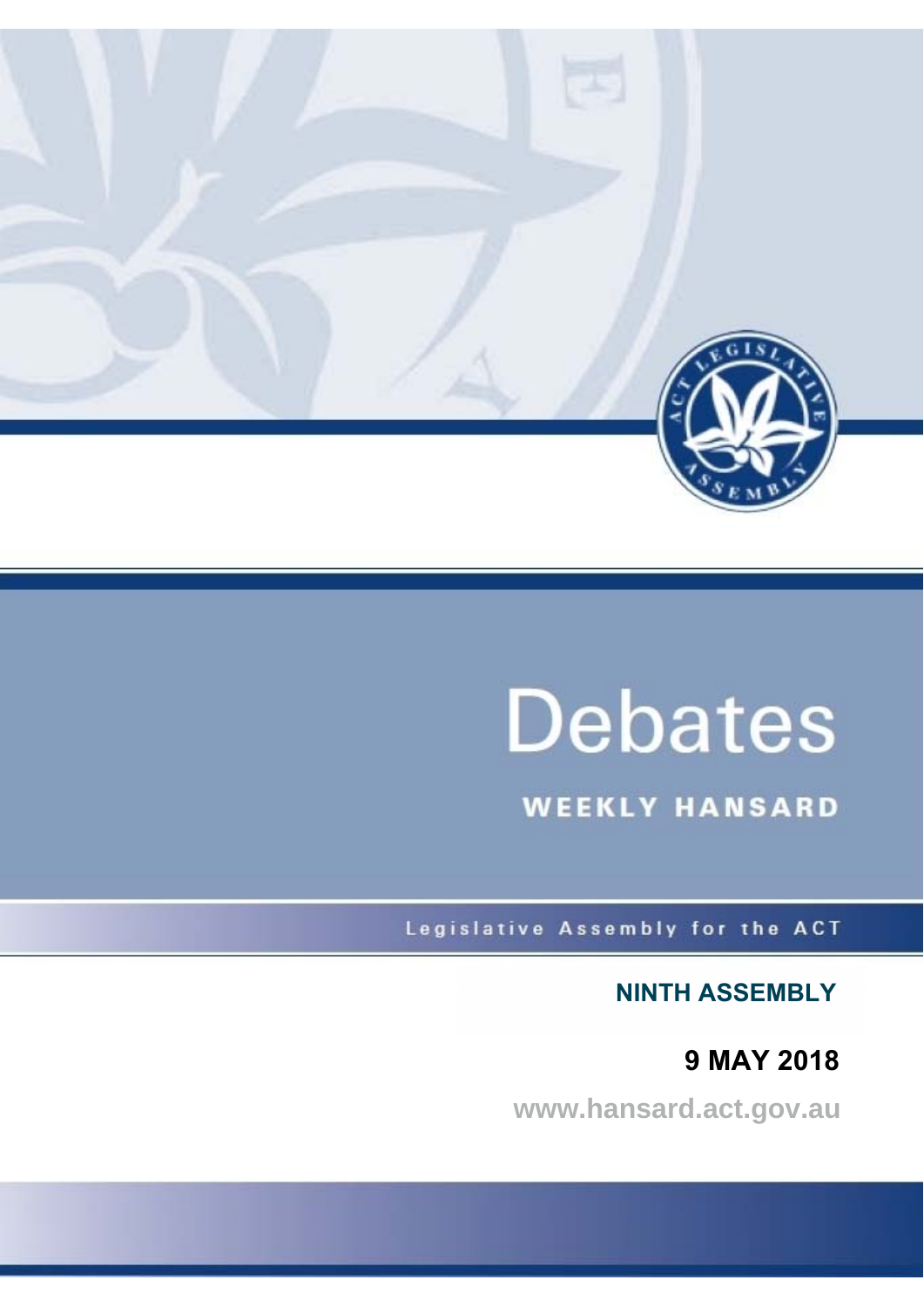## **[Wednesday, 9 May 2018](#page-2-0)**

| Magistrates Court (Retirement Age of Magistrates) Amendment Bill 2018 1625 |  |  |
|----------------------------------------------------------------------------|--|--|
|                                                                            |  |  |
|                                                                            |  |  |
|                                                                            |  |  |
|                                                                            |  |  |
| Questions without notice:                                                  |  |  |
| Senator for the Australian Capital Territory-casual vacancy 1671           |  |  |
|                                                                            |  |  |
|                                                                            |  |  |
|                                                                            |  |  |
|                                                                            |  |  |
|                                                                            |  |  |
|                                                                            |  |  |
|                                                                            |  |  |
|                                                                            |  |  |
|                                                                            |  |  |
|                                                                            |  |  |
|                                                                            |  |  |
|                                                                            |  |  |
|                                                                            |  |  |
|                                                                            |  |  |
|                                                                            |  |  |
|                                                                            |  |  |
|                                                                            |  |  |
|                                                                            |  |  |
|                                                                            |  |  |
| Adjournment:                                                               |  |  |
|                                                                            |  |  |
|                                                                            |  |  |
|                                                                            |  |  |
|                                                                            |  |  |
| Adjournment:                                                               |  |  |
|                                                                            |  |  |
|                                                                            |  |  |
|                                                                            |  |  |
|                                                                            |  |  |
|                                                                            |  |  |
|                                                                            |  |  |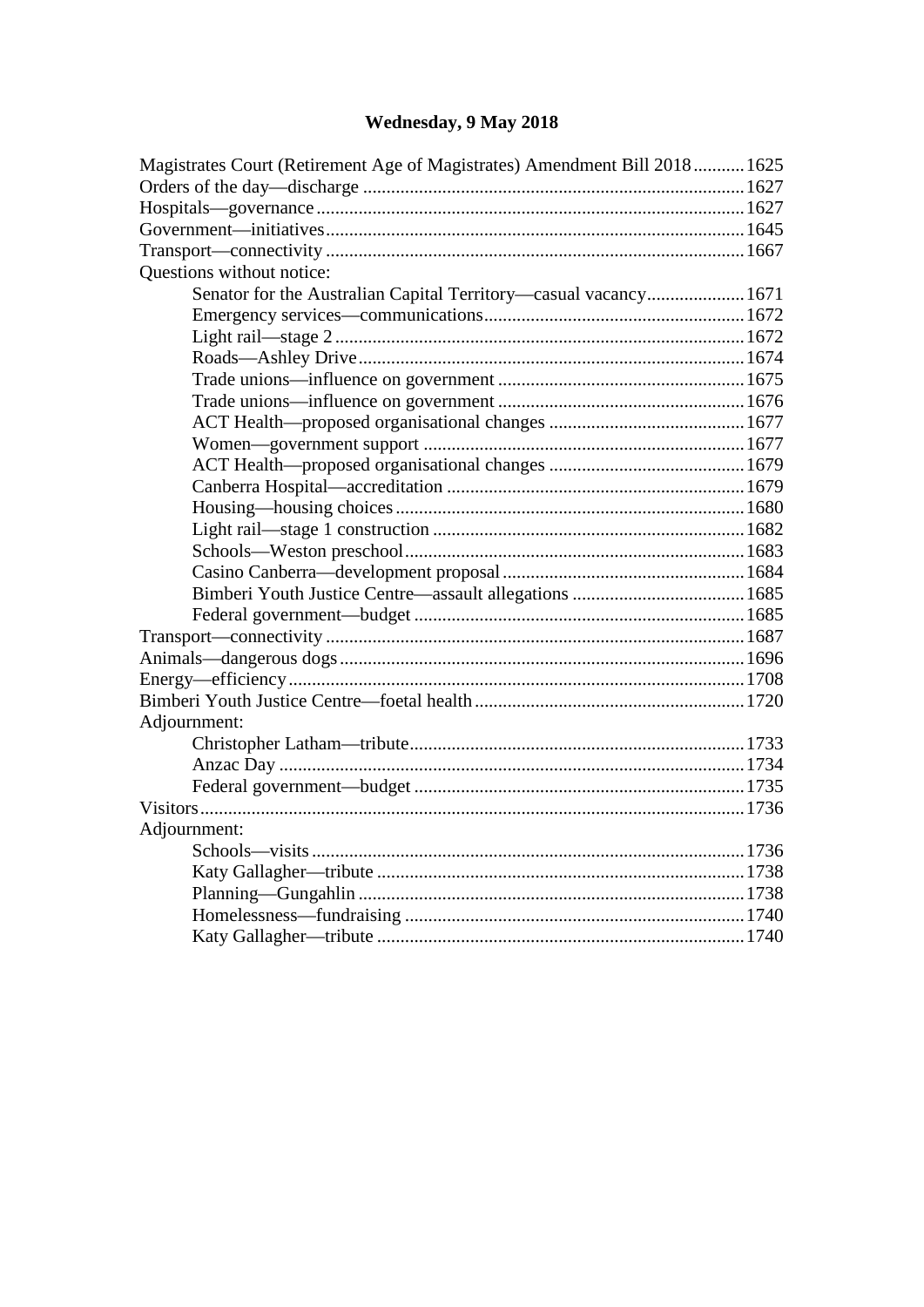### <span id="page-2-0"></span>**Wednesday, 9 May 2018**

**MADAM SPEAKER** (Ms J Burch) took the chair at 10 am and asked members to stand in silence and pray or reflect on their responsibilities to the people of the Australian Capital Territory.

### <span id="page-2-1"></span>**Magistrates Court (Retirement Age of Magistrates) Amendment Bill 2018**

**Mr Hanson**, pursuant to notice, presented the bill and its explanatory statement.

Title read by Clerk.

**MR HANSON** (Murrumbidgee) (10.01): I move:

That this bill be agreed to in principle.

This is a simple bill but it goes to an important matter. The purpose of this bill is to amend the Magistrates Court Act to extend the retirement age of magistrates from the current 65 years old to 70 years old. This brings the retirement age in the ACT Magistrates Court into line with the retirement age that applies in the Supreme Court and also with that in most other jurisdictions in Australia.

In a submission to the New South Wales parliament, the president of the New South Wales Bar Association, Mr Arthur Moses SC, stated that there were "compelling reasons" to lift the judicial retirement age to 75, including stemming the loss of experienced judges "who would otherwise have had the capacity to continue to make significant contributions to the development of the law".

Closer to home, lawyers have also spoken on this issue. I present the highlights from an article by Mr Andrew Fraser, but I maintain his meaning. He writes:

The ACT's magistrates are the victims of mandatory sentencing.

They must quit when they hit 65.

In NSW and Tasmania, magistrates run to 72; in Victoria, the Northern Territory, Queensland and South Australia it's 70 … What's holding us back here?

It is said that the ACT Government, in a previous incarnation, did not rate a higher magisterial retiring age as "a priority" but a new Attorney might take a fresh look.

What would it take?

How about a Bill in the Parliament that amends "65" to "70"? … Not too difficult.

Indeed, that is precisely what this bill does. It is not too difficult. I know this is an issue that has been talked about for some time here in the ACT, in other states and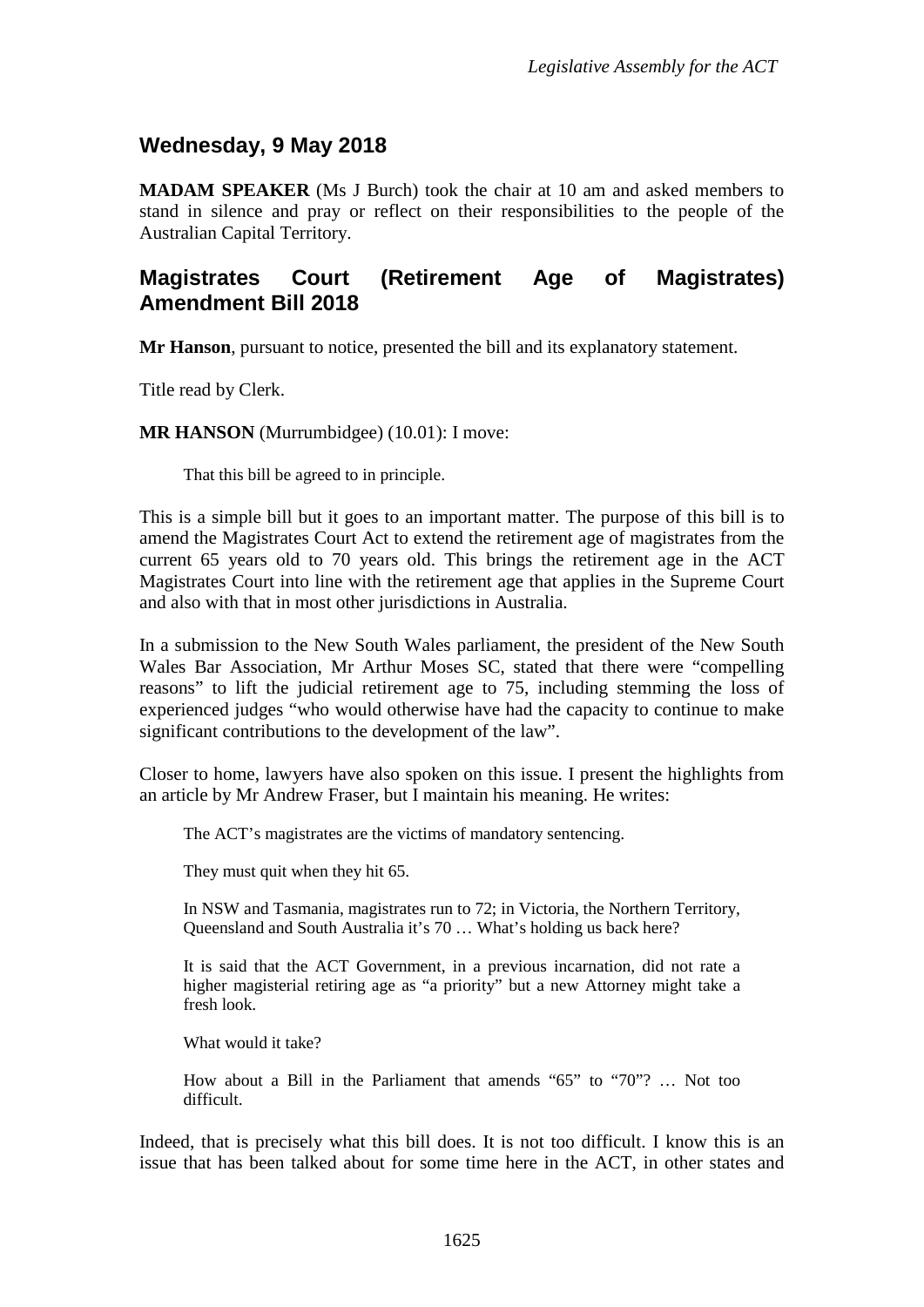nationally. As I have already indicated, other states have moved to 70 years some time ago.

In fact, in New South Wales there has been a push to raise the retirement age even higher. In other cases, such as here, the issue seems mired in a range of unrelated matters. I am stating that this does not need to wait for other changes. It can be done simply as a singular issue. It does not need a holistic approach. The time has come for it to be changed.

I turn to the bill itself. The first three clauses relate to the name, date and amendment details. The fourth clause merely omits the current words "65 years old" and substitutes "70 years old". It really is that simple.

With regard to the human rights implications, the bill does not have any human rights implications because even though it addresses age, the bill does not actually limit the age at which magistrates must retire. It actually extends the age that they can continue to work. It does not force a person to work beyond their desire. It means they are not forced to retire against their wishes.

The extension of retirement age does raise the issue of whether there should be a retirement age at all. On this point, I remind members that a retirement age for magistrates was subject to a national referendum at the time when judges were appointed for life. This is something that I must say I was unaware of, but the referendum was conducted in the 1970s. I will quote from former High Court Justice Michael Kirby on the result:

The Members of Parliament, who rarely saw the justices of the High Court in those itinerant days—

before the court got its permanent home by Lake Burley Griffin—

were uniformly shocked at McTiernan's great age and apparent feebleness. It was the sight of the octogenarian which encouraged the bipartisan support for the amendment of the Constitution providing for the compulsory retirement of federal judges … Henceforth there would be no more life appointments.

While there may be possibly a broader discussion about retirement ages, and I would welcome further discussion, this is beyond the scope or purpose of this bill. The current retirement age was set many years ago. It does not recognise the valuable contributions these people could still provide to the Canberra community, and it is out of step with modern standards.

It takes many years of legal practice and professional development to attain the skills to be a magistrate. When those magistrates are at the peak of their ability and experience, we are now forcing them to retire. This bill not only recognises the value of allowing experienced and capable people to keep working; it also addresses an anomaly where the retirement age in the Magistrates Court is 65, but in the Supreme Court it is 70.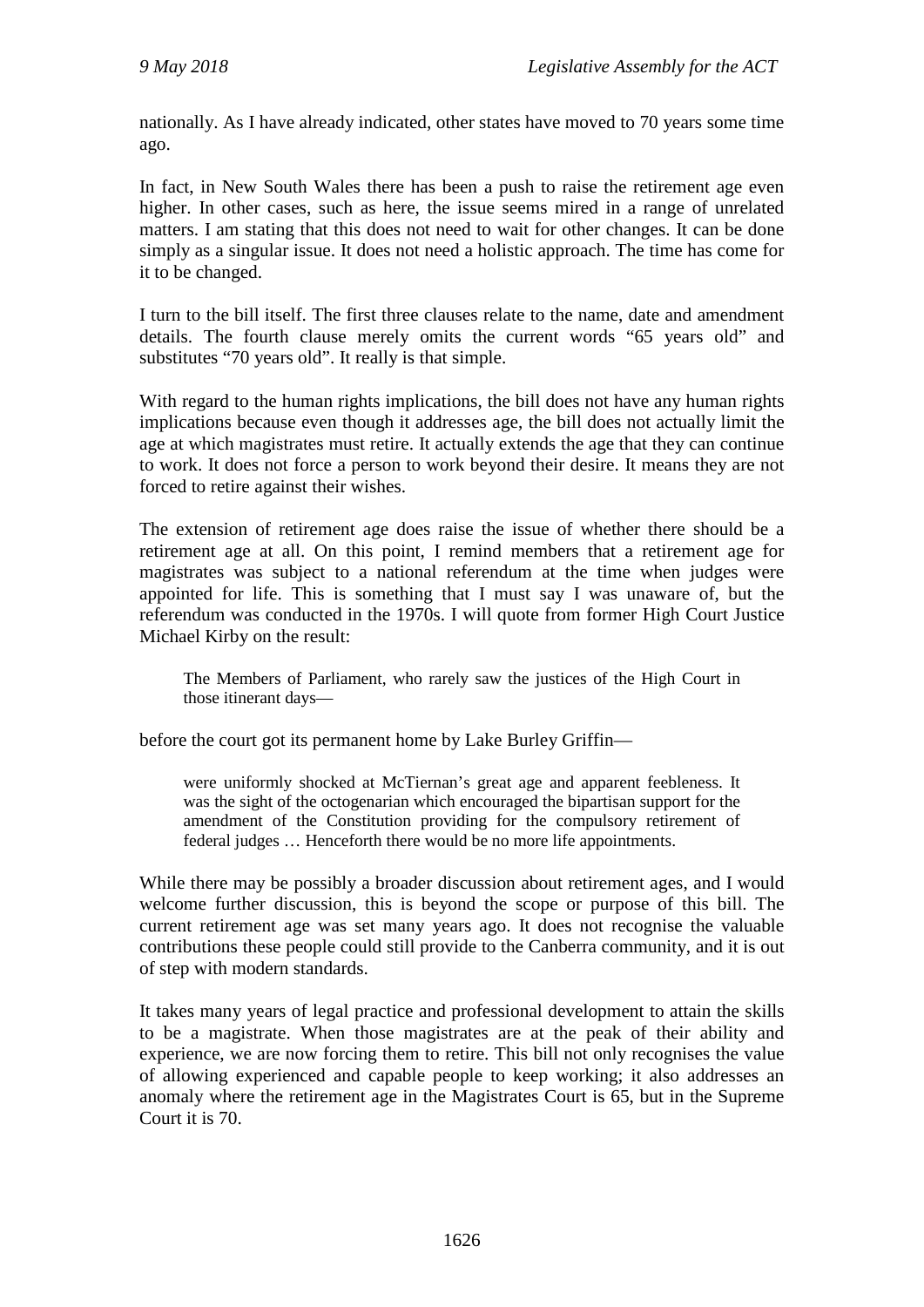Furthermore, we have been hearing for years about the workloads in our courts and how magistrates have to deal with the issues of an ever-increasing population with the same number of magistrates. This allows our best and brightest to continue to serve our community. Other jurisdictions in Australia have already moved to 70 or higher. It is now time for the ACT to make the retirement age of magistrates meet community standards and expectations. I commend this bill to the Assembly.

Debate (on motion by **Mr Ramsay**) adjourned to the next sitting.

#### <span id="page-4-0"></span>**Orders of the day—discharge**

Motion (by **Ms Le Couteur**) agreed to:

That order of the day No 2, Private Members' business, being the Crimes (Invasion of Privacy) Amendment Bill 2017, be discharged from the *Notice Paper*.

#### <span id="page-4-1"></span>**Hospitals—governance**

**MRS DUNNE** (Ginninderra) (10.07): I move:

That this Assembly:

(1) notes:

(a) in relation to the Centenary Hospital for Women and Children (CHWC):

- (i) media reports on 26 April 2018 about concerns of clinical staff at the CHWC that mothers and babies' lives are being put at risk by chronic overcrowding within the maternity unit;
- (ii) the article reported that CHWC clinical staff had sent a letter to the Minister for Health and Wellbeing, outlining their concerns, which included:
	- (A) a lack of integrity in presenting the CHWC for the accreditation audit undertaken in March 2018;
	- (B) a lack of appropriate human and equipment resources and CHWC capacity;

(C) the presence of a culture of bullying; and

- (D) the prevalence of physical and emotional exhaustion among staff;
- (iii) the CHWC was built in 2012 with no more capacity than the facility it replaced;
- (iv) according to the answer given to a question taken on notice on 24 October 2017, there were short periods during September 2017, in which the CHWC was over capacity and the maternity ward at Calvary Public Hospital was at capacity; and
- (v) Calvary Public Hospital is increasing its maternity ward bed capacity by only three, which will not be ready until July 2018;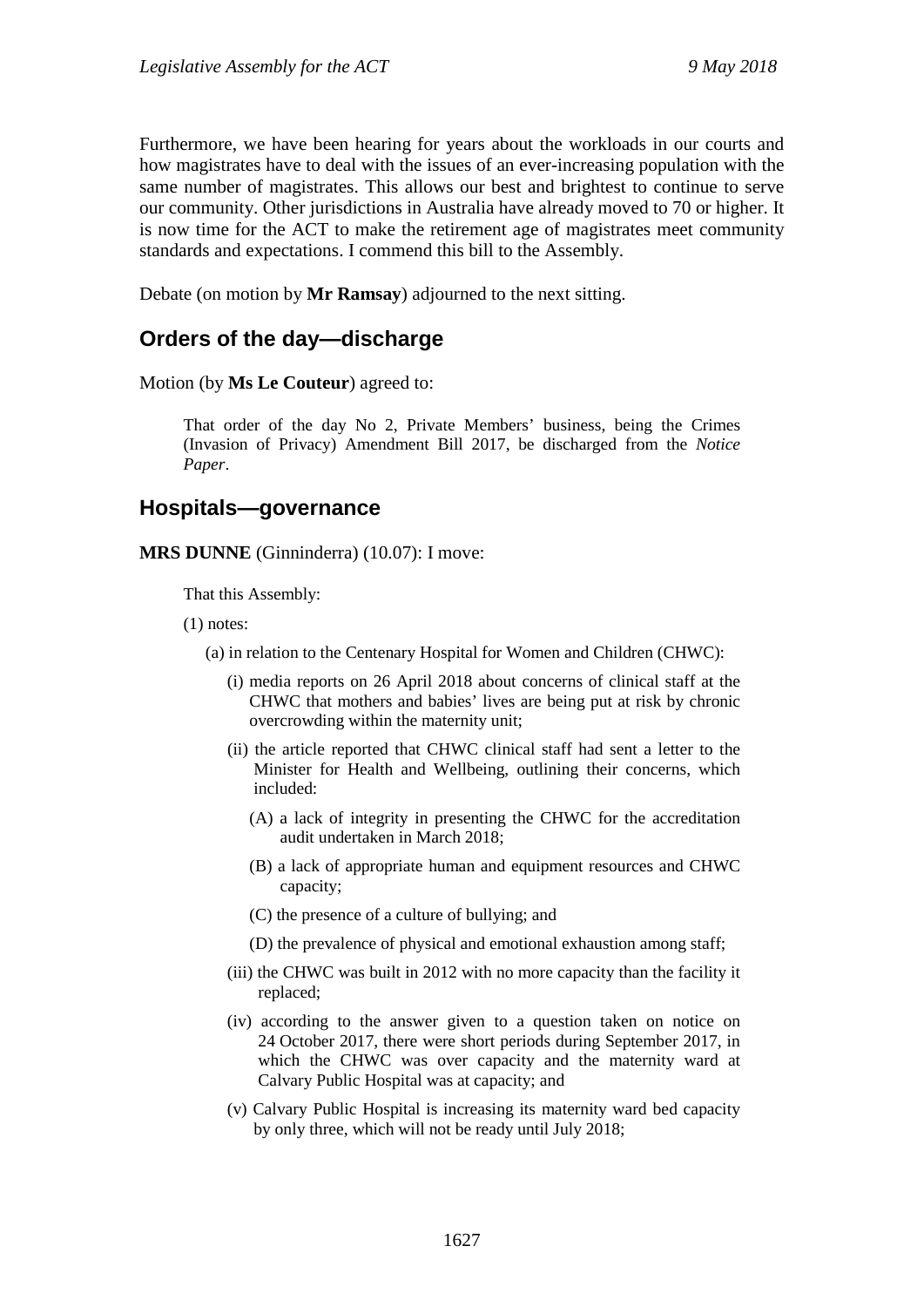- (b) in relation to the March 2018 accreditation report by the Australian Council on Healthcare Standards (ACHS) for The Canberra Hospital:
	- (i) the accreditation report revealed the hospital failed to meet 37 standards;
	- (ii) of the failed standards:
		- (A) two were rated as extreme risks, relating to patient safety in mental health;
		- (B) six were rated as high risks, relating to governance, strategic planning, decision-making, non-compliance with policy and procedures, and low completion rates of surgical safety checklists and inpatient discharge summaries;
		- (C) 15 were rated as moderate risks; and
		- (D) 14 were rated as low risks;
	- (iii) the media reported the:
		- (A) Minister for Health and Wellbeing had said that the governance issues validated the ACT Government's decision to restructure the Health Directorate;
		- (B) Acting Director-General of the Health Directorate had said not being accredited is not an option; and
		- (C) Australian Medical Association had said the loss of accreditation would be a disaster;
	- (iv) there were media reports of claims by staff of the CHWC that:
		- (A) dirty and broken furniture and faulty equipment in use before the accreditation audit had been removed prior to the audit and returned to use after it was completed; and
		- (B) over-rostering of staff was used to create the illusion of appropriate staffing levels during the audit; and
	- (v) the ACHS will review the failed standards in July 2018;
- (c) the intention of the Minister for Health and Wellbeing to split the Health Directorate into two directorates;
- (d) the continuing worsening of emergency department and elective surgery waiting times;
- (e) the delays to the delivery of the Surgical Procedures, Interventional Radiation and Emergency (SPIRE) building at The Canberra Hospital; and
- (f) the unreported waiting times for elective surgery patients to attend an initial appointment with their specialist surgeon; and
- (2) calls on the Minister for Health and Wellbeing to:
	- (a) in relation to the CHWC:
		- (i) by the close of business this day:

(A) table the letter that the CHWC clinical staff sent to her; and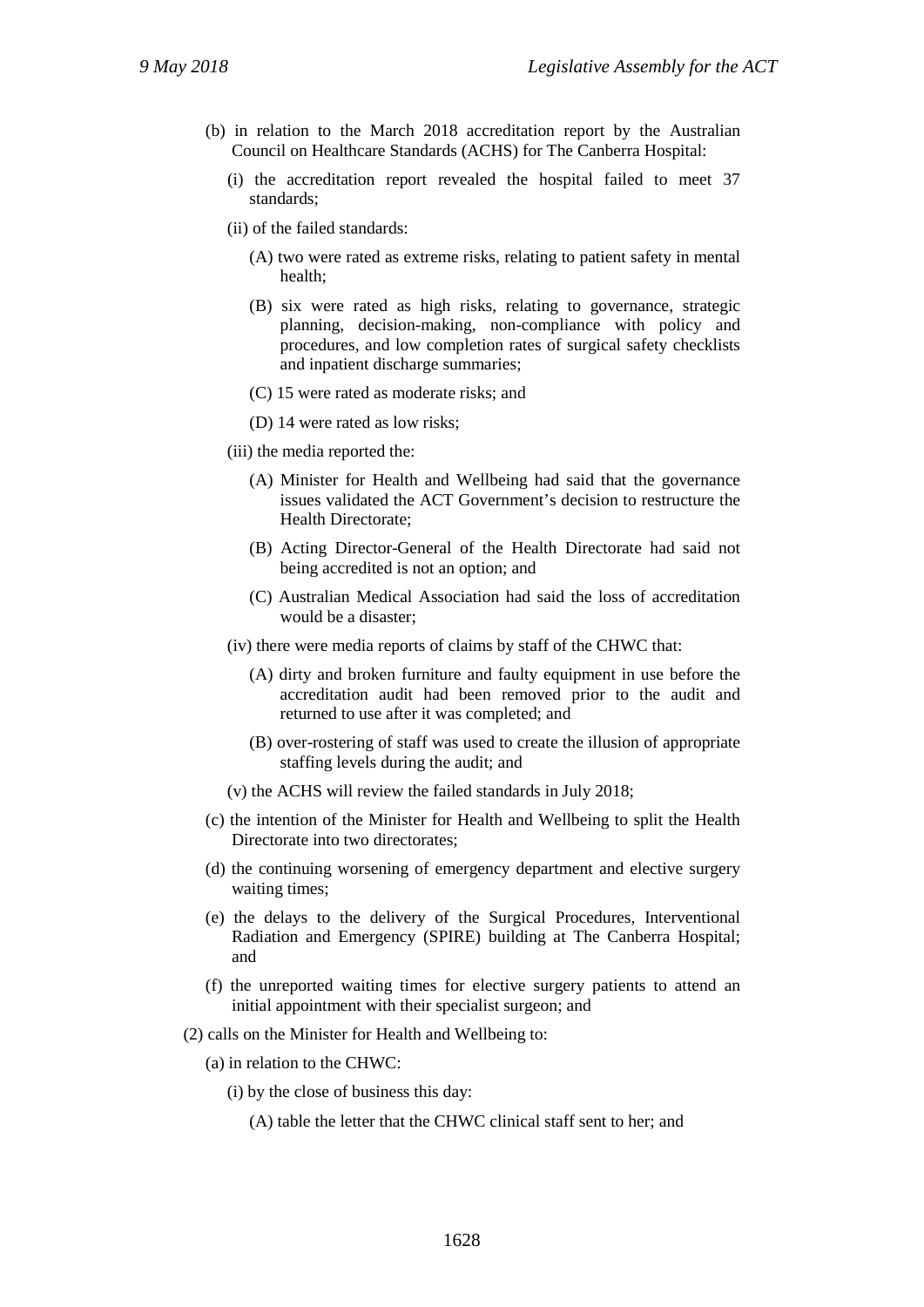- (B) update the Assembly on the action the Minister and ACT Health took in response to the letter, including any consultation with staff and the agreed outcomes; and
- (ii) on the first sitting day in June 2018, present a ministerial statement to the Assembly outlining the Government's short, medium, and longterm plans for maternity health services in the ACT; and
- (b) in relation to the accreditation report for The Canberra Hospital:
	- (i) table in the Assembly by the close of business this day the:
		- (A) ACHS' final report and recommendations of the accreditation audit conducted in March 2018; and
		- (B) Government's response to that report;
	- (ii) report to the Assembly by the first sitting day in June 2018 on the progress being made to address each of the 37 failed accreditation standards in readiness for the accreditation review in July 2018; and
	- (iii) table in the Assembly by the first sitting day in August 2018 the:
		- (A) ACHS' final report and recommendations of the accreditation review conducted in July 2018; and
		- (B) Government's response to that report;
- (c) in relation to the proposed split of the Health Directorate, table in the Assembly by the close of business this day:
	- (i) all ministerial briefs prepared by the Health Directorate and given to the Minister, including the Minister's response to those briefs; and
	- (ii) the Director-General's letter of resignation;
- (d) in relation to emergency department and elective surgery waiting times, table in the Assembly by the close of business this day:
	- (i) all statistical reports and related ministerial briefs given to the Minister since 1 January 2017; and
	- (ii) the timetable for publication of waiting times for elective surgery;
- (e) in relation to the SPIRE building, table in the Assembly by the first sitting day in June 2018, the full timetable for the design, construction and commissioning of the building; and
- (f) in relation to the unreported waiting times for elective surgery patients to attend an initial appointment with their specialist surgeon, table in the Assembly by the first sitting day in June 2018, the timetable for introduction of publication of waiting times for elective surgery patients to attend an initial appointment with their specialist surgeon.

Minister Fitzharris has been the Minister for Health and Wellbeing for some 18 months and the Assistant Minister for Health for six months before that. After 18 months it is clear that the minister is not across her health portfolio, has failed to set clear priorities in health and has lurched from crisis to crisis. At first, the crises she faced were inherited, but she did not handle them well. Since July 2017 the crises have been increasingly of her own making.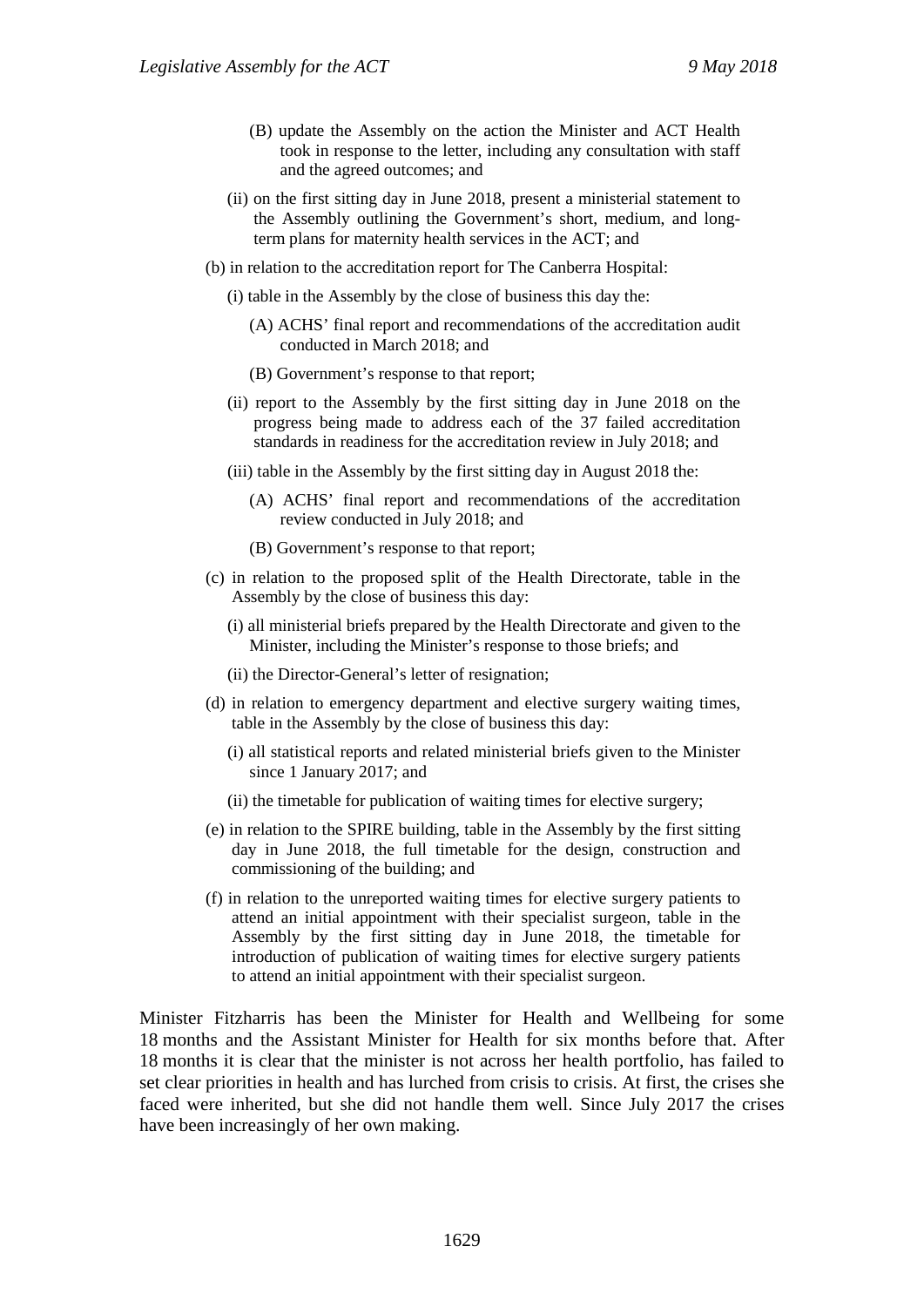Time and again it has been discovered through accountability mechanisms such as questions on notice, freedom of information and other processes used by the opposition and the media in this town that the minister for health has been misrepresenting the serious problems in our health system. That is why this motion calls on the minister to produce documents and present the Assembly with updates on several issues. Minister Fitzharris needs to produce the documents named in this motion so that the community and this Assembly can be assured that she is now telling the truth about much of the situation.

I start with the serious problems at the Centenary Hospital for Women and Children. The *Canberra Times* reported on 26 April 2018 that midwives had sent a letter to the minister. The report in the *Canberra Times* quotes the midwives as saying that staff at the Centenary hospital need appropriate resources and support to provide adequate and safe care to women, babies and families across the board. The report quotes from the letter:

"All areas are severely lacking, and bullying is ever-present. The issues raised impact on the care of patients on a daily basis.

"It is demoralising for staff who care so much about the job they do, and there are many of us.

"It is frustrating and upsetting to feel so helpless in such a poorly managed and possibly busy work environment, unable to provide the care that we know we should and feeling constantly exhausted physically and emotional. The negative effects on patients and staff are seen daily.

"It is only a matter of time before there is an adverse outcome for a mother, baby or staff member."

Since then several patients have come forward raising concerns with problems in their time at the Centenary Hospital for Women and Children. The claims by mothers back up the claims made by the staff about a lack of staff and the pressure under which midwives and other staff operate. The problems at the Centenary Hospital for Women and Children are largely caused by a lack of beds. The hospital was built in 2012 with no more beds than the building it replaced. At the time the then minister for health was extolling this as a virtue—that we were getting more circulation space but no more beds.

As the population has grown, as the Chief Minister spoke about yesterday, the Centenary Hospital for Women and Children has been facing difficulties. In the previous term Mr Hanson raised concerns, which were also raised by Ms Miragaya, at the time the head of the midwives and nurses federation in the ACT, about the lack of proper planning. The government is planning to spend \$70 million over four years to upgrade the Centenary hospital. However, it should have been planned properly in the beginning. The government appears to be repeating the problems at Calvary hospital with the upgrade only increasing the number of beds by three. I doubt there will be enough beds to meet the growing population in Canberra's north and to take the pressure off the women's and children's hospital.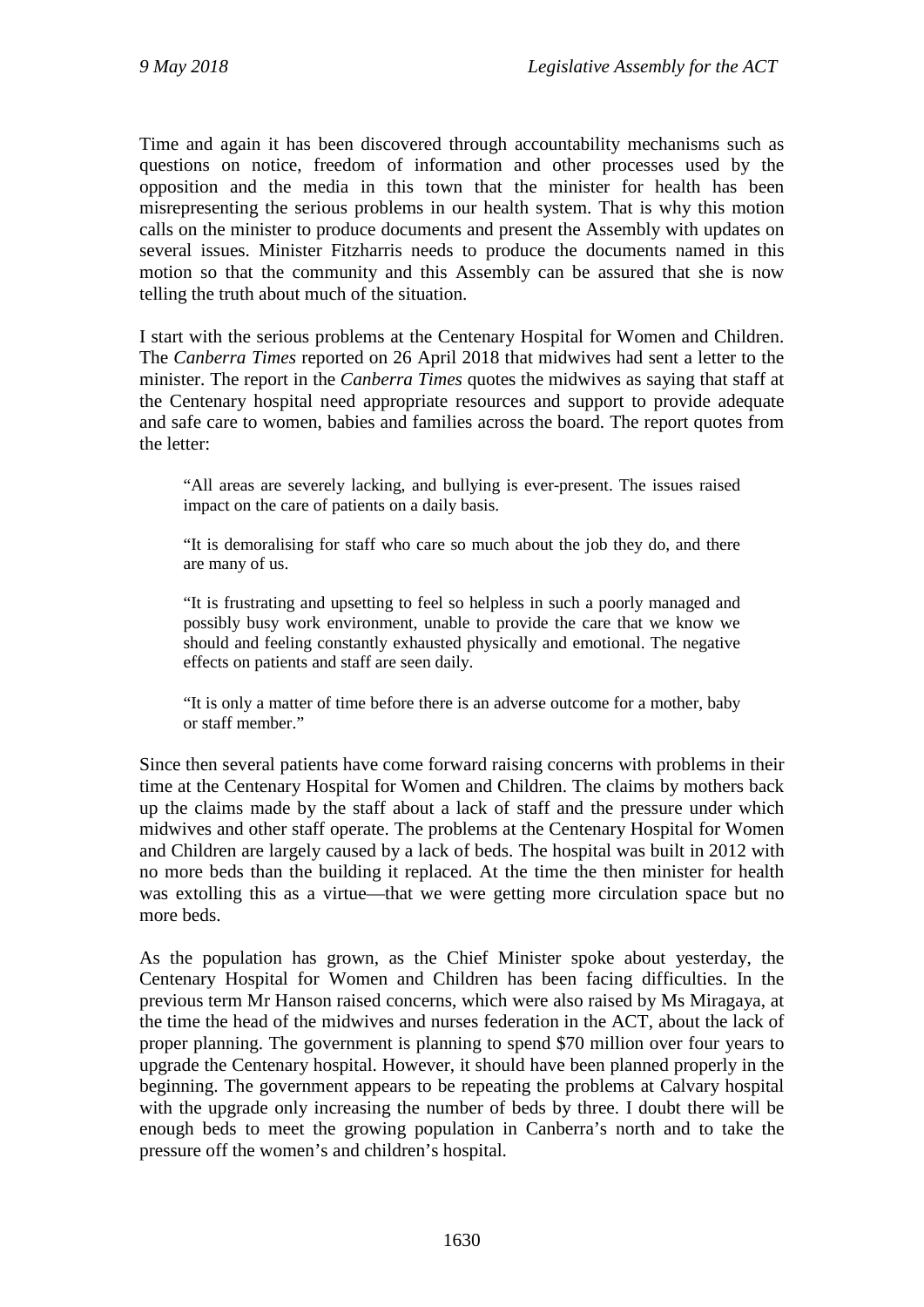We need the minister for health to table the documents referred to in this motion by close of business so that we can see what has been happening in this area. We also need the Minister for Health and Wellbeing to make a ministerial statement in this place on her plans for maternity services.

I turn now to the serious accreditation problems facing the Canberra Hospital. The two most serious problems relate to patient safety in mental health. We know that the adult mental health unit has been facing serious problems with an average occupancy rate of 105 per cent and high rates of turnover in permanent staff. There have been issues raised in the past about the higher level of locum staff available. The minister has given us assurances that that was going to be a thing of the past, and we need to look closely at that. These problems have put the lives of vulnerable people at risk and they threaten the work environment of hardworking mental health staff in an area which is one of the most difficult in health.

The Minister for Mental Health made a statement yesterday claiming that the government is recruiting more staff and that the office for mental health will finally be opened. I hope these things will start to improve our mental health system, but I will be keeping a watching brief in this area.

Six of the higher risk areas identified in the accreditation, including risks relating to governance, strategic planning and decision-making, are issues for which the ministers are responsible. Yesterday in the *Canberra Times* Minister Fitzharris was reported as saying:

I have also acknowledged to staff in recent times the governance of the organisation has let staff down.

Minister Fitzharris is responsible for the governance of the Health Directorate. Not only has she let staff down but she has let down patients and the wider community. Minister Fitzharris said in January that she was responsible for providing clear priorities for staff. The March 2018 accreditation report makes it clear that she is failing in this task. Both the acting head of the directorate and the head of the ACT AMA have said the failure to regain accreditation is not an option. Even a limited reaccreditation would reflect on an ongoing lack of confidence by the Australian Council on Healthcare Standards in the standards at the hospital.

In 2015, as an example, the board of urology of the Australian college of surgeons stripped the Canberra Hospital of its accreditation for two years in the area of urology. The board raised concerns about internal culture and significant disharmony amongst staff. This lack of accreditation for two years has had an ongoing impact on the urology program and we cannot afford to have this repeated across the hospital at large.

My motion today calls on the minister to provide relevant documents on the accreditation process and the progress made in meeting the standards specified by the Australian Council on Healthcare Standards by July this year.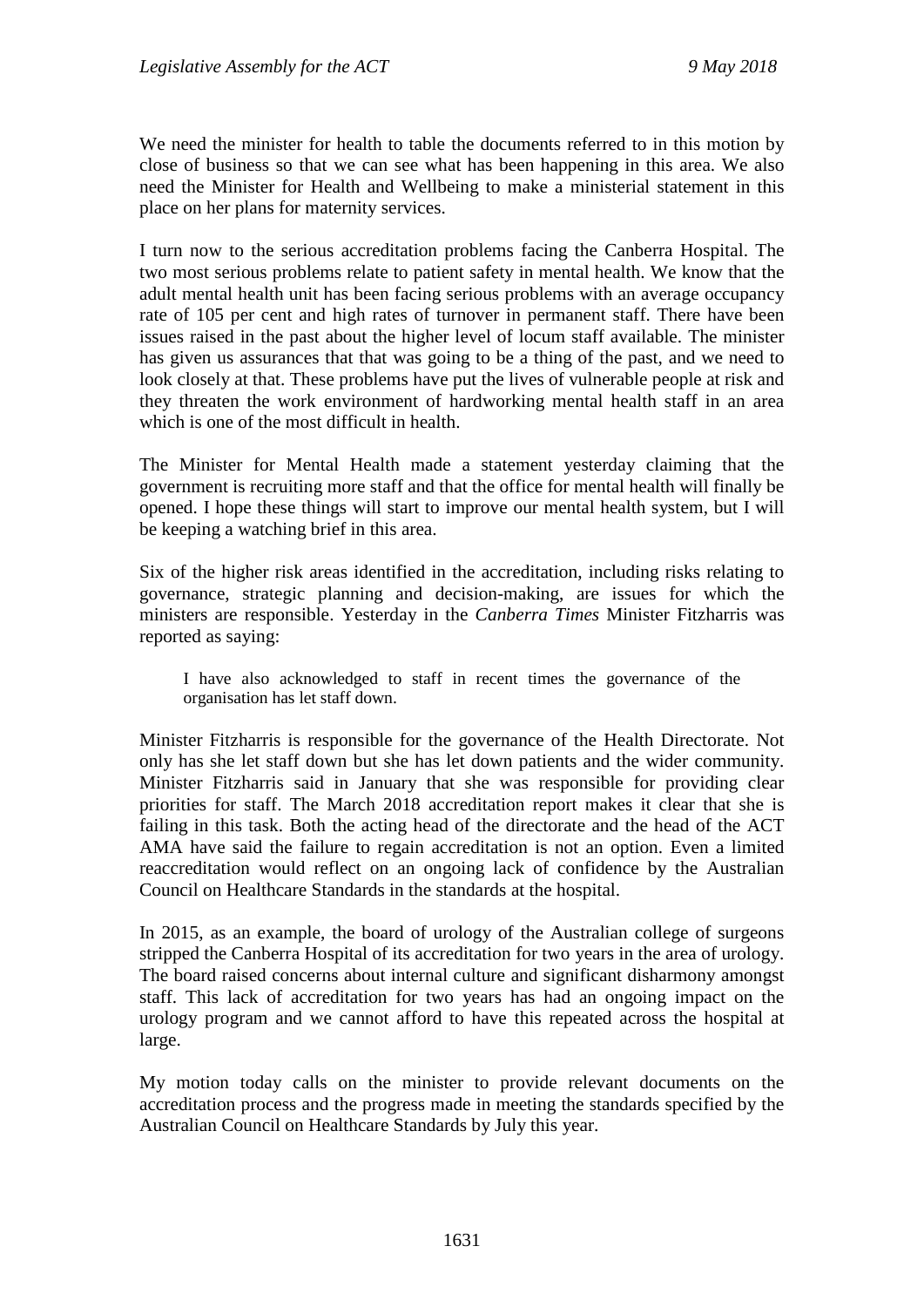On 24 March 2018 the minister for health and the Minister for Mental Health announced a proposed restructure of the Health Directorate into two organisations. We were advised that one organisation would be responsible for health policy and the other would be responsible for operational issues. The Minister for Health and Wellbeing has provided scant detail about this restructure and how it would work. Indeed we do not even know what these organisations will be called.

The Minister for Health and Wellbeing caught everybody by surprise with her announcement, which, of course, was done at 3 o'clock on a Friday afternoon. At the time Dr Stephen Robson of the AMA advised the *Canberra Times*:

When the governance is wonky it sends ripples through the entire organisation … There's been a huge upheaval at ACT Health recently and there are a lot of balls in the air.

Their accreditation runs out in July, unless they meet that it would be a bit of a disaster.

Dr Robson added the following comments about the sudden departure of the directorgeneral:

My concern at the moment is it's not well understood … The nurses, doctors, everyone needs to understand who they are working for.

Certainly with director general leaving suddenly and unexpectedly it engenders concern with everyone.

I notice that the minister has circulated while I am speaking a page-and-a-half amendment, in classic style of her accountability.

There are two people responsible for the wonky governance of health in the ACT the Minister for Health and Wellbeing and the Minister for Mental Health. In her ministerial statement in February 2018 Minister Fitzharris made no mention of a proposed restructure. The decision to restructure ACT Health appears to many to be a \$1.6 billion thought bubble based on political, not clinical, evidence. This motion calls on the government to produce documents so that the community and interested groups can understand the real reason for the restructure.

I refer to recent claims reported in the *Canberra Times* of 26 April of attempts to mislead the Australian council on healthcare accreditation by over-rostering of staff and temporarily removing broken down equipment. I have no capacity to make claims about whether these claims are true or not. However, I note they are consistent with past problems in the Health Directorate, such as the 2012 data doctoring scandal. I refer to the problems with Ms Fitzharris providing inaccurate information to the Assembly about elective surgery and emergency department waiting times. I hope what we have seen with these allegations is not a deliberate attempt to provide false information to the accreditors.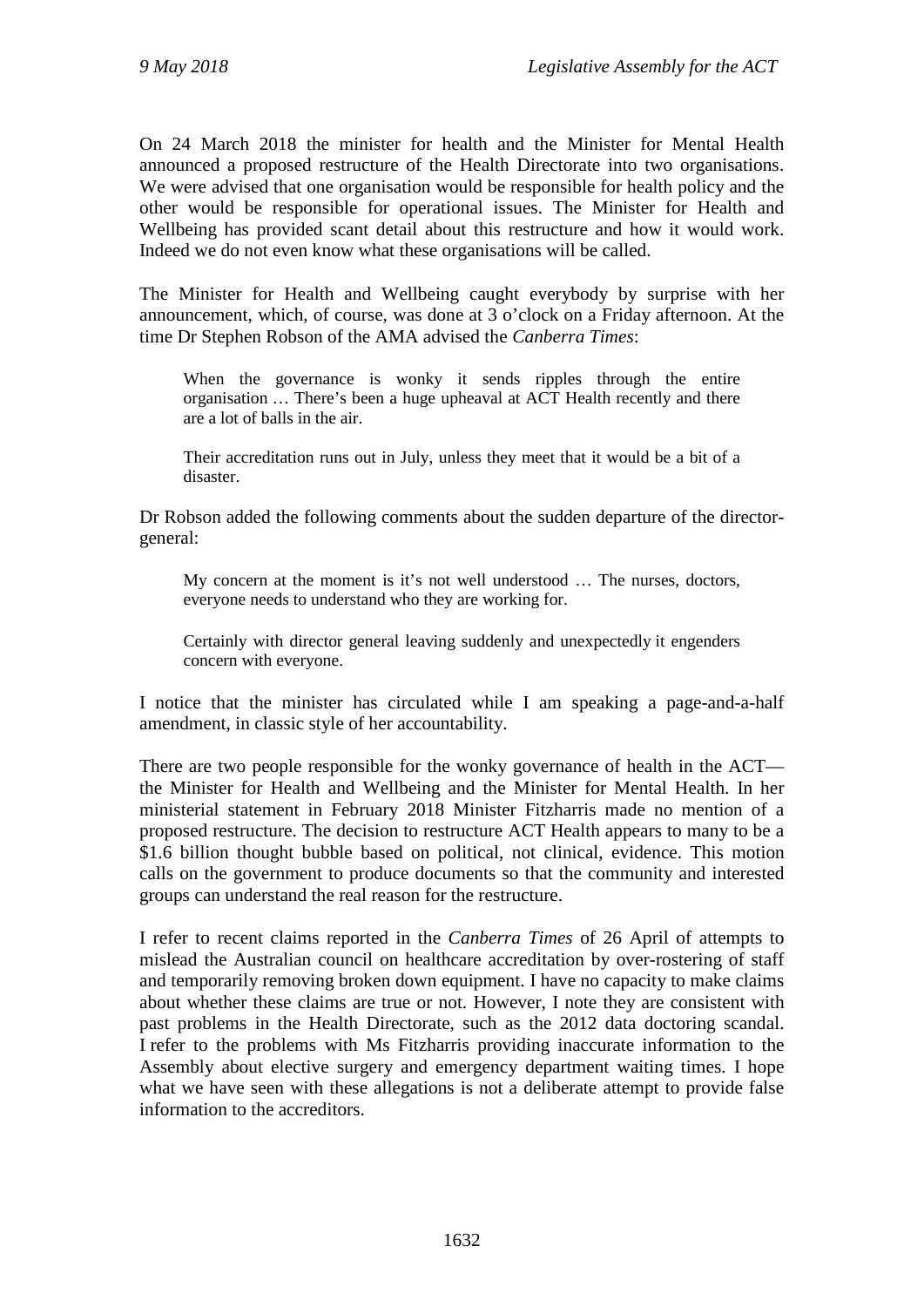The issues that need to be addressed here are serious. Although there has been some questioning of the minister and some assurances, they were not her personal assurances. I note yesterday that the minister was very careful not to give her own personal guarantee. She gave assurances based on the information provided to her. I think the people of the ACT need more than that.

Labor's so-called 10-year health plan promised that a surgical procedures, interventional radiology and emergency facility, known as SPIRE, would be built on the Woden campus by 2022. In the 2017-18 budget most of the work on this project has been deferred until beyond the next election. On 12 March 2018 media reports indicated the SPIRE centre would now not be finished until almost 2025, which is two elections away. The SPIRE centre has been progressively put off. The community cannot afford the delays to the SPIRE centre at the Canberra Hospital as it gets older and the problems of infrastructure there are causing problems for staff and patients as well as visitors.

Long-term planning issues can often be set aside during restructures, and this will cause further problems. The Canberra community needs assurance that the SPIRE centre will not languish on the backburner as the minister lurches from calamity to crisis. At the moment there will be one more accreditation report before the SPIRE is built. This motion calls on the minister to provide an update to the Assembly which includes a full timetable for the design and construction of the facility. The people of Canberra need to have certainty about their hospital infrastructure.

The final part of my motion relates to the hidden waiting lists. On 20 February 2018 the *Canberra Times* reported on the case of a disability pensioner facing a five-year wait just to see a specialist. Once she sees the specialist, she faces a potential long wait for elective surgery. There is no doubt that this patient needs elective surgery, but this patient faces an incredibly long wait. While the minister states that not all urology patients need surgery, five years is a long time to wait to have a treatment plan for a condition that involves medication or any other sort of treatment.

The minister has committed to providing information on hidden waiting lists, as has happened in Victoria. I note that in response to the Standing Committee on Health and Community Services report into annual reports last year the minister undertook to start providing this information. But as yet there is no timetable for how this information will be provided and how this information will actually be presented. That is why this motion also calls for work to be done and tabled in this place on that matter.

In conclusion, it is time for the wonky governance, as the AMA put it, of the ACT health department to end. The Minister for Health and Wellbeing needs to produce these documents and address the issues in this motion so that there is capacity to address the issues emerging in the community. I commend the motion to the Assembly, a motion which calls simply for the presentation of papers and the provision of information, the sort of information that the ACT community is entitled to see.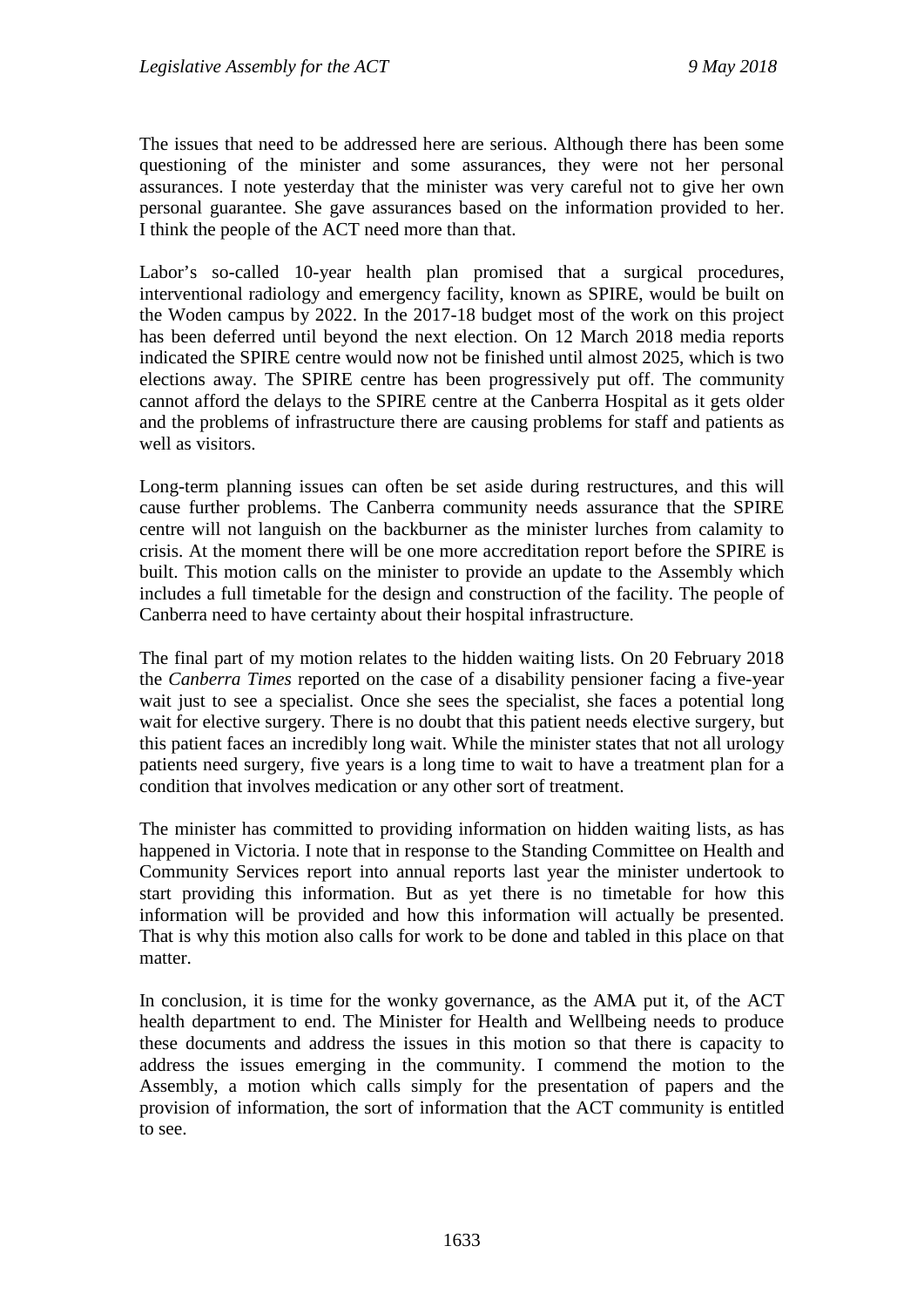**MS FITZHARRIS** (Yerrabi—Minister for Health and Wellbeing, Minister for Transport and City Services and Minister for Higher Education, Training and Research) (10.21): I thank Mrs Dunne for the opportunity again to talk about the important healthcare services that the government is delivering for our community. I have circulated an amendment. Mrs Dunne has kept me quite busy for the last couple of days; if I could have provided it earlier, I would have. I move:

Omit all words after "That this Assembly", substitute:

"(1) notes that:

- (a) maternity services for the Canberra community are safe and high quality and recent reporting of some staff and patient concerns have been promptly addressed and acted upon by ACT Health, and include planning for managing future demand for maternity services in the ACT;
- (b) the accreditation process for ACT Health is continuing, following initial feedback that 176 core criteria were met and 33 core criteria were not met and required further action;
- (c) ACT Health will be separated into two organisations, with one organisation focused on the strategic policy and planning stewardship of the health system and another organisation focused on the operations and delivery of quality health services to our growing community, in order to improve the governance, performance and accountability of the ACT public health system;
- (d) in the 2017-18 Budget, the ACT Government provided \$236m to plan, design and commence construction of the Surgical Procedures, Interventional Radiation and Emergency (SPIRE) Centre;
- (e) the impact of increased demand on ACT Health, noting patient presentations to The Canberra Hospital and Health Services Emergency Department increased from 77 747 during 2015-16 to 85 093 during 2016-17 which is a 9.4 percent increase;
- (f) in February, the ACT Government announced an additional \$6.4m to reduce the number of patients waiting for surgery on the elective surgery waiting list;
- (g) the ACT Health System-Wide Data Review has recently been completed;
- (h) Calvary Public Hospital is an important part of the ACT public health system and the trusted partnership between ACT Health and Calvary will continue through an improved agreement for the delivery of public health services for Canberra and the region;
- (i) the Government has invested in the redevelopment of Canberra and Calvary operating theatres to ensure they are contemporary, fit for purpose and support the cross-territory management of elective surgery; and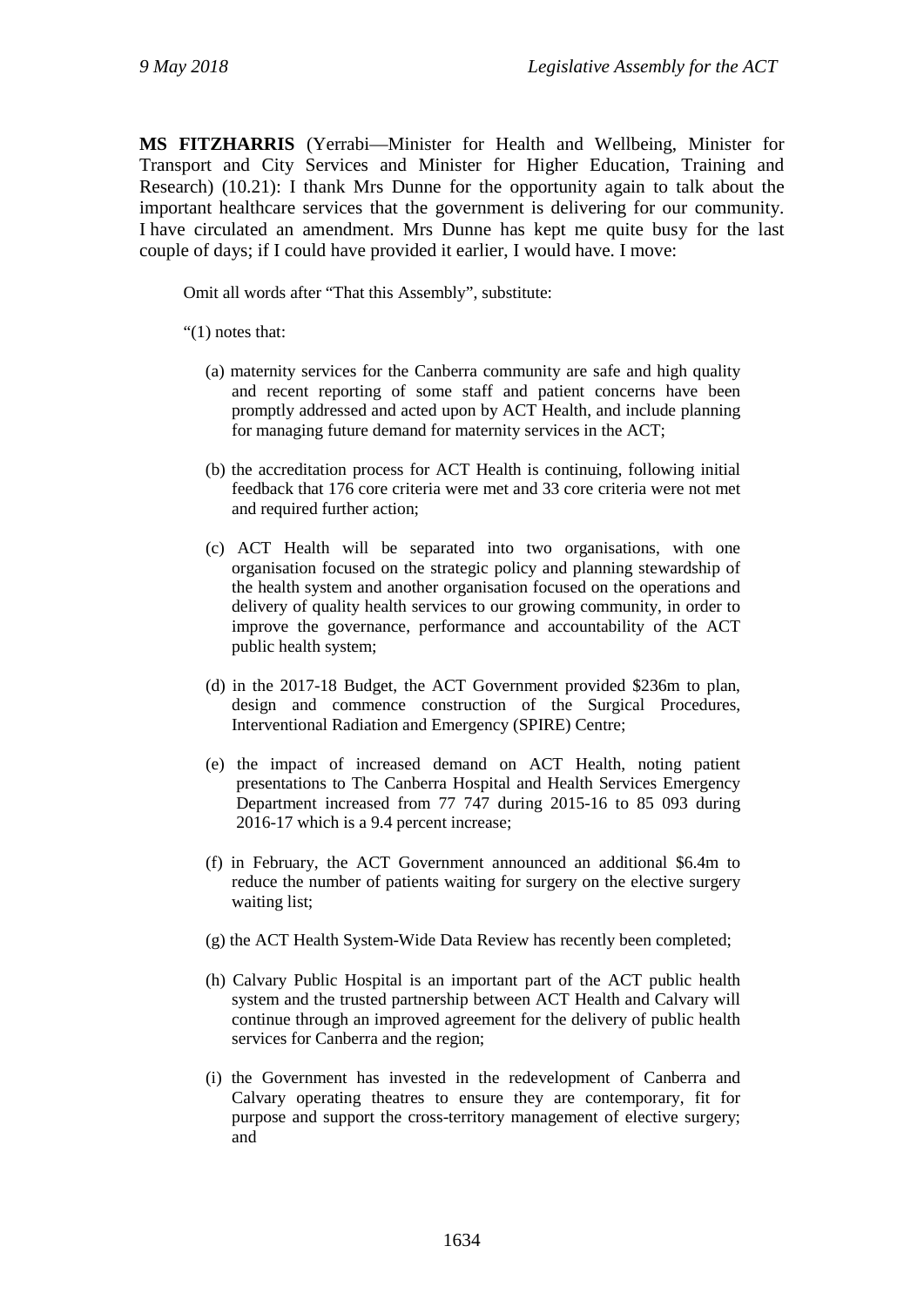- (j) ACT Health staff share a commitment to delivering high quality health services to the Canberra community and they will be genuinely consulted with regarding ACT Health changes over the coming months;
- (2) calls on the ACT Government to:
	- (a) table a copy of the original correspondence from some staff at the Centenary Hospital for Women and Children about maternity services and update the Assembly in August 2018 about the future planning for public maternity services in the ACT;
	- (b) deliver the \$70m expansion of the Centenary Hospital for Women and Children and complete the \$2.6m refurbishment of the maternity ward at Calvary Public Hospital Bruce which will support the growing need for maternity services in Canberra and the region;
	- (c) provide an update to the Assembly in June 2018 on ACT Health accreditation;
	- (d) finalise the ACT Health accreditation process by July 2018 and table the final Australian Council on Healthcare Standards report in August 2018;
	- (e) provide an update to the Assembly in October 2018 about the separation of ACT Health and associated consultation with ACT Health staff and stakeholders;
	- (f) invest in health infrastructure to enhance and complement our existing health facilities, including new nurse led Walk-in Centres, expansion of the Centenary Hospital for Women and Children, the SPIRE Centre and northside hospital facilities;
	- (g) update the Assembly about the conclusion of the ACT Health Systemwide Data Review this week and table the final report as well as the Government response in the coming months; and
	- (h) outline in the Government response to the ACT Health System-Wide Data Review, how and where information will be published to ensure the community has access to robust data on areas, including emergency department performance and elective surgery waiting times.".

I note that it aligns very much with the themes in Mrs Dunne's original motion and does agree to provide information to the Assembly both today and at later dates. I note also that these issues were discussed at length yesterday but again I welcome the opportunity to discuss them today.

If I can start with the Centenary Hospital for Women and Children, it was opened by this Labor government in 2012. It is a purpose-built facility with services including neonatology, gynaecology and women's health, maternity, paediatric, and a women, youth and children nutrition service. It is a facility we are extremely fortunate to have here in the ACT.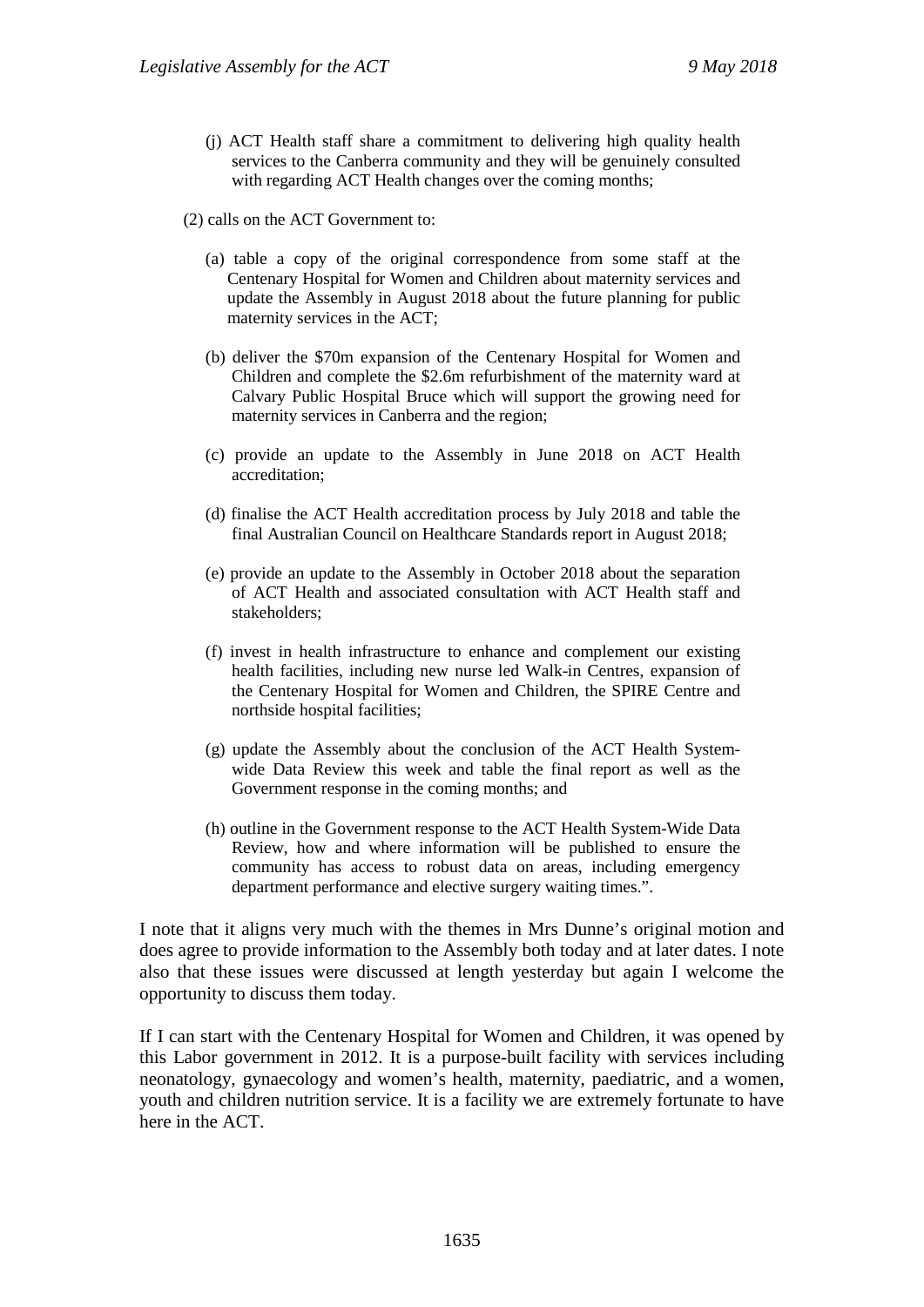I regularly do hear wonderful stories about the services at Centenary and about its skilled, caring and professional staff. I am sure that those opposite would agree that the majority of feedback they receive about the hospital from our community is positive.

As I said yesterday, the recent anonymous letter from staff concerned me greatly. As soon as I received it I asked ACT Health to urgently follow up on the issues and claims it raised. ACT Health's executive management held well-attended, open maternity staff forums, followed up in writing to staff. I visited the maternity ward at the hospital that week to touch base with staff and hear their concerns.

I have responded to the letter and I now table the original correspondence. I present the following paper:

Centenary Hospital for Women and Children—Maternity services—Copy of letter to Andrew Brown, The Canberra Times, from Concerned staff members, Centenary Hospital for Women and Children, The Canberra Hospital, dated 15 April 2018.

I propose to update the Assembly in August this year about the future planning for public maternity services in the ACT.

All staff at Centenary hospital work hard. They do a wonderful job caring for families during one of the most significant times of their lives. It is a popular facility. An increasing number of families are choosing to birth there. As I mentioned yesterday, demand management strategies are in place to address the additional pressure this places on staff, such as a maternity escalation policy that uses the birth centre for patient overflow, extended hours for the maternity assessment unit, rostering additional doctors and midwives, and a midwifery attraction and retention strategy. The graduate midwifery program recruited 15 new staff this year, a 50 per cent increase since 2017.

The government has also committed to a \$70 million expansion of the hospital to deliver new and increased services for women, children and adolescents requiring inpatient care across a number of disciplines as well as a number of specialist outpatient services for women and children.

In addition the government has recently funded a \$2.6 million refurbishment of the maternity ward at Calvary Public Hospital, Bruce and I look forward to this project being completed in July. It will see Calvary offer a combination of 10 single rooms with ensuites and four large two-bed rooms with bathrooms.

We certainly want to encourage more women, particularly those expecting a lower risk birth and who live on the north side, to consider Calvary. ACT Health and Calvary are working together to implement a new, territory-wide approach to better manage maternity demands with a right care at the right place policy.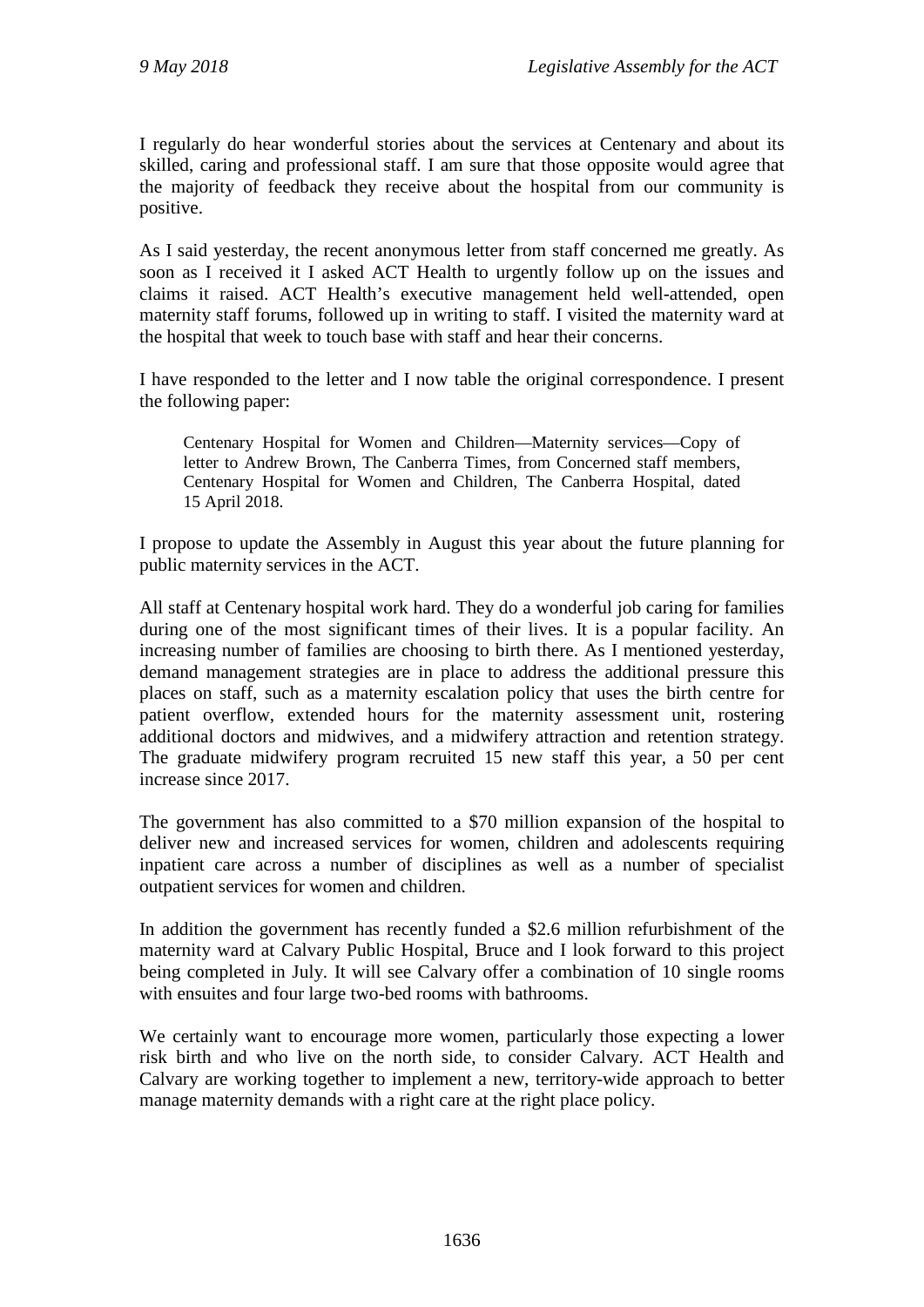I want to join with ACT Health staff and assure Canberra families that the Centenary Hospital for Women and Children is a safe and modern facility providing quality care. In fact the patient experience discharge survey from the past year showed that 93 per cent of mothers with experience at Centenary were satisfied with the service they received. But as I noted yesterday and note again today, we will continue to work with staff and the Canberra community about how best to manage maternity services across our city.

As members are aware, ACT Health is currently undergoing a re-accreditation against the 10 national safety and quality health service standards. All public and private hospitals in Australia undergo this process and I am advised close to 25 per cent of hospitals do not initially meet all the core criteria they are assessed against during the accreditation process.

The Australian Council on Healthcare Standards conducted an organisation-wide survey of ACT Health between 19 and 23 March. During this survey ACHS assessed ACT Health's implementation of the national standards. The report shows ACT Health met 176 core criteria against the 10 national standards but also assessed 33 of the core criteria under five of the 10 national standards were not met. It provided ACT Health with a remediation period of 90 days. ACT Health will be reassessed on those core actions through a process called an advanced completion survey. Two surveyors will conduct an advanced completion survey on-site at Canberra Hospital and Health Services between 3 and 5 July.

The ACHS survey team have 10 working days following this survey to submit their report to ACT Health, and ACT Health then have five working days from receipt of the report to review and provide a response to the ACHS, which takes that date to 26 July. I will be pleased to provide the Assembly with an update on this process in June.

Substantial work is underway to address the "not met" core criteria as outlined during yesterday's debate. The re-accreditation process is an opportunity to identify areas of improvement to ensure ACT Health continues to deliver high quality and safe health care to our community. It is important to also emphasise though that improving quality and safety is an ongoing process in the health system and this does not start or end with accreditation. There is significant work underway every day in our healthcare system that is focused on quality and patient safety.

We have many dedicated people working in our health workforce: doctors, nurses, allied health workers and many more. These people are there to ensure the community receives the highest level of health care and I commend them for the outstanding job that they do.

The accreditation report highlights many of the good and outstanding things that Health does, and I do want to acknowledge this, in particular noting it makes mention of the high quality ACT Health quality strategy that was launched in February this year. But for now the focus for ACT Health must be on addressing those "not met" core criteria, and it is.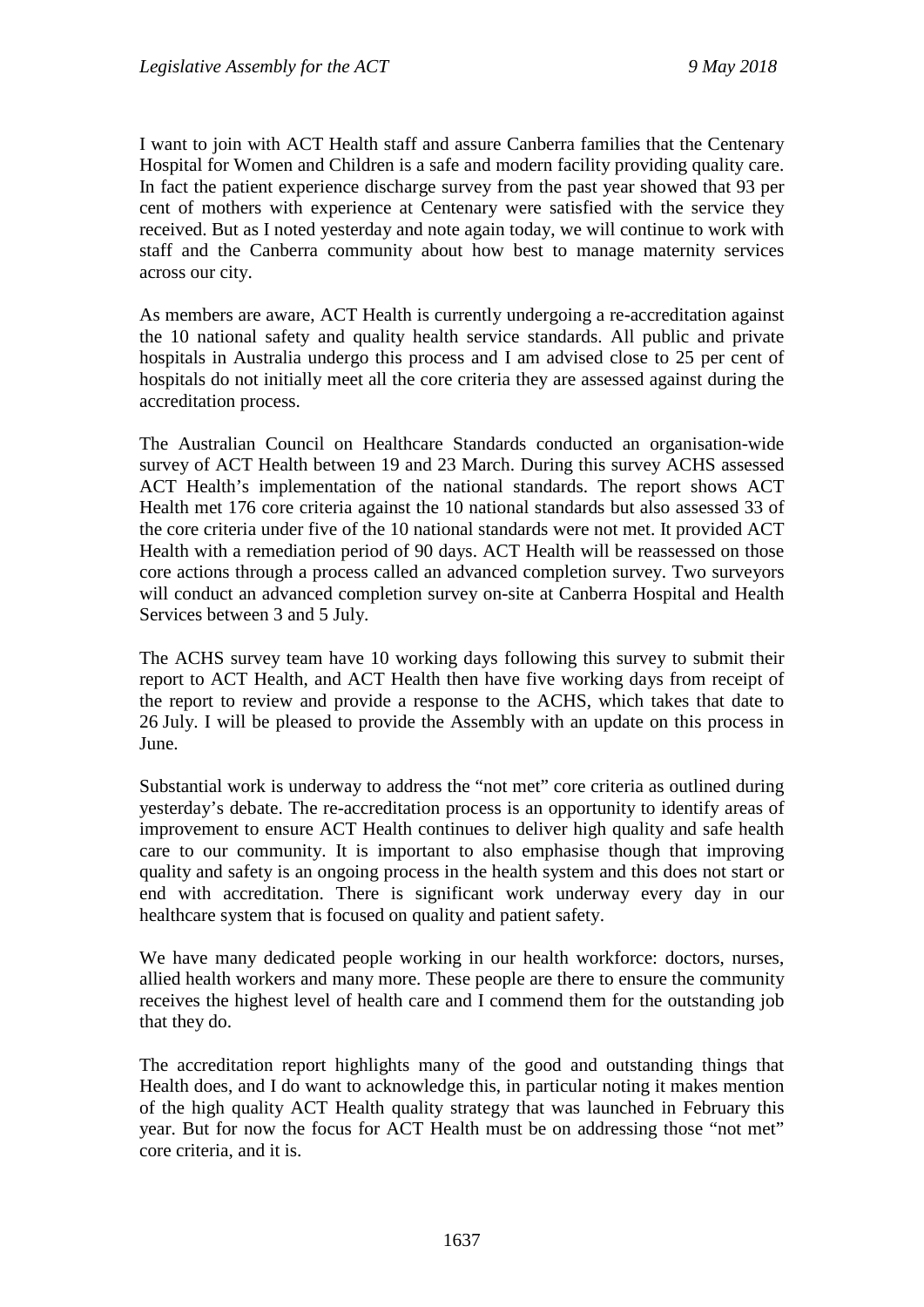Regarding the separation of ACT Health, I propose providing the Assembly with an update in October on the separation of ACT Health into two organisations and the consultation with key staff and stakeholders that has occurred in the lead-up to this.

As I mentioned yesterday, I was privileged to speak with a number of ACT Health staff last week at forums at Canberra Hospital and at ACT Health headquarters in Woden. I outlined yesterday the discussions that I had with them and my acknowledgement that the governance of ACT Health had let them down in recent times. Some of these issues were certainly reflected in the accreditation survey and confirmed a range of feedback and views I had formed throughout my first year in the role.

As I said to the Assembly yesterday, I want to ensure the ACT public health system is best positioned to plan for and deliver sustainable, high quality health services to our community. This is why the separation of ACT Health is so important.

Like the rest of the nation, our population is growing. Our population is growing slightly faster than that of most other jurisdictions. In the next 10 years our population is expected to grow by nearly 17 per cent to 470,839 people. In the same time period the number of Canberrans aged over 65 will increase by 15 per cent.

This trend, together with increased rates of chronic disease, changing consumer expectations, advancements in medical technology and the rising costs of delivering high quality health care, presents a number of challenges and some opportunities for the ACT's health system. To be able to respond to these challenges and opportunities I have outlined how ACT Health will continue to deliver high quality services to our community and the broader south-east New South Wales region.

It is for this reason that in March this year Minister Rattenbury and I did announce a significant structural and systemic change to the governance of ACT Health. One organisation will focus on the operations and delivery of health services. The other will oversee the health system, undertake planning and set strategic policy for the health system. These new structures will enable a clearer focus on operational effectiveness and efficiency, improve accountability and governance, improve access, timeliness and quality of health services, and bring us into line with every other jurisdiction in Australia.

To reinforce what I said yesterday, I expect the transition will be seamless for people accessing our health services. I want to again reassure the Assembly and ACT Health staff that they have the opportunity to be involved in the development of the new structure, and consultation with stakeholders will also take place.

The government has a proud track record of investing in health infrastructure and is committed to continuing this record. As I said yesterday, in last year's budget we made a significant down payment for better health infrastructure now and into the future with funding for an expanded Centenary hospital, the SPIRE centre, new north side facilities and community health facilities.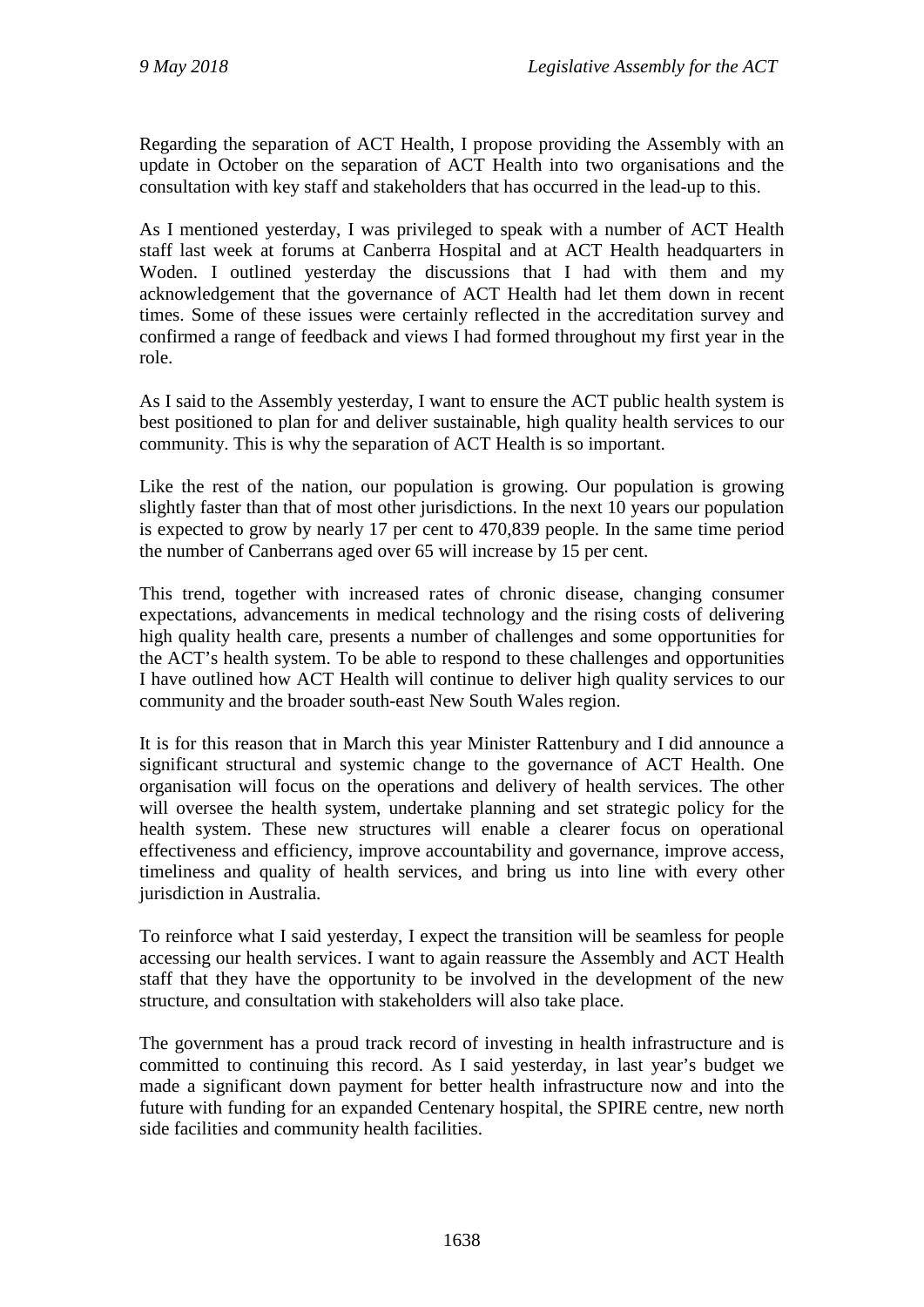Our third nurse walk-in centre is well on track and is expected to be completed in the second half of this year, and I very much look forward to that opening to serve the Gungahlin community. It will add to existing walk-in centres already in operation in Belconnen and Tuggeranong. The walk-in centres complement existing health services by providing free, one-off treatment and health advice for people with minor injuries and illnesses. The Belconnen and Tuggeranong services have been well received in our community, with more than 36,000 presentations for assistance with minor injury or illness each year.

As I have already mentioned, the government's long-term plans to manage maternity demand in the ACT include a \$70 million expansion of the Centenary hospital which was funded in last year's budget. Major construction works at Canberra's dedicated rehabilitation hospital are now complete. Staff have been recruited and I very much look forward to that new hospital opening in the next few months. UCH has been specially designed to support recovery and rehabilitation and includes a hydrotherapy pool, rehabilitation courtyards, gymnasiums and kitchens. Operational commissioning is underway to prepare the hospital and its staff to deliver clinical and support services from July this year.

Last year's budget included \$236 million over four years for planning, design and the start of construction for SPIRE, a major hospital investment which will take some time to plan. I look forward to providing further advice to the Assembly and the community on this in the upcoming budget. Since last year the territory-wide health services framework has also been developed. It is important to me, underscored by conversations particularly recently with many clinicians, that this service planning must inform infrastructure planning to ensure that the new facility is purpose built and designed to support our clinicians and our community.

The construction of SPIRE will start in 2020 and, from detailed planning over the last year, is unlikely to be completed in 2022-23 as originally considered but in the following financial year. Current tender processes and further service planning will give us greater certainty over the next 12 months about time frames for completion of the various stages.

As we know, health systems across the country are dealing with unprecedented challenges that come from the demand for health services expanding and becoming more complex. There is always going to be more we can do to improve timeliness and access to care in our hospitals. As such, the important services we provide in our EDs and in the delivery of elective surgery will always be areas of focus for the government.

Further to my earlier points about the increased demand for emergency treatment, when talking about the ED, context is important. We are one of the country's busiest emergency departments, a major tertiary centre for the ACT and surrounding New South Wales regions treating many urgent and complex cases particularly at Canberra Hospital. To improve timeliness ACT Health is focusing particularly on patient flows from the ED into the hospital. ACT Health is currently looking at processes in relation to the discharging of patients in the ED, patients being admitted to a ward in the hospital and discharge from the inpatient setting.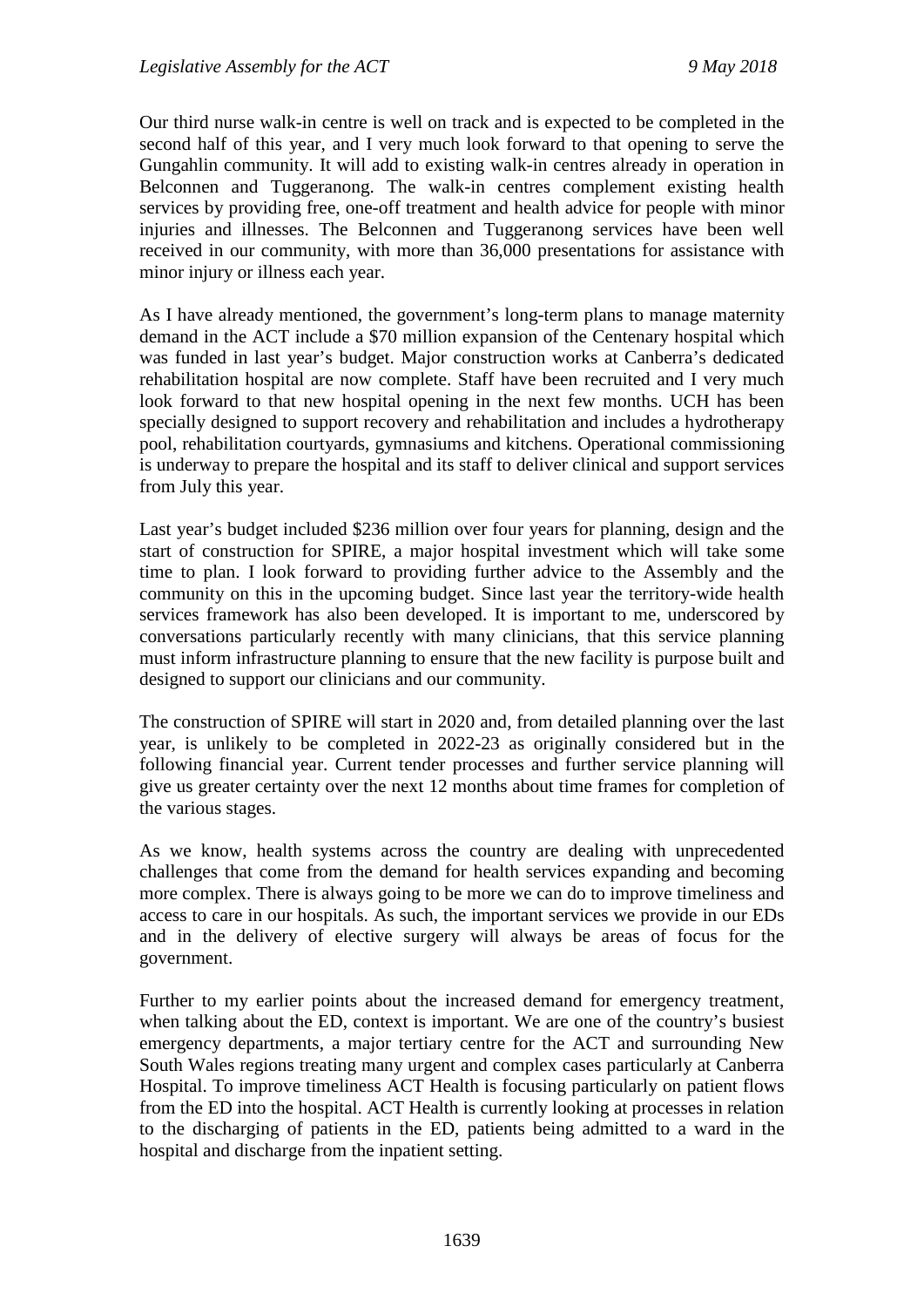I also want to echo what the AMA said about ED wait times on ABC radio last week: one of the challenges is people presenting to our EDs that perhaps have preventable or chronic conditions that could be better managed by GPs or in primary health care. It is important for chronic conditions to be managed appropriately in the primary care setting before people get so unwell that they need to present to the ED. This also highlights the need for a national focus on prevention, which is also a priority for me as minister. As I also mentioned yesterday, it is concerning that we continue to also see more presentations of category 3 patients to our emergency departments—again going to demographic change in our community and again a trend reflected across the country.

To improve elective surgery wait times the government has had a deliberate focus on reducing the number of patients who are waiting longer than clinically recommended for their surgery. And to help provide more elective surgeries the government has invested additional funding in this financial year which will see more Canberrans receive elective surgery.

I would note, as I mentioned yesterday, it is also important to consider all health settings and managing people's health and wellbeing in all settings. The hospital is of course important but we are seeing a real focus around the world and around Australia on making sure that people can get care closer to home.

In the remaining 19 seconds I also want to speak to data. I look forward later this week to tabling a statement on the outcomes of the data review and making it clear that my focus is on providing more transparent information to consumers, clinicians and the broader ACT community.

**MR RATTENBURY** (Kurrajong—Minister for Climate Change and Sustainability, Minister for Justice, Consumer Affairs and Road Safety, Minister for Corrections and Minister for Mental Health) (10.37): The Greens will not be supporting Mrs Dunne's motion today because, as I said yesterday, I do not believe it presents a full and accurate picture of the work the government is doing to improve health services in the ACT. There is no doubt that there are areas of our health system that are under stress and can be improved, particularly as our city continues to grow and demand for health services increases. Mrs Dunne took the opportunity to prosecute many of these matters in yesterday's motion but I am happy to expand on the comments I made yesterday in response to some of these issues in more detail. She herself has flagged a greater level of detail today.

On the issue of the ACT Health accreditation process, as I said yesterday some of the results from the survey were both disappointing and concerning, particularly a number of specific items relating to patient safety in mental health inpatient units. I have asked ACT Health to respond to these issues as a matter of urgency and I am being regularly briefed on the progress of work which is already underway. The key issues for mental health are infrastructure works to remove ligature points in the adult mental health unit, commissioning of an independent review of all Canberra Hospital and health services inpatient mental health facilities, and establishing a review advisory body to oversee the review and action any recommendations that come out of it.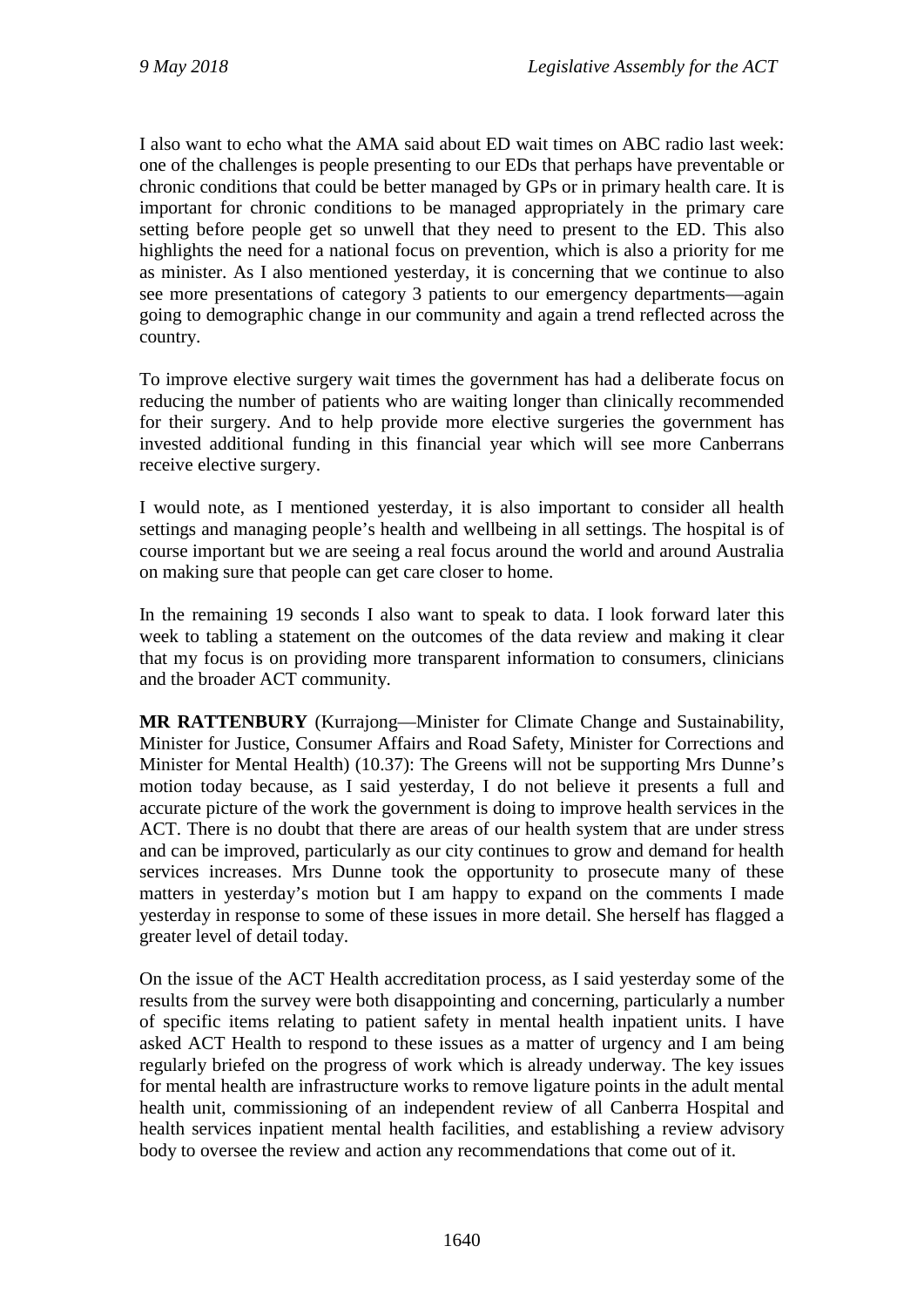I want to be clear that the government has accepted all of the recommendations in the "not met" report and is actively responding to each issue. I can advise the Assembly that the infrastructure works in the adult mental health unit have already started, with significant progress already made. Additionally, arrangements for the independent review and the advisory body are currently being finalised.

The accreditation report also noted the need to improve practices related to discharge summaries across ACT Health, including in mental health wards. Work is now happening both to address the backlog of outstanding records and to improve IT systems and make that process easier to complete in a timely manner in the future. The forward agenda on this is particularly important, to make it easier for staff to get this done, to ensure that patients receive this and also to make sure that staff can do it in a timely and efficient manner and focus on not only getting this done but then having more capacity to spend time with patients.

In relation to justice health services, the report included a recommendation to reduce exposure to second-hand smoke for staff working at the Alexander Maconochie Centre. ACT Health have advised me that a response to this issues is being worked through with ACT corrections, and I expect that a practical solution can be resolved for that matter quite readily.

I want to assure the Assembly and the Canberra community that progress against each item is being closely monitored by both me and Minister Fitzharris in the lead-up to the advanced completion survey in July. ACT Health has developed an action plan to respond to each of the "not met" criteria in the accreditation report, and a national standards leadership committee, chaired by the interim director-general, has been established to oversee the implementation of the action plan.

In particular, I want to reassure the community that despite the recommendations in relation to the adult mental health unit, the unit remains the safest place for people in Canberra with an acute mental illness who need inpatient care. As I have already noted, infrastructure works are underway to remove the identified ligature points. Additionally, it is important to reinforce that it is not simply the physical environment that is a measure of safety. The role of staff supervision and the treatment an individual is receiving are critical in reducing, as much as possible, the risk of harm.

The governance concerns raised through the accreditation process are an issue that impacts across all of ACT Health. As Minister for Mental Health, I know these issues are important for clarifying reporting lines and responsibilities, including in our mental health services. The decision that the government has taken to split ACT Health into two agencies is one important part of the work being done to help address these governance issues.

The reality is that as our city grows, so too does our health system. And there is a reason why other, larger jurisdictions have adopted similar governance arrangements to what is being proposed in ACT Health. The complexity of health systems should not be underestimated, especially for a system that is now providing services not only for over 400,000 people here in Canberra, but also for those coming in from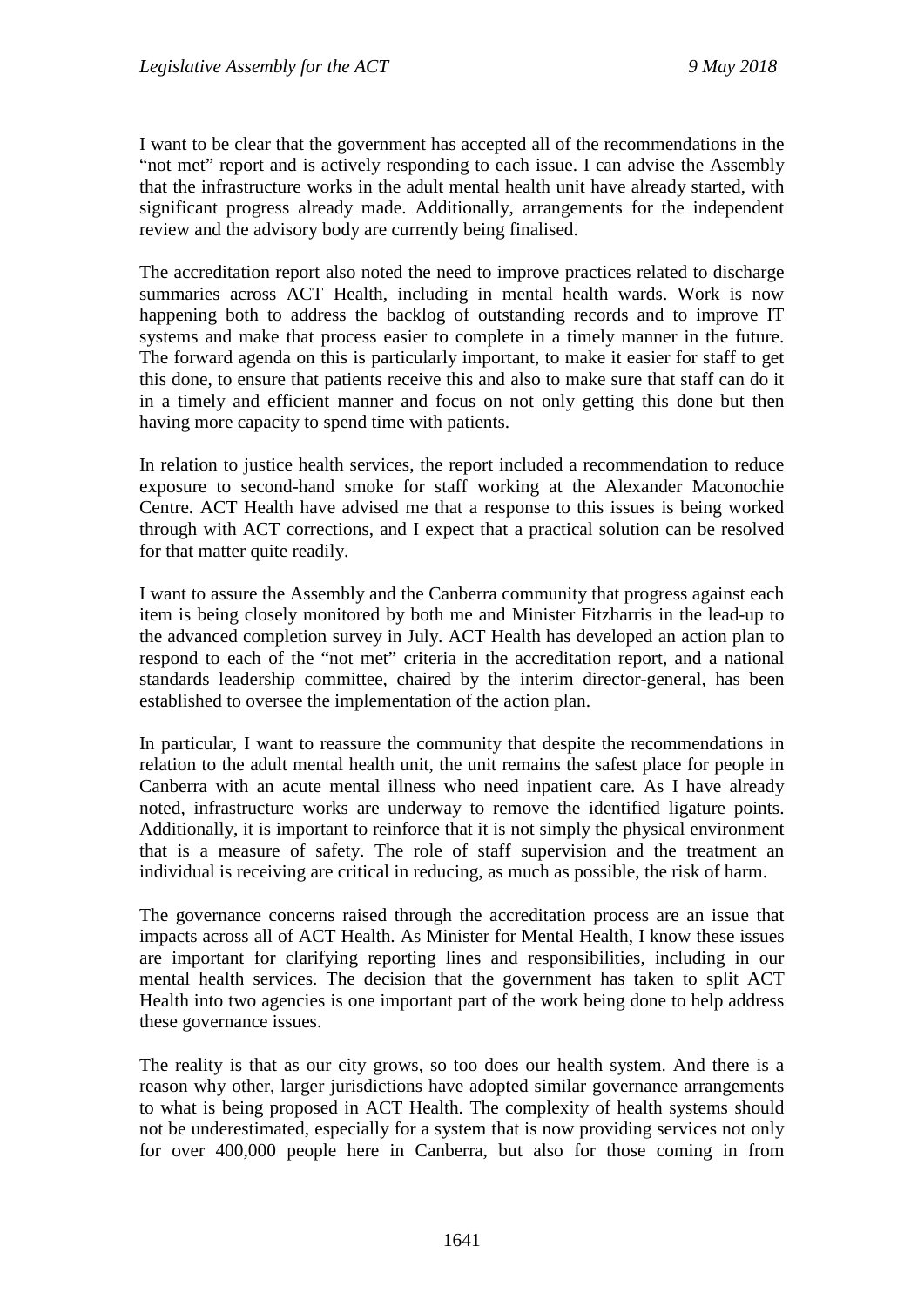surrounding regions. Health systems need to be able to respond in a clear and decisive way when risks or issues are identified. By separating out policy and operational functions, the new governance structure will provide streamlined and clarified reporting lines so that issues can be responded to in a timely and efficient manner.

Of course, there are a range of issues identified in the accreditation report. While the proposed restructure of ACT Health will not be a solution to all of these issues, it will enable a clearer focus on efficiency and effectiveness for clinical operations and free up capacity within the policy agency to undertake core strategy and big picture system management functions.

I also want to reiterate that improving quality and safety is an ongoing process in the health system. It does not start or end with accreditation. There is significant work underway every day in our hospital, as well as in our various other health services across the city, that is focused on quality and patient safety. This accreditation report provides us with a number of opportunities for improvement, and as Minister for Mental Health, I am strongly committed to improving standards in our mental health services. I believe the Minister for Health and Wellbeing shares this commitment for all of ACT Health.

I also want to speak briefly on the issues Mrs Dunne has raised about the Centenary Hospital for Women and Children. I reiterate what the minister has said, that maternity services delivered at the Canberra Hospital are safe and high quality. However, I do acknowledge that there are staff at the hospital who did not feel that their concerns were being listened or responded to, and this is an area we need to improve.

I know that this is an area that the interim director-general is strongly focused on, and I fully support him in his endeavours in that space. Our staff on the ground are hardworking, dedicated and knowledgeable, and we need to have better systems in place to allow them to raise concerns. This is also true for consumers and carers, who can provide very valuable insights into the operation of our health system. Putting the systems in place to better respond to feedback is important for the ongoing process of quality improvement that I spoke about earlier.

I also want to highlight some of the efforts that are already underway to improve health services at a more systemic level. Minister Fitzharris has spoken previously in this place about the territory-wide health services framework. This systemic reform is important for making sure our services are equipped to respond to the needs of our population over the coming decade.

At the same time, in the mental health space we are working on establishing the office for mental health and wellbeing, which I spoke about yesterday. We are also working with the Capital Health Network to develop a regional mental health plan for the ACT and region. Both of these projects are important for improving coordination and integration of mental health services across the system. What we want is for people to be able to access the right service in the right place at the right time. And with our system becoming increasingly complex, we need to take a strategic approach to make it easier to navigate for consumers and carers. I say often that this is a time in people's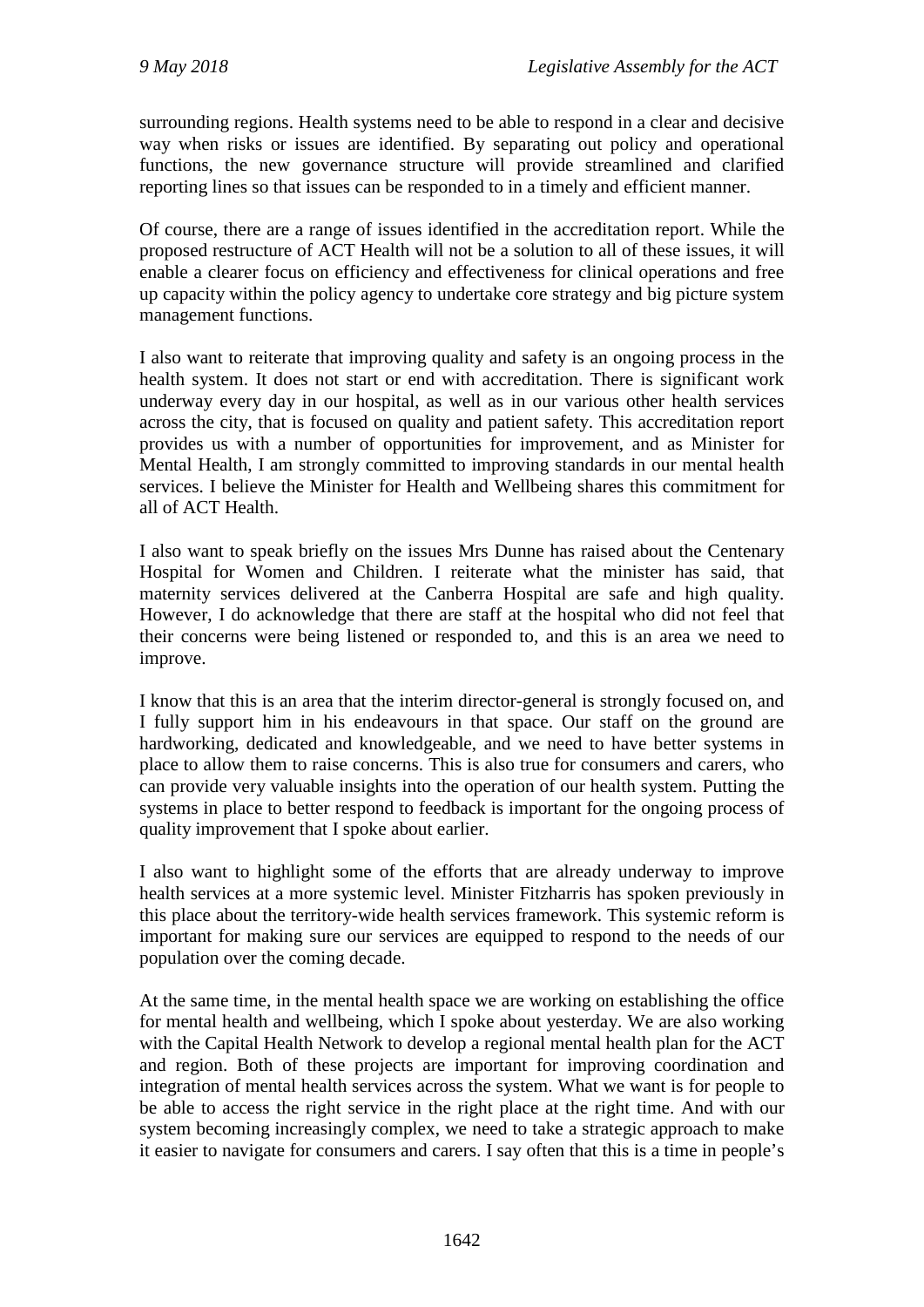lives when they are perhaps at their most vulnerable, and we need to make sure the system is capable of supporting them at that critical moment in their journey to wellness.

There are many people who have excellent experiences in our health system every day, and we should not forget that in amongst some of the issues we are currently dealing with there are many positive stories and many people who get the help they exactly need. Our system is full of committed and experienced staff who go to work every day doing their best to improve the lives of people in our community who need help. I appreciate that the past few weeks have been a difficult time for those staff. Today I want to reiterate my commitment to working with them to deliver the best health outcomes we can here in the territory.

The issues that Mrs Dunne has raised in her motion today and yesterday are important and worthy of discussion. But as I said yesterday, the original motion does not paint the full picture of what is happening to respond to these issues. For that reason, the Greens will be supporting the amendment put forward by Minister Fitzharris. I look forward to continuing to work with the minister to improve health services for the Canberra community.

**MRS DUNNE** (Ginninderra) (10.46): I get the impression that no-one else is falling over themselves to speak on this matter. When I was making my comments, I did note that the minister had circulated a page and a half of amendments. I am flattered that the minister, with the resources of her department and her ministerial office, can be put under such pressure by one opposition member and her three staff that she does not have the capacity to provide such a lengthy amendment in a timely fashion. I take it as a badge of honour that the minister is under such pressure that she cannot fulfil the courtesies of this place.

If the members of the opposition did what the minister for health just did, there would be an outcry. We would have Mr Rattenbury or Ms Le Couteur saying, "We cannot possibly contemplate these amendments because we haven't had enough notice." It is what happens every Wednesday. If we put forward an amendment, their response is to say, "We cannot possibly contemplate it. You have not given us enough time." This minister thinks it is okay to wait until I get on my feet to move a 1½-page amendment.

**Ms Lawder**: She is too busy.

**MRS DUNNE**: She is being put under such pressure, by her own admission. "Mrs Dunne has kept me so busy that I have not had time to do this." Mrs Dunne is Mrs Dunne and her three staff. This minister has 7,000 public servants and a ministerial office three times the size of my office and she cannot get her act together to show the courtesies of this place.

I welcome some of the stuff that is in this motion. I welcome the fact that the minister has already tabled a copy of the letter that we asked for. I welcome also the apparent willingness to report on some matters. I also notice that there is a complete reluctance to report on some other matters.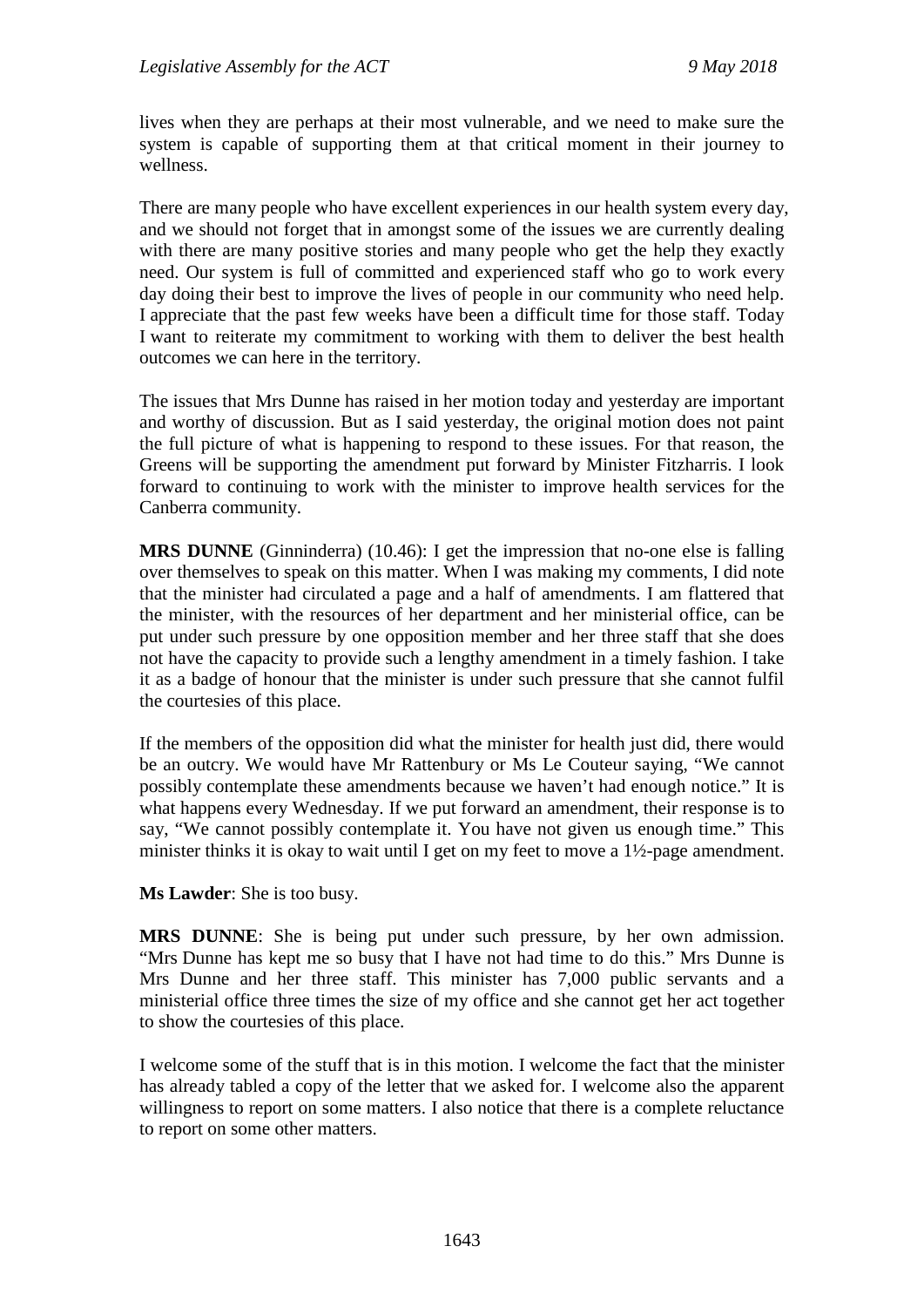It is clear that this amendment is getting up, because, again, the Greens are not interested in providing information to the community and to the Assembly. Mr Rattenbury, with his record on freedom of information reform, which he likes to trumpet and is rightly entitled to do, shows himself to be entirely schizophrenic when it comes to something which is difficult and close to home. He is just as enthusiastic as everybody else on the government benches to close ranks and deprive people of information.

The motion that I put forward today was simply calling for the presentation of papers and the provision of ongoing information. The government clearly has a copy of the March accreditation report. It is not beyond the wit of the government to photocopy the copy of that and have it tabled in this place, but there is no commitment to do that. Yes, there is a commitment to report back in June and August, but the original motion calls for the government to provide the interim report to the Assembly and the people of the ACT, so that we can see clearly what the 33 or 37 items are, depending on how you count them, and what exactly they say about these things, so that we, as a community who invest \$1.6 billion in health every year, can have oversight of the accreditation process which has gone pear-shaped and which, if it continues to go pear-shaped, has huge, incalculable implications for health provision in the ACT.

We do not know what will happen if we do not get accreditation. It is completely and utterly uncharted waters. We cannot afford to fail in July. There is a complete outbreak of unanimity on that. If this minister wants us not to fail in July, the people of the ACT deserve to know what is going wrong now that we failed in March. We do not have a commitment to that in this amendment.

Neither do we have a commitment to providing an accurate timetable for the construction of the SPIRE. My original motion called for a timetable and regular reporting on this. What we actually have is a substitute, in 2(f) of Minister Fitzharris's amendment, a commitment to invest in health infrastructure. We know they are investing in health infrastructure, though we are not entirely convinced it is the right investment in health infrastructure, but there is no commitment to providing up-todate information about what it will cost, when it will be built and what will be built. In my original motion, that is what was called for.

The minister has not learned the lessons of yesterday, and she will not learn the lessons of yesterday because she knows that she will be protected by the Greens at every turn. Minister Rattenbury is just as culpable and has just as many failings in his area of health responsibility as this minister has.

The Liberal opposition will not be supporting this amendment. The amendment only goes part of the way. It is a concession to provision of information, but it does not provide all the information that we needed, that we called for, that the community should have access to. The great paragon of freedom of information, access to information, will not support it. It needs to be put on the record today that the foremost campaigner for improved freedom of information—he would describe himself as the foremost campaigner—has squibbed it. He has completely and utterly squibbed it. It is not convenient for him to have this information out in the public. He will come behind the Labor Party and run protection for the Labor Party because it is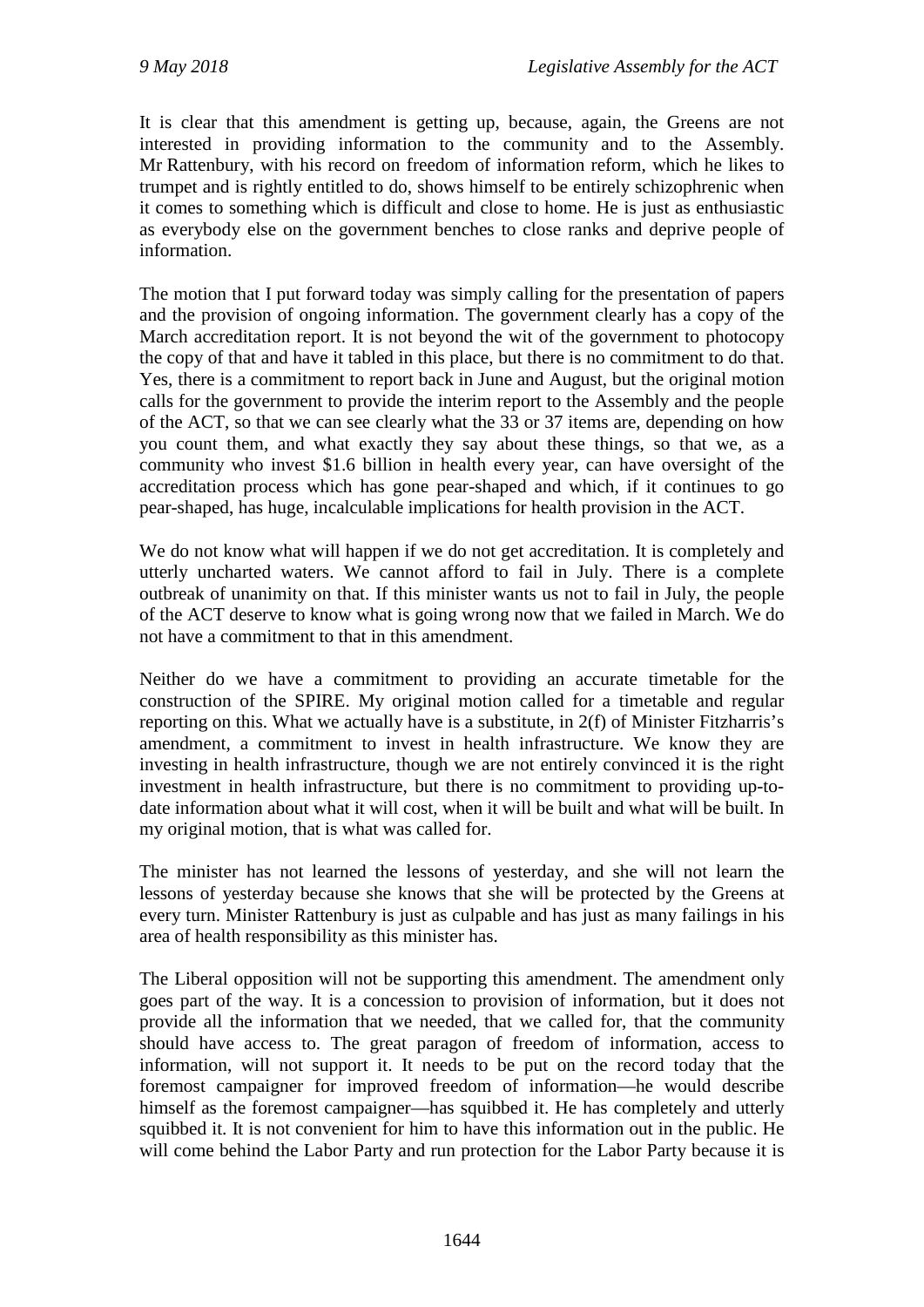collectively inconvenient for the Labor-Greens government to provide this information.

We will not be supporting this amendment. We know that it will get up, but we will not be supporting this amendment.

Question put:

That the amendment be agreed to.

The Assembly voted—

Ayes 13 Noes 10

| Mr Barr       | Ms Orr           | Miss C Burch | Mr Milligan |
|---------------|------------------|--------------|-------------|
| Ms J Burch    | Mr Pettersson    | Mr Coe       | Mr Parton   |
| Ms Cheyne     | Mr Ramsay        | Mrs Dunne    | Mr Wall     |
| Ms Cody       | Mr Rattenbury    | Mr Hanson    |             |
| Ms Fitzharris | Mr Steel         | Mrs Kikkert  |             |
| Mr Gentleman  | Ms Stephen-Smith | Ms Lawder    |             |
| Ms Le Couteur |                  | Ms Lee       |             |

Amendment agreed to.

Original question, as amended, resolved in the affirmative.

#### <span id="page-22-0"></span>**Government—initiatives**

**MS CODY** (Murrumbidgee) (10.58): I move:

That this Assembly:

(1) notes that:

- (a) Canberra is growing by 7 000 people a year, and is estimated to become a city of half a million people by 2030;
- (b) major international companies and organisations are increasingly recognising Canberra is a good place to base their Australasian operations, bringing with them highly paid and secure jobs; and
- (c) a growing Canberra needs ongoing, long term strategic investment in services and infrastructure to help keep Canberrans moving and productive, as well as protecting this city's enviable lifestyle;
- (2) further notes that the ACT Government is growing core social and economic services for a growing city, including:
	- (a) investing \$3 billion over the next four years on key capital projects that will help Canberrans move around our city more quickly and access more high quality services locally;
	- (b) delivering green bin services to Weston Creek, Kambah and Tuggeranong, and rolling out the popular time and cost-saving municipal service to the remainder of Canberra by 2019;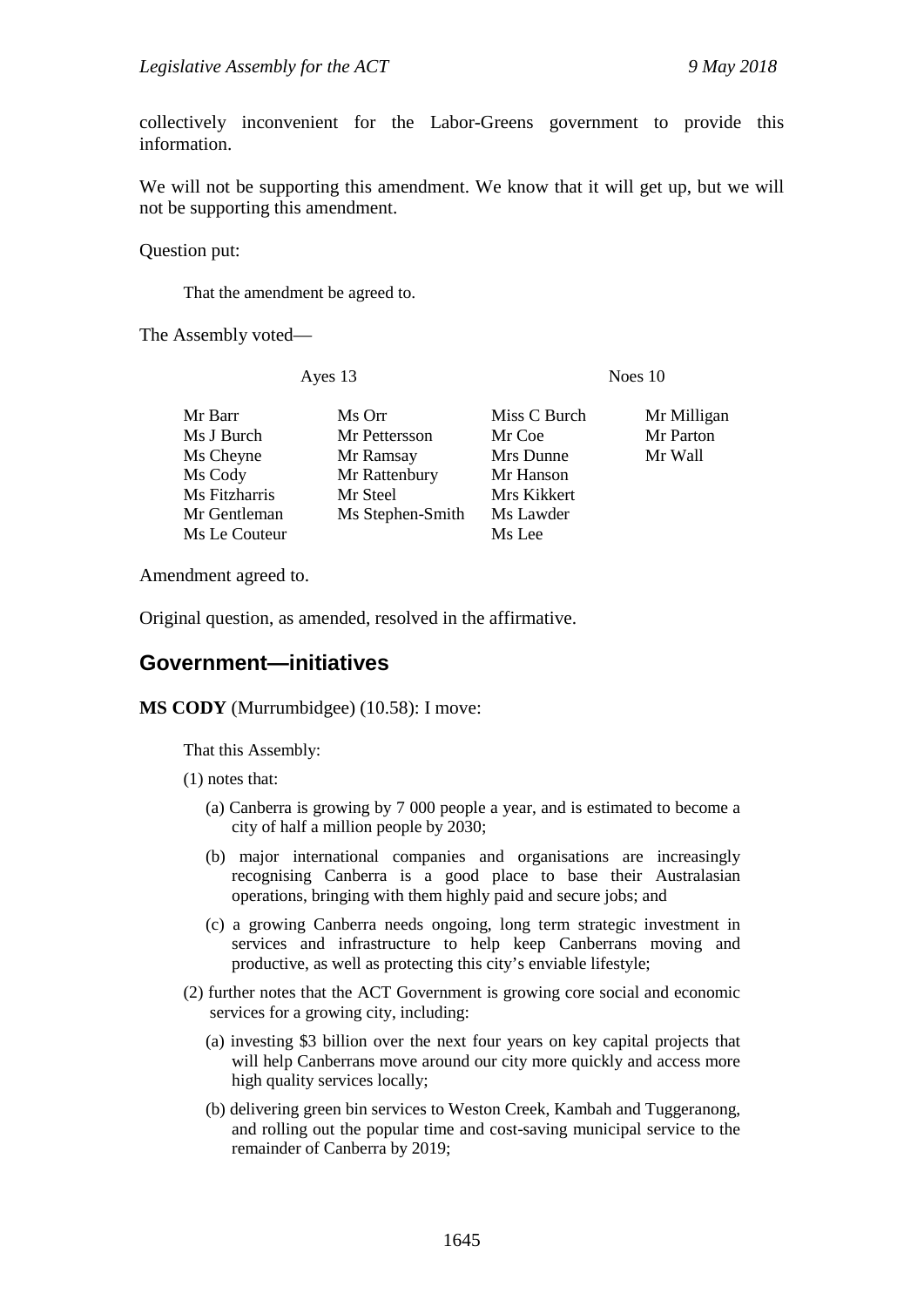- (c) operating nurse-led walk-in centres in Belconnen and Tuggeranong which saw 36 785 patients seen in 2016-17, opening a walk-in centre in Gungahlin in 2018, undertaking design work to construct a walk-in centre in the Weston Creek region, and planning for a health centre in the Inner North this parliamentary term, as well as delivering more hospital and health services;
- (d) improving freight and passenger connections around Australia securing daily international flights;
- (e) delivering more aged friendly suburbs by improving accessibility for residents of Ainslie, Weston, Kaleen, Monash, Page and Hughes;
- (f) building an integrated public transport network for our growing city, including commencement of Light Rail Stage 1, planning for Stage 2 to Woden, and delivering five new Rapid services and more buses more often;
- (g) improving local public schools with more than \$85 million worth of works underway to upgrade and improve teaching and learning spaces at schools across the city, and plan and build new schools for the future; and
- (h) keeping Canberra safe as the city grows, through support for the emergency services, including personnel, equipment and infrastructure; and
- (3) calls on the Government to continue to invest in expanding our core community, social, health, education, emergency services and transport services to cater to a growing and thriving city, for the benefit of its residents and visitors.

When I ask myself how well this government, or any government, is going, I look at how it is going in delivering secure jobs, quality services and the egalitarian society we strive for. Doing all those things, of course, requires a strong economy.

*Members interjecting—*

**MADAM SPEAKER**: Ms Cody, just a minute. Members, please! Ms Cody, continue.

**MS CODY**: Thank you. I was finding it hard to hear myself. Doing all those things, of course, requires a strong economy. When I look around the Australian Capital Territory I see a lot of challenges being met—met with competence, compassion and real leadership. As an ACT government, there are many things we cannot control. We cannot control immigration. We cannot control the fact that the opposition continue to speak during my speeches. But we do have a choice about how we welcome the 7,000 new Canberrans arriving every year.

We cannot regulate or tax our biggest industry, the commonwealth public service, but we do have the choice of building the transport, health and education services to ensure every local family has a good quality of life. Likewise with the planning decisions that left us with our—how would the ABC put it?—curious infrastructure legacy, we have a choice about how we adapt it to our future as a larger city.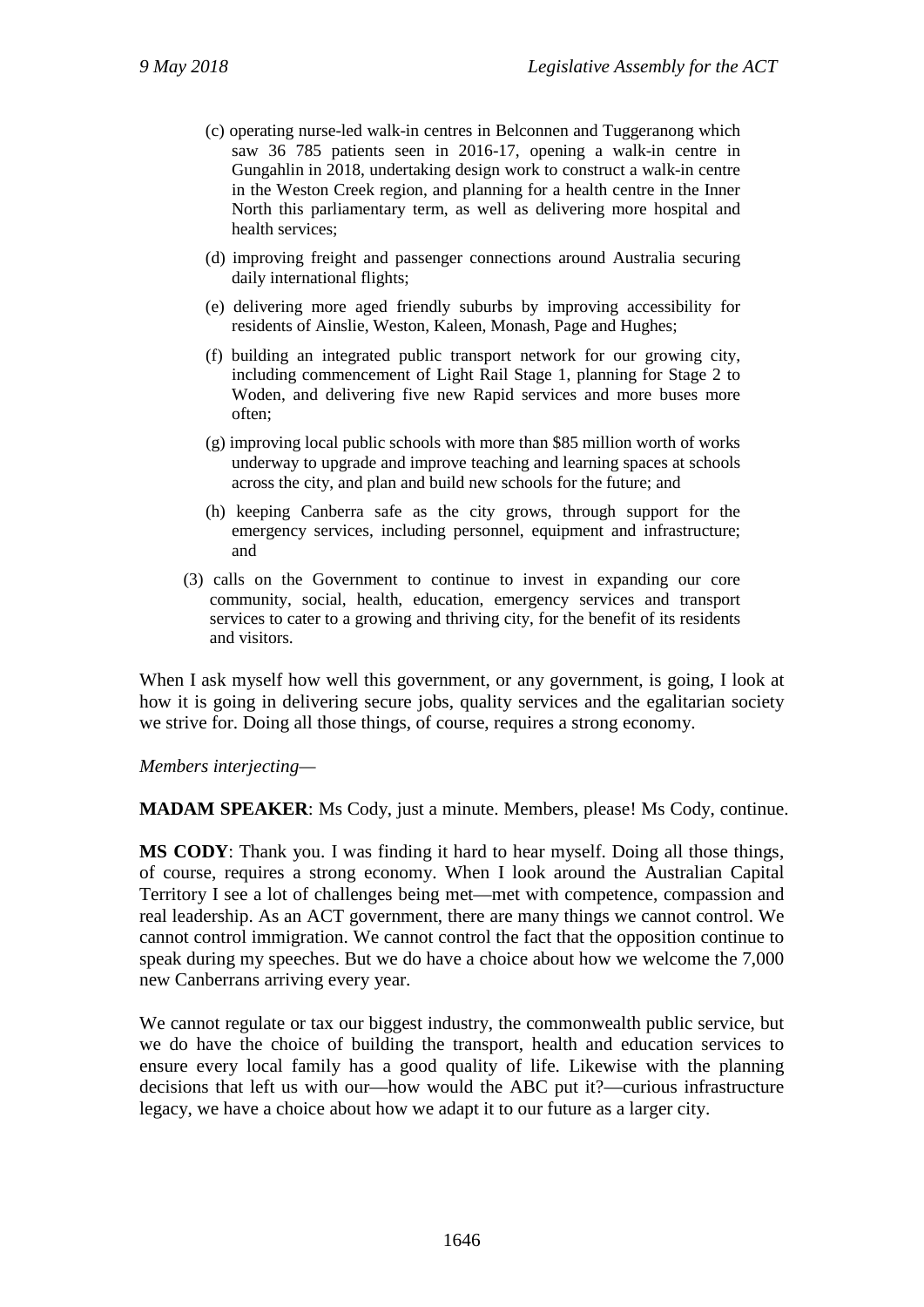Rather than taking the soft option of kicking problems down the road, rather than taking the soft option of running our infrastructure into the ground, this government is taking the hard option on all of these issues. The challenge is vast. Our population has expanded by 34,000 people over the last five years. In the 12 months to September 2017, there were 7,165 more people in our city.

We also had over 10,000 new jobs created in our city last year. Importantly, 80 per cent of those jobs were full-time jobs, the sort of jobs that let people pay a mortgage, support their family, save for their retirement and have a high quality of life. Any old job is not good enough. We should be delivering good jobs for our community, and the Barr Labor government is doing just that.

Due to the wise leadership of our Treasurer, the ACT now has the lowest unemployment rate and highest average incomes in Australia. Rather than the downward spiral of lowering wages and profit stripping advocated by the Liberal Party, the Barr Labor government is delivering high wages and high growth for an inclusive economy.

There are great stories of growing businesses, large and small, across this city. The latest SGS Economics & Planning report on economic performance of Australia's cities and regions showed that the highest contribution to Canberra's GDP growth came from the professional services sector, at 2.7 percentage points. It accounted for almost 60 per cent of all growth in the period.

In cyber security, Canberra established the first operational node of the Australian cyber security growth network. Our companies are world leaders in system administration, secure cloud storage, security and cryptology. The 2018 Australian military sales catalogue showcases the products of an unprecedented nine Canberra defence companies.

Another example is Lockheed Martin Australia. The defence prime has an annual turnover of \$293.8 million and has invested \$12 million in a new headquarters in Canberra. Just last month two local cybersecurity success stories, Penten and QuintessenceLabs, announced a strategic partnership. Under the partnership, Penten's spin-off, deception.ai, will use QuintessenceLabs' random number generator technology in its new machine-learning platform. This is a great example of two Canberra companies collaborating to build market opportunities.

Of course, the confidence expressed by those businesses and many more in our city and our territory are not reflected everywhere. The federal Liberal government, and our second senator, Zed Seselja, have been trying their best to rip the guts out of our city. Fortunately, they have not been very competent at it. Maybe it comes with the party membership.

After the disastrous attempts to move government departments, last night they announced they would have a go at killing more local jobs. Unlike our commitment to develop a modern, efficient transport network, Zed cannot decide if he would like to take credit for the light rail, as he did in the media this morning, or sabotage it, as he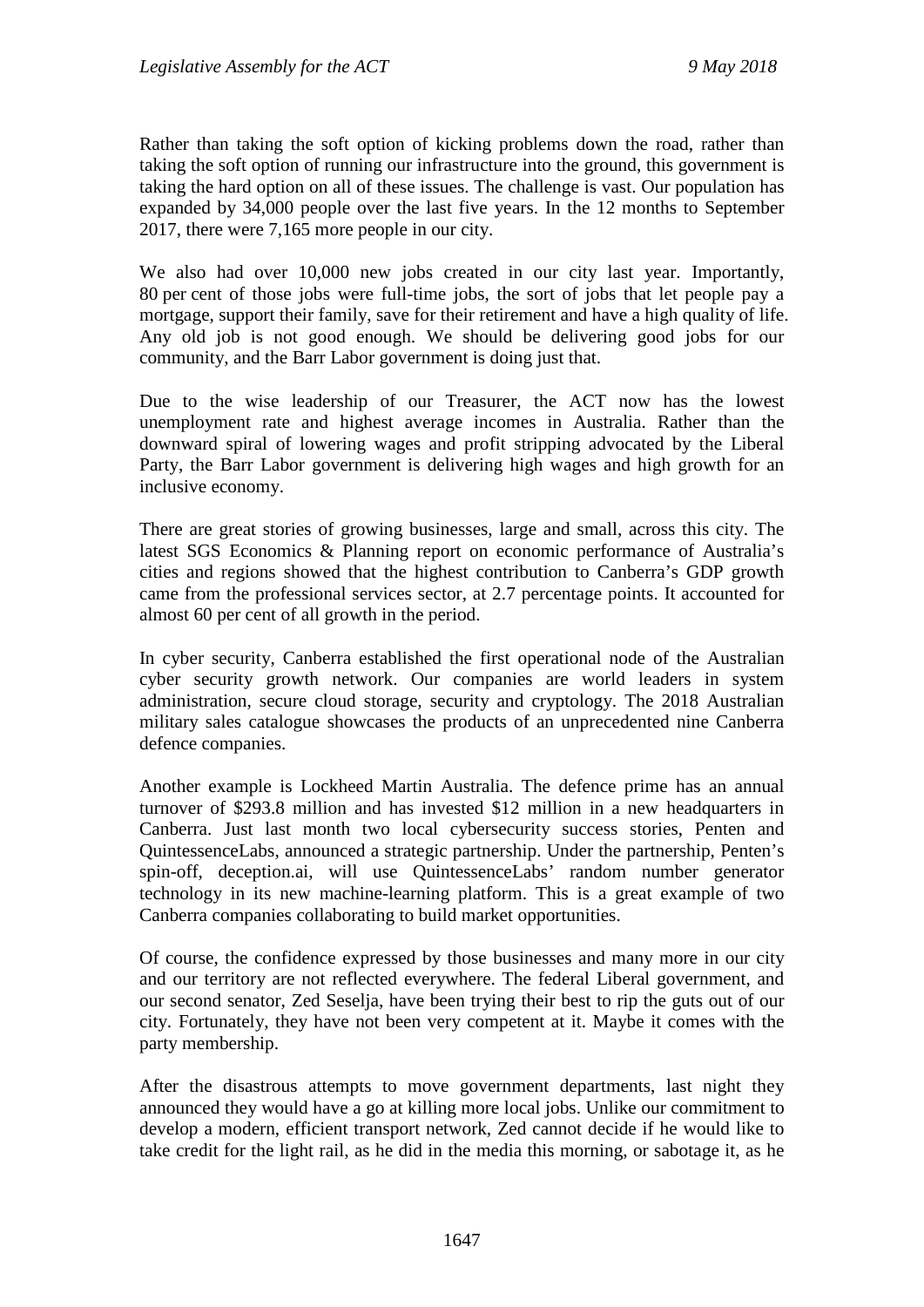was talking about in the paper last week. The Liberal Party always seem so keen to be running things, but they seem equally keen to be running them into the ground.

That is why Canberra people keep showing confidence in the Labor Party. It is because we have the commitment to growing services for a growing city. We need to invest in our city now because Canberra is growing rapidly. In 2016-17 our economy grew by 4.6 per cent, the strongest growth rate of the states and territories and well above the national average of two per cent.

At the last election Mr Barr laid out an ambitious plan to make Canberra even better, and now this government is delivering. Over the next four years we are investing \$3 billion in infrastructure to meet the community's needs today while laying the groundwork for our growth in the years and decades to come.

Our city's growth is important but it is also a challenge. Canberra is already more lively and diverse today because of it, but we know that services and infrastructure have to grow alongside our community to make sure a bigger Canberra is also a better one.

The construction of Canberra's light rail network is the most significant transport project this city has ever embarked upon. With construction on stage 1 from Gungahlin to the city now well on track for completion in late 2018, we are driving ahead with stage 2 to Woden, in stark contrast to what Zed would like to see. The Liberal senator seems to want fewer jobs—

**MADAM SPEAKER**: Ms Cody, when you are making the reference, can you refer to Senator Seselja?

**MS CODY**: Sorry, of course I can, Madam Speaker.

**MADAM SPEAKER**: Thank you.

**MS CODY**: The Liberal senator seems to want fewer jobs, fewer transport options and fewer services in our city. One new service I have been especially enthusiastic about is the rollout of our green bins. As at March 2018, the pilot had generated over 9,400 registrations from approximately 16,500 eligible households, with around 34 per cent of these claiming to hold a concession card.

The pilot commenced on 18 April 2017. From then to February 2018, around 2,200 tonnes of garden organic green waste has been collected. This includes the expansion to Tuggeranong. Contamination rates for Weston Creek and Kambah remain low at 0.01 per cent or 15 grams per participating household, demonstrating an excellent result.

As Canberra is growing, so is our health service. Our community places considerable importance on investment in high quality health services across our city. To meet this growing demand we have planned and delivered health services where they are needed, including in the community and in hospitals. The health services we have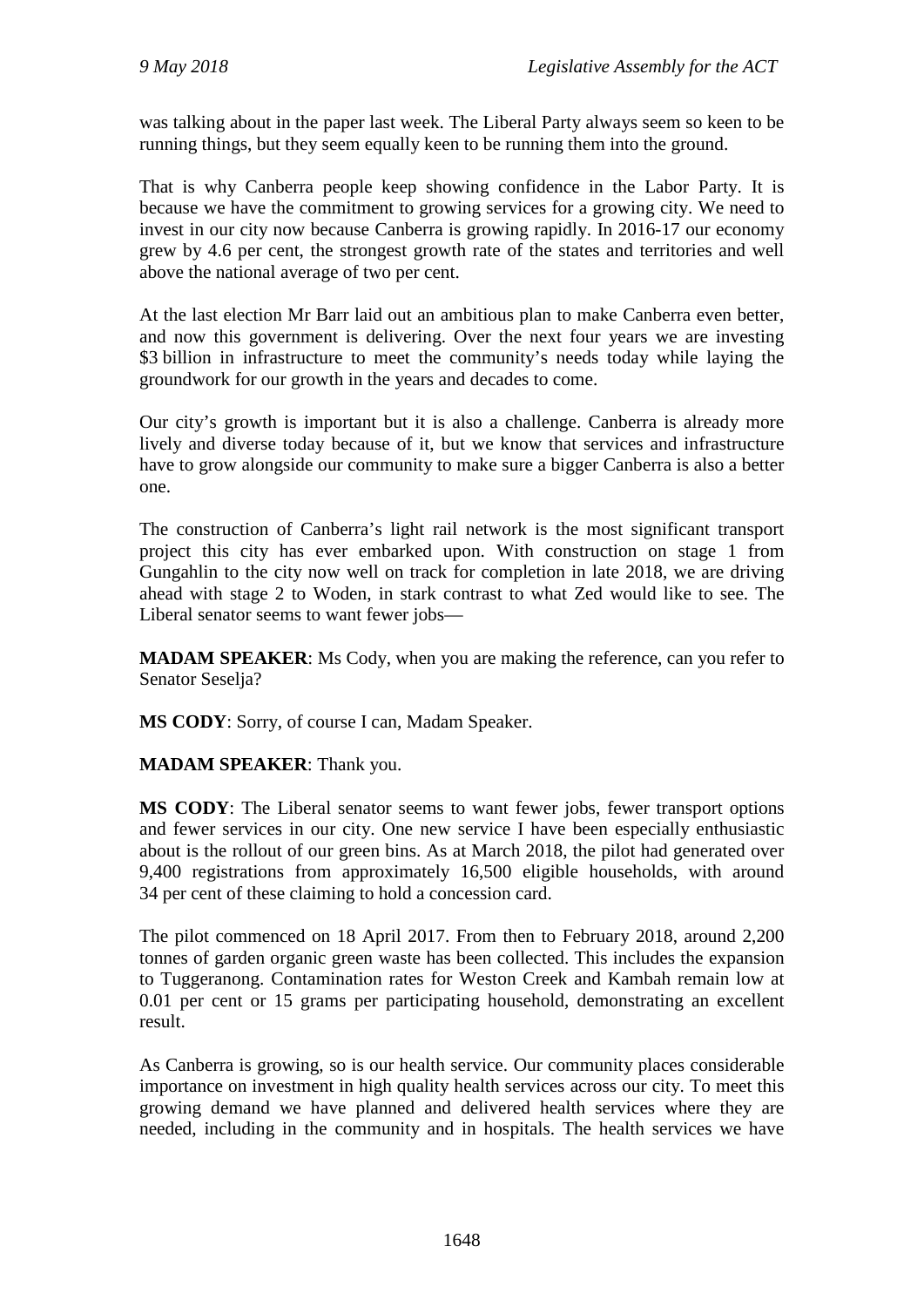created to meet demand in the community are incredibly popular. I note that Minister Fitzharris spoke about them this morning but I too would like to talk about them.

Over the last 12 months the number of presentations to our nurse-led walk-in centres at Belconnen and Tuggeranong have grown by about eight per cent. This growth is increasing. They are an important alternative to visiting our busy emergency departments. They are very popular for less serious conditions and are open for longer hours to cover periods when people most often need care.

Only this week the Minister for Health and Wellbeing received a very positive endorsement of the value of the walk-in centre at Tuggeranong from a 90-year-old member of our community who tripped over in her garden and needed stitches near her eye. She said, "These clinics are a great alternative to spending hours at the hospital for the treatment of minor injuries. The nurses are obviously very experienced and know when referral to a doctor is necessary."

Building on the success of these walk-in centres, the ACT government started constructing the new walk-in centre in Gungahlin in February this year, investing \$2.9 million. This walk-in centre will be open later this year. Planning is underway for a new walk-in centre in Weston Creek to meet our rapidly growing community there.

Finally, as Minister Fitzharris has already spoken about today, we are well advanced in opening the third public hospital in Canberra with the construction of the University of Canberra hospital, a specialty centre for rehabilitation, recovery and research, completed.

They are just a few of the things that this government is continuing to deliver on. I look forward to the coming weeks and months when we will hopefully move forward, deliver on more things and progress the wonderful work that this Barr Labor government continues to do.

This city is a wonderful city. We live here; we love it; many of us grew up here. To see the changes and the continued investment in our city by the Barr Labor government is something that I am very proud of. I am proud to be standing in this place and to be able to talk about all of the wonderful things that we continue to do.

**MR COE** (Yerrabi—Leader of the Opposition) (11.11): Ms Cody's motion today very broadly calls on the government to continue to provide the most basic functions and services that governments should be delivering. Of course, the opposition agrees in this role of government to provide essential services and to provide them well.

This government, like any government, should be spending money on the Canberra community. But they should be spending it wisely and they should not be over-taxing. There should be considerable funds dedicated to health, education, emergency services, transport, and community services—in effect, all the essential areas of government.

The concern the Canberra Liberals have is that this government continues to mismanage resources and fails to invest when and where funds are needed the most.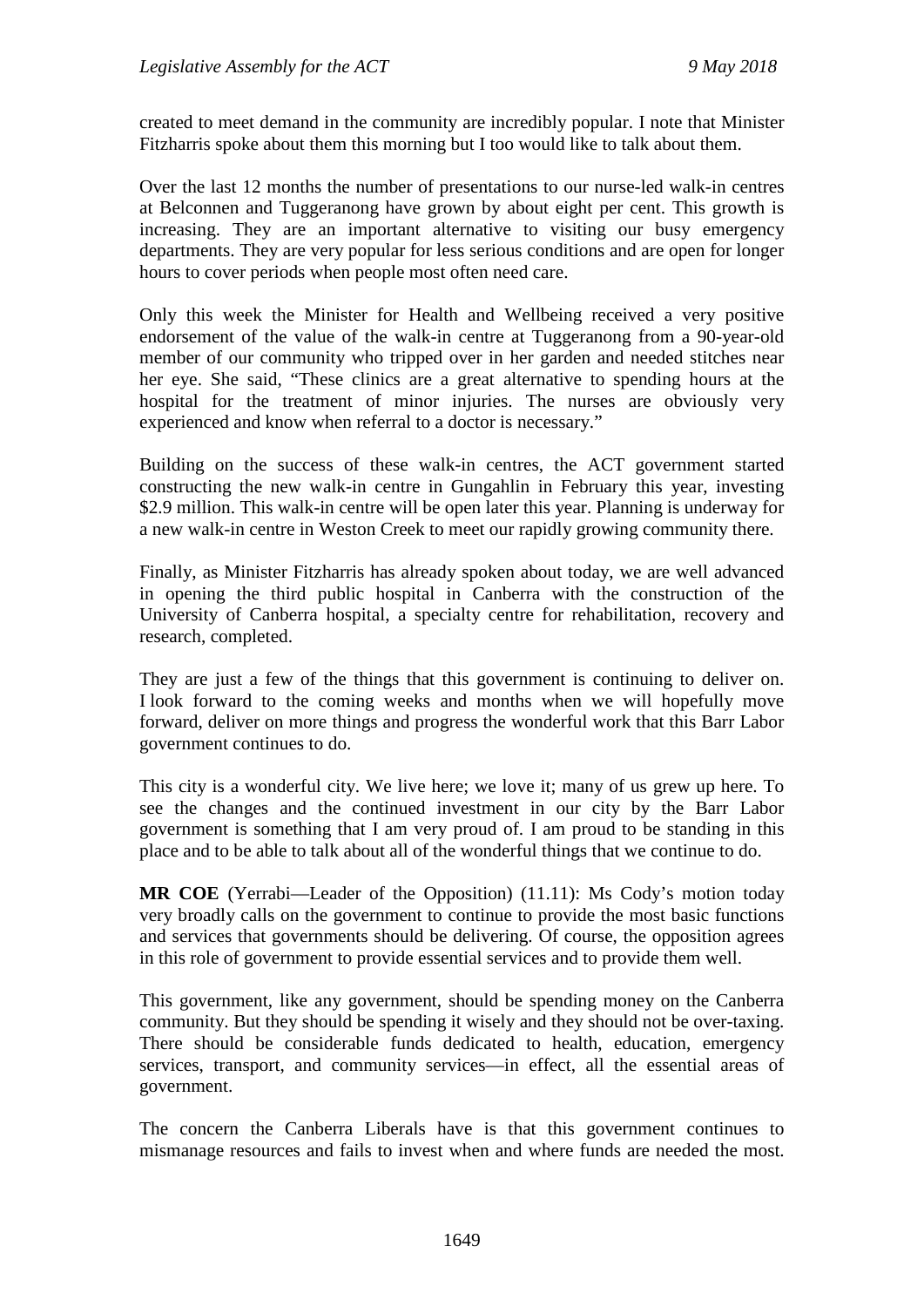We see this in the health portfolio. There are huge amounts of money going into that portfolio, but we are not necessarily getting value for money. It is one thing to spend money; it is another to get value in return. It is one thing to measure on inputs; it is another to measure on outputs.

Every Canberran pays considerable taxes, fees and charges, and rates. That money should be spent on delivering services that benefit our community. The fact that the Labor-Greens government is not adequately providing services or investing wisely is the real issue. The government brings in huge revenue. Unfortunately, there continues to be a downward trend in the level of services offered by successive Labor-Green governments and declining standards across all portfolios. Health and education are a couple worth looking at. Yes, the ACT government should be investing in our city. But it should invest wisely, have good governance processes and have competent ministers running the show.

Ms Cody mentioned this government is wisely managing our infrastructure. A cursory look at various Auditor-General reports, including stormwater assets and roads, would suggest that there are some pretty major problems. There are also issues that have been identified by Icon Water. Unfortunately, the Labor-Greens government has failed to properly resource territory authorities. It has also failed to empower them to concentrate on the things that really matter. It has failed to follow the principles of good governance and failed to appoint good ministers.

I welcome this opportunity, but I really do wonder what is going to change as a result of this motion. What is the motion actually calling for? In contrast, look at what we have called for in the health portfolio. Look at what we have called for in the previous motion on health: a huge number of documents that would inform legislators in this place. Look at what we have called for with regard to Miss Candice Burch's motion: tangibles regarding bus services in the evenings. Again, look at what has been called for by Ms Lawder's motion: tangibles that will provide information to legislators. Mrs Kikkert's motion, of course, has a huge impact in terms of accessing and screening all detainees. This is all solid, practical stuff that has an impact on Canberrans.

In contrast to that, we have the latest fluff piece which "calls on the government to continue to invest in expanding our core community, social health—

**Ms Fitzharris**: Absolutely; very important things, I think.

**MR COE**: Were they not going to do it had we not moved this motion? Had this motion not been put forward, what was going to happen tomorrow? It would have all just ground to a halt. Suddenly nothing would have happened. The territory would have a stockpile of cash and not be spending a buck. That is what would have happened had we not moved this motion today.

I expect we will have 10 speakers in the debate on this motion. They will all speak for 10 or 15 minutes. What will happen as a result? Absolutely no change whatsoever. Next time, Ms Cody, do us all a favour and call on something specific. I am sure that is what your electors would want you to do.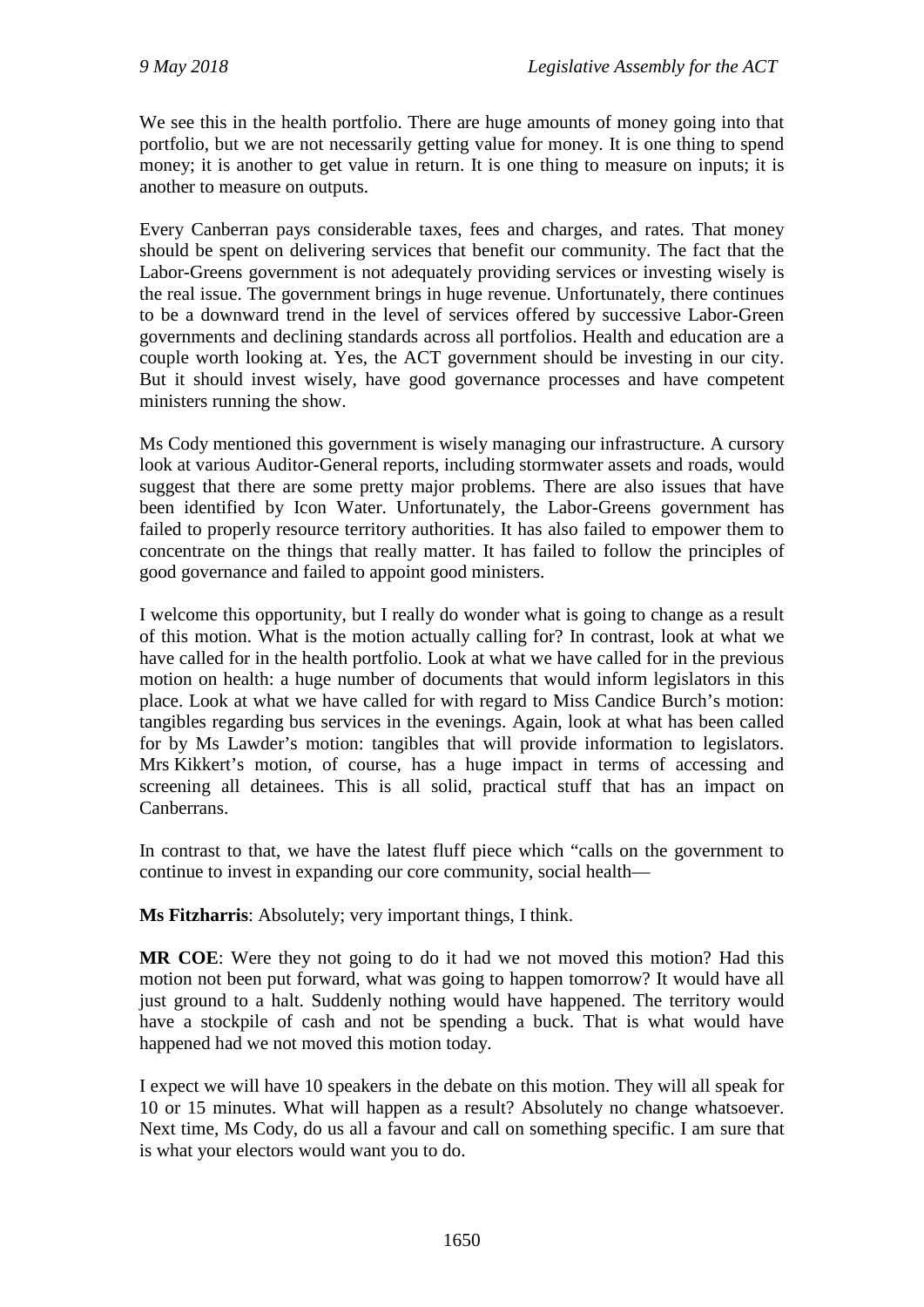**MR BARR** (Kurrajong—Chief Minister, Treasurer, Minister for Economic Development and Minister for Tourism and Major Events) (11.17): What a pathetic response from the Leader of the Opposition. He has nothing constructive to contribute to a debate about this city's infrastructure, and essential government and community services. In the end his fundamental philosophical position is for government to retreat from the provision of those services. He wants smaller government. He wants government to do less. His fundamental philosophical position is that of the classic conservative. He is for smaller government and not a friendly society. It is a society based on surviving under your own means. That sort of classic conservative tradition that is so well represented—

**Mr Wall**: Because government does such a good job of living our lives for us, don't they? They do such a good job of living our lives for us. Really, Andrew; God forbid if anyone gets sick in this city because the government is the biggest threat to public health.

**MR BARR**: Indeed, we hear interjections from his partner in crime, Mr Wall, who is also right out there on the fringe of the right wing of the Liberal Party seeking to minimise the role of government, seeking to minimise the important role of community services. That is what we have heard in the contribution this morning from the Leader of the Opposition. So, no plans for the future. We know everything that he is against. We know exactly what he is against, but nothing about what he stands for. That is why he will continue to sit on that side of the chamber.

We are very pleased to support Ms Cody's motion today. We continue to work towards making the city that we love even better by growing services for Canberrans. We want to continue to expand access to public health services. We want to provide better schools and education facilities, and an enhanced transport system that helps people move around the city easier every day, investing in our suburbs and creating more jobs in our city.

We have, as we have discussed at some length, significant population growth. People are voting with their feet and wanting to live in Canberra, which is fantastic. Our population grew by more than 11 per cent between 2011 and 2016, which was the fastest growth rate in the country. I note Gungahlin grew the quickest within the ACT, having added 24,000 people during this period.

Population growth is an opportunity but it is also a challenge. Canberra has many more employment and entertainment options today than this city had a generation ago. But our services and infrastructure have to grow alongside our community. With this growth, it is essential that the government develop and implement a comprehensive services plan for the city that we will be: a city of around 500,000 people over the next decade. Great cities work by getting basic services right; by making sure residents are well connected to their community, to employment, to education and for lifestyle opportunities.

Unlike those opposite, we believe that government has a critical responsibility to provide those essential services. An ACT Labor government will always favour an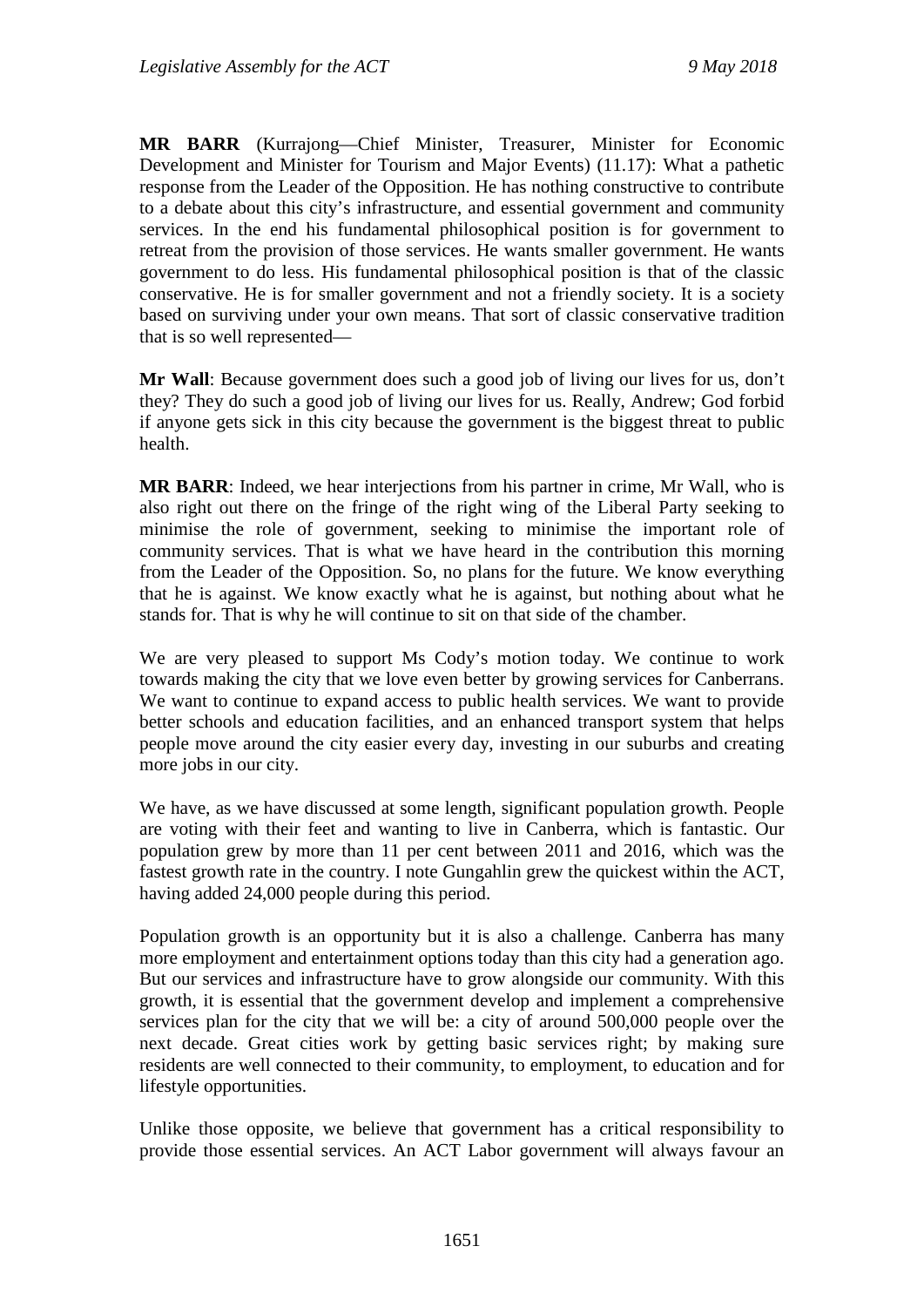active and significant role for government to make our residents' lives better. In the upcoming budget the Assembly can expect to see the government investing to meet this population growth with more places at new and expanded schools, and new frontline health services, nurses and doctors. We will be employing more teachers, more nurses, more doctors, more police, more ambulance officers and more firefighters. We will continue to invest in our city's infrastructure to grow public services for our growing city.

That is exactly why the government invested in light rail in the face of vocal and ongoing opposition from the conservatives opposite. The construction of Canberra's light rail is a significant transport project—the most significant one this city has ever embarked upon. The government is committed to its delivery. We are also in the planning stages, and will continue to work closely with the commonwealth parliament, to build the second stage of the light rail network through the parliamentary triangle and on to the Woden town centre. This links Canberra's major employment centres and our city's significant tourist attractions.

We will continue to work to integrate the bus network with the new light rail, providing more flexible and frequent transport options so that people have the option to leave their car at home. Our city will truly have one network, one public transport fare system, which will make moving around the city as easy as possible.

The government will continue to quickly design and deliver the nurse-led walk-in centres in Gungahlin, Weston Creek and the inner north, building on the excellent services already being provided in Belconnen and Tuggeranong. We know that Canberrans are looking forward to expanded out-of-hours health care and advice in their local area.

We have started the incredibly successful and popular rollout of the municipal green bin service. The initial program in Weston Creek and Kambah has seen nearly 9,500 registrations to the end of March 2018, with around 2,200 tonnes of garden organic green waste collected from April 2017 to February 2018, including those initial Tuggeranong collections. This is already saving Weston Creek and Tuggeranong residents time, effort and money every week. Every suburb in Canberra will have access to register for the service by 2019, making an environmental difference as well as providing a concrete measure to improve cost of living and lifestyle for every home that signs up.

Canberrans can also expect more age-friendly suburb improvements, similar to what has been experienced by residents in Ainslie, Weston, Kaleen and Monash, with Page and Hughes next in line. The age-friendly suburbs program is planned to operate until at least 2021 to improve suburbs, making it easier for older people to be active in the community. Two suburbs per year are selected on the basis of demographics of the suburb, community requests and existing infrastructure.

These projects deliver path network improvements to make it easier, convenient and more accessible for older residents to walk and to use other modes of active public transport travel within their suburb. Works include footpath upgrades, widening and removal of trip hazards, and completing segmented sections of work with additional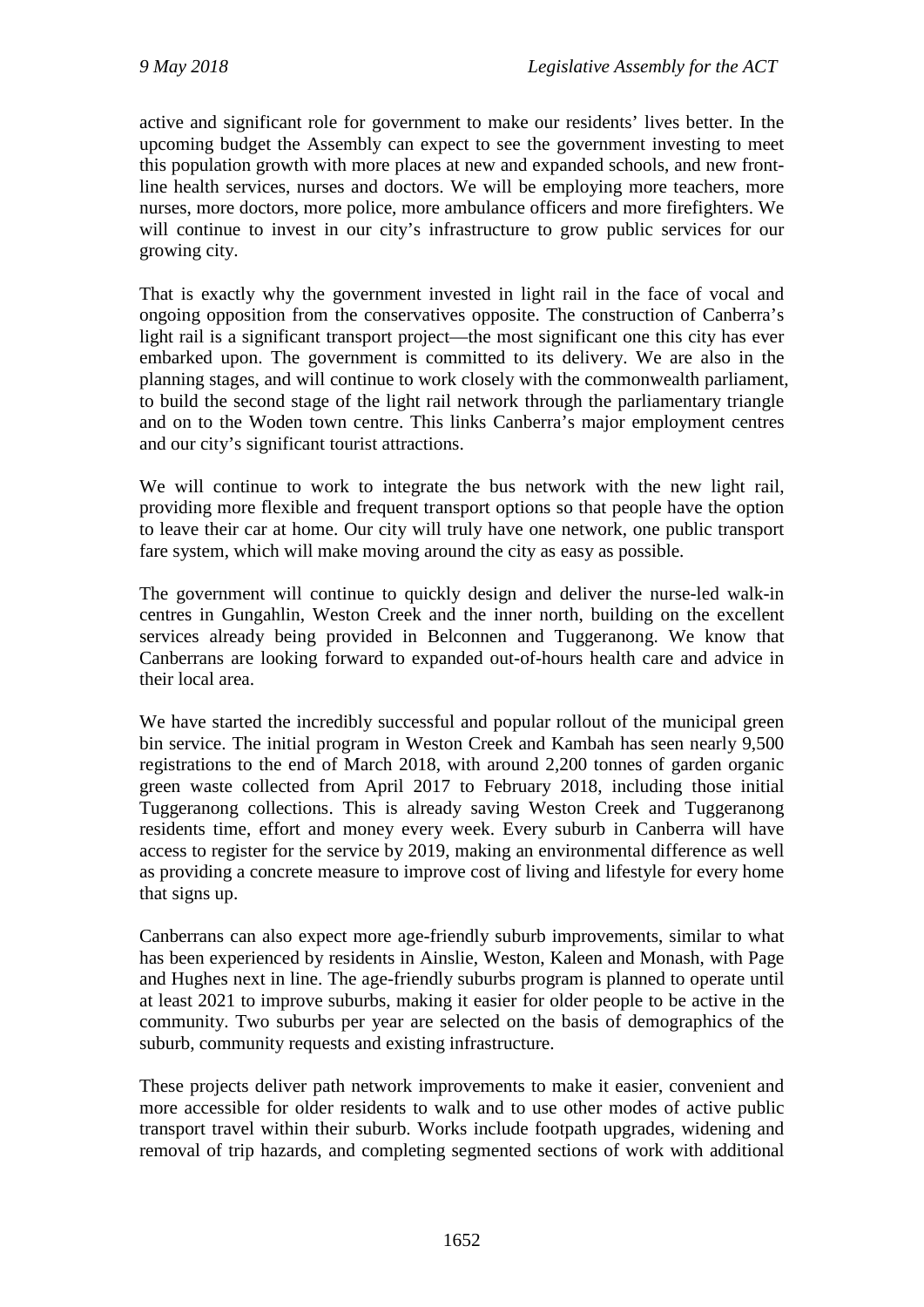seating and improved road crossings for pedestrians. This is a very practical way that the government is working with the community to maintain and improve Canberra's active lifestyle.

These are just some examples of the areas this government is focused on in supporting our growing city. The forthcoming territory budget will build on the work already underway to ensure the benefits of our recent growth are shared by all Canberrans.

Budgets, as we have seen in the last 24 hours, are about choices. They are about where we as a community invest our resources and what our priorities are. Both in territory politics and at the national level, there are clearly quite divergent views on how government should invest available community resources, which areas should be prioritised and what role government has to play in making a better society. In this context we are very happy to compare our approach, our beliefs and values around the role of government to improving the lives of our citizens to those of the opposition.

In this morning's motion, which the Leader of the Opposition derides as having no value, he passed up a very clear speaking opportunity to outline an alternative plan for this city, an alternative set of priorities for a government that he would lead. But no; he was too busy attacking individuals and deriding the role of private members' business in this place. That is a very sad reflection both on him and on the team that he leads. It shows a lack of respect for other members in this place. If the new test that he wishes to set is that there must be some absolute, meaningful outcome then most contributions to debate in this place would probably not meet that very lofty benchmark, I am afraid to say.

Nevertheless, these days we devote one-third of our parliamentary sittings to private members' business. It is appropriate that we have the opportunity to debate these issues. If the Leader of the Opposition has no plans at all for infrastructure, it stands against what he has been doing in this place for the last two years. *(Time expired.)*

**MS LE COUTEUR** (Murrumbidgee) (11.27): The Greens will be supporting Ms Cody's motion today without amendment, and we congratulate the government on the steps taken towards implementing a number of key priorities from the ACT Greens-Labor parliamentary agreement, particularly as so many items in the parliamentary agreement were, of course, Greens commitments during the 2016 election campaign.

Canberra is growing, and it is really pleasing to see advancement in a number of areas, including increasing engagement from major national and international companies and organisations in the ACT, because they bring economic benefits and jobs. These are much needed as the ACT moves away from just being a company town with the public service being the company. We could talk about that in the context of the federal budget last night, but I will refrain. I could spend all my time addressing each of the points addressed by Ms Cody, but I only have 15 minutes so I am going to focus on those in the parliamentary agreement as these are the ones the Greens have particularly contributed to.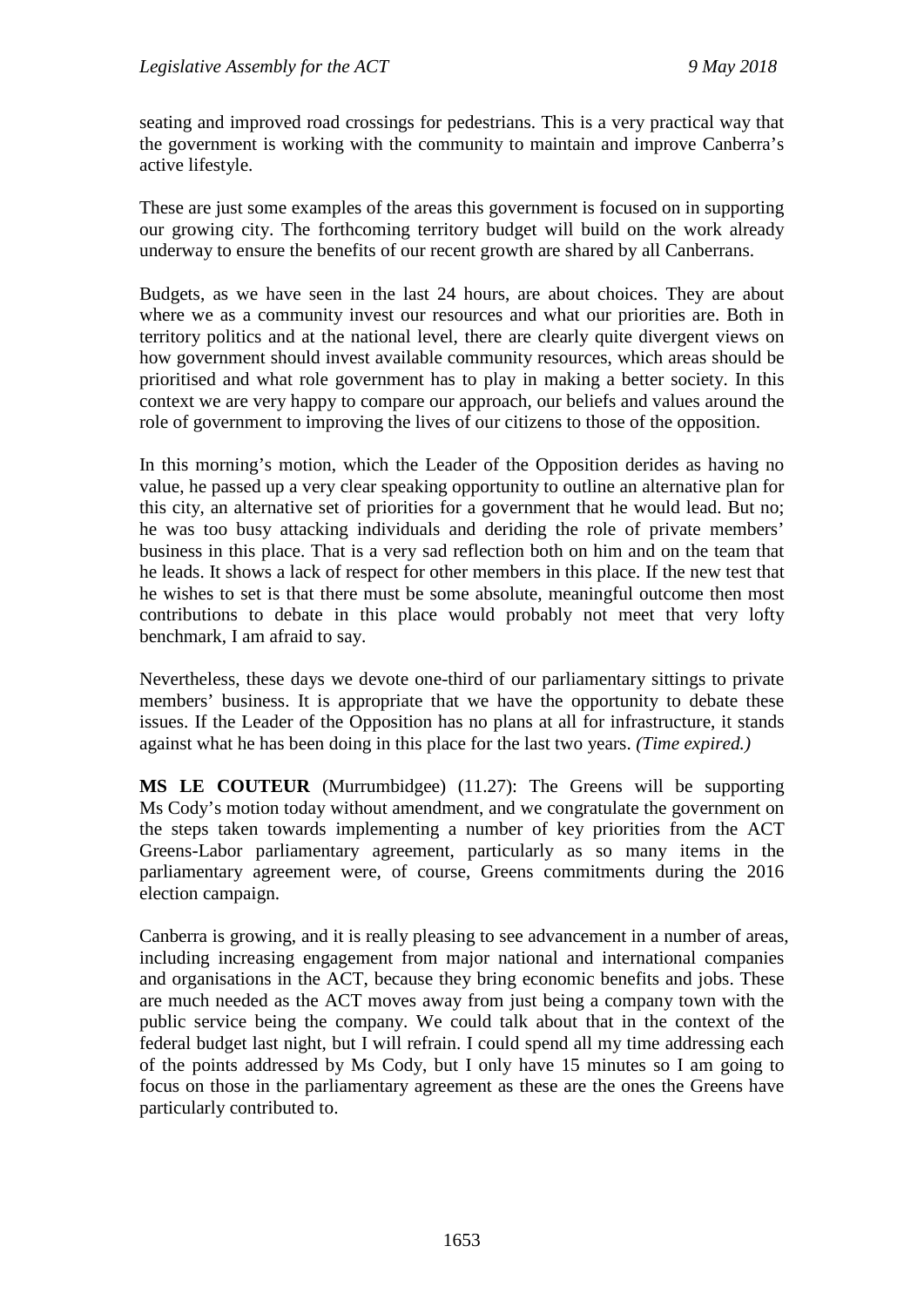I will start with commending the expansion of the nurse-led walk-in centres to Gungahlin and Weston Creek. This was the very first policy item in the parliamentary agreement as the Greens believe these centres have been a great addition to our healthcare system in Canberra. They offer reduced waiting times, free high quality care and one-off treatment and advice for sick Canberrans. I note, however, that this motion includes planning for a health centre in the inner north as opposed to a walk-in centre. I hope the government has done its homework and that the planned service—I am not entirely sure what it will be—will meet the needs of those who live in the inner north and will include the benefits of a walk-in centre.

I also, of course, commend the rollout of the age-friendly suburbs program which my colleague Mr Rattenbury commenced when he was the Minster for Ageing and the TAMS minister in the previous Assembly. It makes improvements to footpaths and cycleways, additional ramps, seating at bus stops and upgraded street furniture. Promoting positive ageing and facilitating opportunities for older people to share their wisdom and experience benefits the whole community. This is why the Greens sought to ensure the expansion of the age-friendly suburbs program and the flexible bus service were included in the parliamentary agreement between the Greens and Labor at the last election.

The Greens also made sure the flexible bus service was expanded to the inner north to ensure residents across Canberra with restricted access to public or private transport options were able to get to and from their homes to go to shops and medical appointments and access the community services that many of us want and I am sure all of us here take for granted.

These are important measures to ensure that older people can be active participants in their communities, reducing the risk of falls while they are trying to be active participants in their community, and improving feelings of safety and confidence. This helps not only older residents in these suburbs to walk to the local shops, the bus stops, or visit neighbours but also people with mobility aids and mums and dads and grandparents pushing prams.

The other item from the parliamentary agreement is about an integrated public transport network. I note and commend the rollout of the five new rapid routes. However, I note that the parliamentary agreement calls for an integrated public transport network, including more rapid routes, not to mention a trial of electric and hybrid buses. It was, of course, with some sadness and regret that I learned that the recent purchase of new buses that will last for 20 years were all diesel. I hope the next buses purchased will be electric. We need to be buying for the future, not the past.

I hope other bus services do not suffer any harsh reductions in frequency as a result of the rollout of the new rapid services. I trust the reason the government is taking longer than it originally planned in putting forward the new timetable is that they are doing a very good job of consultation. Clearly, more rapid services will be a good thing, but there will be people whose bus services will be disrupted, and we need to make sure that they are still able to get around in Canberra and that Canberra continues to be an inclusive place as far as transport is concerned. On that note I should note that we are going to be supporting Candice Burch's motion regarding evening bus services.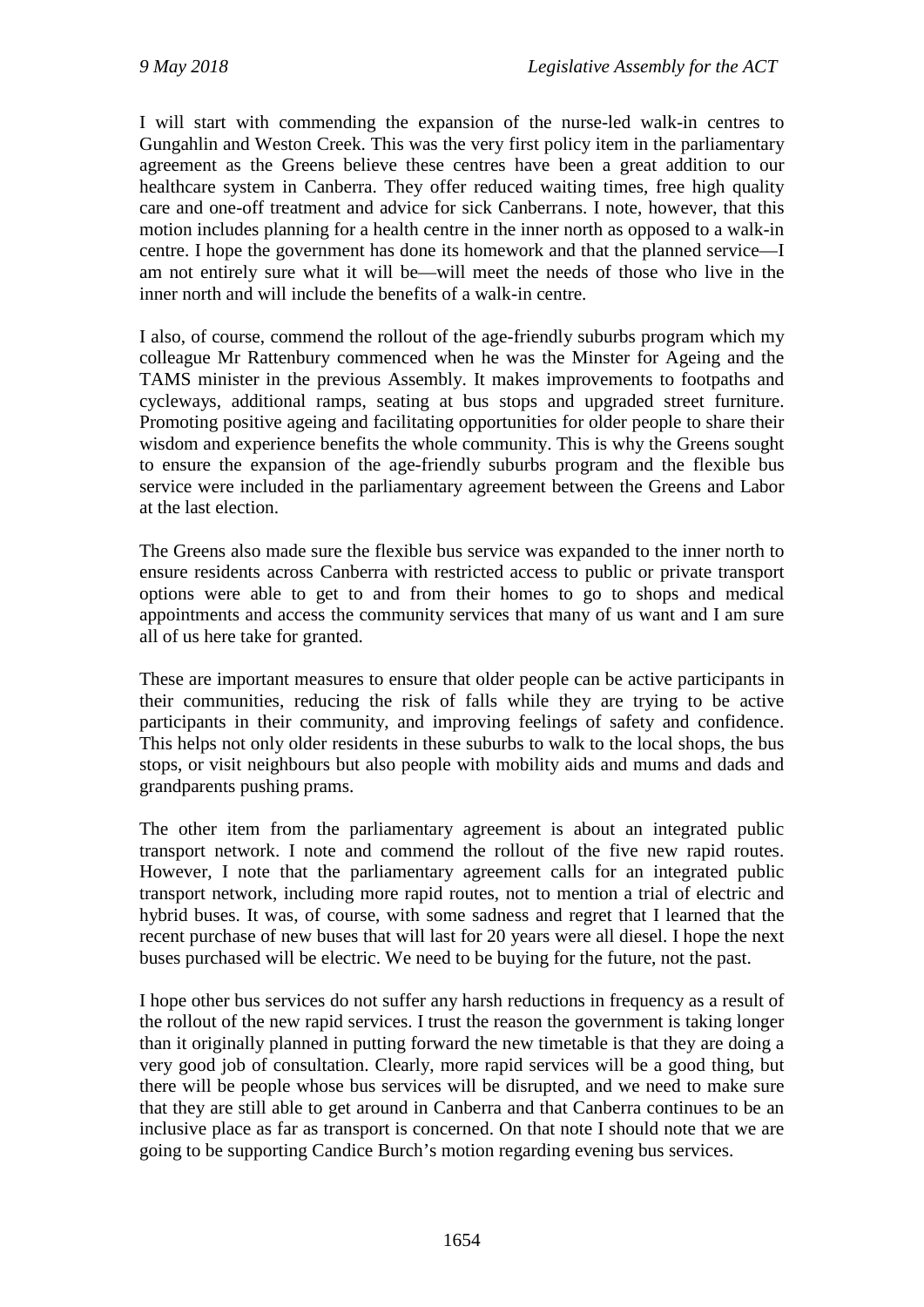More importantly, I support the call on the government to continue to invest in expanding our core community, social, health, education, emergency services and transport services to cater for a growing and thriving city. We must not forget those who are doing it tough right now. This is especially relevant today after a federal budget last night which did nothing, absolutely nothing, for people at the bottom economically.

We must ensure that our rollout of services always takes into account the most vulnerable and disadvantaged in our community—those who do not have a secure roof over their head or a job or the supports they need to live their lives. In the past few weeks we have seen reports from Anglicare and ACTCOSS about poverty and homelessness. There are consistent and loud calls for additional investment in social and affordable housing. We must hear these calls and act upon them.

It is clear from the national ACOSS raise the rate campaign that those living on benefits are living below the poverty line. It is important to note that ACOSS and ACTCOSS both calculate the number of people living below the poverty line based on their income after housing costs. Therefore, for all those people on low incomes not able to access social housing and affordable rental accommodation options in the ACT—those spending more than a third of their income on housing—this has a direct impact on their available spending for other essentials like food, transport and household energy bills. This means these people are contributing the vast majority of their income—and in some cases more than their actual income—to growing our local economy. They are spending it on rent and on essential food. But their money does not go to things like meals and restaurants, theatre tickets or international flights.

The recent ACTCOSS report shows that in the ACT nearly 35,000 people are living below the poverty line. That includes more than one in 10 children, a number close to 8,900. We should all think about that for a moment—more than one in 10 of the kids in the ACT, in our schools, in our services, are living in poverty.

As ACT Council of Social Services head Susan Helyar said in the *Canberra Times* this week, people are forced to choose between keeping a roof over their head, food on the table, buying medicine and turning on the heater. This should not be the case in the ACT. This is not relative poverty whereby some people, compared to the affluence of the large proportion of public servants and other people in Canberra, do not do as well. This is absolute poverty where people do not have enough food and they do not have safe shelter, and this is in the ACT now.

As we all know, our average household income and our cost of living are relatively high compared to other capital cities, and this makes the gap between rich and poor even bigger in practice and harder to negotiate if you are on the wrong side of it. Often it is easy to ignore the numbers, but when there are examples like the St John's Care food pantry running out of food for vulnerable individuals and families—the worst situation they say they have had for more than 15 years—we cannot and should not gloss over the data. It was reported in the *Canberra Times* this week that the number of people using the service has jumped by 25 per cent in the past year. As well as dwindling food supplies, they have had to cut back electricity vouchers from \$50 to \$25 due to increased demand, and this is before winter.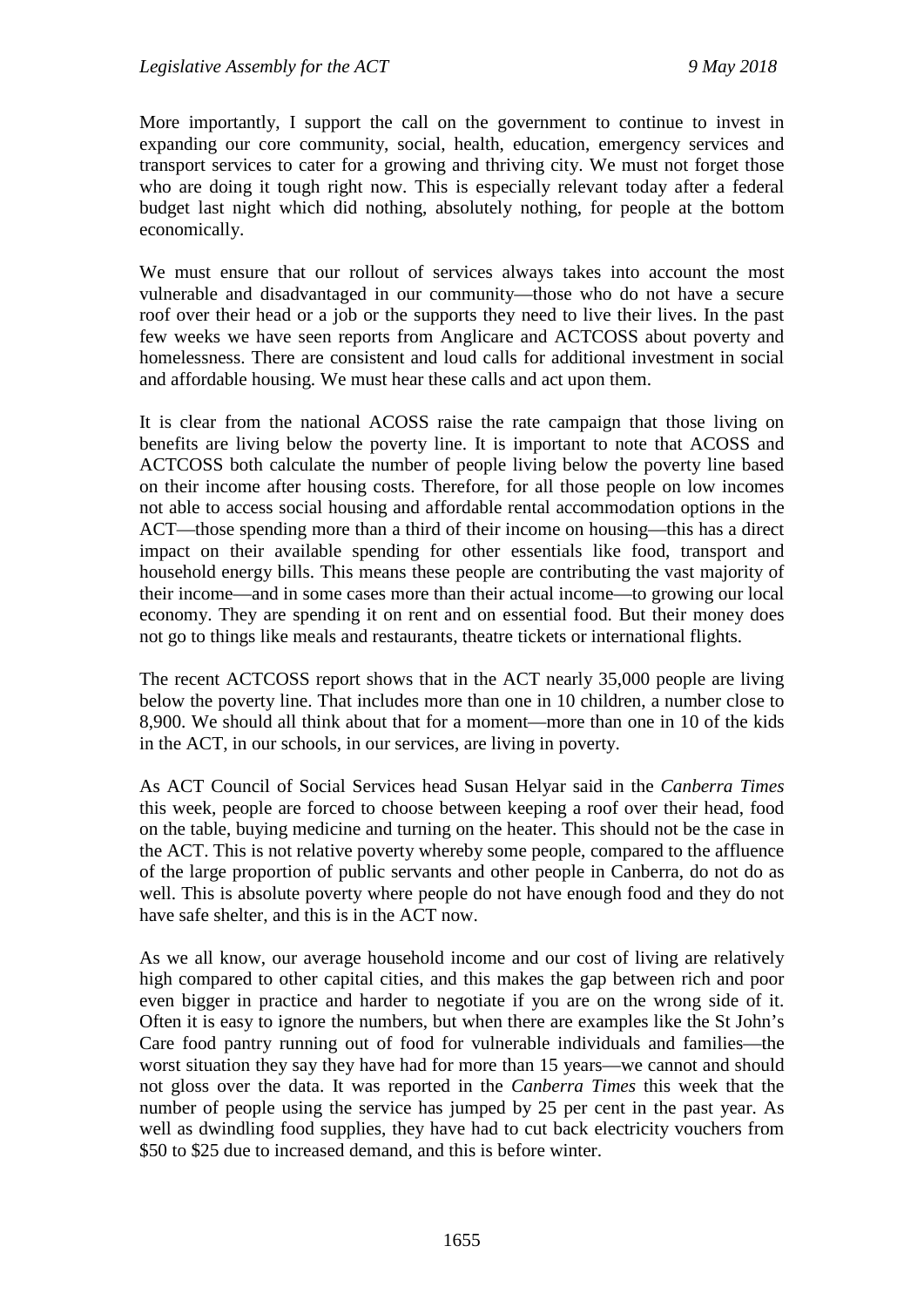Of course, I am really pleased there was such an outpouring of community support when the plight of St John's came to the attention of media—social and traditional on Monday, and these generous donations are really promising. It is great that they have propped up St John's for the next few months, but I fear this is not a sustainable way for St John's or other services in Canberra to operate. The recent drop in donations that St John's reported could possibly be due to rising cost of living pressures, and I fear the community's support may wane again in the future. Foodbank in the ACT has also reported increasing demand, with an extra 389,486 meals needed per year to meet the needs of our community.

It is not just food and housing costs that are a daily concern; people living in poverty often cannot pay bills for the basics that many of us take for granted like utilities, car registration and insurance or minimum credit card repayments. We need more funding for local community services who are supporting the vulnerable, marginalised and disadvantaged people and families, who are bearing the brunt of successive costcutting measures. These services are vital to help people get access to the supports they need to get back on their feet, including education and employment services.

On census night 2016, 1,599 ACT residents and 121 Queanbeyan residents were considered homeless. This is a slight reduction from 1,739 in Canberra and 127 people in Queanbeyan in 2011, but this means that approximately one out of every 250 people—that is 0.4 per cent—in the Canberra-Queanbeyan region was experiencing homelessness, and this also coincides with a 33 per cent increase in significantly overcrowded homes.

The most recent Anglicare rental affordability snapshot found that not one rental was affordable in the area for a single person on Newstart or youth allowance. Anglicare also notes that 8.3 per cent of the Canberra-Queanbeyan population who were renting accommodation were paying more than 30 per cent of their household income for rent, putting them in an unaffordable situation.

Although this is a lower rate than for Australia overall, which is at 11.5 per cent, this reflects the higher median income in this region rather than the affordability of accommodation for low income earners in the ACT. Aside from a small number of dwellings affordable to age pensioner households, there were no affordable housing options for any household that derived its income from a Centrelink payment. With a total lack of any increase for this in the budget last night, that situation is not likely to improve any time soon.

That is why I have been advocating so strongly for social and affordable housing targets. It was disappointing to see the government try to amend my motion in private members' business in the last sitting period. I called upon the government to commit to growing social housing stock to at least maintain the minimum of 7.1 per cent of ACT's housing stock as social housing, and that is where rent is set to a maximum of 25 per cent of the tenant's income. However, I am pleased the motion was supported by a majority of this Assembly because now the government is instructed and hopefully committed to maintaining that level of social housing. Hopefully, this will prevent the overall number of social housing dwellings from falling in future.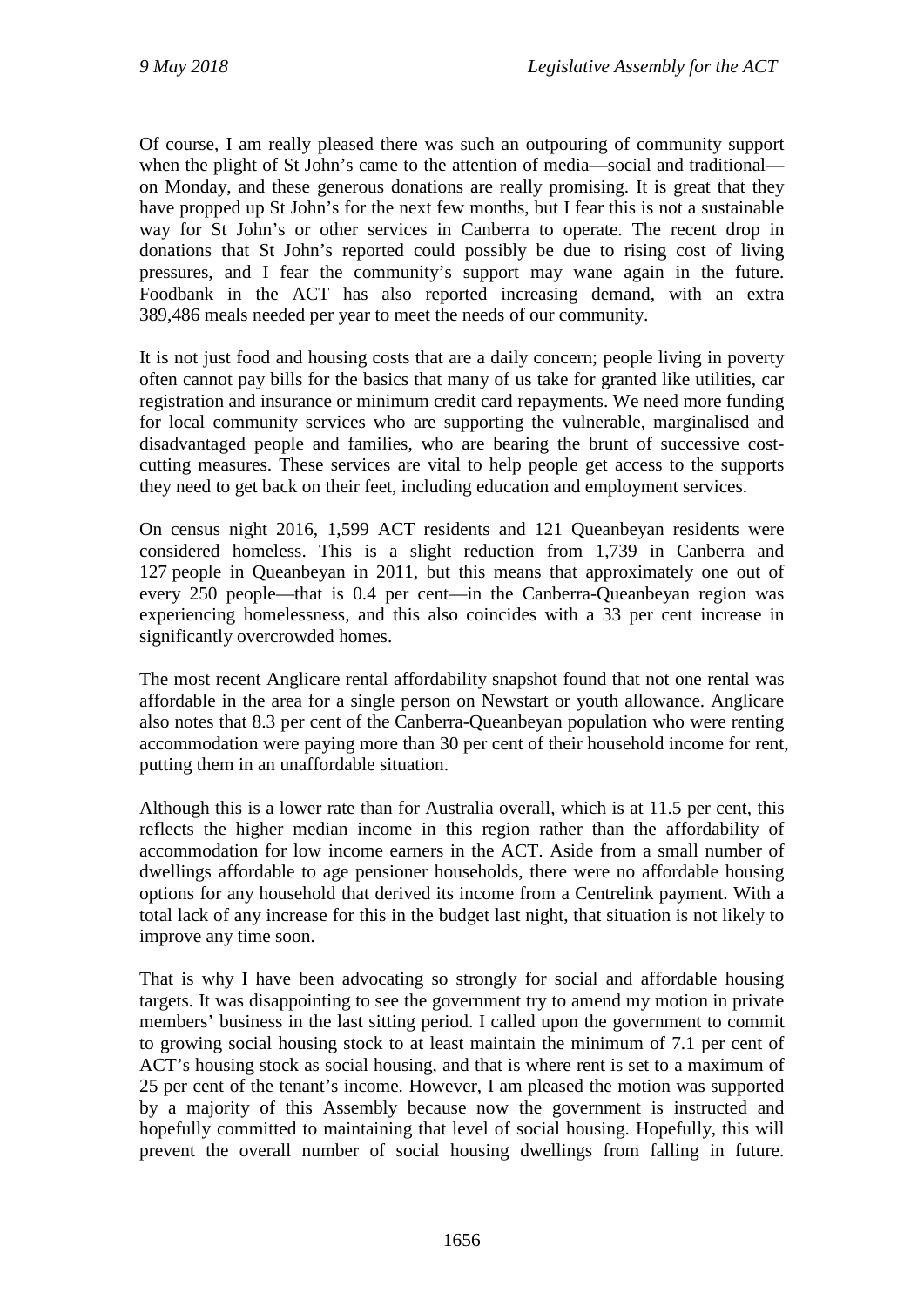Hopefully, it also demonstrates to the community the benefits of actually having the Greens in the Assembly.

Further, I note that I am waiting eagerly—the whole sector is waiting eagerly—for the government to deliver its affordable housing strategy. I think everybody is hopeful that it will deliver meaningful actions to reduce the widening inequality gap in this space. I support very much Ms Cody's call on the government to continue to invest in expanding our core services, but we need to make sure that this investment is for the benefit of all our residents, including those who are doing it tough.

**MR GENTLEMAN** (Brindabella—Minister for Police and Emergency Services, Minister for the Environment and Heritage, Minister for Planning and Land Management and Minister for Urban Renewal) (11.41): I am pleased to rise today in my capacity as both a minister and a member for Brindabella. I want to congratulate Ms Cody on her excellent motion and her eloquent and thoughtful contribution when moving the motion. Our city is growing. Canberra is growing because people from across Australia can see the possibilities here: interesting, well-paid jobs; world-leading study and research opportunities; and a community that champions innovation and new businesses. More and more people who have grown up here are also choosing to stay in Canberra over leaving for Sydney or Melbourne because of its blend of big city activities, lack of traffic congestion, inclusive community, great amenity and healthy lifestyle.

Our city's growth is an opportunity and a challenge. Canberra is already more lively and diverse today because of it. But we know that services and infrastructure have to grow alongside our community to make sure a bigger Canberra is also a better one. As the ACT budget trends to balance, we are increasing investment in core services that Canberrans need and rely on—great local schools, reliable and accessible health care, and transport infrastructure that makes commuting quick and easy. We are putting more police, firefighters and paramedics to work keeping Canberrans safe, and delivering better amenities for both our city and local suburbs.

No other government in Australia delivers as many different services as we do. From schools, hospitals and emergency services to footpaths, recycling and parks, we really do deliver across the spectrum and understand that the quality and convenience of these services is a big part of what makes Canberra such a great place to live.

The ACT government is growing services for our growing city. As the Chief Minister advised, the construction of Canberra's light rail network is the most significant transport project this city has ever embarked upon. With construction on stage 1 from Gungahlin to the city now well on track for completion in late 2018, we are driving ahead with stage 2 to Woden.

We are upgrading, building and planning for eight important roads, including duplicating Gundaroo Drive through to the Barton Highway and signalising the intersection of Gundaroo Drive and Mirrabei Drive. We are extending Canberra's 3,500 kilometres of footpaths and cycleways by starting work on the Belconnen bikeway to link the University of Canberra, Radford College, CIT Bruce and GIO Stadium with the Belconnen town centre. We are also investing over \$4 million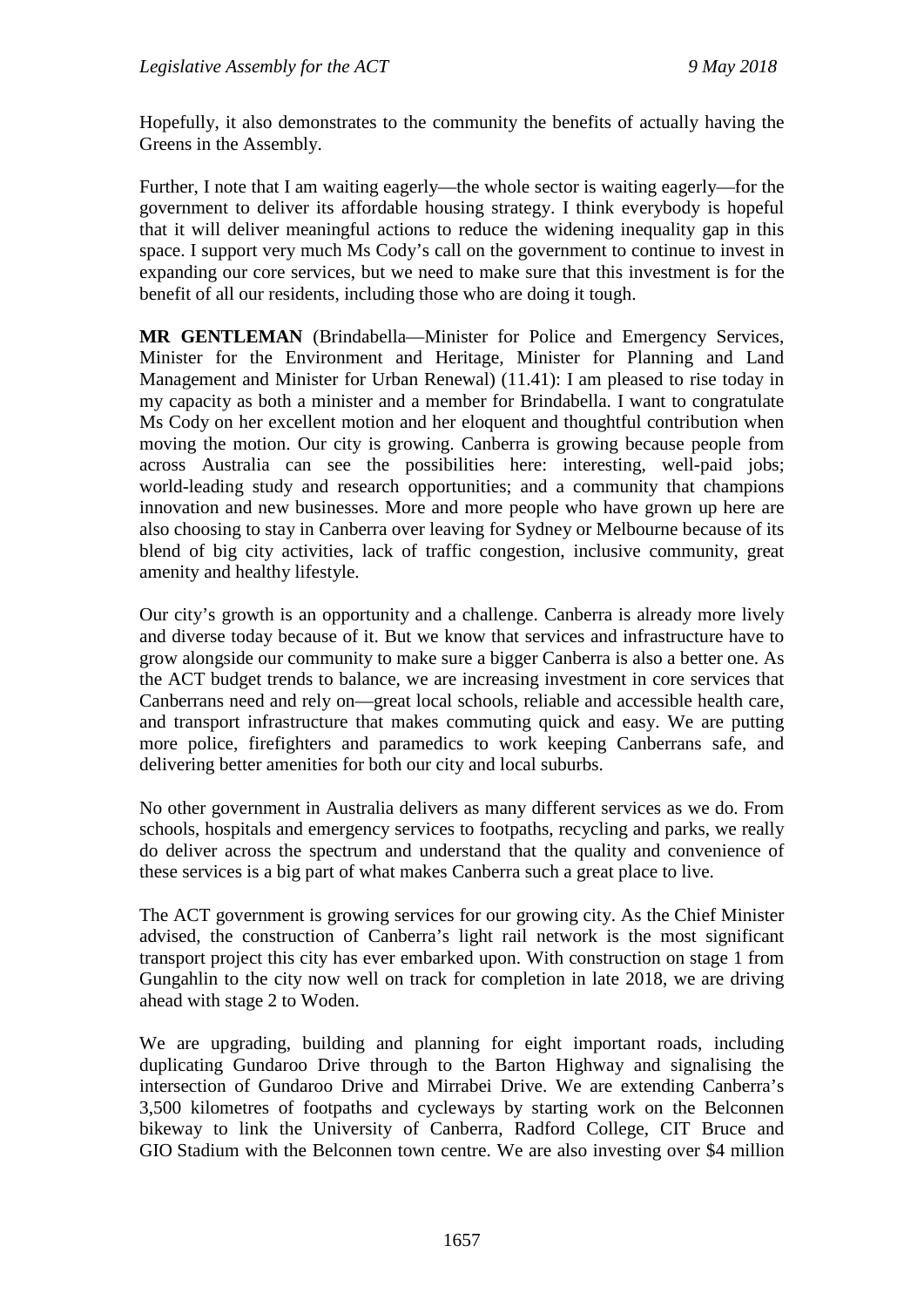in upgrading footpaths and cycleways in high traffic areas and delivering more secure bike parking options in Braddon. The City Renewal Authority delivers a better CBD, and we are investing in local town centre upgrades with landscaping, infrastructure and traffic improvements to the Tuggeranong, Kambah and Gungahlin centres.

Investments are also being made in the area of emergency services. The ACT community can be assured that they live in one of the safest cities in the world, with well-funded, well-resourced and well-governed emergency services. As evidenced in the report on government services, the ACT Emergency Services Agency, the ESA, provides emergency response services to the territory that are among the best in Australia when measured by response times and capabilities provided.

As the city expands, the ACT government is committed to providing additional front-line resources that will aim to meet continued increases in demand. The government's commitment in this area is demonstrated by the recent announcement to recruit 23 additional paramedics. The ACT Ambulance Service boasts the best response times in the country for the past six years, and these additional staff will allow the ACT Ambulance Service to continue to maintain these high standards of delivery.

A further recruit college for new firefighters funded in the 2017-18 ACT budget will see an additional 17 firefighters placed in front-line positions by June this year. This follows on from the 16 firefighters who joined ACT Fire & Rescue as part of the 2016 recruit college and the nine firefighters who commenced duty as part of the lateral recruitment in November 2017. The government will continue to make investment towards firefighters as needed to ensure we have the resources required to keep our city safe.

The ESA also has access to approximately 1,800 volunteers across the ACT State Emergency Service, ACT Rural Fire Service, community fire units, and mapping and planning support. Each of these volunteer groups provides fundamental capability that enables the ESA to work together to care for and protect the ACT community. To make sure our workforce of the future is accommodated in suitable buildings, the ACT government is making sustained investments into the workforces and workplaces our emergency service workers work in and from to ensure they are fit for purpose and suitable for diverse and varied employees and volunteers. The ESA station upgrade and relocation program is about improving community safety for Canberrans while the city expands and the population grows. Strategically locating ESA stations to better service the needs and expectations of the community will allow the ESA to continue to deliver high safety outcomes for the ACT well into the future.

The ACT government's strong track record of supporting our emergency services includes ensuring they have the equipment to allow them to do their job effectively and safely. This is demonstrated by the government's commitment to providing a new aerial pumper appliance and two new intensive care ambulances during this term of government. The growing ACT population, changing urban landscape and impacts of climate change all contribute to bushfire being identified as an extreme risk in the ACT. I assure the ACT community that the territory is better prepared for a bushfire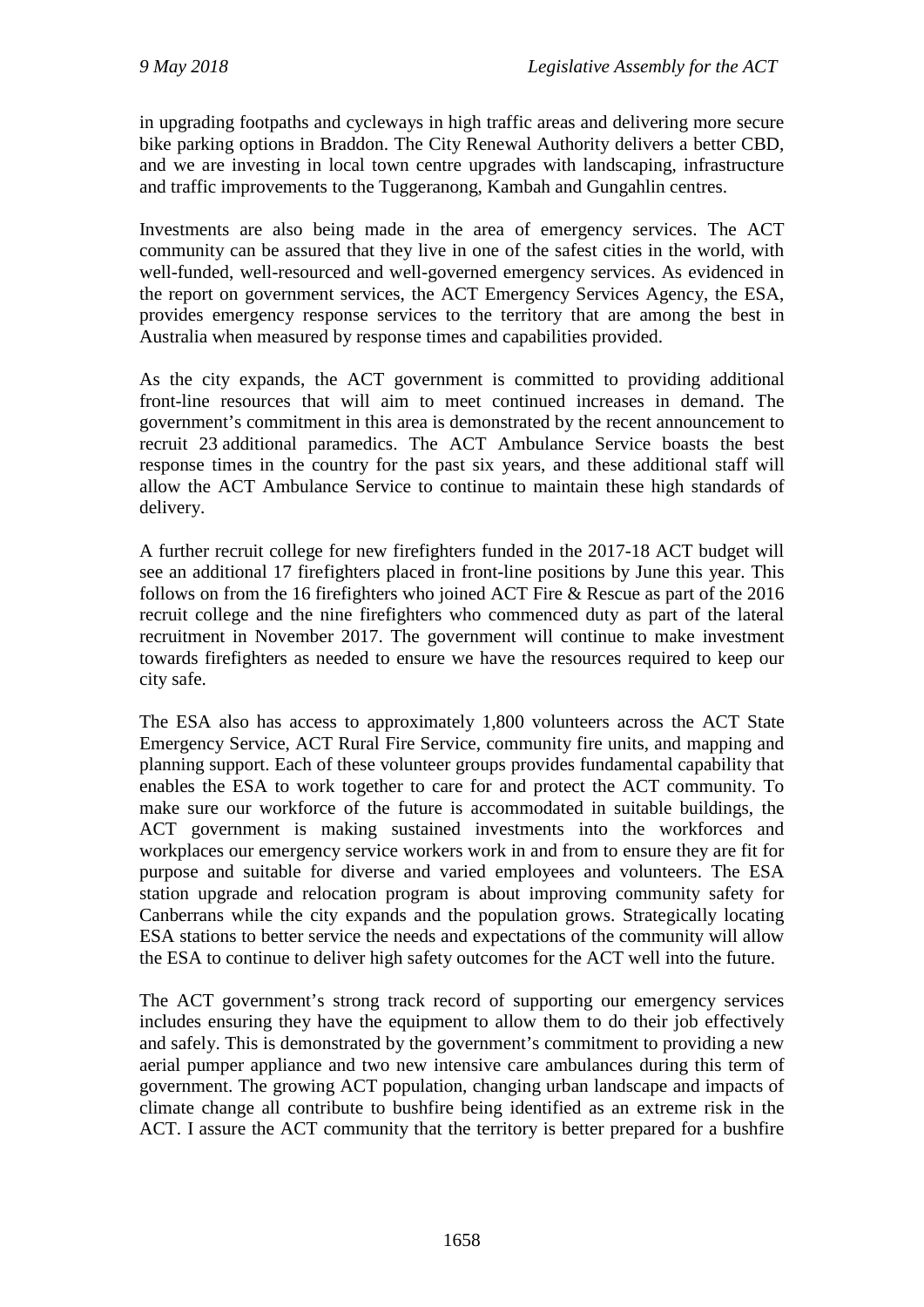emergency than ever before. The ACT's policies, warning systems and governance arrangements lead emergency management practice on a national level.

The Emergencies Act 2004 under which the ESA operates is viewed as the best practice in emergency management. Under the Emergencies Act, the ESA commissioner must prepare a strategic bushfire management plan every five years which sets out complementary and integrated strategies through which the government and the community reduce the risks of bushfire in the ACT. In planning for new estates in or near bushfire-prone areas the Environment, Planning and Sustainable Development Directorate works very closely with the ESA.

In addition to the Australian standards for construction in a bushfire-prone area, the strategic bushfire management plan allows the ESA commissioner to set additional standards in a situation where a development proposal is received that would concentrate vulnerable members of our community in a bushfire-prone area. Applying building construction standards reduces bushfire risk by minimising the likelihood of property loss, and it provides a critical level of protection to people who may shelter in these structures during the passage of bushfires and extreme conditions.

As our city grows this Labor government is investing and helping to make a great city even better, and we believe in our city. Unfortunately, this belief and desire to help make Canberra great is not shared by the Liberals. Last night's federal budget was sadly lacking for our city. It cut staff at our national institutions such as the National Archives. It also showed the cost of the pork-barrelling exercise that is seeing a federal agency being relocated away to help Barnaby Joyce. The relocation is costing \$25 million, and I am advised that equates to one-quarter of what is being provided in the federal budget to the ACT for infrastructure. I look forward to hearing from those opposite calling out the Turnbull government on their failures in last night's budget.

In contrast to the Liberals, the ACT government has encouraged growth by promoting Canberra as a city of innovation and opportunity, attracting investment, and supporting local entrepreneurship and creativity.

**MR PETTERSSON** (Yerrabi) (11.49): Canberra is a growing city. Last year alone our population grew by 7,000 people. It is expected to grow at 1.5 per cent per year over the next decade. Canberra will be home to half a million people by 2030. My own electorate of Yerrabi is the fastest growing region in the ACT and one of the fastest growing regions in the entire country. For the past five years the Gungahlin region has grown by almost 24,000 people. This growth presents enormous opportunities for our city, but it is not without its challenges. That is why our government is investing in city services that will ensure Canberra remains the livable city it is today.

Our government is investing in health, transport, education, suburban amenities, public spaces, tourism and community support programs to serve our city. Canberra deserves a government with a vision of its future and a proactive agenda to ensure services can adequately support our growing city.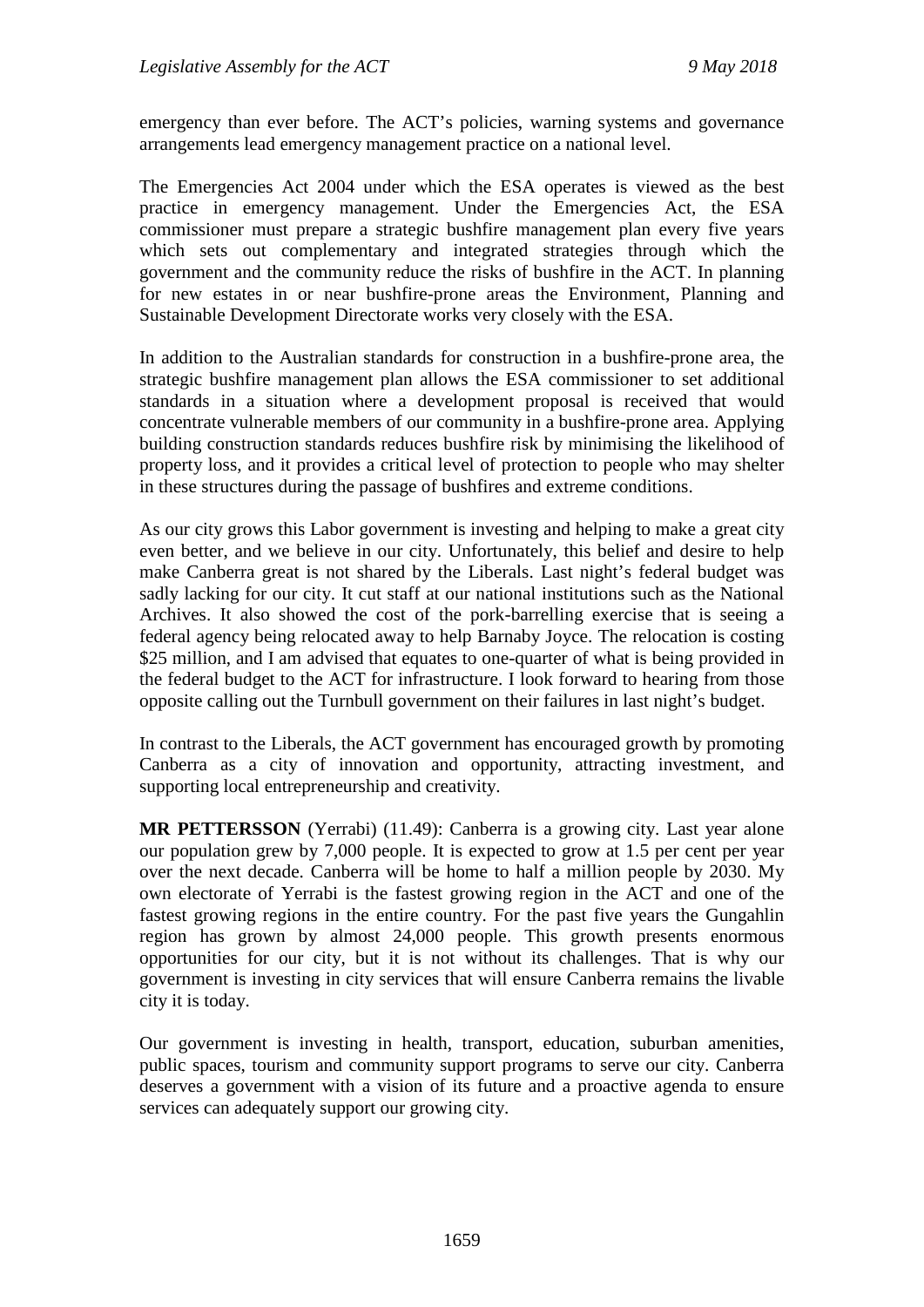A well-run health system needs health services to take the load off the hospital system. Many of my constituents have utilised the nurse-led walk-in centres in Belconnen and Tuggeranong, all with rave reviews. One had suffered a sporting injury late at night and required stitches but did not want to clog up an emergency waiting room for a relatively minor cut. He visited the nurse-led walk-in centre and was in and out in 30 minutes, all with professional stitching. This is why I am pleased the ACT government has started construction of a walk-in centre in Gungahlin to help service my constituents right there in Yerrabi.

Part of why Canberra is a livable city is because Canberrans are not stuck bumper to bumper in traffic every single time they leave the house. As Canberra grows, we need to ensure that our transport infrastructure adapts as well. In part, that means reducing our reliance on cars. Our integrated transport system has five new rapid bus services to more efficiently transport Canberrans across our city, particularly in peak travel times.

The first stage of light rail will help do this in north Canberra and Gungahlin. The journey time from Gungahlin town centre to the city will be 24 minutes. There will be 13 stops within the journey. This will completely change how people in the north of Canberra travel. It will reduce congestion along Northbourne Avenue and free up bus services to bring commuters not within walking distance of light rail to their closest stop. The flow-on effect of less cars on the road will greatly benefit those who choose not to catch the light rail. With room on board for bikes, the light rail will encourage a more active and healthy lifestyle for Canberrans.

Gungahlin is one of the fastest growing jurisdictions in Australia. Congestion will only get worse if forward-thinking transport policy is not implemented. Upgrading our roads is just as important. The current upgrades in Yerrabi are vital to ensure the livability of our community. To ensure that roads are safe, they require constant management. Our government resurfaces more than a million square metres of road across the territory. Within Yerrabi, this includes \$35 million for stage 2 duplication of Gundaroo Drive. This duplication will see upgrades and the replacement of the roundabout at Gundaroo Drive and Mirrabei Drive with traffic lights, a new four-way signalised intersection at the Federal Highway and Old Well Station Road as well as stormwater works on Flemington and Morisset Roads. Good roads and public transport are vital for Canberra to be a growing and livable city.

A well-funded education system will always be the priority of any Labor government. In my electorate of Yerrabi we are delivering an extra 844 places for students at their local schools. This will be from expansions at Harrison School, Gold Creek School, Neville Bonner Primary School, Palmerston district school, and a new school being built in east Gungahlin. Our government has increased the funding to Canberra schools. This funding is providing a wide range of services for all Canberra school students. This includes upgrades to school buildings across Canberra to ensure the students have the best learning environments possible.

There is more money for equipment upgrades, more funding for administrative staff so that teachers spend more time teaching, and \$3 million extra to support students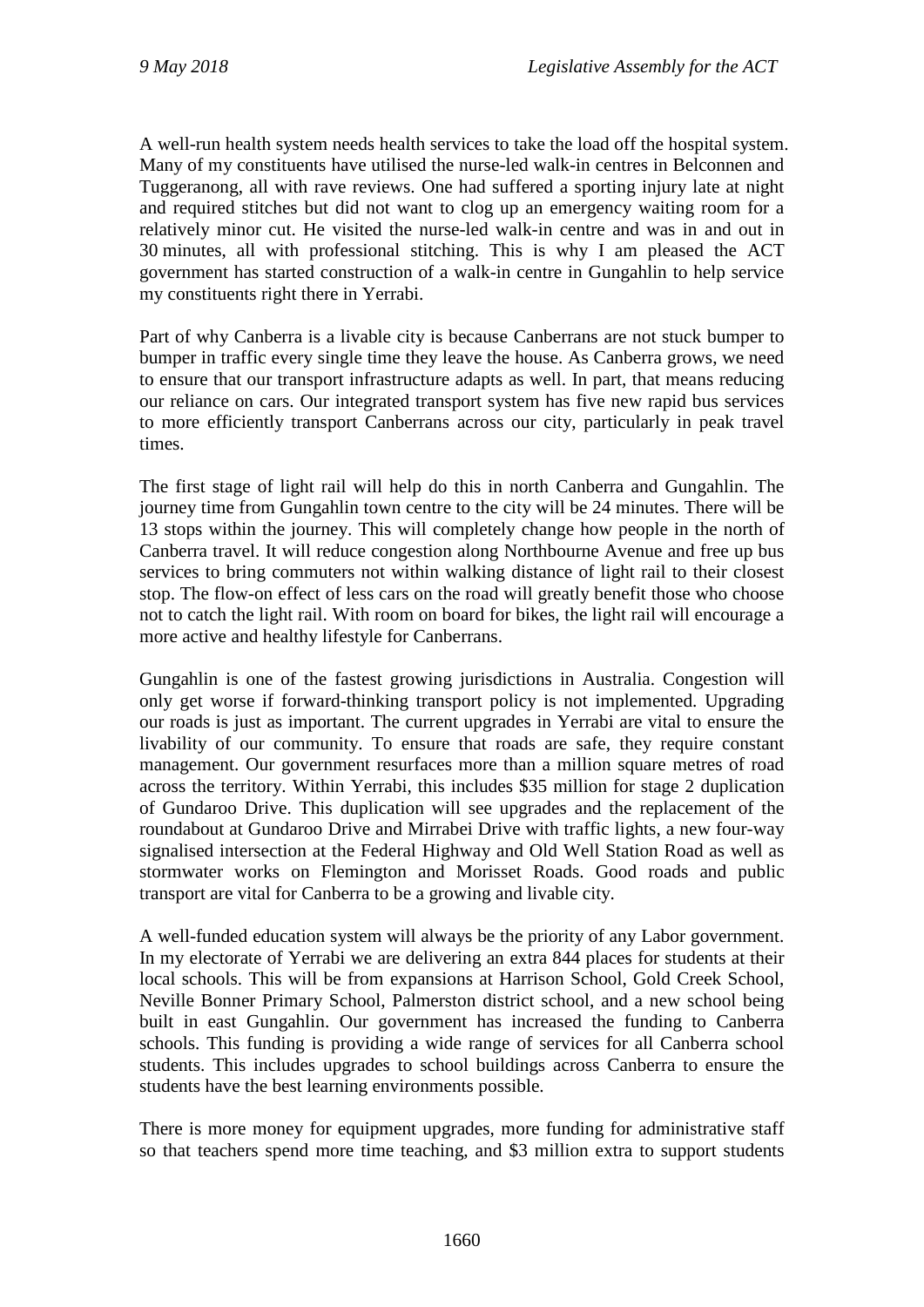with disabilities, just to name a few. Not only do we need to build more education infrastructure to keep up with a growing population but we need to ensure that Canberra schools are delivering world-class education outcomes. Our schools must be able to prepare students for opportunities that the future will bring.

Maintaining Canberra suburbs may not be the most exciting topic to all, but it greatly affects the general livability of our city. Every year the government makes over 6.8 million household rubbish collections and 3.5 million household recycling collections. The recently rolled out container deposit scheme will encourage more Canberrans to recycle and keep our city clean, and they get 10c per deposit. This means we are on track to meet our target of 90 per cent resource recovery by 2025. As part of this, the government is rolling out green bins across Canberra. As Canberrans are such avid gardeners, this service will ensure that green waste is being disposed of in a more efficient way that is ultimately better for the environment.

Each year, the ACT government mows 30,000 hectares of grass across our suburbs and along arterial roads and maintains around 2,500 kilometres of footpaths. The government also manages our increasing stormwater levels, particularly from our new suburbs—approximately 4,000 kilometres of stormwater pipes in total. The recent flooding events in Canberra's north shows the vital importance of this infrastructure and the importance of its development as our population grows.

It is important that all Canberra suburbs have convenient local shops. I am glad progress has been made on the development of the Giralang shops. This has been something constituents have been calling for for a long time. It is good to see the developer, the community and the government are working together to fix this issue.

Part of what makes Canberra such a livable city is our beautiful open spaces. These open spaces require maintenance to keep them looking good in vital public areas. In Canberra's urban forests, over 760,000 trees are maintained and over 1,300 new trees are being planted over the next three years to replace diseased or dangerous trees and in new green areas. These trees provide shade, habitat for our native wildlife and help make Canberra the beautiful city that it is.

Our government manages a huge range of public services and spaces: 507 playgrounds, 280 irrigated sportsgrounds, nine public libraries, 112 urban lakes and ponds, and 79,000 street lights. As a local government, we believe in funding public goods. All these amenities ensure Canberrans enjoy public spaces that are clean and safe. Encouraging active Canberrans who are engaged in their local communities could not occur without usable public spaces, so the importance of this work cannot be overstated.

Canberra is becoming a tourist destination for domestic and international visitors. Initiatives by our government will ensure tourism to our city continues to grow, bringing with it a huge boost to our economy. The upgrade to the Canberra Airport has created more choice for visitors and Canberrans. Tiger Air, Singapore Airlines and Qatar Airways all fly out of Canberra Airport, allowing for cheaper domestic flights and direct international ones as well. These services will boost Canberra's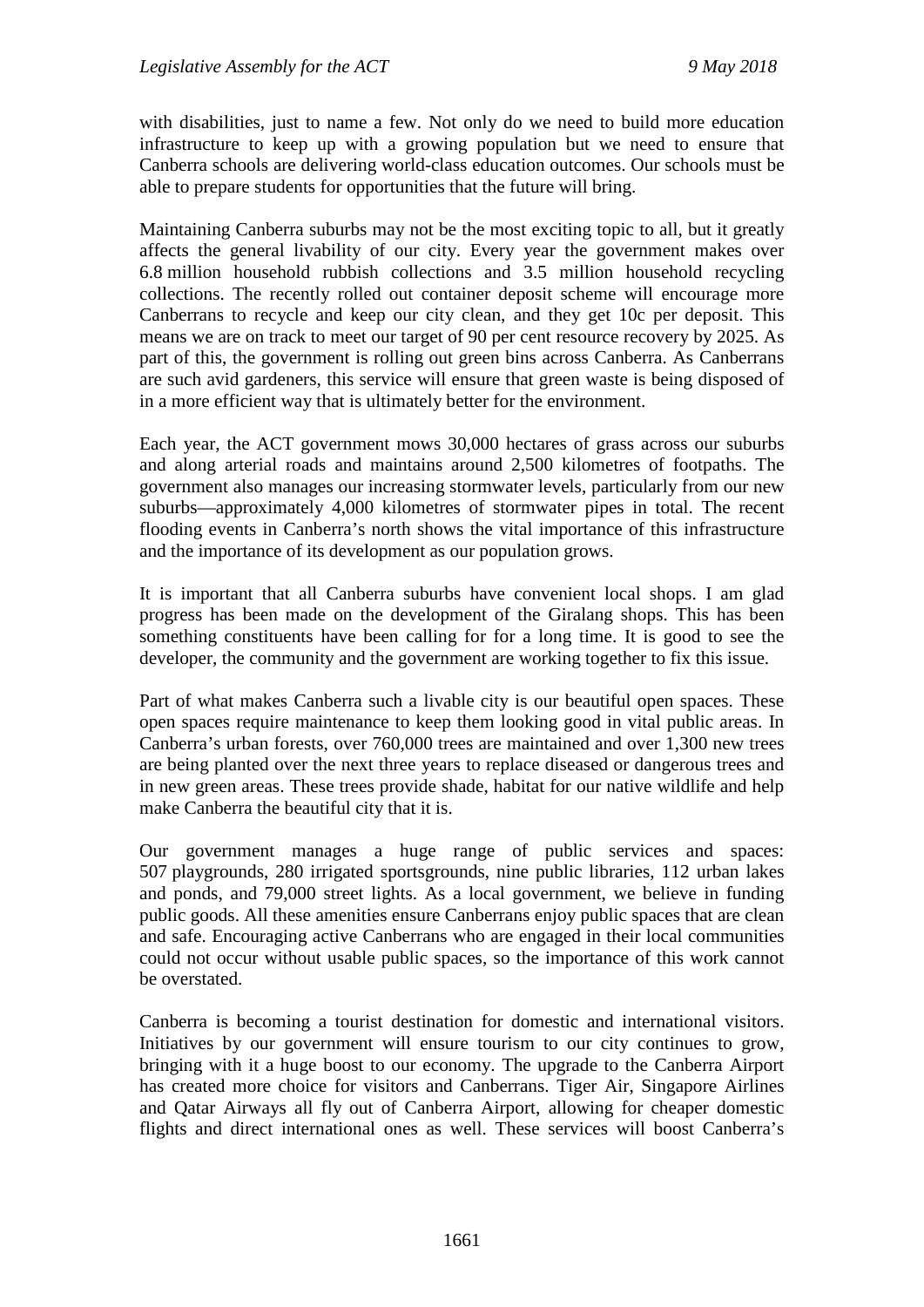economy and make it easier for Canberrans to travel. As our city grows, more and more people will make use of these services.

Government services must be available for people when they need them most. As Canberra grows, more people will need access to these front-line services. That is why our government is continuing with the biggest renewal of our public housing in Canberra's history. This means replacing 1,288 public housing units across the territory with modern homes for some of Canberra's most vulnerable people.

The government is also funding outreach services for at-risk kids and young people to ensure proper support so nobody falls through the cracks. Our government believes in supporting those in our community who need a helping hand. Renewing our public housing was an overdue project as many of the current ones are not fit for purpose. Investing in good public housing is vital for any government that cares about vulnerable people in their community.

I call on the government to continue to invest, expanding a wide variety of essential services right across Canberra—in particular, community, social, education, transport, health, and emergency services. Canberra is such a livable city partly due to the high quality services that are provided by the government. I call on government to further invest in these services to ensure they are more accessible and sustainable, particularly as our city's population continues to grow.

**MS CHEYNE** (Ginninderra) (11.59): Regrettably, I cannot start my speech without addressing some of the comments of the opposition leader, but I will try to keep it brief. The opposition complains about these motions, but I helpfully suggest that they should look at some of their own topics for private members' motions and MPIs—that is, when they can be even bothered to submit an MPI. Indeed the opposition leader might want to review the topics put forward by his own deputy before he considers himself to be in a position to act as a martyr on motion topics and content.

The theme we constantly hear from the opposition leader is that he can only criticise because, just like the rest of his shadow ministers, he has nothing substantive to offer: no policy, no ideas, no creativity. And they are behaving like it is something to be proud of. They have no plan for our city; just criticism.

*Opposition members interjecting—*

**MS CHEYNE**: No wonder they hate these motions so much. It is because they expose that the opposition can barely call itself an alternative government.

*Opposition members interjecting—*

**MS CHEYNE**: It speaks for itself, doesn't it? They just keep interjecting. You are just proving my point.

*Members interjecting—*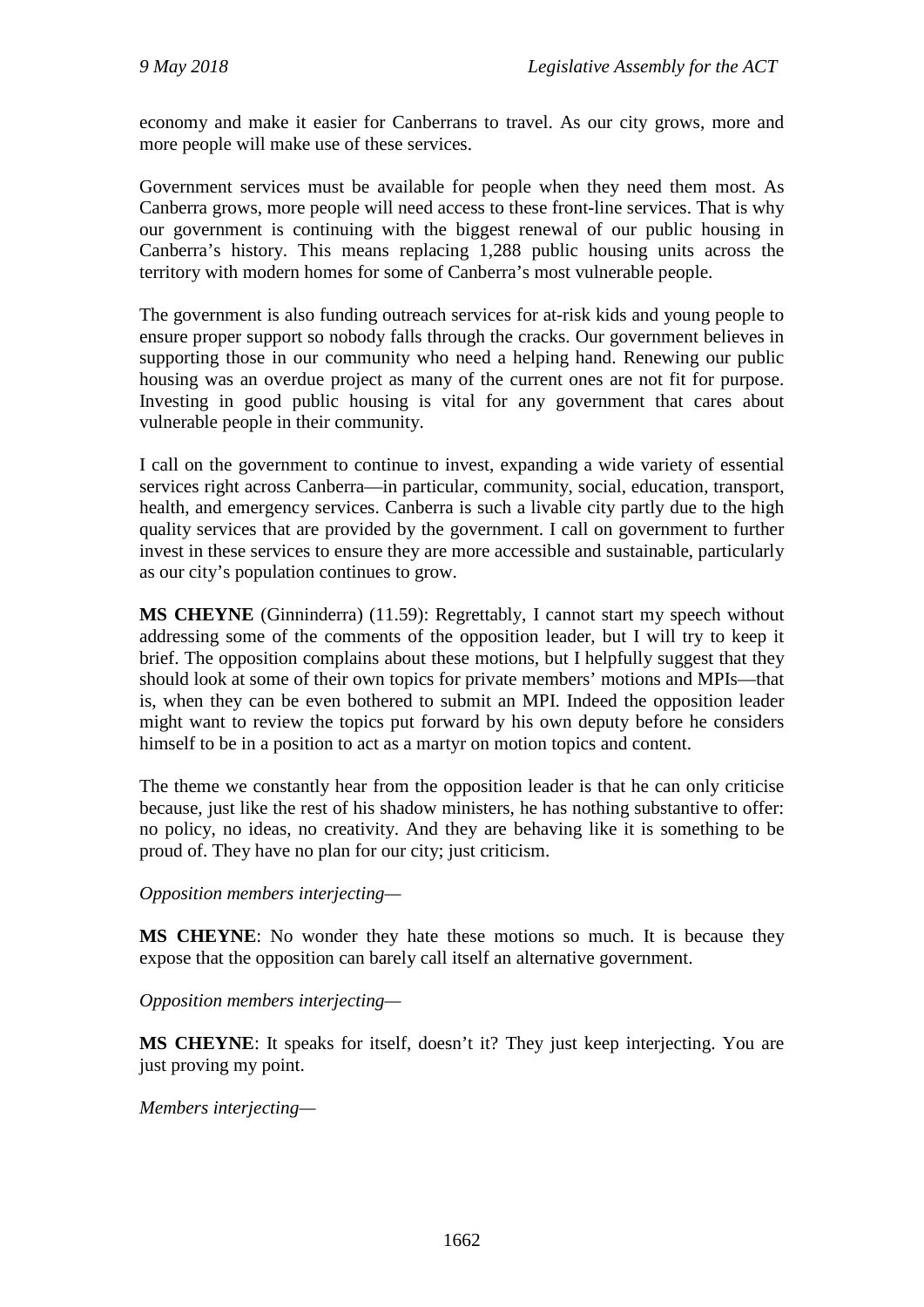**MR ASSISTANT SPEAKER**: Order! Ms Cheyne, resume your seat. We will have order here. Ms Cheyne.

**MS CHEYNE**: Thank you, Mr Assistant Speaker. I think that has well and truly proven my point.

*Mr Hanson interjecting—*

**MR ASSISTANT SPEAKER**: Order, Mr Hanson!

**Mr Hanson**: Knock-out speech, knock-out speech!

**MS CHEYNE**: Do you actually have anything substantive to offer?

**Mr Coe**: A point of order, Mr Assistant Speaker.

**MR ASSISTANT SPEAKER**: Resume your seat, Ms Cheyne. I call the Leader of the Opposition on a point of order.

**Mr Coe**: Talking about the lack of relevance of the opposition is not included in the motion; so her accusations about relevance are a little bit rich, given she has spent the best part of—

**MR ASSISTANT SPEAKER**: I think Ms Cheyne is responding to issues that you have raised in the debate—

**Mr Coe**: Am I allowed to raise a point of order or not?

**MR ASSISTANT SPEAKER**: so I do not think that there is a point of order, Mr Coe.

**Mr Coe**: I have not actually raised the point of order yet.

**MR ASSISTANT SPEAKER**: Ms Cheyne, the question is that the motion be agreed to.

**Mr Coe**: Can I have a point of order or not?

**MR ASSISTANT SPEAKER**: I said that there is no point of order, Mr Coe. You will resume your seat and Ms Cheyne will address the question. Thank you.

**Mr Coe**: Okay.

**Mr Hanson**: On a point of order—

**MR ASSISTANT SPEAKER**: Mr Hanson, what is the point of order?

**Mr Hanson**: The point of order relates to standing order 42. Ms Cheyne is not addressing the chair. She has been addressing members of the opposition. That is not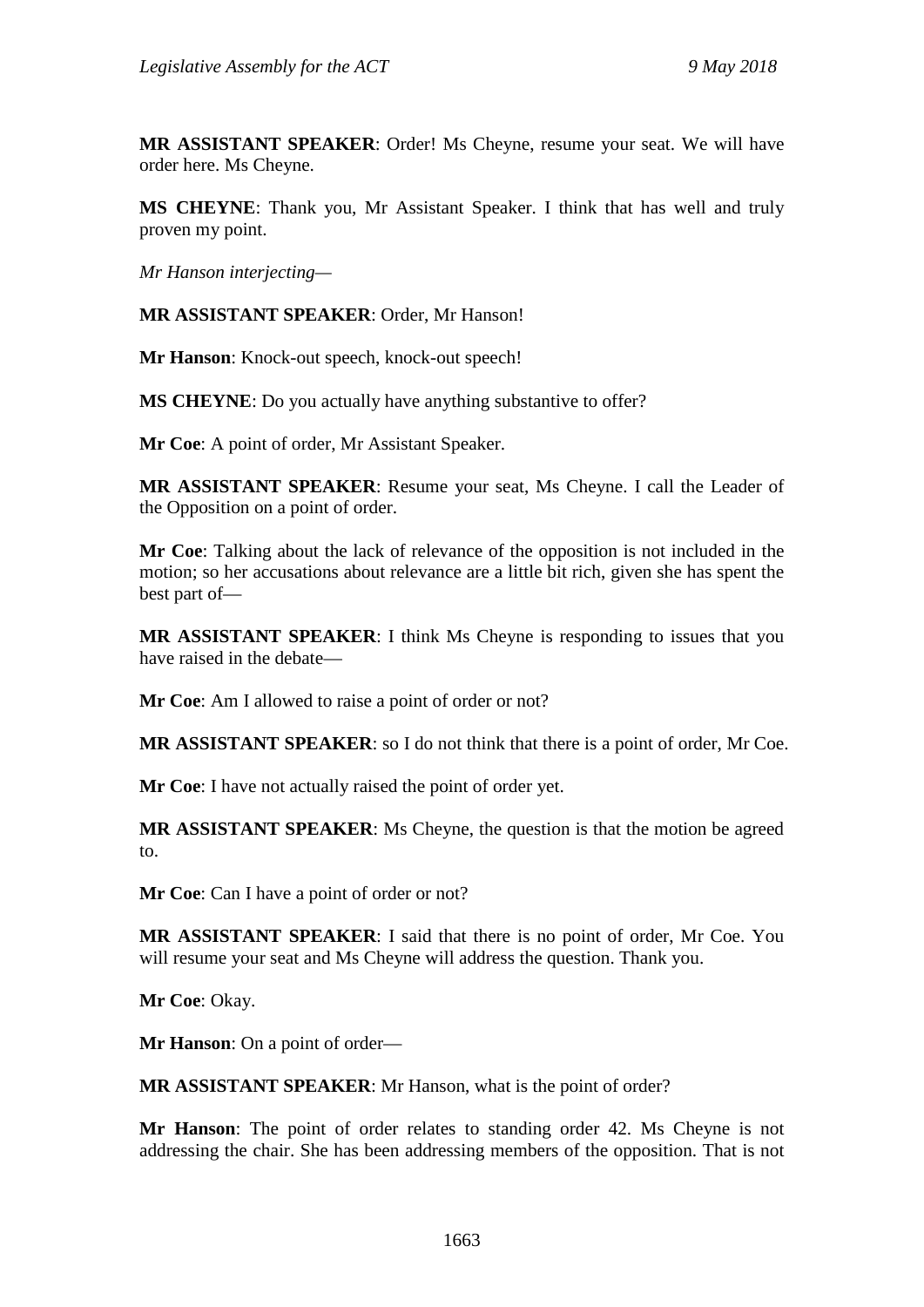in accordance with standing orders. It is very distracting for us trying to listen to her speech. If you could address that, that would be great.

**MR ASSISTANT SPEAKER**: Mr Hanson, there is no point of order.

**Mr Hanson**: It is clearly a point of order.

**MR ASSISTANT SPEAKER**: I have been calling for order and there have been clear distractions from the opposition during Ms Cheyne's speech. Ms Cheyne, would you please address the chair? Thank you.

**MS CHEYNE**: Thank you, Mr Assistant Speaker. I flag that I might need to seek an extension of time to speak, given most of the last four minutes have been taken up with my waiting for the opposition to be silent when the clock was not stopped.

#### *Opposition members interjecting—*

**MS CHEYNE**: I think my point is well and truly underlined. We have heard that Canberra is growing, and it is growing fast. We have committed to catering for this growth. We as a government have continued to invest strategically in core social and economic services to meet the demands of our growing city. As our population grows, naturally we produce more and more waste. It becomes ever more important that we invest in proper waste management. This includes the proper disposal of garden waste.

Even though it may seem harmless, not separating garden waste from household rubbish is very harmful to both the environment and to our health. We also have the healthy waterways project encouraging people to dispose of their leaves properly so that they do not end up in our sewers, rivers and lakes.

*Opposition members interjecting—*

**MS CHEYNE**: One of the key issues that I talked about during my election campaign was green bins. It came out repeatedly in my conversations with Ginninderra residents.

*Mr Wall interjecting—*

**MS CHEYNE**: Many respondents to my community survey—

**Mr Gentleman**: A point of order, Mr Assistant Speaker. You have called the opposition to order a number of times. They continue to cajole from the other side. I ask that you call them to order and take some action on their interference.

**MR ASSISTANT SPEAKER**: Thank you, Mr Gentleman. I have called for order a number of times. I do not want to have to name someone. It is getting to that point; so please have some respect for members who are speaking. Ms Cheyne.

**MS CHEYNE**: Thank you, Mr Assistant Speaker. Again, I think that goes to the Chief Minister's point before that the opposition has no respect for private members' days or the motions that members raise in this place. Many residents responded to my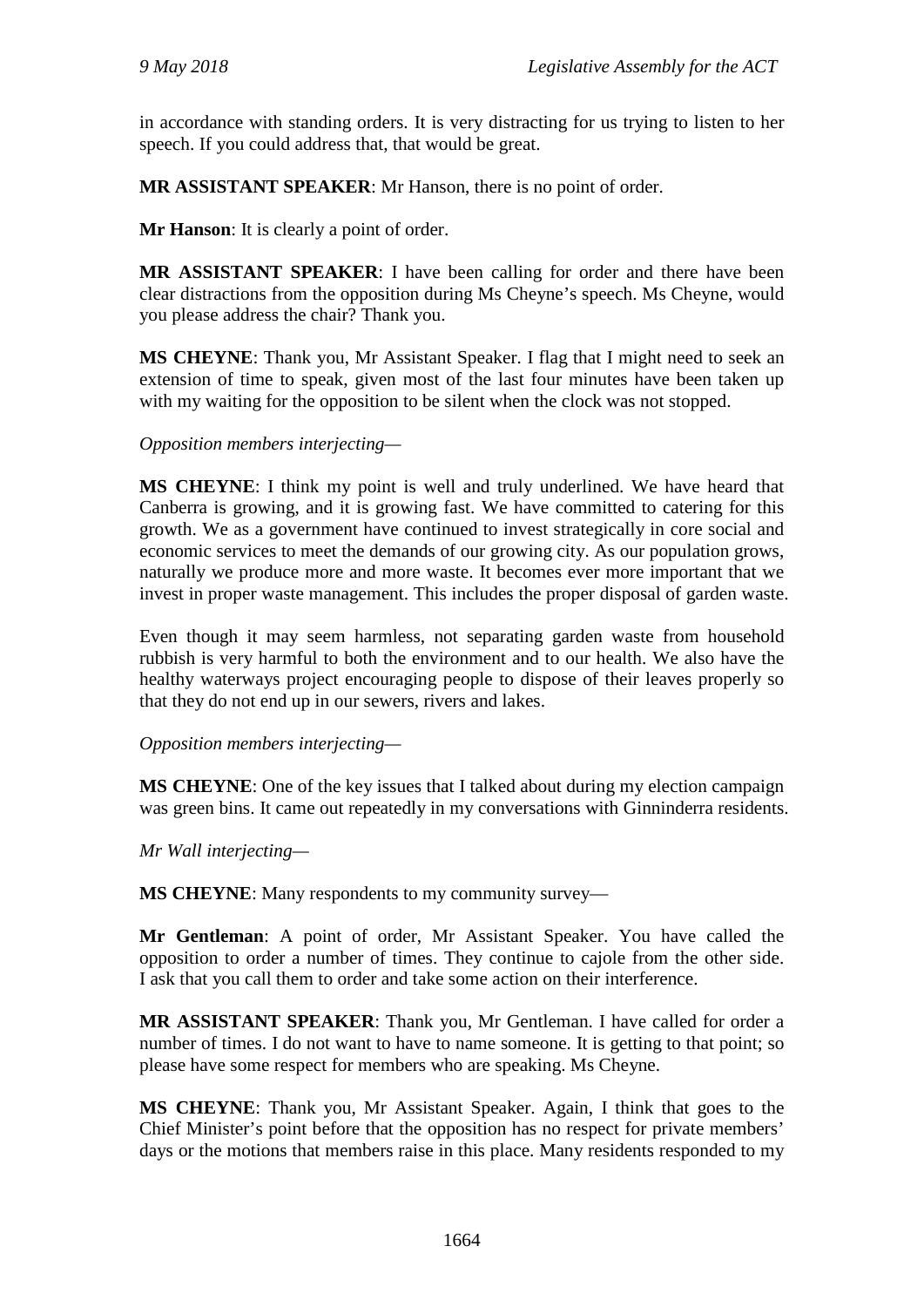community survey. They nominated green bins as one of the services that would make a significant difference to their lives. It is still a topic that many residents continue to raise with me. I know how delighted they will be to be able to access the service in September this year.

I was very pleased yesterday to see the recommendations from the waste feasibility study that organic waste should be considered to be part of the kerbside pick-up. This is something I have been asked about regularly as well. I wholeheartedly endorse this recommendation, combined with a broader education campaign, especially when considering the amount of waste and the environmental issues that organic waste can cause if not disposed of properly. It is another way that we will be able to provide services to continue to enable a sustainable city.

Another initiative making Canberra an even greater place to live is the age-friendly suburbs program. We know that seniors have a lifetime of experience, skills and abilities to offer and plenty of capacity to improve their community. By making it easy for seniors to get around and stay involved, we are delivering benefits for our entire Canberra community.

This is a project that was initially piloted in Ainslie and Weston. As you know, Mr Assistant Speaker, it is now underway in Hughes, one of your suburbs, and Page, one of mine. I know that it is going to make a real difference to those communities. People have responded very favourably to it.

My colleagues have also talked about the nurse-led walk-in centres. As Mr Pettersson flagged, they constantly receive extremely good feedback. Since 2014 residents in my electorate have been able to access the Belconnen nurse-led walk-in centre when they have minor illnesses and injuries. I am one of those 36,000 patients every year who have made use of this service. Very soon the service will be accessible to Gungahlin and Weston Creek residents as well. These healthcare facilities will meet the rising demand for cheap, convenient and accessible health services while also reducing the pressures on the primary healthcare service.

When a city is this beautiful, vibrant and welcoming, despite the best efforts of those across the chamber, it comes as no surprise that Canberra is becoming the place to live, work and play. To meet these demands we are improving the transport network across the ACT. The new integrated public transport network will be here soon, with light rail from Gungahlin to Woden and more buses being provided more often.

The Belco bikeway is also a key part of active travel. This system will ensure that despite our rapid population growth, the ACT is kept as pollution and congestion-free as possible and caters for the active lifestyle that we enjoy while better meeting the needs of Canberrans everywhere.

Mr Assistant Speaker, the government is committed to improving—

**Ms Cody**: A point of order, Mr Assistant Speaker.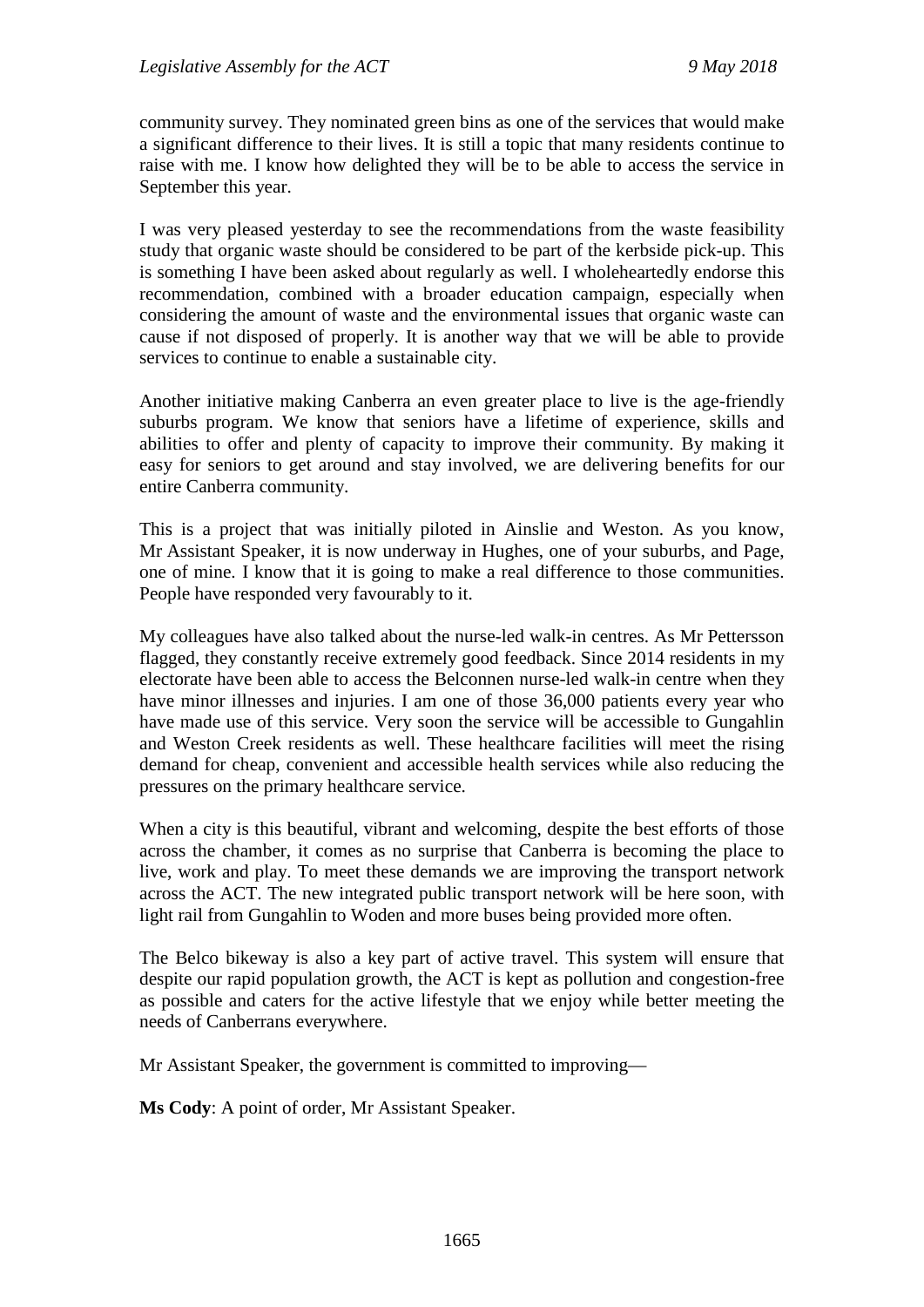**MR ASSISTANT SPEAKER**: Ms Cheyne, resume your seat. Ms Cody on a point of order.

**Ms Cody**: Mr Assistant Speaker, I believe we have anterooms if people want to have a conversation. This is getting ridiculous now. Mr Coe spoke throughout the duration of my speech and the speeches of the Chief Minister and Minister Gentleman. They are continuing to speak and interrupt Ms Cheyne while she is speaking.

**MR ASSISTANT SPEAKER**: Thank you, Ms Cody. Resume your seat. Please, keep it down—Mr Hanson and Mr Coe in particular. Ms Cheyne.

**MS CHEYNE**: Thank you, Mr Assistant Speaker. I am getting quite the workout. This government is committed to improving and increasing services to meet the needs of our growing city, whether it be introducing new waste disposal schemes, improving accessibility for elderly residents or providing more conveniently accessible healthcare services or transport services. I implore the opposition, instead of criticising these motions, maybe to pay some attention to them and realise how devoid of policy they are as a party.

Where are their alternatives? Instead of just criticising the amazing things that we are doing in this city, what is their alternative policy? What is it? I would be delighted to know, Mr Assistant Speaker. I will conclude there. I have done the best I can in reducing the length of my speech given the four minutes of interruptions I received from the other side. I ask, through you, Mr Assistant Speaker, that they reflect on their appalling behaviour today.

**MS CODY** (Murrumbidgee) (12.09), in reply: I would like to thank everyone who spoke to my motion this morning. It is a very important motion that calls on the Assembly to continue to invest in the city in which we all live and work daily. As noted in my motion, my speech and in the speeches of many of my colleagues this morning, Canberra is growing. It is growing by 7, 000 people a year. That is a lot of people for this city to continue to educate, to continue to provide healthcare services for, to continue to provide jobs for, and to continue to provide the wonderful experiences that this city offers on a daily basis.

The fact that major international companies continue to come to Canberra and to invest in the ACT is also a credit to this Barr Labor government. I spoke about a few of those in my opening speech. I have to agree with Ms Cheyne's final point. It is that those opposite have spent all morning—during this debate in particular—having private conversations. So I am very surprised that Mr Coe was able to raise any points when he rose to speak because, to be perfectly honest, I am not sure he heard anything I had to say.

As we have all noted this morning, Canberra is a growing city. Canberra needs ongoing, long-term, strategic investment in services and infrastructure to keep it moving and productive. I note that Mr Coe this morning suggested that I had not called on the government to do anything. I have called on the government to continue to invest in this wonderful city that we have here in Canberra, to continue to invest in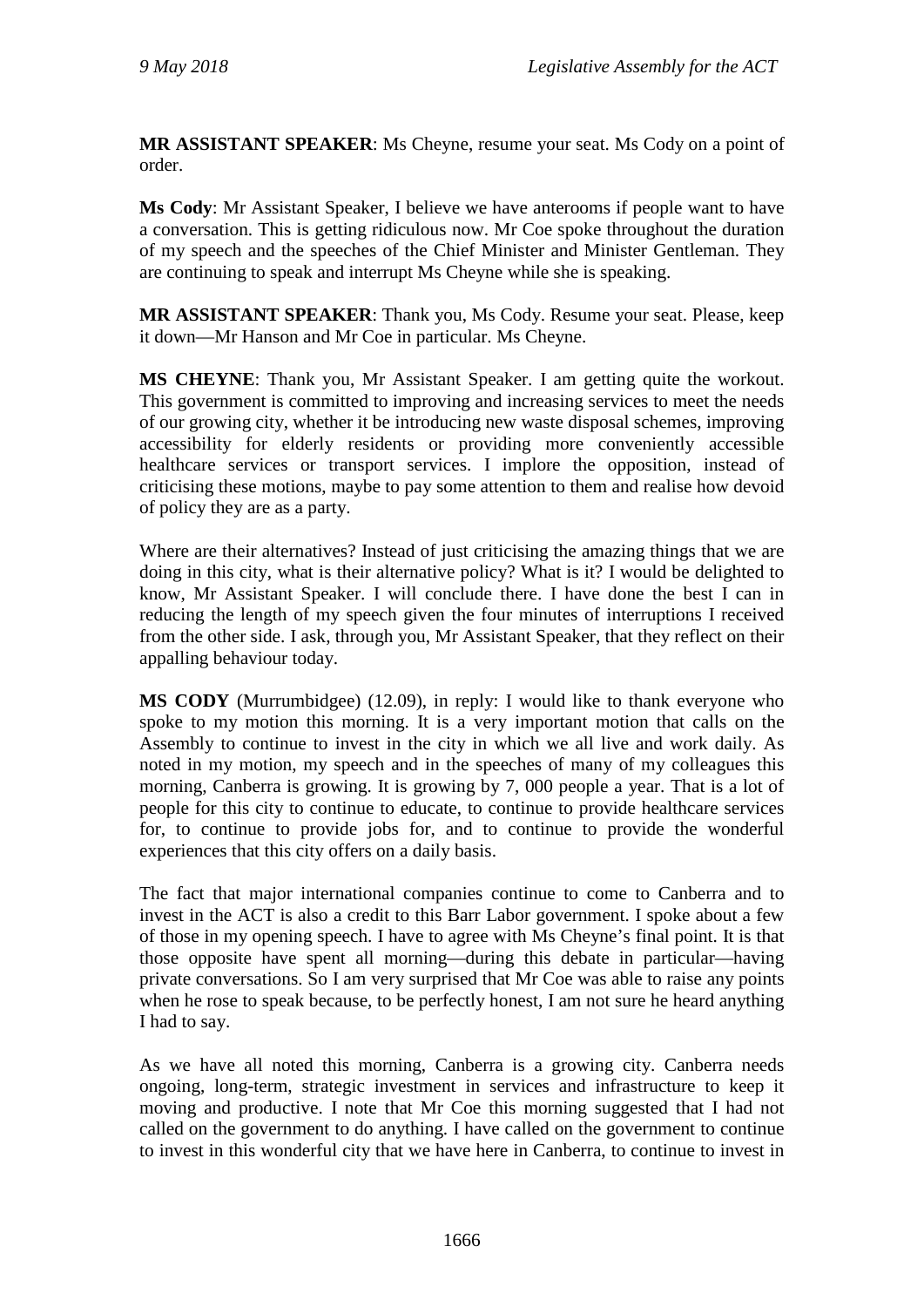expanding our core community, social, health, education, emergency services and transport services to cater for our growing and thriving city for the benefit of its residents, as well as its visitors.

We heard in Mr Pettersson's speech that international air services to this town are growing and expanding. Singapore Airlines are expanding their international services. We have seen services return to Canberra. Tigerair is flying to and from Canberra. This allows other people around Australia and internationally to come and experience what Canberra has to offer.

The Chief Minister briefly touched on age-friendly cities and accessibility for residents in Ainslie, Weston, Kaleen, Monash, Page and Hughes. Of course, Weston and Hughes are in my electorate. I am glad to see that we are doing more to help the residents of those suburbs to be able to access them better by providing footpaths and better opportunities.

I love what I do. I love standing here on private members' days and being able to talk about the wonderful things this government is doing. We need to do more and we will continue to do more. We have been re-elected by the people of Canberra to provide services for this growing city. I am so proud to be able to move motions in this place that talk about the investment and the work that we are doing to provide for the residents of the ACT.

I have a couple more points I want to make. Mr Gentleman mentioned in his speech that we are providing more police and more emergency services personnel to keep this city safe and to make it one of the safest communities in Australia. I applaud the minister for his efforts on those fronts and I look forward to his continued commitment to doing those things.

Finally, I would like to thank the people of Canberra for putting their trust in this government to allow us to continue to deliver better services and better infrastructure for the people of Canberra. It is a very important job. I think we are doing it well. I call on the government to continue to invest in those things that I have already mentioned to provide for the people of the ACT.

Question resolved in the affirmative.

# **Transport—connectivity**

#### **MISS C BURCH** (Kurrajong) (12.14): I move:

That this Assembly:

- (1) notes that:
	- (a) Canberra is a modern city of over 400 000 people;
	- (b) many Canberrans rely on public transport to get home safely at night; and
	- (c) low-income Canberrans are disproportionately impacted as they are the ones who work the late night hospitality and other shift work and currently cannot rely on public transport to get home safely;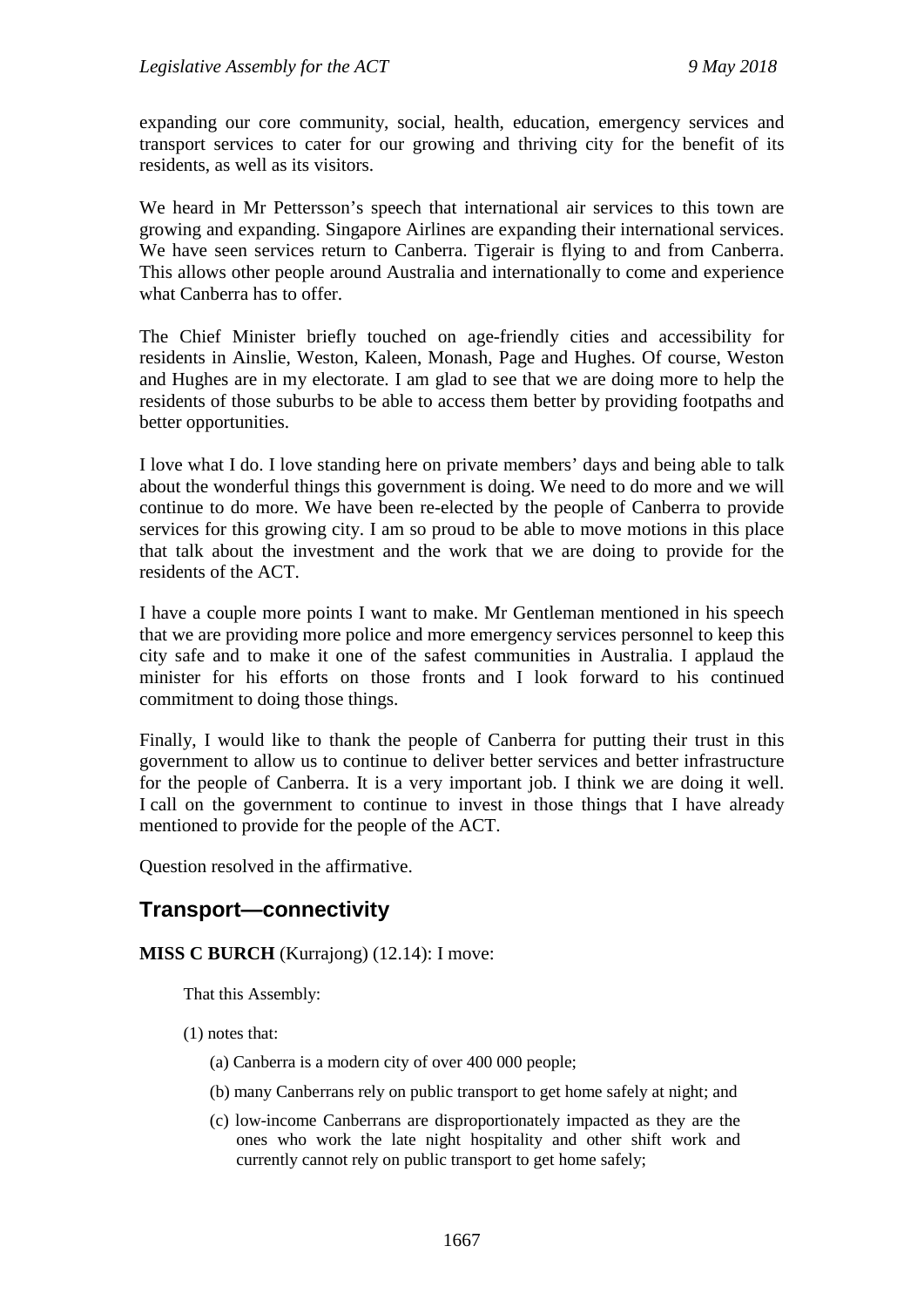(2) further notes that:

- (a) interstate bus services arrive at the Jolimont Centre until 1.30 am;
- (b) the last bus services on weeknights leave Civic for Belconnen at 11.45 pm, for Gungahlin at 11.00 pm, and for Woden and Tuggeranong at 10.43 pm;
- (c) the last bus services on Sunday and public holiday nights leave Civic for Belconnen at 7.46 pm, for Gungahlin at 6.59 pm, and for Woden and Tuggeranong at 7.26 pm;
- (d) the last train services arrive at Kingston at 10.03 pm on weekdays and 9.43 pm on weekends and public holidays; and
- (e) interstate travellers must rely on family, friends, or on-demand transport services to get home from Civic and Kingston when bus services are not available; and
- (3) calls on the Minister for Transport and City Services to report to the Assembly by Thursday, 23 August 2018 on plans to:
	- (a) extend bus services in the evenings; and
	- (b) extend bus services on Sundays and public holidays.

Many Canberrans continue to suffer the inconvenience of inadequate bus services in our city, particularly on weekends and public holidays. Canberra is a modern city but our bus timetable has not kept pace with our changing needs.

At present on Sundays and public holidays the last bus services leave Civic for Belconnen at 7.46 pm, for Gungahlin at 6.59 pm, and for Woden and Tuggeranong at 7.26 pm, while many other local services conclude by seven. This significantly limits the transport options available to Canberrans who rely on buses to get around and has a disproportionate impact on Canberrans who have no other affordable means of transport.

Late night and weekend services are particularly important for low income Canberrans, young people and our many tertiary students who are all more likely to be engaged in part-time or casual employment and shiftwork during the evening and on weekends. The reality is that many minimum wage jobs require working evening and weekend shifts; yet our bus services do not adequately run services during these times.

The current Sunday timetable is much more limited than weekday or Saturday timetables. However, it is this Sunday timetable which runs on public holidays. A large number of Canberrans travel interstate around public holidays, with many using interstate bus and train services at the Jolimont Centre and Kingston station respectively. The lack of public holiday services makes it particularly difficult for Canberrans to connect with interstate transport options.

Mobility impaired people have reported that one of the most common reasons they do not use public transport is the fact that it is not available and does not suit their needs. Many mobility impaired people use taxi services in the evening because local bus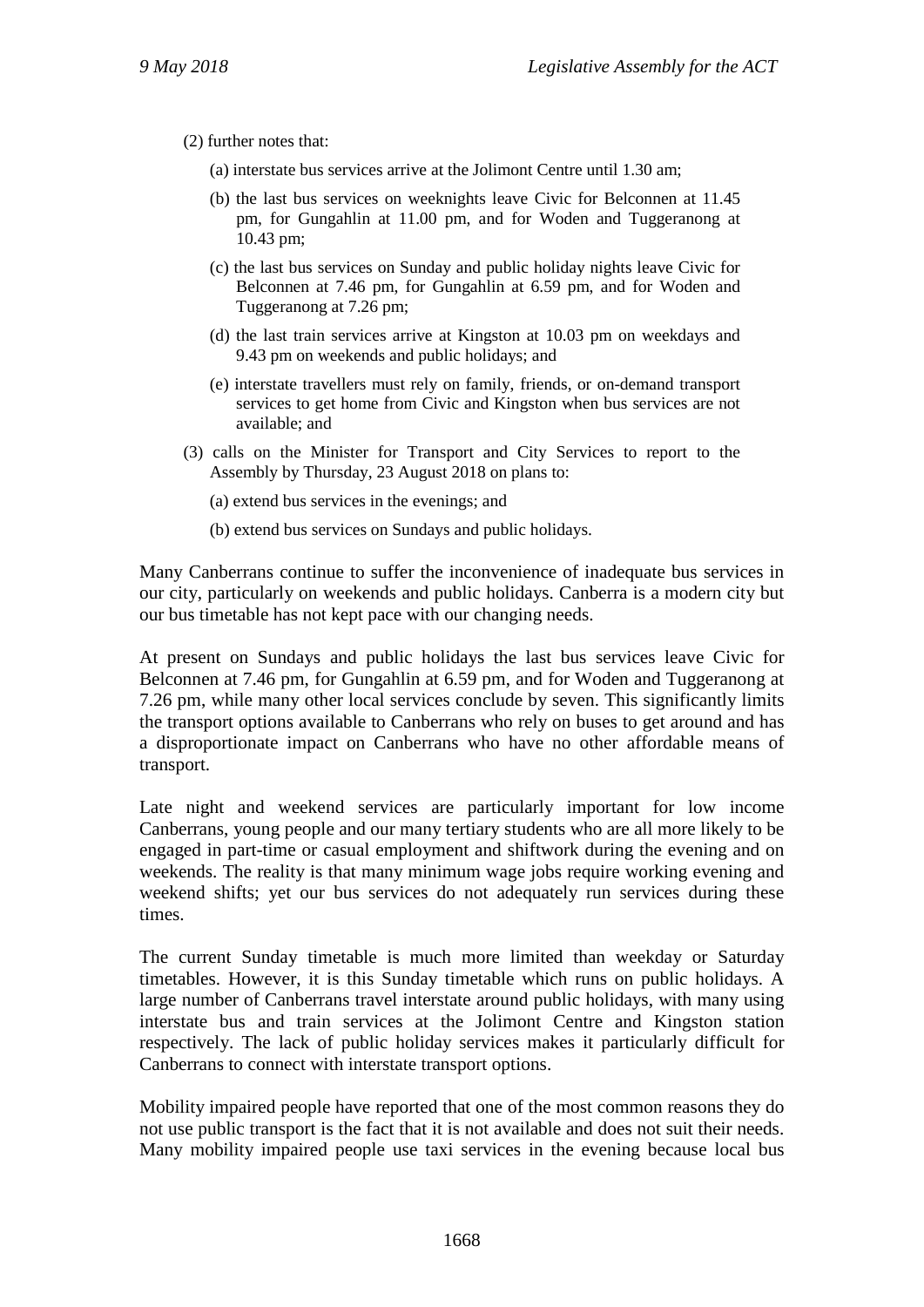services simply are not available. However, the high cost of taxi services also has an impact on low income people, making them unaffordable for those who need them most.

The lack of adequate transport presents barriers to participation for people who are transport disadvantaged. In some cases, this is reported as limited opportunities to engage in everyday activities in local communities. In others, it takes the form of limited opportunities to travel further afield to participate in work or recreation.

Access to affordable transportation for low income Canberrans, students, mobility impaired and the elderly fosters self-sustainability, promotes independence and permits spending on other household essentials. Thus having adequate evening and night bus services, especially on weekends, is indispensable to these Canberrans.

The lack of weekend services also has economic implications for our small businesses. It has been noted in other places where public transport has been increased that there are significant efficiency gains for businesses such as restaurants, bars, theatres and cafes, which all employ shiftworkers. Recruitment is enhanced because of the increased accessibility, a major reduction in time lost in home to work journeys and improvement in employees' overall health and wellbeing as a result of lower absenteeism. Workers benefit from safe and convenient public transport because they can get home safely after long shifts.

These businesses also rely on their customers being able to get home safely, quickly and conveniently. Customers who walk, cycle or use public transport to get to recreational activities in the city contribute significantly more trade than many realise. We want to make sure that we give local businesses every chance to prosper.

Canberra is often the butt of jokes when it comes to our nightlife. We have seen in other states such as Victoria, where there are more evening and night-time services available, more people are likely to travel into the city. As a result nightlife in those cities has flourished. If Canberra is serious about growing its night-time economy it desperately needs to provide more public transport options.

Increased public transport also has a positive impact on public safety. The absence of evening and night-time services means that, for people who wish to have a couple of drinks out with friends, plan B does not exist. Without alternative transport options, people are more likely to be tempted to risk drink-driving instead of paying for a costly taxi or Uber. In 2017 we saw the number of motorists apprehended for roadside drink-driving rise for the first time since 2013. Of course there are also those who may be somewhat closer to home who will opt to walk rather than pay for a cab or Uber. Many Canberrans have expressed concern about encountering crime and antisocial behaviour on the way home after dark. This is, of course, an additional personal safety risk, especially for young women.

Where other Australian cities have been steadily improving their after-dark public transport options, they recognise the important economic, social and cultural benefits that these services provide. Meanwhile Canberra's have been steadily declining.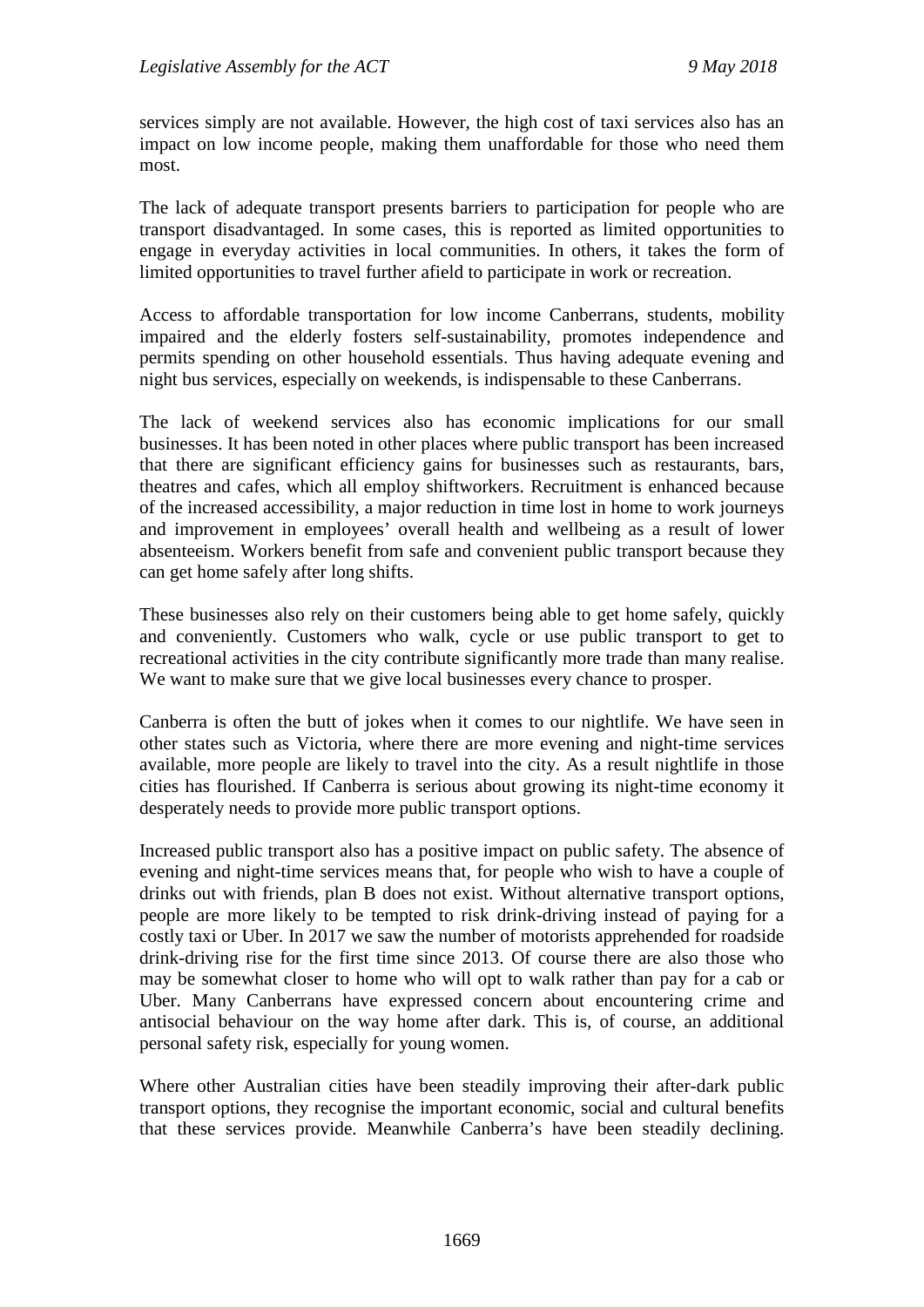Adelaide, Brisbane, Melbourne, Perth and Sydney have all introduced bus services that run until the early hours of the morning, either all week or over the weekend.

For example, in Melbourne the night network operates on weekends, with regular services from the CBD and metro stations. On Sundays buses to outer suburbs run until 10 pm. In Sydney a number of bus routes operate 24/7. Some regular bus routes run services after midnight on weekends. In both cases we can see that the government has placed an emphasis on the importance of public transport options, especially on weekends and after dark.

The government has at times provided Nightrider services here in Canberra. During the Multicultural Festival this year we saw routes 200 and 300 depart the city every 20 minutes, with the last bus departing the interchange at approximately 2.30 am on Friday and Saturday nights. This also occurred in December 2015, 2016 and 2017. Indeed in all those years ACTION has recorded significant increases in patronage across the network. What this demonstrates is that evening bus services are in demand in Canberra and they will be used.

The fact is that no matter where you are in Canberra, when the clock strikes 7 pm on a Sunday there is no public transport. We can see, in other cities where public transport is available on Sundays, night life continues to thrive all weekend long. Here Sunday night life and businesses are hindered by the lack of public transport.

The other problem many Canberrans have raised is their inability to connect with interstate transport services. Every day, including Sundays, interstate bus services arrive at the Jolimont Centre hourly until 1.30 am. The last train service arrives at Kingston station at 10 pm. Interstate travellers must rely on family, friends and ondemand transport services to get home from Civic or Kingston when bus services are not available.

Unlike what those opposite would sometimes have us believe, not everybody lives in the inner suburbs and can therefore simply wheel their suitcases home. There have been stories of travellers visiting family and friends in Sydney and arriving here by bus on a Sunday evening ready for work the next day. One person, who had arrived at 7.30 pm on a Sunday, was told by a bus driver that there were no more buses to Woden. As a result, with no other options, he walked from Civic all the way home to Mawson and arrived home two hours later. Close to six out of every 10 people who move to the ACT are former residents of New South Wales. This means that close to six out of 10 people have the potential need for connected interstate and local transport options.

In Sydney and Melbourne, where interstate transport operates from main central stations, there are evening services as long as the interstate services operate. In Canberra many interstate travellers must plan in advance to arrive before 10.30 pm during the week or before 7.30 pm on Sundays if they wish to get home by public transport. This means either sacrificing time spent with family or friends to spend more time travelling home, having to come home early or spending unnecessary money on cab fares.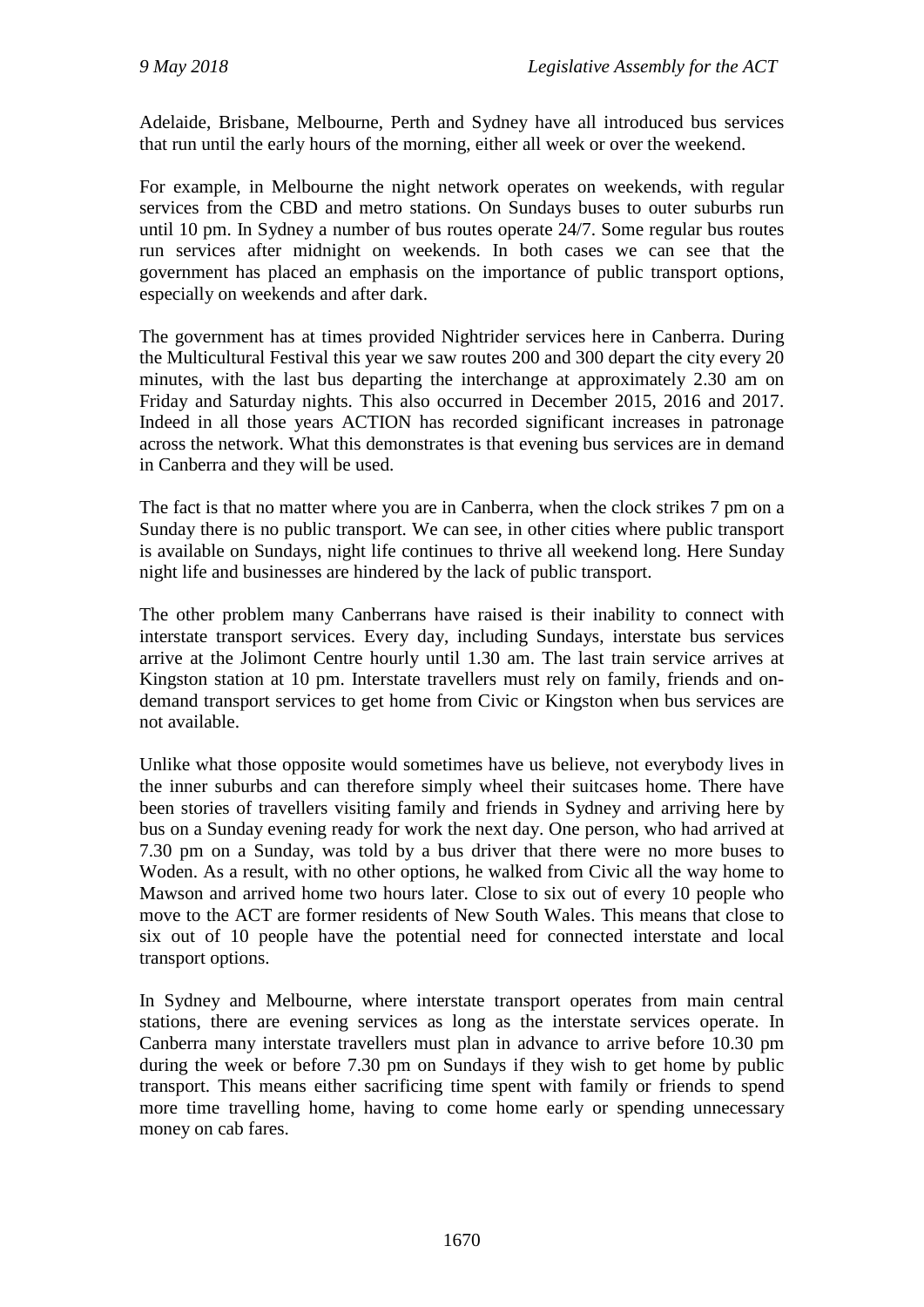Extending bus services would allow better coordination between interstate transport options and ACTION bus services. It would also have the effect of encouraging people to use public transport to get to and from the Jolimont Centre and the Kingston station. Travellers would no longer need to worry about relying on family and friends or on-demand transport to get home at odd hours, providing accessible and flexible means of getting in and out of Canberra. If the government is serious about encouraging more Canberrans to use public transport we need extended bus services in the evenings, on Sundays and public holidays. If the government is serious about supporting our local businesses we need extended bus services to support both employees and customers in Canberra's night-time hubs such as Kingston, Braddon and Civic.

Canberra's public transport network needs to ensure that low income Canberrans, students, the elderly and those who are mobility impaired are not disadvantaged by the lack of accessible and flexible transport options. Canberra needs to keep up with other cities if we are going to be a competitive tourist destination. Extending bus services will help Canberra thrive and grow into the cosmopolitan city that we all want it to be.

*Debate interrupted in accordance with standing order 74 and the resumption of the debate made an order of the day for a later hour.*

### **Sitting suspended from 12.24 to 2.30 pm.**

## **Questions without notice Senator for the Australian Capital Territory—casual vacancy**

**MR COE**: My question is to the Chief Minister. On 25 March 2015 in this place you proposed a motion that the Assembly choose Ms Katy Gallagher to fill a casual vacancy in the Australian Senate. In that motion you stated that Ms Gallagher was "a person who is eligible to be a senator". Today the High Court ruled that Ms Gallagher, in taking her position as a senator following her election at the 2016 federal election, was ineligible to do so under the Australian Constitution. It follows that she also was not eligible to fill the casual vacancy in 2015. Chief Minister, what process did you follow to ensure the statement you made in your motion was accurate and, given the High Court ruling, will you now correct the record?

**MR BARR**: I relied upon past practice in relation to such vacancies; and, in light of the High Court's determination today, I will take advice on the second matter.

**MR COE**: Chief Minister, when and how were you first alerted to the fact that the statutory declaration that you tabled may be wrong?

**MR BARR**: That matter is not one that I have information available on at this time. I will take it on notice.

**MRS DUNNE**: Chief Minister, have you received any legal advice on this issue?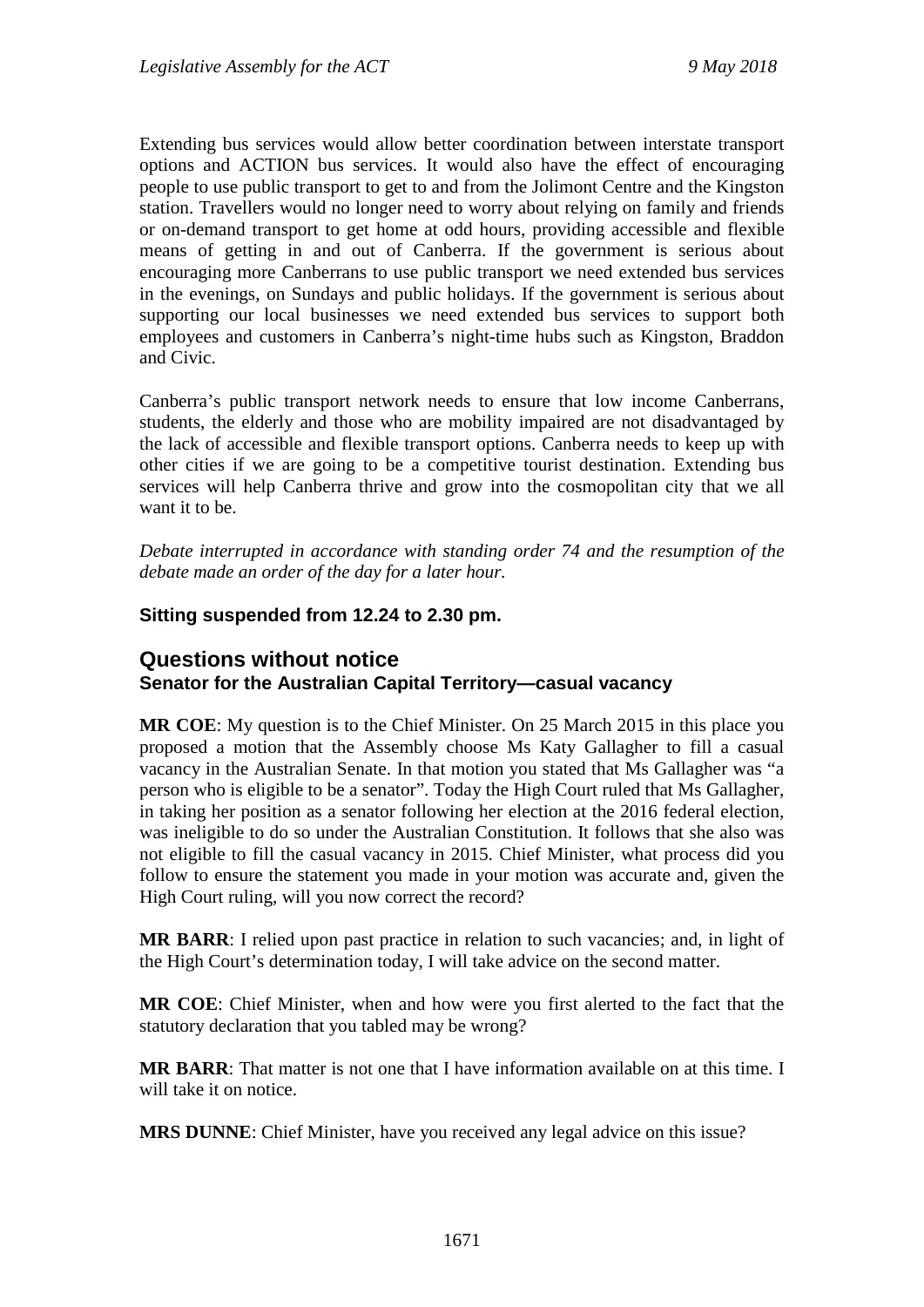**MR BARR**: I cannot comment.

## **Emergency services—communications**

**MS LE COUTEUR**: My question is to the minister for emergency services. It relates to the practice of discontinuing the landline service—discontinuing, in fact, the whole operation of the landline service—in properties in the area where NBN is supplied. How is this practice going to impact on our emergency communications system in the event of widespread power outages and mobile telecommunications outages?

**MR GENTLEMAN**: I thank Ms Le Couteur for her question. What I can say is that the ACT ESA is working across directorates to ensure that we have the appropriate and sufficient responses to emergency calls throughout the Canberra region when we have particular outages such as the one that occurred just the other week.

In regard to planning for the future, we ensure that we work with our telcos to have the opportunity for mobile towers where appropriate. We continue to work with them and the community to ensure communications across the territory.

**MS LE COUTEUR**: What is the current practice for contacting residents in the event of either power or mobile phone outage?

**MR GENTLEMAN**: I am sorry, Madam Speaker; I missed the first part of the question.

**MS LE COUTEUR**: What do you do at present in the event of either phone or electrical outage? How do you contact people?

**MR GENTLEMAN**: ESA has an SMS policy for contacting people regarding outages, particularly in regard to notifications about fires. But in regard to the technical aspects, I would have to take that on notice and come back to the member.

### **Light rail—stage 2**

**MR STEEL**: My question is to the Minister for Transport and City Services. Can the minister update the Assembly on the next steps for light rail stage 2 from the city to Woden?

**MS FITZHARRIS**: I thank Mr Steel very much for this question and his keen interest, particularly in investment, in Woden.

As promised, this government is building light rail stage 1 and is continuing to develop plans for a city-wide light rail network, starting with light rail stage 2 to Woden. Transport Canberra and City Services is currently undertaking detailed planning for the design, development and approvals for the city to Woden light rail route for our preferred route through Parkes and Barton. These activities include the completion of a precinct approach for refining the design for the diverse urban environments along the preferred alignment; lodging a referral of a proposed action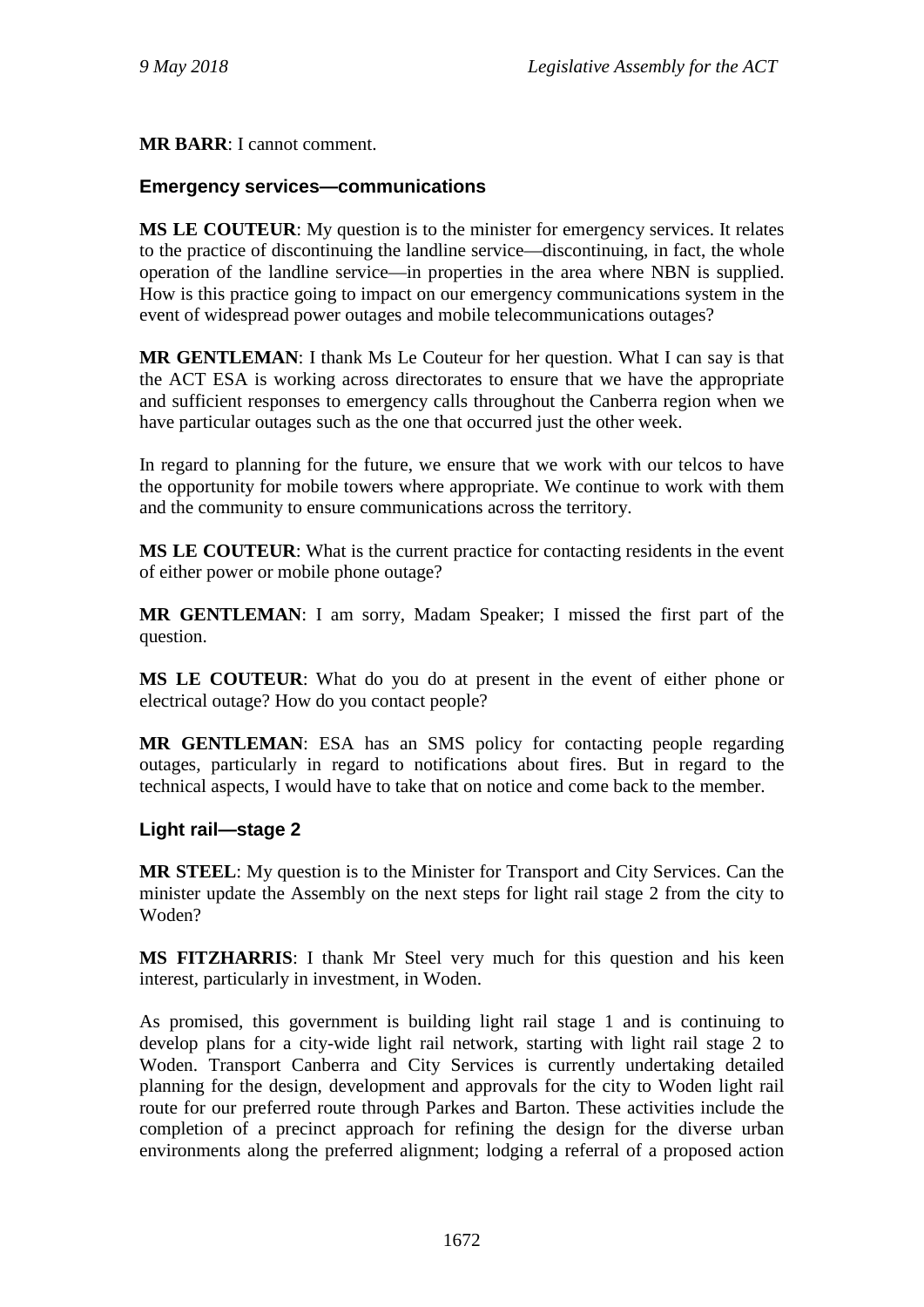with the Department of the Environment and Energy to confirm the appropriate pathway for assessing impact on matters of national environmental significance and achieving commonwealth environmental approval; continuing to work closely with the NCA to progress a design solution that aligns with commonwealth planning requirements; and the development of a concept design for the preferred alignment.

It is clear that Canberrans support light rail stage 2 to Woden, with the *Canberra Times* reporting on 9 April that half of all Canberrans support the expansion of the city's light rail network from Civic to Woden. The UnionsACT poll of 2,044 people found that 51.5 per cent supported the second stage of the light rail project, 41 per cent were against it, and 7.5 per cent were undecided. I look forward to continuing to develop our plans for light rail to Woden.

**MR STEEL**: Minister, what are the benefits of the preferred route through Parkes and Barton?

**MS FITZHARRIS**: The preferred route was subject to quite significant consultation over a period of time. It provides a number of benefits over the other option. This includes providing the best access through the parliamentary zone to employment hubs, cultural institutions and other places of interest, including Manuka Oval.

The proposed route also allows people living in the city-to-Gungahlin corridor to access reliable, frequent public transport to work in Barton or Woden. There are also fewer technical challenges associated with the alignment than the alternative route around Parliament House or any alternative routes considered earlier in the corridor selection process.

Finally, and importantly, there was very strong support for that route during community consultation last year. Further technical assessment of the route has resulted in adjustment of the indicative bus stop locations on London Circuit to better serve the proposed West Basin precinct and New Acton, in addition to an extra stop in Barton to better serve the significant employment hubs in this area.

**MADAM SPEAKER**: Before I call the supplementary, members on my left, this is question time. If you want to have a conversation during question time, can you take yourselves to the antechamber? I am finding it hard to listen to the question and to the answer. I call Ms Cody.

**MS CODY**: Thank you, Madam Speaker. I was about to ask the same thing. Minister, what are the challenges to delivering this stage of the city-wide light rail network?

**MS FITZHARRIS**: I thank Ms Cody for this question. I thank very much our members for Murrumbidgee for these terrific questions. Of course, any large-scale infrastructure investment such as light rail presents some challenges. But the government is focused on planning for the future growth of our city, so we are tackling these challenges head-on.

Unlike those opposite, we know it is important to meet these challenges now for the benefit of future generations. Due to the location of the route, the heritage and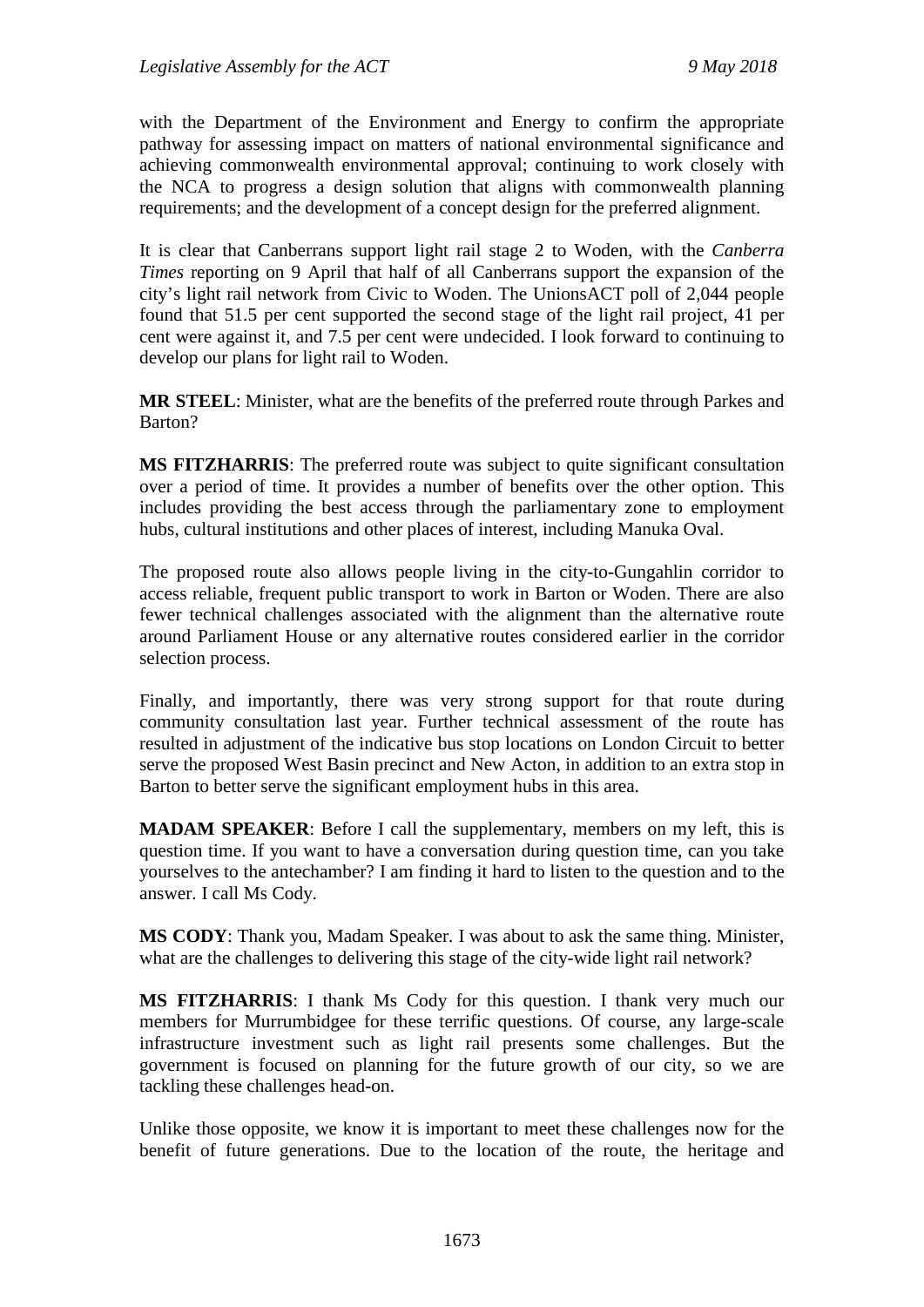national significance of the area, it will be necessary for commonwealth government approvals to be obtained, as well as commonwealth parliamentary approvals. We want to enhance the public realm and ensure light rail integrates seamlessly into a changing urban environment shaped by future development.

The alignment requires a number of new structures to be built, including new bridges potentially on Commonwealth Avenue, at Adelaide Avenue over State Circle, Hopetoun Circuit and works under Kent Street and Yarra Glen. A number of existing utilities will also need to be assessed for potential replacement or relocation to avoid conflicts with the alignment.

Perhaps the biggest challenge to the next stage of light rail is not technical at all; rather it comes in the form of Liberal Senator Zed Seselja. He is determined to block this city-building project. He failed to stop light rail when he was in the chamber. His colleagues failed to stop light rail nearly two years ago. Now he is having another crack.

Perhaps the opposition could comment and reflect on their position, confirm their position, on this significant city-shaping project for the benefit of the Canberra community. They have been silent and appear therefore to support the senator's position. I would ask them to clarify this for the Canberra community and ask whether they will back this city-shaping project for our community.

# **Roads—Ashley Drive**

**MS LAWDER**: My question is to the Minister for Transport and City Services. Minister, during the 2012 election Katy Gallagher promised to duplicate Ashley Drive in Tuggeranong. At the 2015 election the Barr government again promised to duplicate Ashley Drive.

**Mr Barr**: I think you'll find the election was 2016, actually.

**MS LAWDER**: I think you might have said it—never mind. During annual report hearings in November 2017 your directorate promised that the duplication would be completed in February 2018.

*Members interjecting—*

**MADAM SPEAKER**: Members, please! Mr Wall, thank you.

**Mr Hanson**: And Mr Barr, Madam Speaker.

**MADAM SPEAKER:** I was about to go to Mr Barr as well. Can I ask you, Ms Lawder, to start again?

**MS LAWDER**: I would love to. My question is to the Minister for Transport and City Services—again. During the 2012 election Katy Gallagher promised to duplicate Ashley Drive in Tuggeranong. Prior to the 2016 election the Barr government again promised to duplicate Ashley Drive. During annual report hearings in November 2017 your directorate promised that the duplication would be completed in February 2018.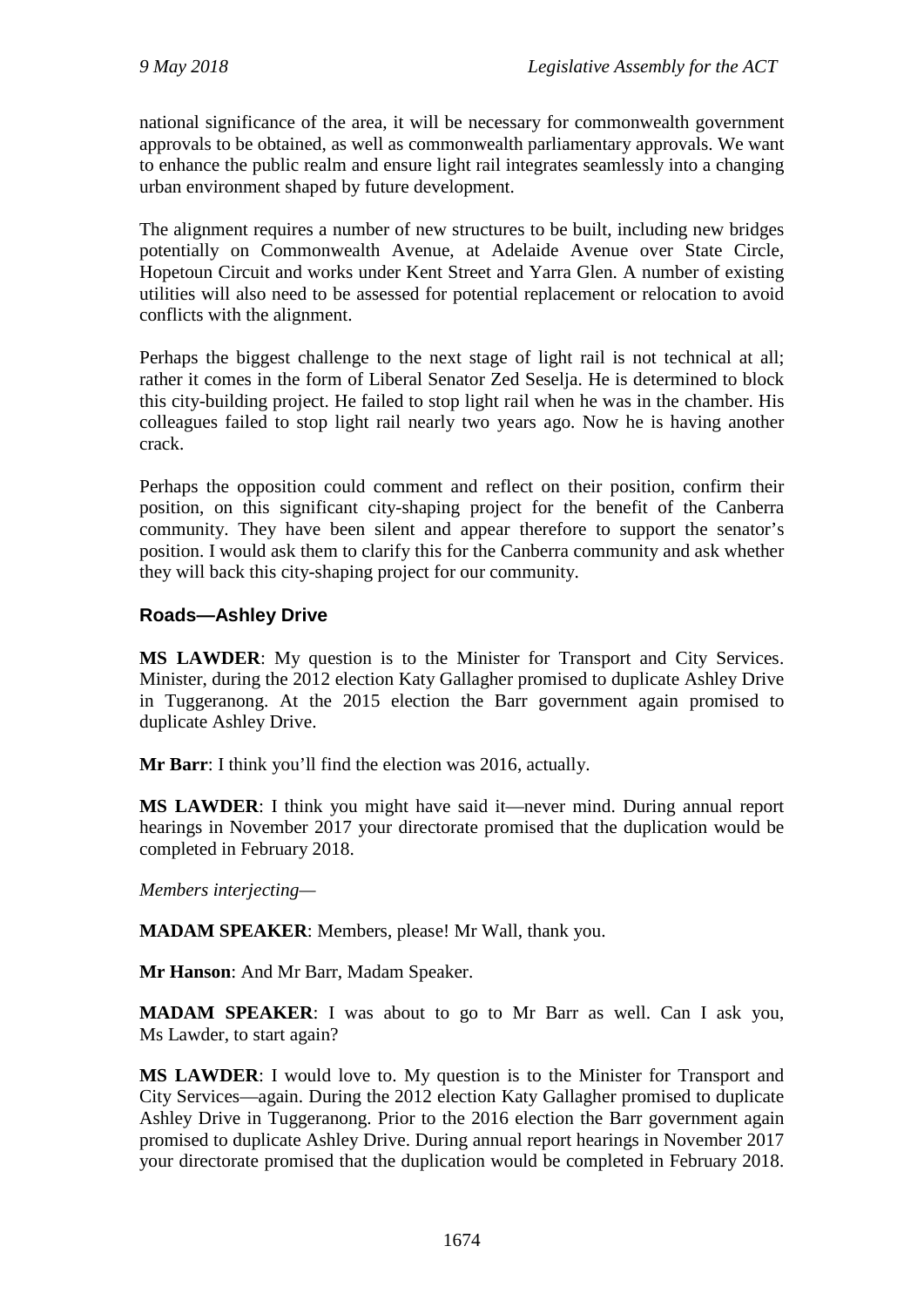In March 2018 in this place in response to a question you promised that the duplication would be finished by April 2018. We are now in May. Minister, when will this duplication of Ashley Drive finally be finished?

**MS FITZHARRIS**: We are pleased to be duplicating Ashley Drive, and the works are proposed to be opened to the public in the second quarter of this year. There has been recent progress, including most recently a road closure on 28 and 29 April between Erindale Drive and Isabella Drive to allow the final asphalt to be placed on this section of the road. The traffic lights at the two intersections at Statton Street and Bugden Avenue under this section of the works will be operational from this week. I am not sure if that has occurred yet. Additional road closures to complete the new road between Isabella Drive and Johnson Drive are being planned as well.

**MS LAWDER**: Minister, what is the reason for the delay, with completion being promised in February and now occurring in the second quarter of the year?

**MS FITZHARRIS**: As members will know, major infrastructure projects such as this one, which is a \$24.6 million investment in the Ashley Drive duplication, can at times experience delays. I am very confident that that work is very close to being completed, as are other major works, notably soon the Cotter Road.

**Ms Lawder**: A point of order, Madam Speaker. It goes to relevance. I asked what the reason for the delay was. The minister has failed to address that.

**MADAM SPEAKER**: The minister has 1½ minutes.

**Mr Parton**: Madam Speaker—

**MADAM SPEAKER**: On the point of order?

**Mr Parton**: A supplementary.

**MADAM SPEAKER**: There was a point of order. The minister now has one minute and 19 seconds left. Do you have anything to add?

**MS FITZHARRIS**: If there is anything further I can add, I will take that on notice.

**MR PARTON**: Minister, what other infrastructure developments in your portfolios are currently running behind schedule?

**MS FITZHARRIS**: There are literally dozens of infrastructure projects underway in my portfolio. The one that comes most immediately to mind is Gundaroo Drive, which is causing considerable frustration. It is a very difficult project that has faced a number of significant challenges. I will take the rest of the detail on notice. I also note that we very much look forward to the opening of Cotter Road in the imminent future.

### **Trade unions—influence on government**

**MR WALL**: My question is to the Attorney-General. Attorney, documents released under freedom of information show you had a meeting with the secretary of the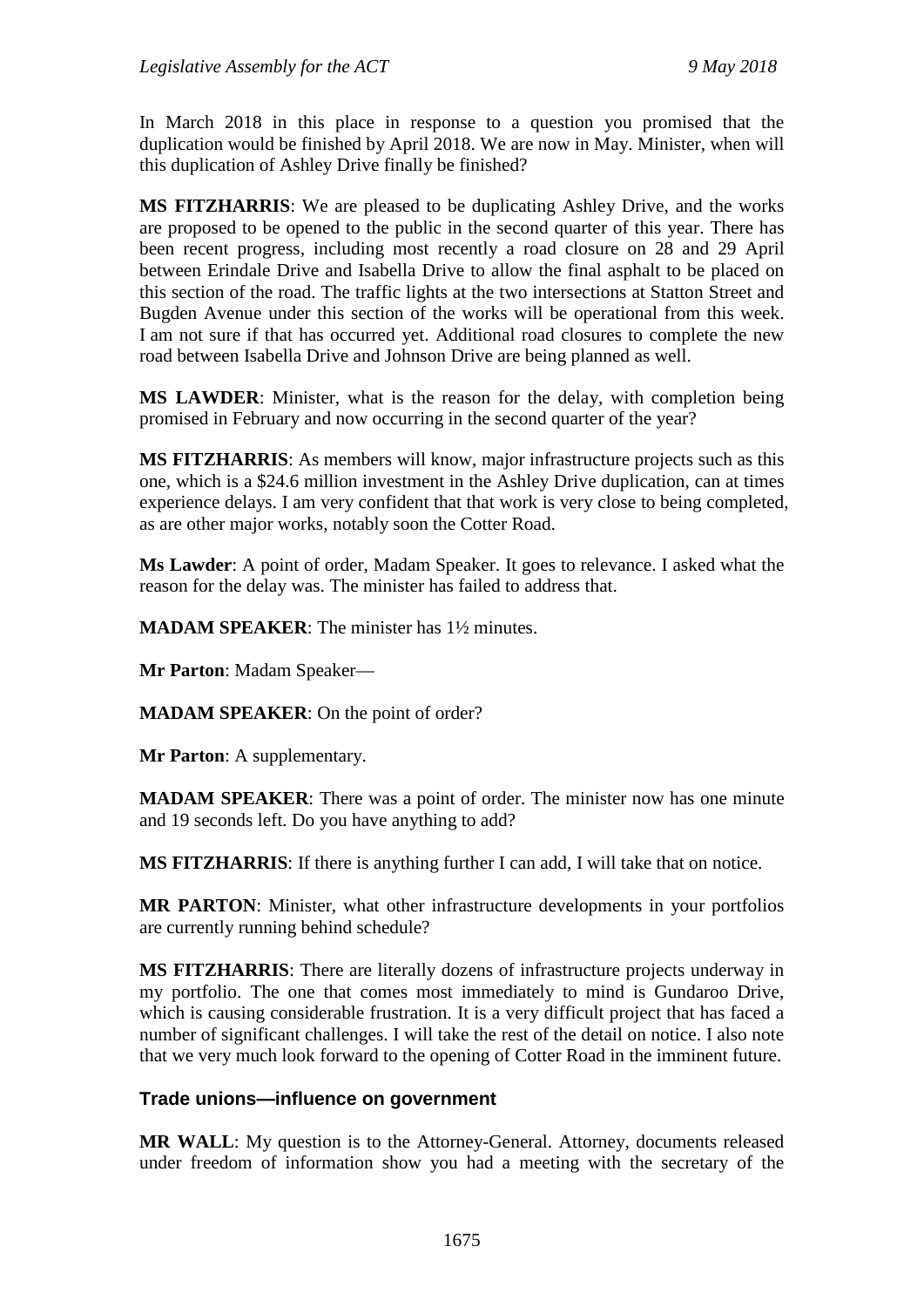CFMEU on 22 January this year. Given the reported influence of the CFMEU in removing the previous Attorney-General, will you now give a full explanation as to the nature, purpose and outcome of that meeting?

**MR RAMSAY**: The meeting in January, along with my colleague Minister Stephen-Smith, was in relation to WorkSafe practices in the ACT.

**MR WALL**: Attorney, did you make any promises or undertakings of any sort to the secretary of the CFMEU, given the reported influence that that union had in removing your predecessor?

**MR RAMSAY**: No, I did not make any promises to the member in that meeting. It was an open meeting about WorkSafe practices in the ACT.

**MR PARTON**: Attorney, did the discussion with the secretary of the CFMEU include anything on the Tradies selling poker machines or the bid of the Canberra casino?

### **MR RAMSAY**: No.

## **Trade unions—influence on government**

**MRS DUNNE**: My question is to the Minister for Health and Wellbeing. I refer to the meeting that you held on 14 March with representatives of United Voice, the Health Services Union, the Australian Salaried Medical Officers Federation, UnionsACT and the Community and Public Sector Union. Minister, did any of the union representatives present at this meeting raise with you concerns about senior management of ACT Health?

**MS FITZHARRIS**: I certainly welcomed the opportunity to meet with a number of unions representing a significant proportion of the ACT health workforce which, as was discussed yesterday, of course, the opposition are very much behind, and I do welcome that. It was a great opportunity to talk to them about a number of issues. I do not recall specific mention of any individuals but I did discuss with them recent changes in ACT Health and discussed with them the welcome that they gave to changes that had previously been announced.

**MRS DUNNE**: Did any of the discussions held at this meeting on 14 March contribute to your decision to restructure the Health Directorate, which you and Mr Rattenbury announced on 23 March?

### **MS FITZHARRIS**: No.

**MISS C BURCH**: Were any members of the union movement involved in the planning of the restructure?

### **MS FITZHARRIS**: No.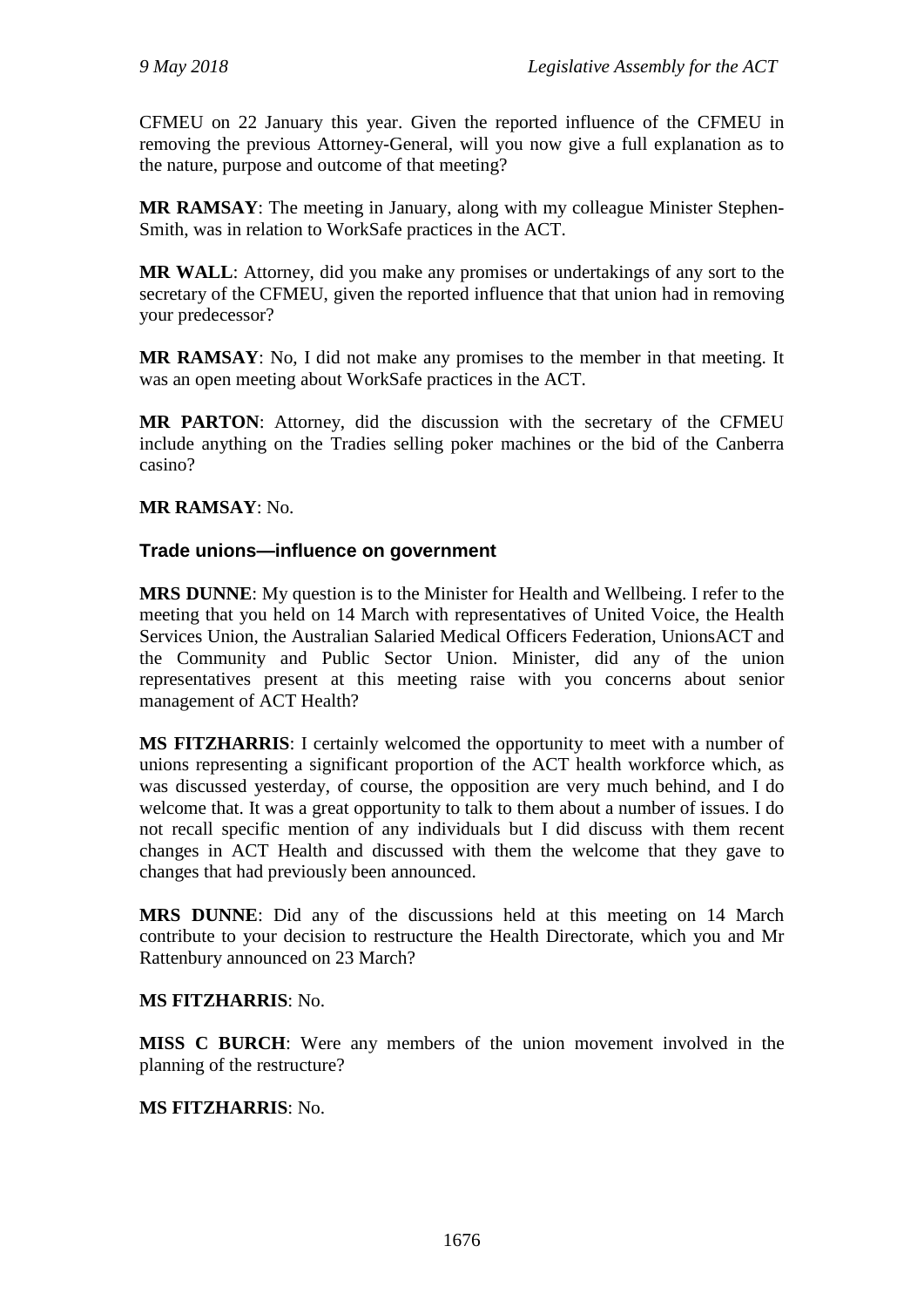## **ACT Health—proposed organisational changes**

**MR PARTON**: My question is to the Minister for Health and Wellbeing. Minister, on 19 April 2018 the media reported comments by Dr Stephen Robson of the AMA regarding your planned restructure of the Health Directorate. Dr Robson said:

My concern at the moment is it's not well understood. The nurses, doctors, everyone needs to understand who they are working for.

Certainly with director general leaving suddenly and unexpectedly it engenders concern with everyone.

Minister, why have you failed to explain the proposed restructure to doctors, nurses and other stakeholders?

**MS FITZHARRIS**: As I indicated on a number of occasions yesterday, I attended ACT Health last week with hundreds of members of ACT Health staff present. I discussed with them a range of issues. One of the most important was indeed the separation of ACT Health. I also had a very constructive meeting last week with the Australian Medical Association and continued that discussion with them last week.

**MR PARTON**: Minister, why did the former director-general of Health leave suddenly and unexpectedly?

**MS FITZHARRIS**: I thank Mr Parton for the supplementary question. As I said at the time and have subsequently said, she decided to pursue other options.

**MRS DUNNE**: Minister, why did you make the sudden and unexpected decision to restructure the ACT Health Directorate without consulting stakeholders?

**MS FITZHARRIS**: I have spent significant time, since coming into the position of Minister for Health and Wellbeing, consulting a range of stakeholders on a range of matters, including the structure and governance of ACT Health. I indicated when I met with hundreds of staff last week that they would have a very good opportunity to contribute to the design of the two new organisations. There will be a very comprehensive consultation approach with staff. That is very important. I made that point very clearly to staff directly last week, with every stakeholder I have met. I made it very clear yesterday.

What I indicated to them was that I was not going to put to staff a final view on what those organisations should look like, precisely because I wanted to include them in the process of that work in the lead-up to the beginning of the two new organisations on 1 October this year.

#### **Women—government support**

**MS CODY**: My question is to the Minister for Women. Minister, can you please update the Assembly on the latest government initiatives to further support women's participation and safety in the ACT?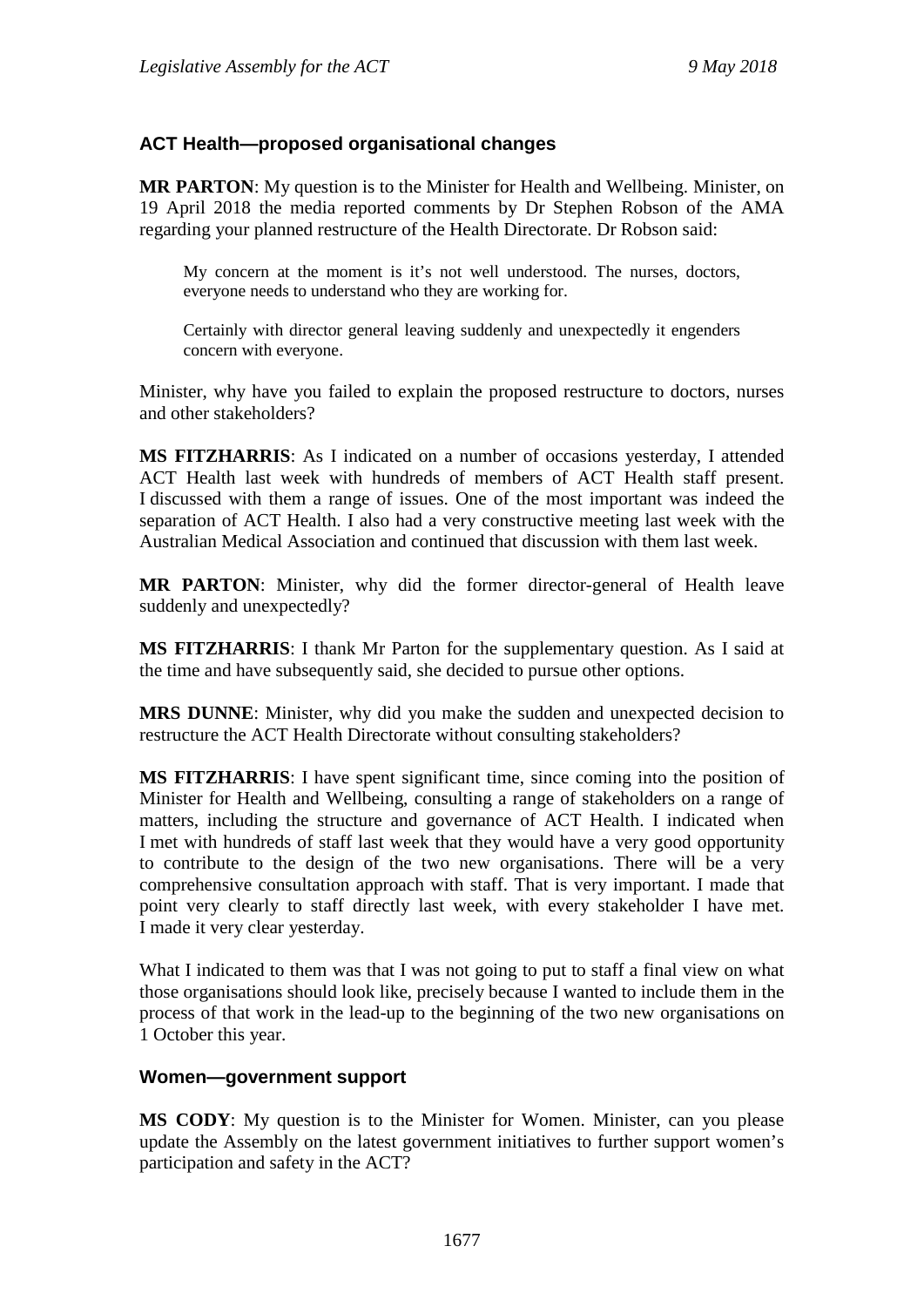**MS BERRY**: I thank Ms Cody for the question. This year's theme for International Women's Day was "press for progress", which I interpret as a way that we can keep the momentum going to drive real equality in the ACT. One way that the ACT government is committing to do that is through the women's grants program. These grants have a specific focus on the prevention of violence against women and also on projects to increase women's participation in our community. The total amount available is \$180,000 to community not-for-profit organisations, who are able to apply for up to \$20,000 each. Applications are encouraged from consortiums as well, which will increase the grant entitlement for each additional organisation.

Grants rounds such as the women's grants program are an important opportunity to turn little ideas into real change on the ground. Every one of us has the responsibility to find ways to drive gender equality and provide opportunities to provide a safer and more inclusive community for all of us. The women's grants program is just one way to do that.

**MS CODY**: Minister, how have these grants been used in previous years?

**MS BERRY**: Last year there were some great projects that received funding across a wide span of organisations, cultures, issues and ideas. Last year I joined with Winnunga Nimmityjah Aboriginal Health Service to launch the Aboriginal women's safety program. Legal Aid ACT was funded to develop a suite of resources to raise awareness of the experience of older women subjected to family violence in the ACT, as well as offering practical information to women, support workers and family and friends.

The Canberra Multicultural Community Forum Inc was funded to deliver the CALD women's consultation initiative for domestic and family violence. This project will examine the accessibility, effectiveness and cultural relevance of service delivery in relation to domestic and family violence and look at new ways to consult and engage with CALD communities on this important issue.

There were many other funded projects which included: increasing sexual health testing among young women in the ACT; development of an integrated service which includes legal advice, financial counselling and capacity building targeted to women experiencing severe financial stress as a result of domestic violence; and a program to enhance culturally and linguistically diverse women's safety following separation due to domestic violence.

**MS ORR**: Why are grants such as the women's grants important for the Canberra community, and how can the community contribute to this important work?

**MS BERRY**: I thank Ms Orr for the supplementary. Although women have achieved many things over the last century, such as the right to vote and the right to access equal pay, we continue to face barriers and challenges to fully and equally participate in our community.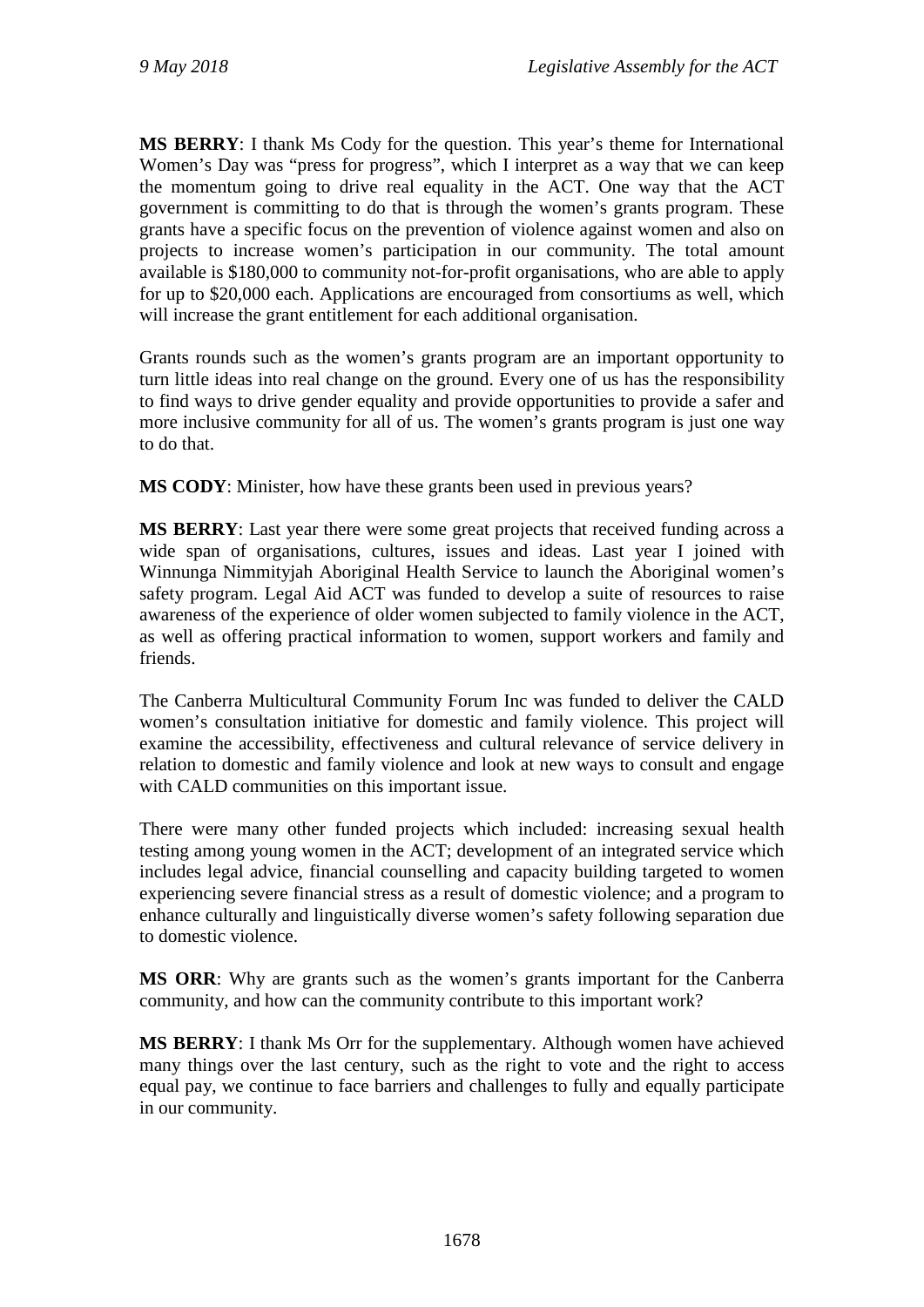In terms of violence, one in four Australian women—2.2 million women—have experienced violence by an intimate partner since the age of 15. So it remains critical that, where possible, support is available in the form of either funding or policies that can allow individuals, collectives or organisations in our community to develop and run programs to make a difference for women and girls.

Even small ideas can lead to significant and real change. I hope that the ACT women's grants can make a real difference for women in our community. I encourage members to support the program by encouraging community groups that they know to apply for the grants.

## **ACT Health—proposed organisational changes**

**MISS C BURCH**: My question is to the Minister for Health and Wellbeing. Minister, did anyone, including the former director-general of your directorate, counsel you against splitting the Health Directorate in half?

#### **MS FITZHARRIS**: No.

**MISS C BURCH**: Minister, who did you consult about this decision before it was announced?

**MS FITZHARRIS**: A range of different people.

**MS CHEYNE**: Minister, will staff continue to be consulted on the restructure?

**MS FITZHARRIS**: I thank Ms Cheyne for that question. Absolutely. As I indicated previously, that decision was taken by me precisely because it provided close to six months of consultation with staff about how they would like to be engaged in this process, and also because many staff felt like they had not been engaged in processes in ACT Health. My belief is that they welcome this. I really look forward to working with them over the coming months about these two new organisations, which I believe will improve the performance, the governance and the delivery of health services to our community.

#### **Canberra Hospital—accreditation**

**MR HANSON**: My question is to the Minister for Health and Wellbeing. I refer to comments made by the president of the ACT AMA, Dr Robson, on 19 April 2018 about the accreditation problems facing the Canberra Hospital. Dr Robson said:

When the governance is wonky it sends ripples through the entire organisation … There's been a huge upheaval at ACT Health recently and a lot of balls in the air.

Their accreditation runs out in July, unless they meet that, it would be a bit of a disaster.

Minister, what contingency plans have you made in case the Canberra Hospital fails to gain accreditation?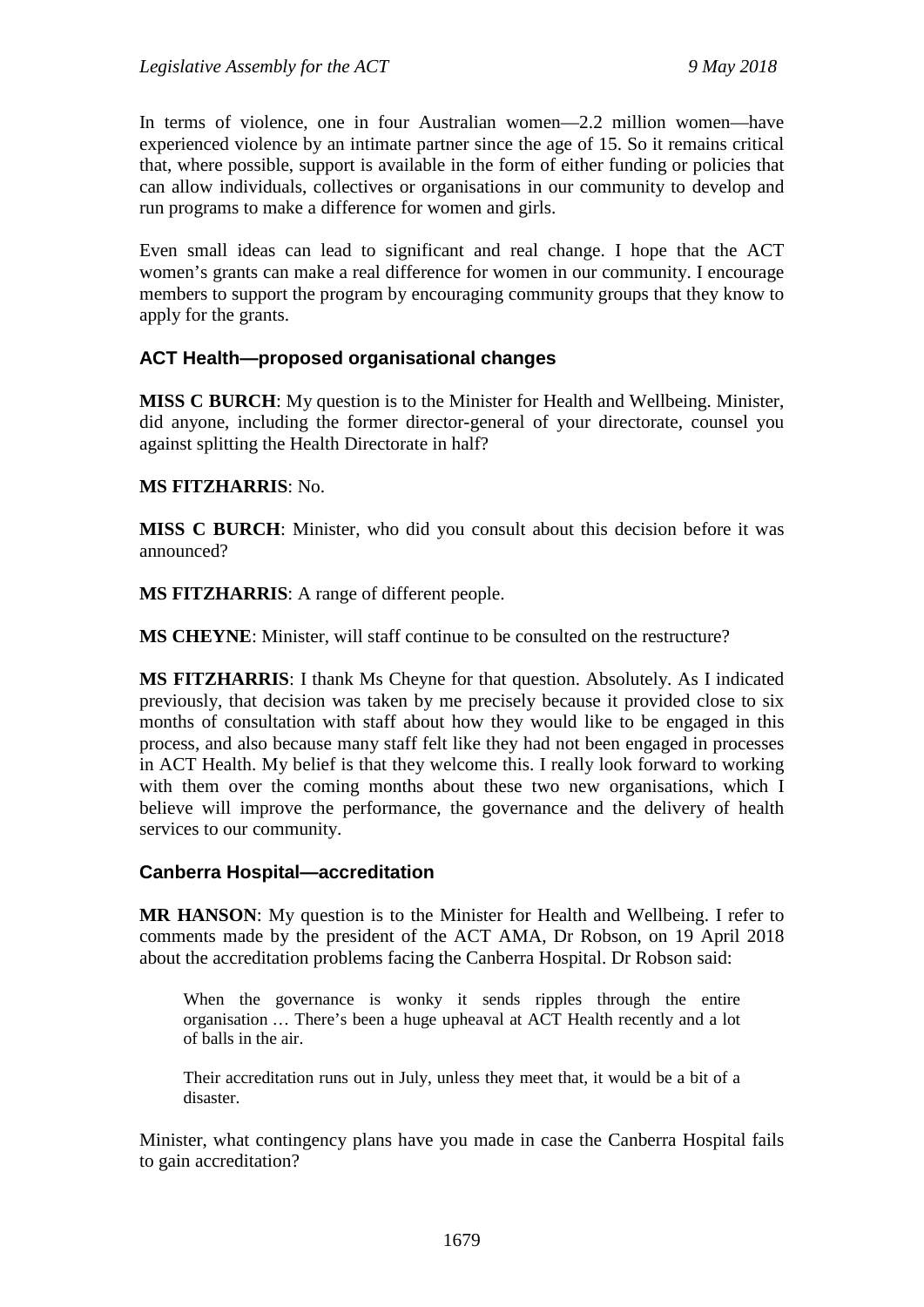**MS FITZHARRIS**: That work is progressing and there are a number of options available to the government should that not occur. I stress that there has been significant planning since the "not met" report was received. A leadership committee is being chaired by the interim director-general to make sure that every core "not met" item is being very methodically and thoroughly addressed. There is regular reporting to the interim director-general and to me. The interim director-general has also had conversations with the Australian Council on Healthcare Standards and the national safety and quality commission. Copies of the action plans to address the accreditation criteria have been provided to both originations. They have provided positive feedback on all of those. It is something that is of the utmost priority for ACT Health now.

**MR HANSON**: Minister, what impact would a loss of accreditation of the Canberra Hospital have on its status as a teaching hospital?

**MS FITZHARRIS**: It is my understanding that it would have no immediate impact, but I will take the specific question on notice.

**MRS DUNNE**: Minister, what impact will the ongoing problems in our hospital system and accreditation in particular have on our ability to attract doctors, psychiatrists, psychologists, nurses and other health workers to Canberra?

**MS FITZHARRIS**: That is a concern for me but, as I indicated, ACT Health continues to attract specialists, doctors, nurses, midwives and allied health staff. Indeed, earlier this year a number of interns, most notably from the ANU, were welcomed into ACT Health. It is very clear that there is a focus on meeting accreditation. But it is also the case that there is a very good story to tell about the future of ACT Health and the opportunities for health professionals right around the country to join ACT Health.

# **Housing—housing choices**

**MS ORR**: My question is to the Minister for Planning and Land Management. Minister, can you please update the Assembly on the consultation underway on housing choices in the ACT?

**MR GENTLEMAN**: I thank Ms Orr for her continuing interest in good planning for the territory. The Canberra community has always shown considerable interest and involvement in the planning of our city. Housing policies have again come to the fore, with considerable interest in housing choice.

Last November, I was pleased to announce the start of the consultation on the housing choices discussion paper. The discussion paper aimed to find out more from the community about the type of housing they would like to live in. The broader community, including the industry stakeholder groups, were invited to provide suggestions for improvements to housing choice.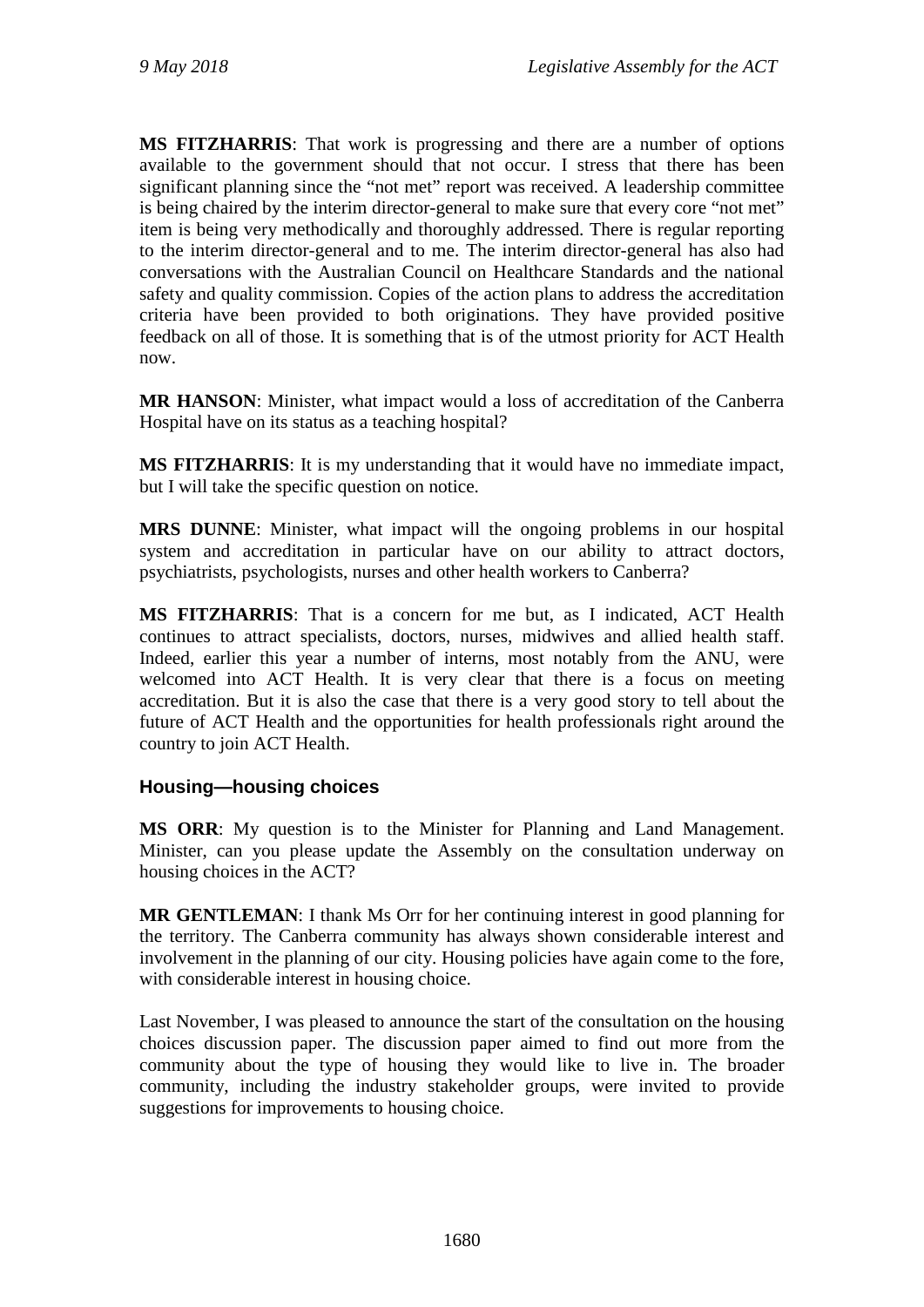I want to thank everyone who got involved in the conversation. I am pleased to report that we received significant feedback from the community, with 600 surveys completed, more than 340 people engaged at community kiosks, and over 150 written submissions received. An engagement report with a full summary of the feedback received has been published on the your say website, along with all of the individual submissions.

This report will inform the second stage of community engagement, the collaboration hub, which will run from May to July this year. A number of key themes or topics have been identified, including but not limited to ageing in place and ability to downsize; housing design quality; bush capital and garden city; climate and environment; community engagement; neighbourhood amenity, character and design; the planning system in general; and the Territory Plan codes and zoning.

What we have heard so far in the process is that there is a wide range of housing types desired and needed to suit the needs of the diverse members of our community.

**MS ORR**: Minister, can you further explain how the government is consulting the community on the housing choices project through the collaboration hub?

**MR GENTLEMAN**: The next part of the housing choices consultation is the collaboration hub. Launched on Saturday, 5 May, it will explore issues such as what zoning should allow, and what provisions and principles Canberrans agree are important to deliver the housing we want and to plan for future needs. The next three months will see these 38 participants discuss ideas, opportunities and challenges and explore how our housing needs might be met in future.

In March invitations to participate in the collaboration hub were sent to approximately 15,000 randomly selected households. Of those that responded, 38 were selected by newDemocracy Foundation independently of government to represent a broad and representative cross-section of Canberrans.

The housing choices discussion paper issued in November last year was a helpful way to outline a number of topics around housing and to engage with the community. The feedback that followed from a broad range of submitters provided an excellent basis for the collaboration hub to take a deep-dive examination of housing and will identify recommendations on what the government should consider.

There is no one right answer, of course, to this problem. We have to respond to the diversity of the community and its needs now and into the future. This is a genuine opportunity to influence the range of housing choices and future development in our city.

Five in-depth hub sessions will be held over three months to immerse the participants in all aspects of housing and planning and development in the ACT. These selected participants represent a wide cross-section of the community and will bring their own perspectives and ideas. Throughout the process they will have access to a range of experts from industry and government to cover specific topics such as housing affordability and land use zoning.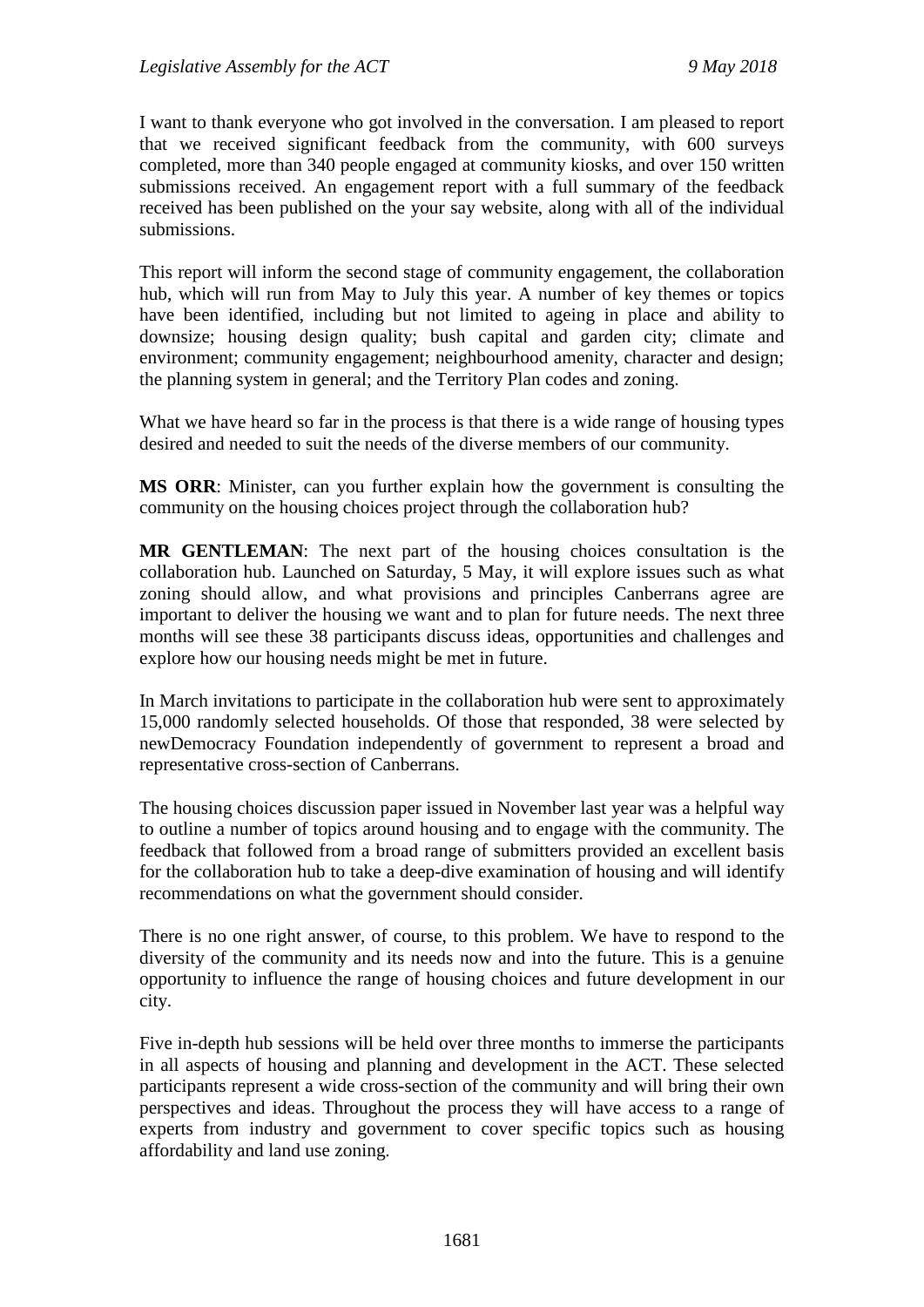**MS CHEYNE**: Minister, how does the recently released expression of interest for demonstration housing projects support the housing choices project?

**MR GENTLEMAN**: I thank Ms Cheyne for her interest in this topic. The next important part of the housing choices consultation is a demonstration housing project. Last month I announced a process inviting the Canberra community and industry stakeholders to submit an expression of interest to deliver best practice and innovative planning and design projects across the territory.

The ACT government is committed to the planning and delivery of housing that supports a vibrant, compact and sustainable city while also providing a wide range of housing options. The demonstration housing project is a sign of this commitment and forms one part of the government's approach to planning for the future housing needs of Canberrans and the housing choices consultation that I have outlined.

This project will provide an opportunity for architects, builders, residents and social housing providers to showcase innovative design and delivery of real-world examples that are not currently available in the ACT, including small houses, co-housing and carbon neutral buildings.

It is anticipated that the demonstration housing project will deliver built outcomes highlighting how innovative planning design and delivery can benefit Canberra's future through a more compact and vibrant city while delivering a greater choice of housing to the Canberra market.

The first stage expression of interest will assess market interest, capability and the experience of suitably qualified proponents. Proponents will have the chance to identify existing planning constraints that may need to be changed to enable the delivery of their proposal. Successful first-stage applicants will then be invited to refine their proposals further and submit more detailed design concepts during a second stage.

# **Light rail—stage 1 construction**

**MR MILLIGAN**: My question is to the Minister for Transport and City Services. Minister, my office has received numerous complaints from Gungahlin businesses about the level of noise in the town centre resulting from light rail construction. In fact yesterday one business owner recorded noise at over 100 decibels that lasted the entire business day. Minister, how do you expect business owners and employees to operate under these conditions when they cannot conduct a conversation, serve customers, take phone calls or conduct their daily business?

**MS FITZHARRIS**: I do not expect that that sort of noise level would be part of the construction, particularly during business hours. I will take specific advice on whether that was the case yesterday. It is clear that there is a lot of construction, which actually means a lot of investment in the Gungahlin town centre. I am aware it is having an impact on businesses.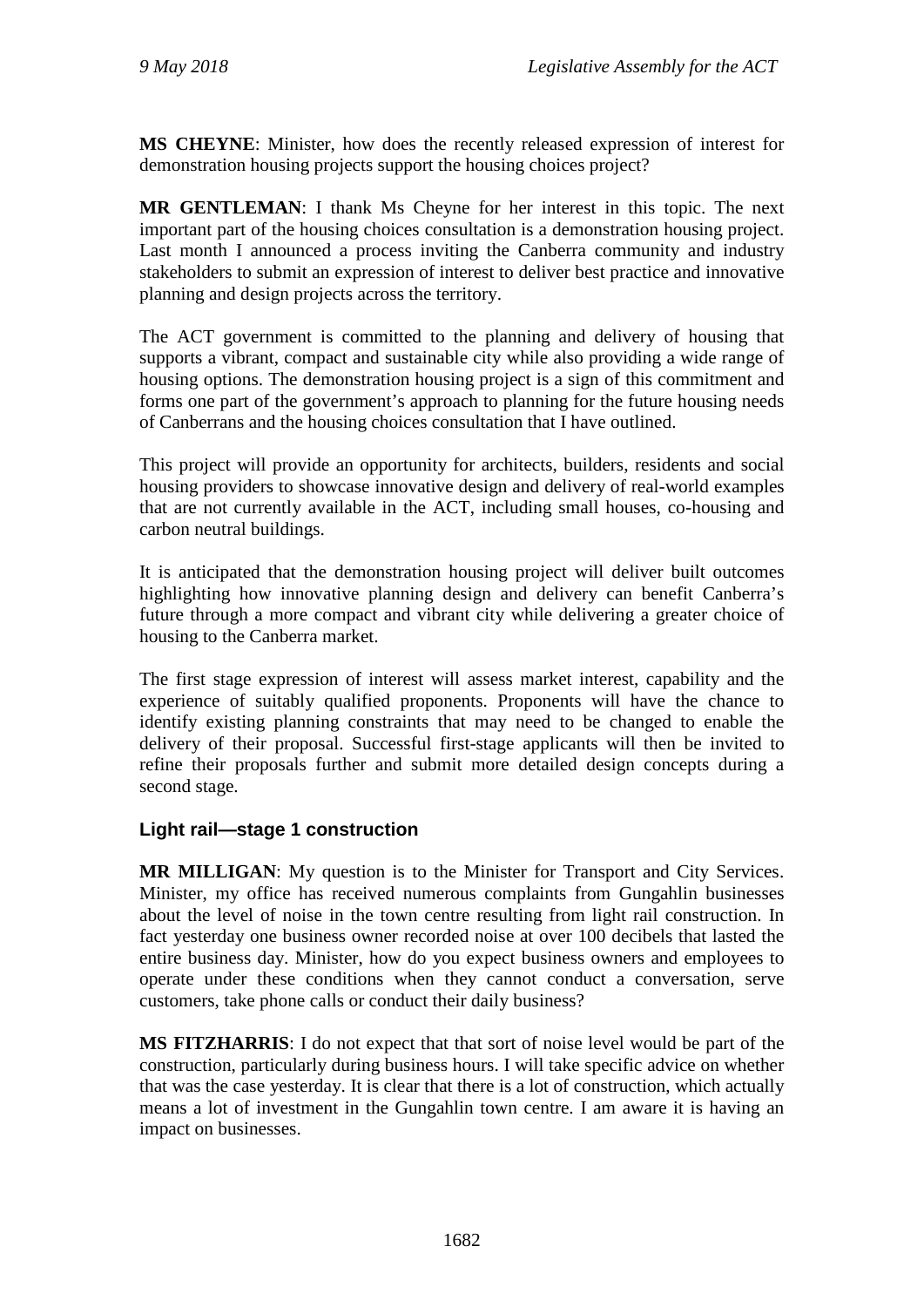I am pleased that the Gungahlin bus station has now opened. With some final work to be completed on the landscaping of that project, there were recent quite extensive discussions. There are discussions ongoing all the time between TCCS, Canberra Metro and the Gungahlin businesses, particularly at Gungahlin Village and across the road adjacent to the light rail site. There was an extended working day recently approved after significant consultation with local residents and businesses. I will take advice on exactly what was happening yesterday that apparently may have caused significantly increased noise levels.

**MR MILLIGAN**: Minister, will you commit to the light rail project abiding by the usual noise restrictions that apply to construction projects?

**MS FITZHARRIS**: I can certainly commit that the light rail project is conducted within the framework of the approvals that it has. I expect that that is the case. If it is not, I will be following it up.

**MISS C BURCH**: Minister, is stage 1 of the light rail project running on time?

**MS FITZHARRIS**: Yes, it is.

#### **Schools—Weston preschool**

**MS LEE**: My question is to the Minister for Education and Early Childhood Development. In answer to a question in the Assembly last September you said that a decision on the future of Weston preschool would be determined after discussions had been concluded with the community. Since then your Labor colleague Mr Steel has written to constituents stating that Weston preschool is not closing. However, parents have informed us that Weston preschool has not taken any enrolments this year. Minister, is Weston preschool open or closed?

**MS BERRY**: To provide some clarity around the situation, the school has not been closed as in shut down completely. There were only a very small number of enrolments at that school, so they have been redirected to another preschool. I think that is what you are inquiring about, Ms Lee. I will double-check that that is the case. If it is different to what I am informing the Assembly of, I will correct the record.

**MS LEE**: Minister, if the school is not shut down, why have staff been told to remove anything of a personal nature and equipment identified for disposal?

**MS BERRY**: I suspect, if it is the case that I have just referred to with that school, it is not actually being used at the moment, so it is empty. I will double-check that that is the case for that school, and if the situation is different, I will let the Assembly know.

**MR HANSON**: Minister, could you provide advice for Weston parents on what options they now have for preschools in their area?

**MS BERRY**: I understand that that advice has already been provided by the directorate, but I will make sure, if it has not, that it is provided.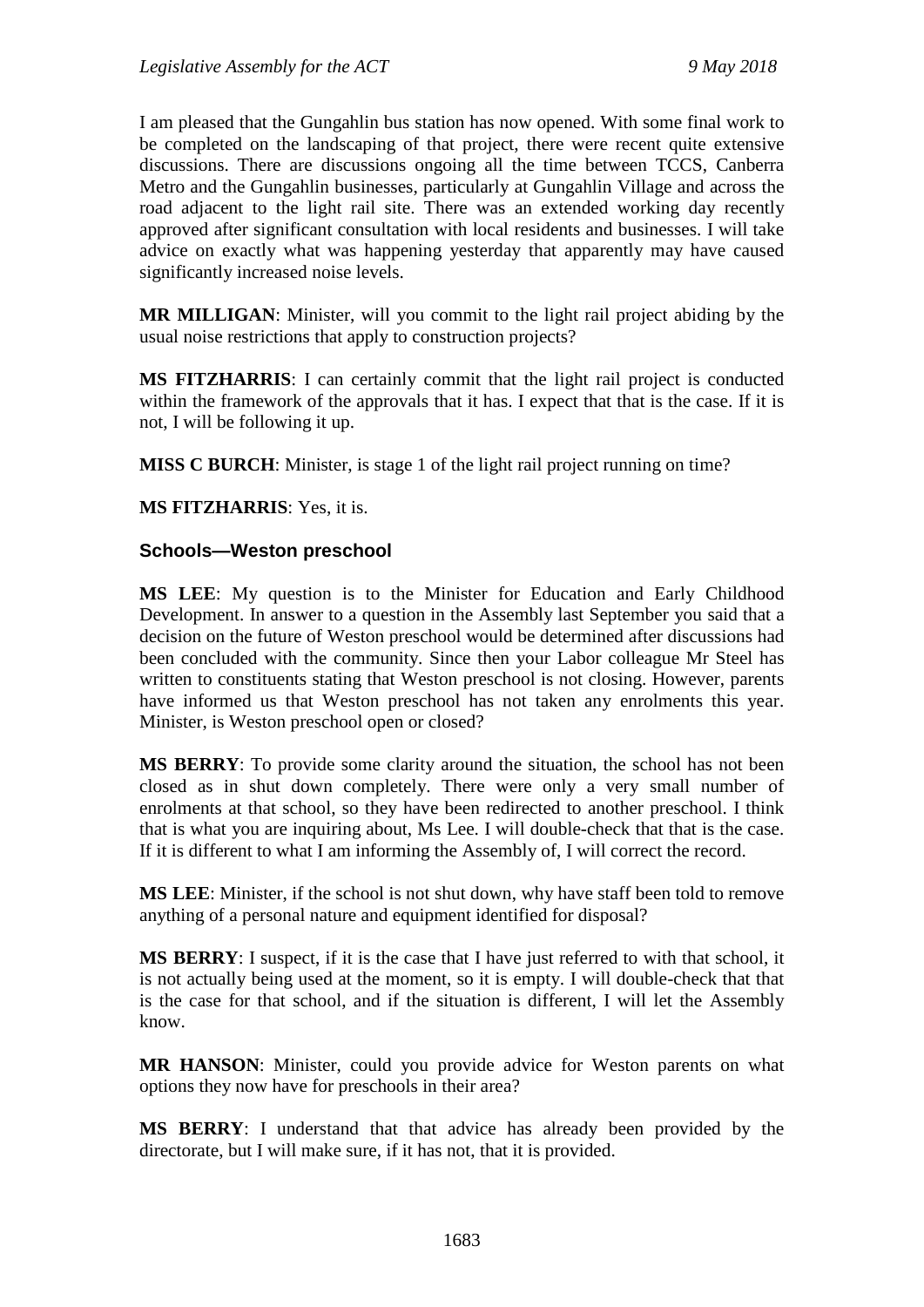## **Casino Canberra—development proposal**

**MS CHEYNE**: My question is to the Attorney-General. Attorney-General, how does the government's announcement on 13 April 2018 regarding the Canberra casino relate to previous legislation on the possible redevelopment of the casino?

**MR RAMSAY**: I thank Ms Cheyne for the question. At the time the Assembly passed legislation to allow the Canberra casino licensee to have electronic gaming machines, I did foreshadow that there would be more work underway to make the legislation that governs our casino even more transparent and focused on securing benefits for Canberrans.

The focus of that legislation was to promote economic development and renewal in our city whilst also delivering robust protection against the harms of problem gambling. That legislation demonstrated that this government's decisions about the casino and about the gaming industry as a whole are and will continue to be focused on what is best for our community.

The government's announcement of 13 April represents the next step in creating an unprecedented level of transparency and accountability in decisions about the Canberra casino. We will do this by introducing legislation that provides for an independent panel to evaluate and to report on decisions about licensing and about redevelopment. The government's policy will continue to be transparent and transparently focused on maximising the benefits to our whole community in our decisions about gaming.

**MS CHEYNE**: Minister, how will the harm minimisation framework that the government requires as part of the redevelopment benefit the ACT community?

**MR RAMSAY**: I thank Ms Cheyne for the important supplementary question. The legislation that was passed in November sets up the core framework for the casino licensee, irrespective of who holds the licence, to acquire and to operate electronic gaming machines. That can only happen if the licensee commits to redeveloping the casino precinct and meets some of the strongest harm minimisation criteria in the country for operating electronic gaming machines.

The harm minimisation measures set in place for EGMs at the casino were based on the latest research about how to prevent gambling harm. We legislated to require the casino to introduce mandatory pre-commitments. We also legislated for a \$2 per spin bet limit, which is the lowest in the country.

These new regulations will help to ensure that economic development and revitalisation in the casino precinct come forward in a way that takes the risks of gambling harm seriously. The government does not trivialise the impact of problem gambling by comparing it to chocolate addiction. Gambling-related harm has real consequences for people and for families, and we will continue to take it seriously across the community.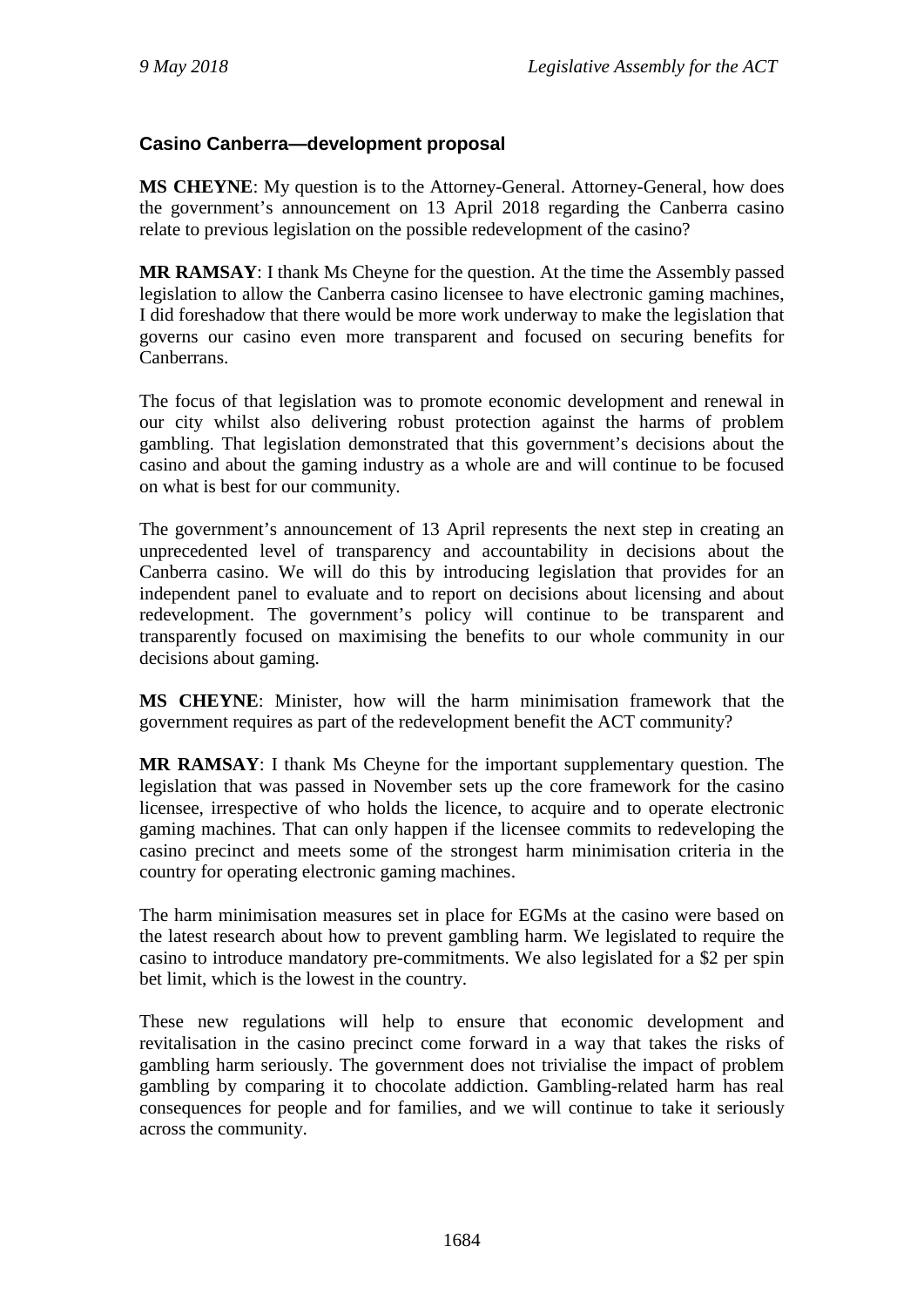**MR PARTON**: Minister, why did the government take 17 months to give advice to Aquis after they lodged their detailed business case in June 2016?

**MR RAMSAY**: Noting that those matters do not fall within my portfolio, the conversations with the current casino licensee have been taking place for some time. The information requested was requested a number of years ago. We have been waiting for that ever since.

## **Bimberi Youth Justice Centre—assault allegations**

**MRS KIKKERT**: My question is to the Minister for Disability, Children and Youth. Minister, we have been informed that the investigation into the 6 May 2016 incident at Bimberi has been concluded, with the government having reached a financial settlement with staff involved. Minister, does this mean the government has accepted full responsibility for this outbreak of violence that resulted in Bimberi youth workers being sent to hospital?

**MS STEPHEN-SMITH**: I will take that question on notice.

**MRS KIKKERT**: Minister, have staff members agreed not to speak about this incident as part of their settlement? Is this standard procedure in such cases?

**MS STEPHEN-SMITH**: I forgot to thank Mrs Kikkert earlier for her first question. I understand that non-disclosure is a standard part of a number of agreements, but I will take the question on notice. I do not know what I can say on that.

**MR WALL**: Minister, has the Human Rights Commission concluded its review of this incident? If so, will the review be tabled or made public, and what conclusions did it reach?

**MS STEPHEN-SMITH**: I thank Mr Wall for his question. I think he is referring to the Human Rights Commission's self-instigated inquiry into a number of allegations that were raised last year. My understanding is that the commission has not completed that review. I look forward to receiving it when it is completed.

### **Federal government—budget**

**MR PETTERSSON**: My question is to the Chief Minister. What is the impact of last night's commonwealth budget on the ACT?

**MR BARR**: I thank Mr Pettersson for the question. The short answer perhaps reflects where we are at in terms of commonwealth budgets—that is, the impact of last night's commonwealth budget on the ACT was minimal. There was not much bad news which we have become used to receiving; there was not a huge amount of good news either. But to the extent that there was some new infrastructure investment proposed for the ACT, that infrastructure investment is in two areas potentially inside the borders of the territory as it relates to the Monaro Highway and the duplication of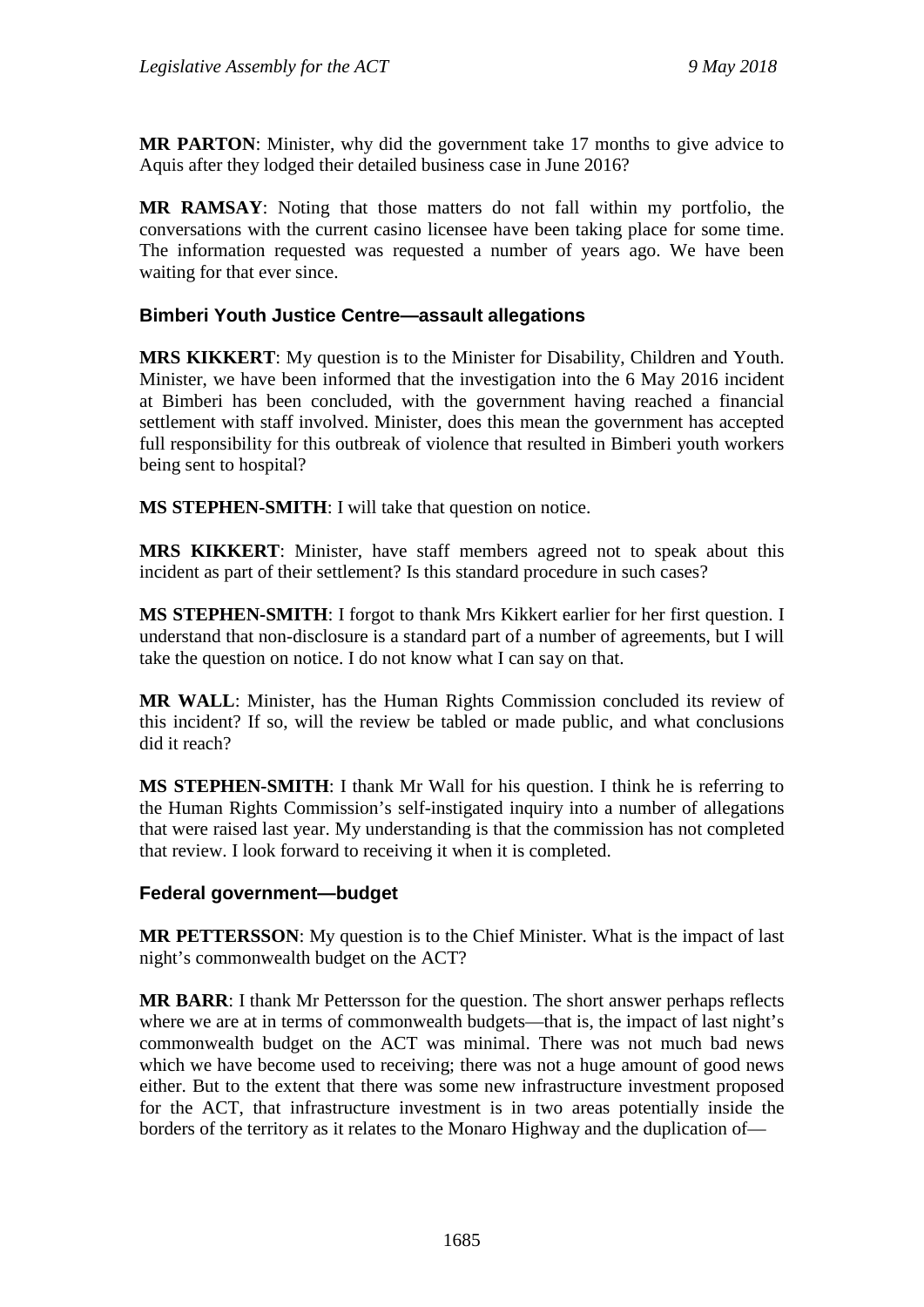*Opposition members interjecting*—

**Ms Orr**: A point of order, Madam Speaker.

**MADAM SPEAKER**: Stop the clock, please. I think I can anticipate the point of order, Ms Orr.

**Ms Orr**: Sitting behind the Chief Minister, it is very hard to hear his response when those opposite are making considerable comment.

**MADAM SPEAKER**: I uphold the point of order. Please, Mr Hanson, let the Chief Minister answer in peace.

**MR BARR**: An unlikely scenario, Madam Speaker. As I was saying, the commonwealth budget identifies two pieces of road infrastructure physically located inside the territory for some further business case development—namely, the Monaro Highway and Pialligo Avenue for duplication, with a capped commonwealth commitment and with the bulk of that funding coming outside the forward estimates period—heading into the mid-2020s.

The ACT government will certainly consider those projects that the commonwealth has suggested. They are not new; they have been suggested previously and we have put them forward. We are happy to undertake some further work on those projects with a view to bringing the actual construction into the forward estimates period. That would be a useful thing so that the works would be completed within the next four years rather than some time beyond the forward estimates period, in the mid-2020s. There is also a positive in that the commonwealth has established a new major projects fund that will enable business cases to be developed. *(Time expired.)*

**MR PETTERSSON**: What does the commonwealth budget mean for ACT jobs?

**MR BARR**: It would not be a Liberal budget if there were not some job cuts in Canberra, and we see our national institutions are again in the firing line with job losses, particularly at the National Library and the National Archives, which is of course disappointing.

One area where it would appear there could be bipartisan agreement is the disappointment at the continuation of the decentralisation agenda that appears to be driven principally by the National Party, seeking to move jobs and agencies out of the ACT. That process has continued. It was ironic, I thought, that fully one-quarter of the ACT's total infrastructure allocation, around \$25 million, was set aside to get the APVMA out of McDonald's, Armidale, and into some new building. They have lost most of their staff. It has been an abject failure as a policy direction. It should be abandoned, and I think those opposite actually agree with me on this point.

**MR STEEL**: Chief Minister, how will the forthcoming ACT budget differ in approach from the commonwealth's?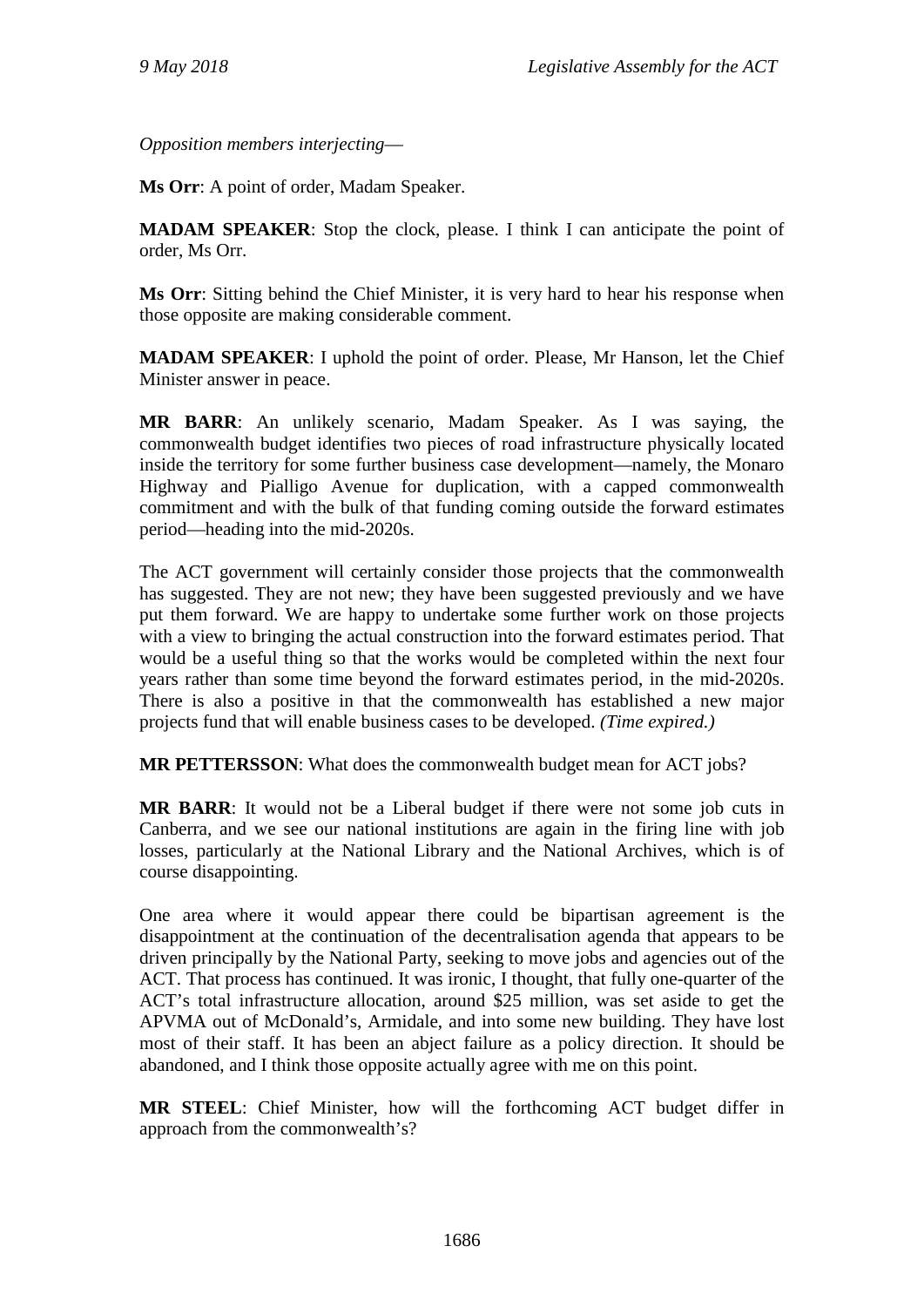**MR BARR**: The ACT budget will invest in Canberra. Madam Speaker, I ask that all further questions be placed on the notice paper.

# **Transport—connectivity**

Debate resumed.

**MS FITZHARRIS** (Yerrabi—Minister for Health and Wellbeing, Minister for Transport and City Services and Minister for Higher Education, Training and Research) (3.18): I welcome this opportunity to speak once again about our plans for more buses more often, and I thank Miss Burch for raising this issue today.

As members will be aware, in progressing the government's delivery of an integrated transport network, an initial phase of community engagement for the redesign of the public transport network was undertaken late last year. The first phase of consultation provided Transport Canberra officials with an opportunity to speak directly to the community about the new integrated public transport network for Canberra, including the introduction of more rapid bus routes as we move towards a seven-day network.

A total of 678 people filled in the online survey, with 82 per cent of respondents saying they currently use public transport. Canberrans told us that their top three priorities for encouraging more people to use public transport were faster trips and more direct routes, more frequent and reliable services, and increased services at both peak and off-peak times such as during the weekend, during the evening and on weekends.

The first phase of consultation told us that as we move away from a nine to five lifestyle, people want more services at all times of the day and week. This is what the government will be delivering. We can achieve this by reducing duplication across existing routes, freeing up more buses and providing more frequent services in line with the community's expectations. Integrating light rail with our bus network will also free up buses and provide more direct services to key destinations.

The consultation last year found that 62 per cent of respondents said they would use public transport more often if services were more frequent, while 54 per cent said they would like it if journeys were faster. More than 60 per cent said they were keen to see more flexible bus services for residents with limited mobility, and 50 per cent said they were interested in demand-responsive services for residents who cannot access regular bus services. People said they want to get information about planning their transport journey increasingly through digital displays and mobile apps.

Canberra's population is projected to increase significantly over the next 20 years, from just over 400,000 today to nearly half a million. This next network update will really be the first step in ensuring our public transport system meets the needs of our growing city. I am confident that the more we provide frequent direct bus services across Canberra, the more people will choose to leave their car at home and catch public transport. We have certainly seen this with the introduction of network 17 last year, with significant uptake, particularly of the new green and black rapid services.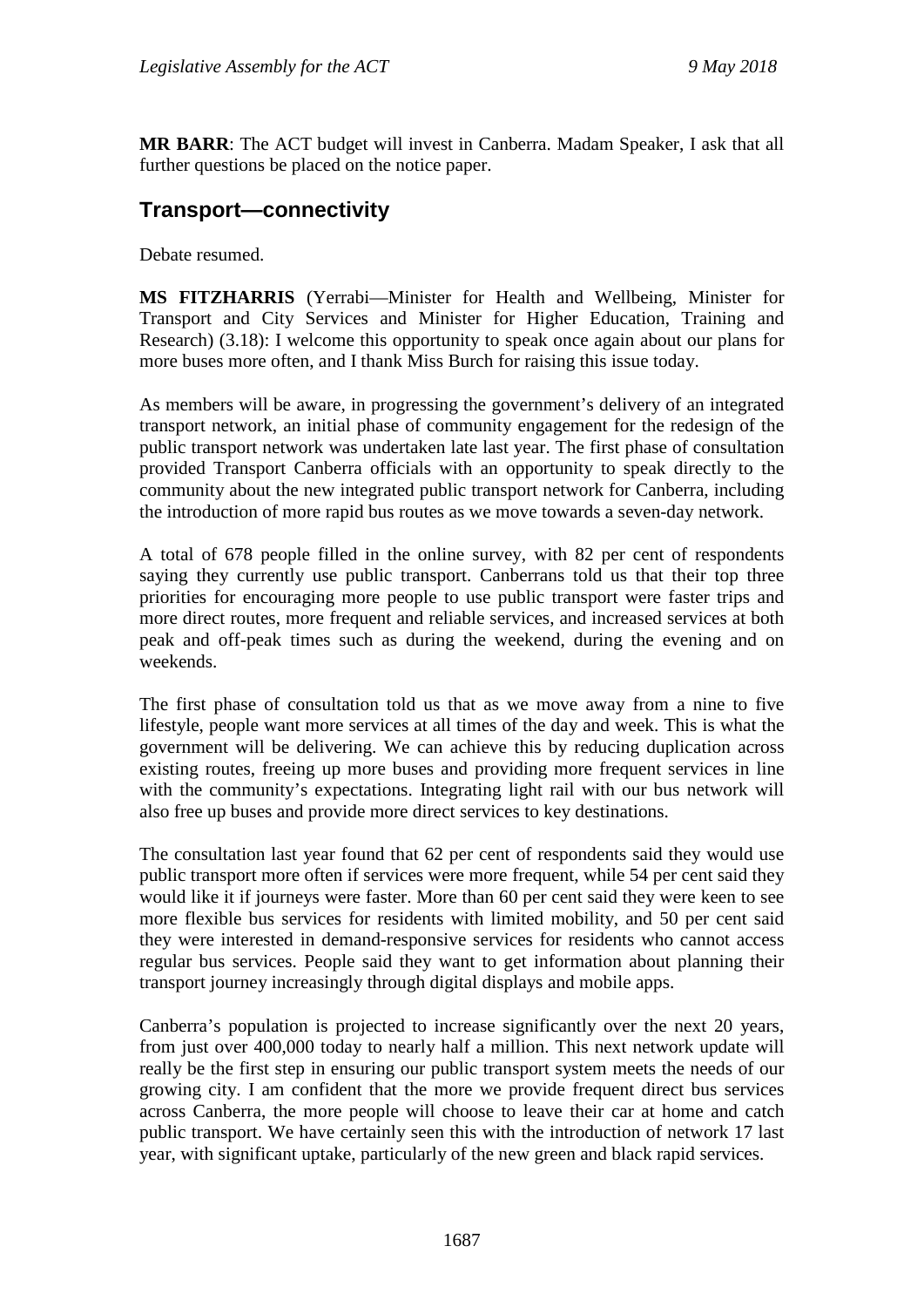The new network is now being developed, and we have committed to a second phase of community engagement prior to the implementation of this network. While the final network will be subject to further feedback from our community, Canberrans should expect to see a new bus network that reflects the input they gave to the government last year and that delivers on these priorities.

The government is working hard to design a network with faster and more direct bus routes as well as a network with more frequent and reliable services at all times of the day and week, a truly seven-day-a-week network. The government knows that with fewer people now on a strict nine to five schedule, there is a greater need to provide more services to help people travel in the evenings and at weekends. That is why we are designing a public transport network that will move Canberrans on all days, seven days a week.

I am pleased to advise the Assembly that our new integrated network will provide access and equity for people to get home safely at night seven days a week. We are looking to expand the hours of operation, with the initial light rail timetable running until 11.30 pm Monday to Thursday, 1 am on Friday and Saturday nights and Sunday mornings, and 11.30 pm on Sunday night. Likewise the new Transport Canberra bus network rapids will run to midnight Monday to Saturday, and we are looking to run them to 10.30 pm on Sunday nights.

The Labor government are expanding our bus network based on what people told us they wanted: more buses, more often. We are delivering on these commitments to provide more rapid bus services for Canberrans, and record patronage growth shows that they are voting with their feet. We are on track to exceed this year's patronage target of 18.4 million customer boardings, and my focus is on ensuring our new network encourages even more Canberrans to use public transport. I look forward to providing a further update to the Assembly about the government's plans for our public transport network in August.

I move the following amendment to the motion:

Omit all words after "That this Assembly", substitute:

"(1) notes that:

- (a) Canberra is a modern city of over 400 000 people; and
- (b) the ACT Government is focused on getting more Canberrans to use public transport and ensuring access and equity so that people can move around our city and get home safely at night; and
- (c) the new integrated light rail and bus network will assist in overcoming challenges for people with low income and those who work in late-night hospitality and other shift work seeking to travel home using public transport. This will assist in addressing disadvantage, especially for low income Canberrans, who may be disproportionately impacted;
- (2) further notes that:
	- (a) interstate bus services arrive at the Jolimont Centre until 1.30 am;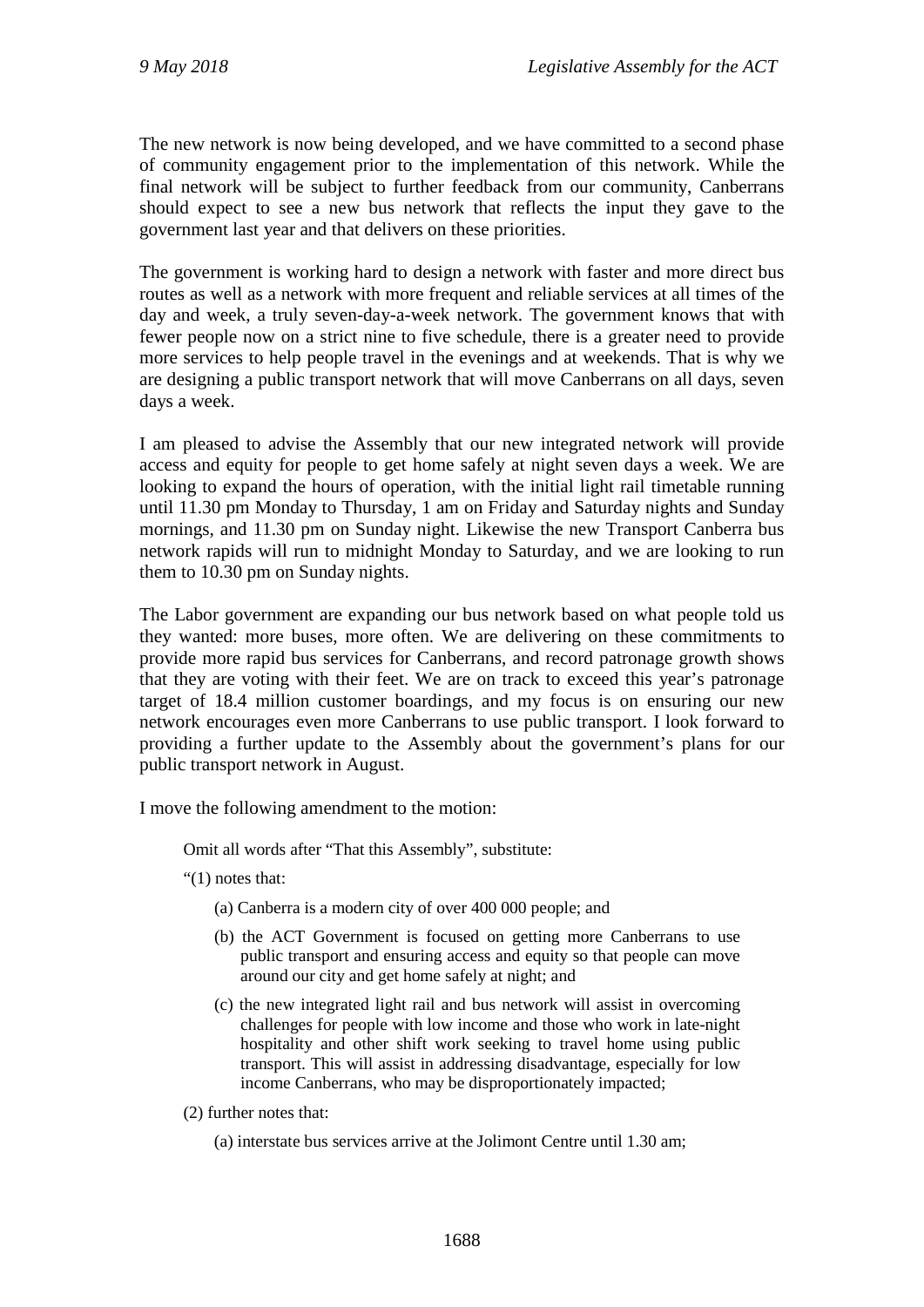- (b) the last bus services on weeknights leave Civic for Belconnen at 11.45 pm, for Gungahlin at 11.00 pm, and for Woden and Tuggeranong at 10.43 pm;
- (c) the last bus services on Sunday and public holiday nights leave Civic for Belconnen at 7.46 pm, for Gungahlin at 6.59 pm, and for Woden and Tuggeranong at 7.26 pm;
- (d) the last train services arrive at Kingston at 10.03 pm on weekdays and 9.43 pm on weekends and public holidays;
- (e) interstate travellers often rely on family, friends, or on-demand transport services if bus services are not available;
- (f) the ACT Government has committed to delivering a better seven-day bus network as part of building an integrated public transport network for Canberra, including introducing light rail;
- (g) this new integrated public transport network will add five new Rapid routes to the four current Rapids, which will operate seven days a week and continue into the late evening; and
- (h) the ACT Government undertook phase one of public consultation in 2017 on the new bus network and will soon commence phase two of this extensive public consultation, which will help shape Canberra's future public transport network; and
- (3) calls on the Minister for Transport and City Services to report to the Assembly by Thursday, 23 August 2018 on:
	- (a) plans to extend bus services in the evenings;
	- (b) plans to extend bus services on Sundays and public holidays; and
	- (c) plans to get more Canberrans using public transport.".

I particularly note the clarification in this amendment about the times that existing bus services are available, which was not correct in the original motion that was circulated. Also, I look forward to reporting in August on how the government is proposing to extend bus services in the evenings, on Sundays and on public holidays, and on our plans to encourage more Canberrans to use public transport.

I particularly note efforts the government is already making to increase access to public transport, particularly for low income Canberrans. I note that free off-peak travel for those on concession cards has been an incredibly popular and well-used service from the ACT government. I am very pleased to have reports from people throughout our community about how much they are valuing this ready access to free public transport right across our territory in off-peak times, including noting that that includes in the evenings, which was the subject of the original motion.

We also look forward to the new network providing more frequent services more often and providing more rapid routes. I particularly note that this will increase access for low income Canberrans and those potentially facing disadvantage in our community. It is a core principle of a Labor government and one that we are keen to pursue through a more integrated, more frequent public transport network.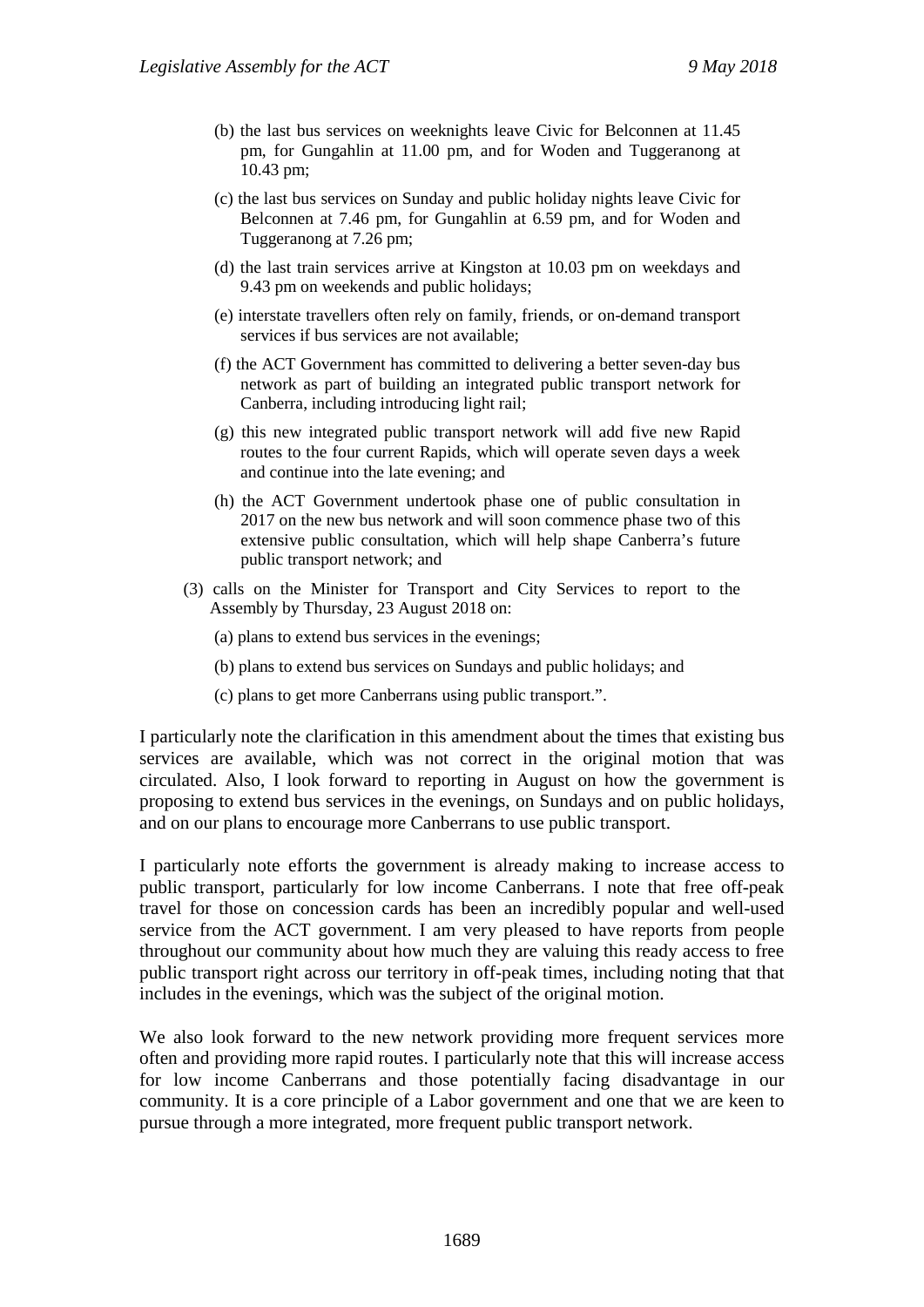**MS LE COUTEUR** (Murrumbidgee) (3.25): As a frequent bus user, I very much thank Miss Burch for her frequent bus motions, and I hope she can keep up the good work. It is great that this Assembly is looking at our public transport system, in particular our bus system, because that is what serves most people—or does not serve most people—in Canberra. I very much welcome the Liberals' support for public transport, which has not always been quite as enthusiastic in the past.

People who were paying attention to my speech this morning on Ms Cody's motion and I am sure you all were—would have heard me say that I intended to support Miss Burch's motion. I certainly support the intention behind the motion 100—200 per cent. Since then there has been a lot of toing and froing with a government amendment, which I saw just before lunchtime today. As Minister Fitzharris noted, she had one version and then has come back with another.

In the spirit of doing what I hope will happen, unanimous agreement of this Assembly that we need to do better with late-night buses, I am hopeful that all of this will go through. Basically, it adds more information that the minister has to report on, which has to be a plus. And the bit at the beginning, new paragraphs 1(b) and 1(c), are not particularly different from Miss Burch's except that they are longer, more complicated and harder to understand—which could be counted as a difference, I guess. I am really not quite sure why we need them, but this became a sticking point in terms of negotiating to try to get something that looked as though it was going to be acceptable, so this is where the Greens thought we would land.

I do wish to make it very clear for the record that, of course, I agree with Miss Burch's statement: low income Canberrans are disproportionately impacted by public transport. If you are someone who washes dishes in a restaurant, you are probably not going to be able to afford to take a taxi home. If the restaurant closes at 11 o'clock, you will still be there at 12 o'clock. The patrons might be able to get home on the bus, or they might not, but you certainly will not be getting home on the bus. On the other hand if you are a senior medical specialist doing a night shift somewhere, you are going to be able to afford a taxi or an Uber home or whatever.

Public transport is significant. After-hours, non-commuter, non-peak-hour public transport is significantly more used by disadvantaged Canberrans and low income Canberrans. We need to put their needs front and centre in those hours. We have not paid enough attention to them.

It is not just for people's working life. A couple of months ago, I spoke to a friend of mine who recounted how he had an invitation to a dinner on Sunday night which he would have really liked to go to. He is a socially isolated person because he is not in a position to afford his own car; he uses public transport. This was on a Sunday night. He had to refuse the invitation to dinner because there was no possible way he could get home and there was no possible way he could afford a taxi. This is the sort of thing that happens every day in Canberra to low income, disadvantaged people.

While it is low income people in particular, it is not only low income people. There are a significant number of people who do not drive cars, often because of their age.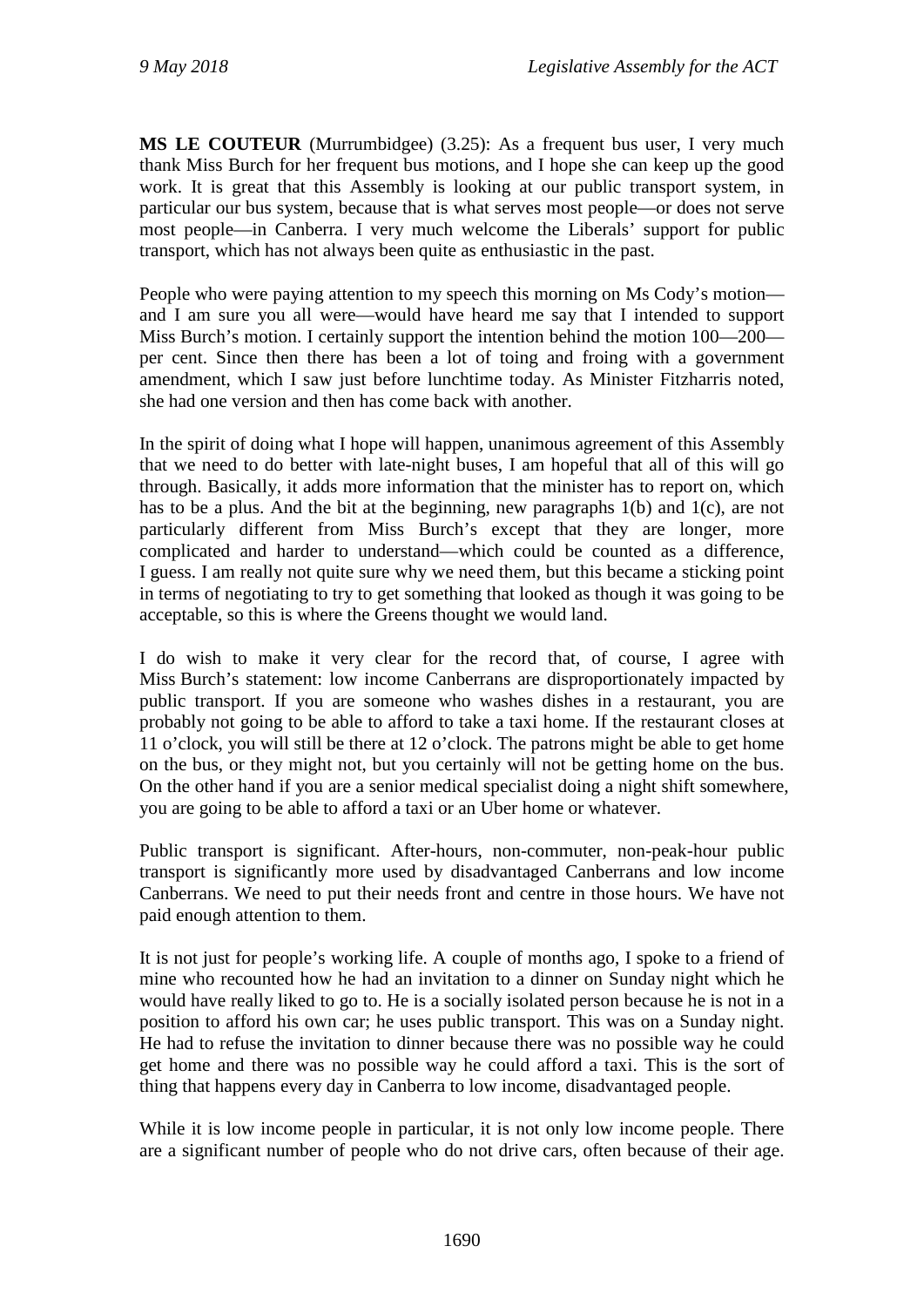They are either too young, and we have laws about that, or they are too old, and we even have laws about that. Over age 75 you will have a medical test every year. If you are in the age group between those, even if you have the means to have your own private car, which you might not, you might have a disability. You might think that you do not feel that you are that safe a driver and you wish to not be part of the road toll or not cause anyone else to be part of the road toll. All of these are quite good reasons. Being a greenie, I could also talk about the climate change and environmental impact reasons why people might quite reasonably think they do not want to be driving a private car with one person in it but would like to take public transport and would like to see our city and our town centre not filled with parking for private cars.

I should possibly get off my hobbyhorse and stop raving so much about the big advantages of public transport, but let me just say that there are big advantages, and there are big advantages for people outside peak hours. They are really important.

I will start with the Sunday and public holiday services in terms of the evening services. When I grew up in Canberra, nothing much happened in Canberra on Sunday nights and there were not many people who used buses on Sunday nights. The services stopped at 5 pm, and that was fairly boring but possibly reflective of Canberra. As Miss Burch explained in her speech, Canberra has changed. There are things that you can do on Sunday nights apart from stay home and have a Sunday roast. Now the 5 pm to 7 pm time on Sunday is quite busy on some routes. In fact the whole weekend is quite busy on some routes. I catch the 300 bus; it is great to have the numbering the same at weekends as during the week. I catch that bus quite frequently on the weekend, and I usually find that it is at least half full.

Operating hours clearly need to be extended. In my electorate on Sundays, the last blue rapid departs the city to Woden at 7.26 pm, but there are no connecting suburban services. The last 983 departs Woden for Lyons, Wright, Coombs, Duffy and Holder at 6.30 pm and the last 921 departs Woden for Chifley, Pearce and Torrens at 5.28 pm. The last 962 departs Woden for Kambah at 6.20 and the last 934 departs Woden for Canberra Hospital, Garran and Hughes at 6.13. These are significantly earlier than the last blue rapid at 7.26, which is not really good enough.

One of the interesting pieces of information—I do not think we called for it in this motion but it would be very interesting to get it—is how much Uber is being used for the last mile or the last kilometre of service. When Uber started in Canberra, my understanding is that one of the things that they said to government was, "We expect the vast majority of our trips will be quite short. People will get the bus to their local town centre, particularly after hours on a Sunday evening or a Saturday night—they will do the main trip on the bus to Tuggeranong, Belconnen or wherever—and then just get the Uber for the last few kilometres home." It would be really interesting to find out if, in fact, that is the sort of traffic that Uber has. We should have asked for it, but I only just realised it.

Miss Burch talked about this a bit. She talked about the Nightrider service and the service that we have at the Multicultural Festival. It is obvious that there is the need for this service, at the very least, over a quite long period of time, to get out to at least the town centres for longer periods.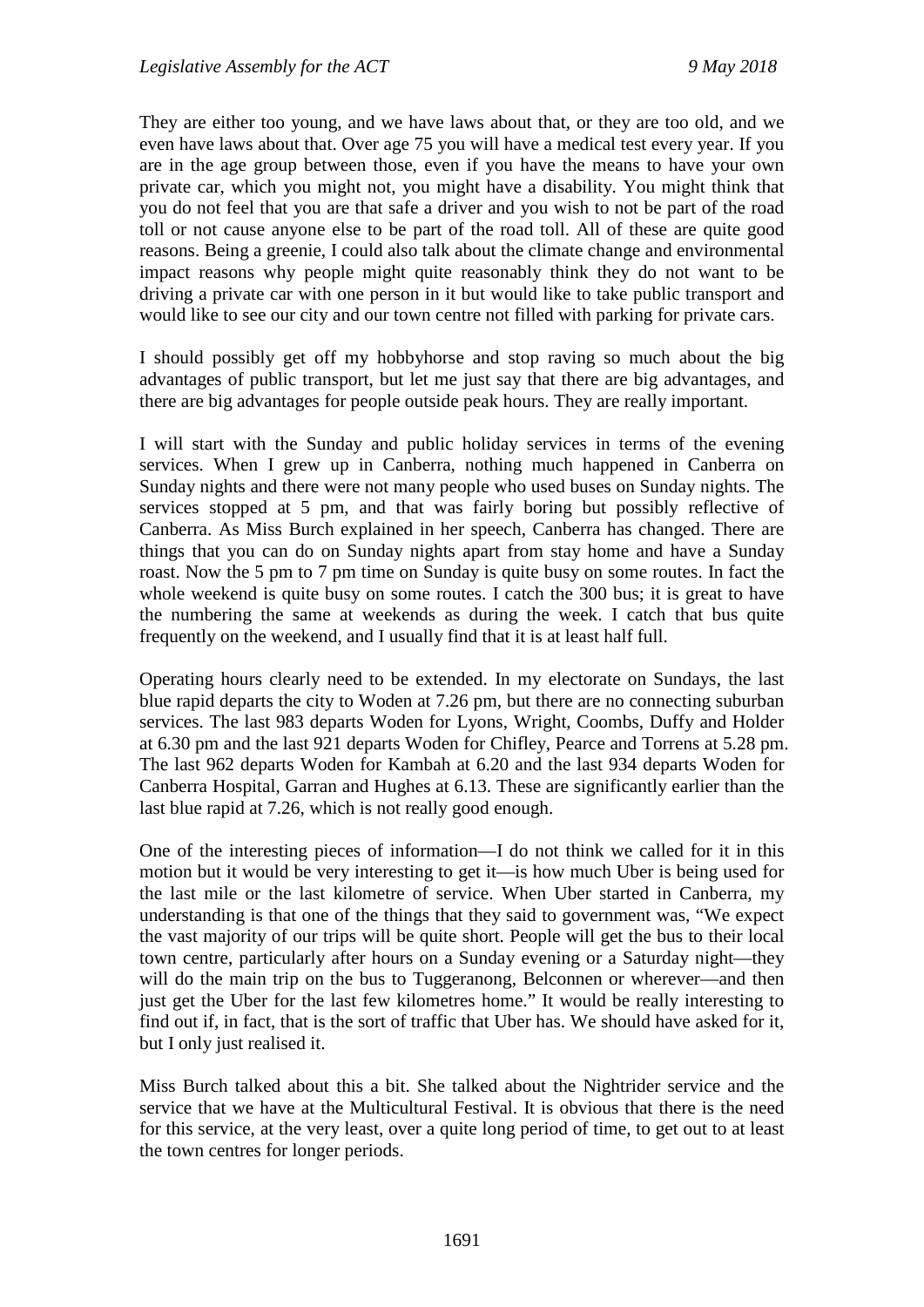For the weekday bus services, with the possible exception of Friday night, there is probably not as much work to be done. The major thing is that the bus services finish a lot later than on weekends. For example, the blue rapid departs the city for Woden at 10.43 and the 182 departs the city direct for Molonglo and Weston at 9.36. The 3 departs Woden for Canberra Hospital, Garran and Hughes at 9.39 pm. But for most suburbs the issue is not so much when the last bus is during the week but how early in the evening the services drop down to being hourly. Hourly gets really tough if you miss that hourly bus.

While I see the point of Miss Burch's motion, I do not think it is really possible that we are going to run a full ACTION but network until 1.30 am for a small number of Murray's bus passengers—unfortunately, I do not think that is really going to be viable—but we do not have to stop as early as we do at present, particularly on Saturday and Sunday.

Another thing I would like to highlight is the plight of people trying to catch the train service. We have a small train service to Canberra. Unfortunately, it is not what you might call a super reliable service. While the train service is mentioned, it often does not even turn up at the times it is said it will. There is a train service that arrives during the day; again it does not turn up at the time it is meant to. It would be great if we could have one bus which commits to meeting the train so that if you are catching the train from New South Wales, and I think there are only two that arrive during the day or during a 24-hour period, you could say, "Yes, there will be a bus that will at least take me in to Civic, where, if the timing is right, I might be able to catch part of the ACTION bus network." It is unfortunate that train users cannot rely on any sort of bus interconnection.

While I could rabbit on about this forever, I am very pleased to support the motion. I do have a slightly different emphasis from Miss Burch on this. She talked a lot about the night-time economy. That is really important, and it would be great to support that, but we also need to support normal day-to-day social access for people who do not own cars and/or do not drive cars around our city.

This morning in the debate on Ms Cody's motion, I spoke at some length about the need to look after the lower income, poorer and more vulnerable members of our community. Our public transport system is one of the real ways in which we can do that.

Minister Fitzharris talked about the free off-peak bus service. That has been a great addition for concession cardholders. It would be great if the government could look at the impacts of extending the free off-peak service to all bus users and try and get people out of their cars and into buses, and get them to leave their cars at home. It would be better for the environment and better for their health if they were doing a bit more walking.

I will be supporting Minister Fitzharris's amendment. I am very pleased that this Assembly is supporting more buses, and in particular more late-night buses.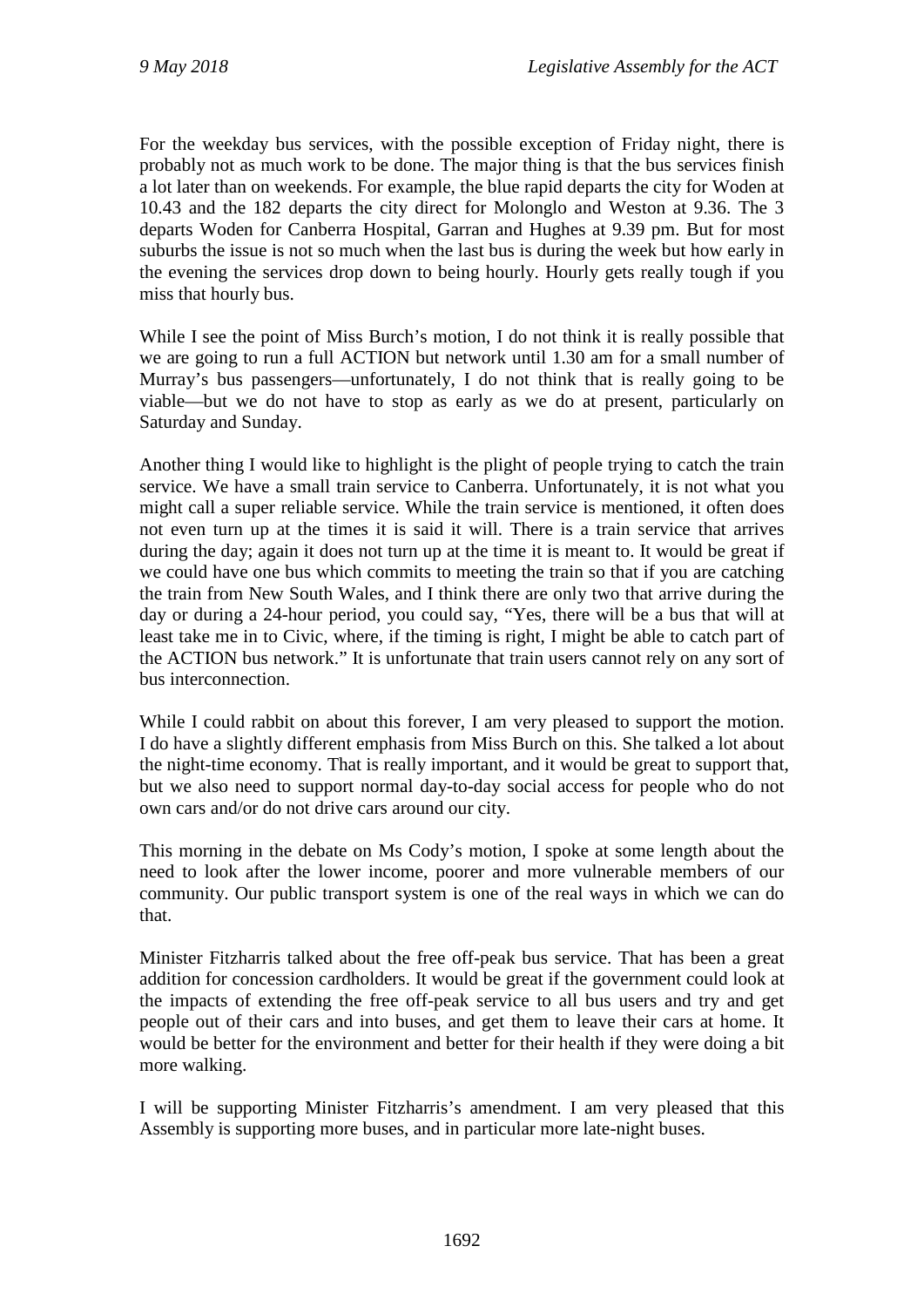There is a petition on the subject of Sunday buses on the Assembly's website. I urge all of you who are supporting the thrust of this motion to tell your friends and family about the petition. Please sign it so that when it is finally presented it can be a large petition.

**MS LAWDER** (Brindabella) (3.38): It is an excellent suggestion from Ms Le Couteur regarding the information about bus services and Uber services. It is something that unfortunately we do not have a lot of information on, unlike the information that we are seeking about the bus services. People write to us as members in this place all the time about bus services and the type of information they would like to see. Weekends and weeknights are the subject of the most common complaints we hear. For example, in my electorate, someone I know who lives in Bonython writes to me frequently about the difficulties he faces in getting a bus home from Raiders matches at the stadium at Bruce. It takes him a reasonably short time to get to the match but a very long time to get home. In another instance one of my constituents talks about a bus that goes straight past his suburb. If it was able to go into his suburb, he would be able to get to where he works much more quickly.

We often talk in this place about evidence-based policy—having the best possible evidence available to us to enable us to make decisions, and information on things like the take-up of Uber is an example of that. Having said that, I move the amendment circulated in my name:

Insert new paragraph  $(3)(a)$ :

"(a) information on take-up of Uber in Canberra;".

I am in agreement—and I always find it difficult when I come to this point—with Ms Le Couteur's suggestion that we seek information about the take-up of Uber. My amendment seeks to get that information included in the amendment circulated by Ms Fitzharris, and for the government to provide whatever information it can. I understand it may be somewhat of a challenge, but this is the type of information about Uber that would feed in to the decisions she makes as the minister for transport about bus services. The government must have some form of information about Uber services and their take-up in Canberra, and I urge members here to support my amendment.

**MR MILLIGAN** (Yerrabi) (3.42): I thank Miss Candice Burch for bringing this important motion to the Assembly. It is a great start towards securing better public transport for Canberra. As a member for Yerrabi I know constituents in my electorate are crying out for more public transport options in our suburbs. Already this year we have seen the introduction of a new bus timetable that has, in effect, punished the people of Gungahlin. The approach was to train people to be light rail ready, and in doing so they have actually made the daily commute for many of my constituents longer and more disconnected. I am here to call out that false promise that light rail will provide a one-stop solution for all Canberrans, despite the grand promises made by this government.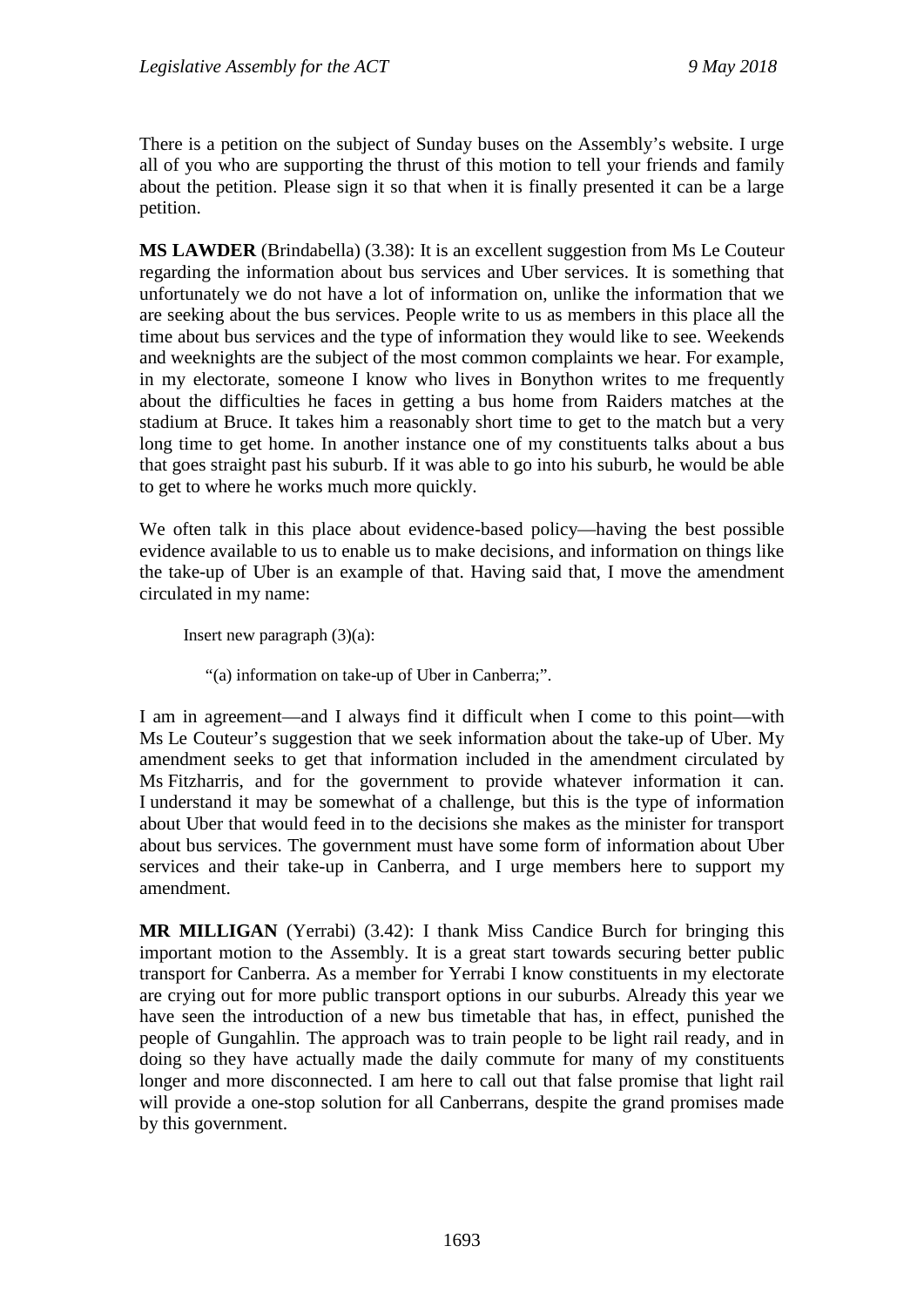Even for those on the north side of town, if you are not located near a light rail stop the lack of late-night and Sunday services, the lack of adequate parking and the lack of integration across the network mean that you will be still left waiting on the side of the road in the dark. Worse still, some in my electorate, like the residents in the suburb of Moncrieff, are still waiting for a bus service, despite having the largest population increase in the ACT during 2016-17. I cannot believe this government continues to ignore the obvious needs of the residents it is meant to serve.

Extending bus services on weekdays after 10 pm would enable many of the shiftworkers in my electorate to use public transport to get from and to work. Not everyone in this town works nine to five, Monday to Friday, but it seems this government does not appreciate the demands of modern life. It would also open up opportunities for Canberrans to undertake shopping after work, perhaps complete extra studies, meet up with friends for a meal or, one of my favourite pursuits, participate in sport and recreation. It is unacceptable that Canberrans who do not own a vehicle or perhaps those experiencing short-term difficulties accessing a car cannot enjoy these types of activities after certain hours.

In the same way, it is out of date that public transport in Canberra ceases to operate at 7 pm on a Sunday. I know there was a time in Australia when Sunday was a day of rest, when shops did not open, restaurants did not trade and businesses shut down. But that stopped in the 1970s, and Canberrans cannot afford this luxury. Many mums and dads juggle working hours around child care, school pick-ups and normal family chaos. The average person in the street is working hard and trying to get ahead, perhaps taking on an extra job to make ends meet. A struggling student is juggling part-time work and studying whilst also trying to enjoy some kind of social life. This is how we live now. It is fast and it is furious, and the current bus timetable just does not reflect that reality.

As Miss Burch has highlighted, we want the public transport to be available to all Canberrans. We hear the stories from our constituents, from residents who are frustrated with the current system and fed up at not being listened to by this government. We want you to take into consideration the needs of all Canberrans. It is time Canberra caught up with other capital cities and provided an integrated, efficient and modern public transport system. As a member for Yerrabi I wholeheartedly support this motion and commend Miss Burch for advocating for the needs of all Canberrans.

**MS FITZHARRIS** (Yerrabi—Minister for Health and Wellbeing, Minister for Transport and City Services and Minister for Higher Education, Training and Research) (3.46): Regarding Ms Lawder's amendment, I am not entirely sure what she is seeking from this. I am happy to support it but note that there is very limited information given the regulation regarding Uber, which the ACT was the first in the world to implement. I note it is not normally the practice of the Assembly to seek specific information from private sector entities. I think that would be something the Canberra Liberals would be the first to defend. So with the caveat that we can provide what information is available to the government currently on the operation of Uber, I am happy to support the amendment.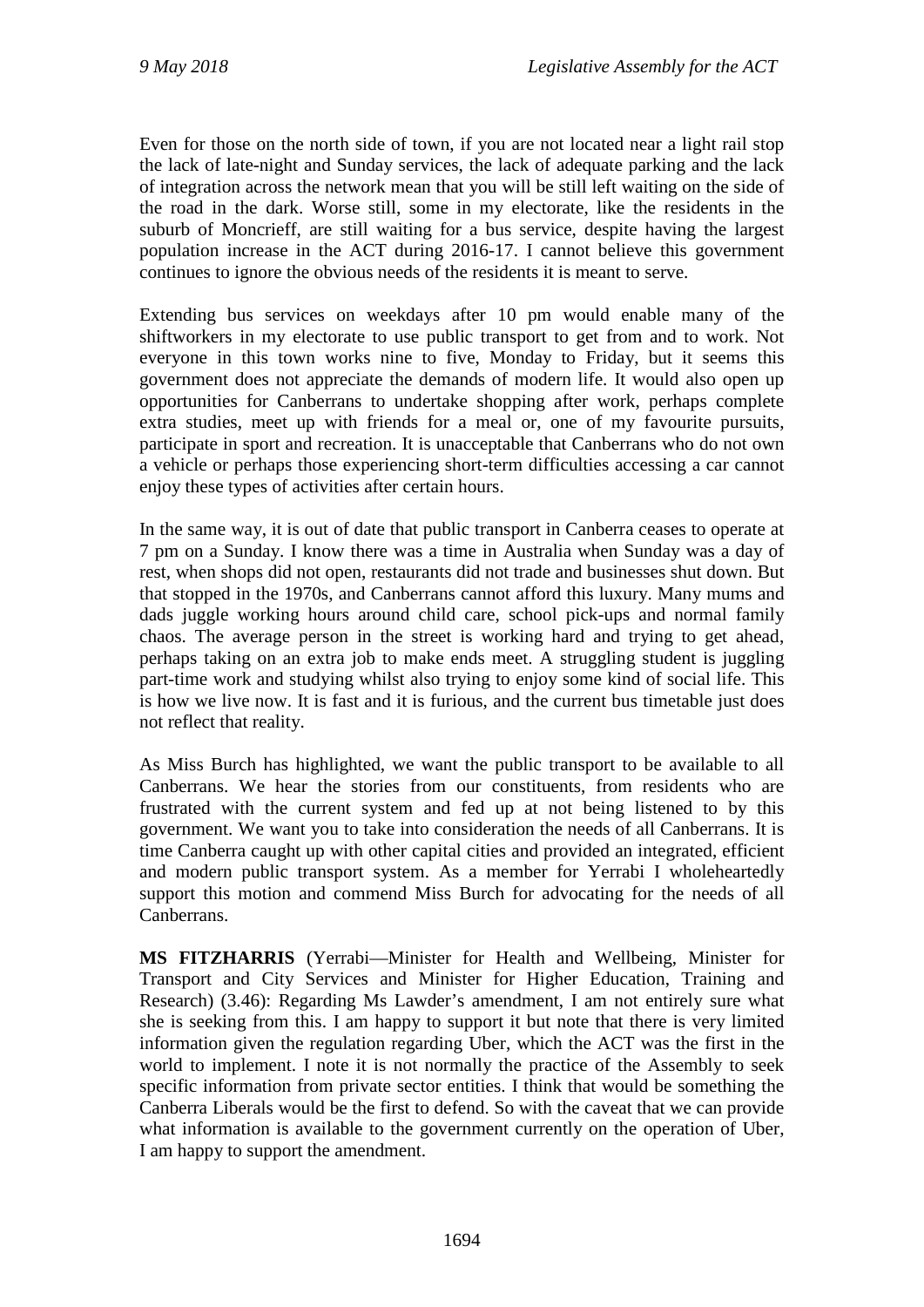I will make a couple of comments on Mr Milligan's contribution. He asked for an integrated, efficient and modern transport network. That is exactly the type of network that was the subject of considerable public debate in 2013, 2014, 2015 and 2016, and subsequent to that. I am curious to note that Mr Milligan is still running the same line about light rail in our shared electorate of Yerrabi, which clearly was not a view the majority of members of Yerrabi supported just 18 months ago. The support from the Yerrabi electorate for light rail was fairly overwhelming. I also note that we are not ignoring Moncrieff. That is something I am working on as we speak, and I look forward very much to continuing to deliver an integrated, efficient and modern public transport network to all Canberrans.

**MRS KIKKERT** (Ginninderra) (3.48): I stand today to speak in support of the motion brought forward by Miss Burch. Canberra is indeed a modern city, but too often it does not feel like one. In a city of only 400,000 people, too many parts of everyday life just do not seem to work right. This definitely includes our transport network. On more than one occasion, I have stood in this place and spoken at some length about the inconveniences faced by schoolchildren, seniors, shiftworkers and the mobility impaired as they seek to get from point A to point B in a timely manner in this city of ours.

Complaints about public transport options are common from my constituents, and the impossibility of travelling in the evenings and on the weekends is frequently brought up as well. Recently a senior resident of Page who regularly takes the train to and from Sydney shared with me his frustrations that when his train arrives in Kingston, there is no bus to meet it. This problem confronts all interstate commuters who arrive on the evening train seven days a week. Clearly, we do not need a bus to stop by the train station repeatedly throughout the day, but it seems it is such a small but very important thing to make sure that those who are already reliant on public transport for interstate travel can expect service once they arrive in Canberra. This cannot be hard; there are only three train arrivals each day.

Similarly, many residents in west Belconnen have repeatedly spoken to me about their frustrations in not having access to a rapid bus on the weekends. I note that a new rapid route, R2, has been proposed to come online later this year that will fix this problem by operating seven days a week at both peak and off-peak times. I assure this government that the residents of west Belconnen are expecting this promise to be fulfilled.

In conclusion, our public transport network needs to be better in serving Canberra residents, especially those who rely upon it for their daily travel. For this reason I support Miss Burch's motion.

**MISS C BURCH** (Kurrajong) (3.50): I thank all members today for their contributions. While I appreciate Ms Le Couteur's support for my original motion, once again we have seen a lot of toing and froing today on various amendments that have been circulated by the minister at very short notice. Again they add very little value to the original intent of the motion. The minister spoke a lot about moving to a seven-day network, and while that will certainly go a long way to address the lack of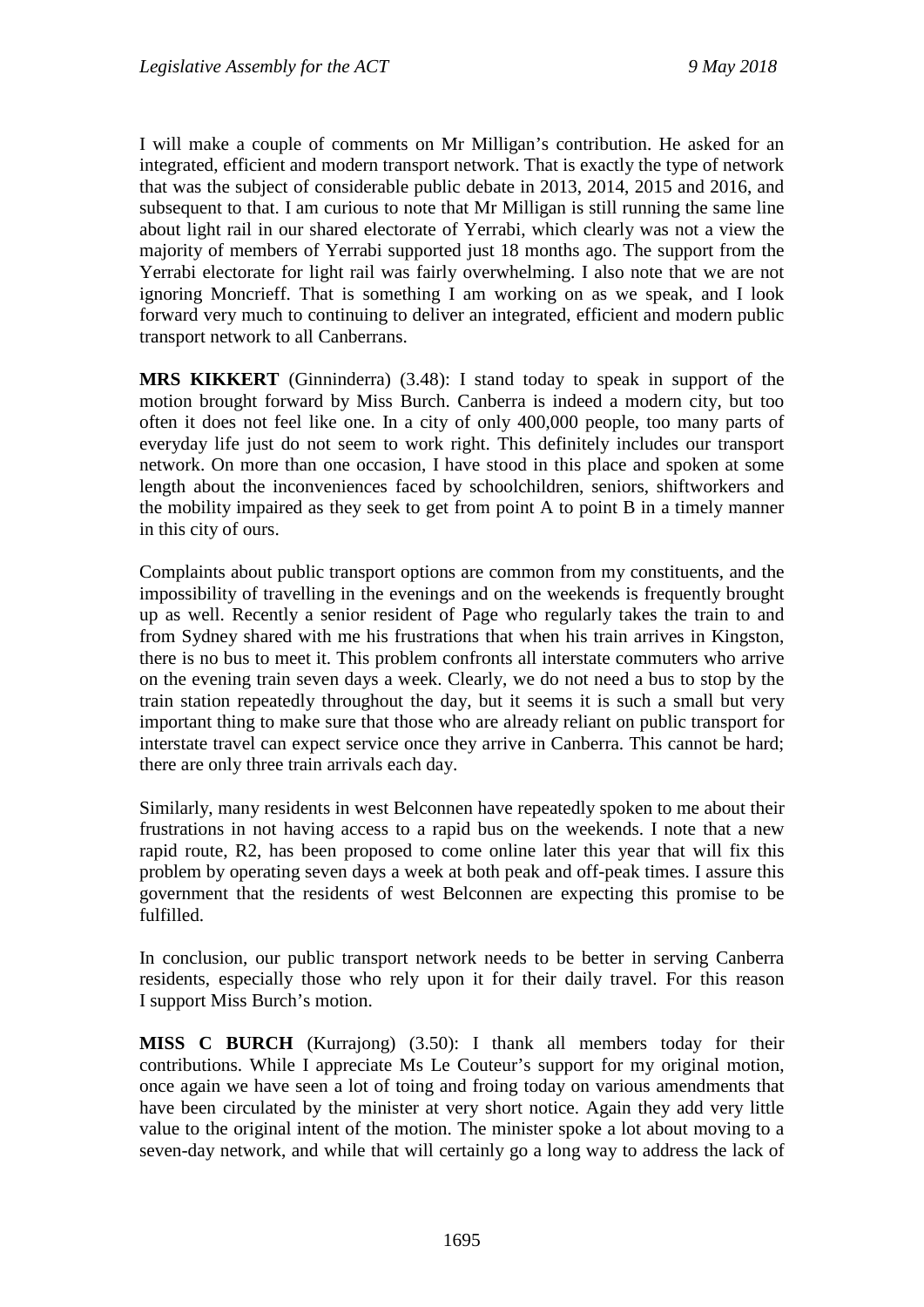Sunday services, she largely ignored the significant concerns I raised about the lack of public holiday services. I look forward to hearing back from the minister on what the government is doing to make future improvements around public holiday services.

I also note that the minister's amendment talks about phase 2 of the government's public consultation on the new network. This phase 2 consultation was initially announced to be in early 2018. However, we are still yet to see it commence, and it is not clear when that is going to begin. I know we have had a lot of feedback from residents wondering when that is going to take place.

I thank Ms Lawder for her amendment. To clarify the point the minister raised, we are certainly not after private company data around Uber but an understanding through consultation and other data the government has of how people are using it in terms of the first mile and last mile as part of the public transport options that are available.

We talk a lot about the environmental benefits of public transport and providing access for those who do not otherwise have access to private options. Ms Le Couteur talked about that a lot today as well. But we also often ignore the many economic benefits of public transport, whether we are talking about small businesses or the productivity benefits that come from reduced congestion, and that is really important to acknowledge as well. I thank all members for their contributions today and urge them to support the motion.

**Ms Lawder's** amendment to **Ms Fitzharris's** proposed amendment agreed to.

**Ms Fitzharris's** amendment, as amended, agreed to.

Original question, as amended, resolved in the affirmative.

## **Animals—dangerous dogs**

**MS LAWDER** (Brindabella) (3.53): I move:

That this Assembly:

- (1) notes that:
	- (a) in 2016 the number of people presenting to ACT public hospital emergency wards as a result of dog attack was 155 meaning that, in effect, a serious dog attack occurred every two days;
	- (b) the former Member of the Legislative Assembly, the late Mr Steve Doszpot MLA, organised a concerted campaign in 2017 to make the Government act on serious deficiencies in ACT laws and administration relating to the management of dangerous dogs;
	- (c) on 25 October 2017 a Watson woman, Ms Tania Klemke, was killed in her house by a dog that on at least two previous occasions in 2017 had previously come to the serious attention of police and Domestic Animal Services (DAS);
	- (d) in October 2017 Minister Fitzharris announced that staffing of the DAS would double;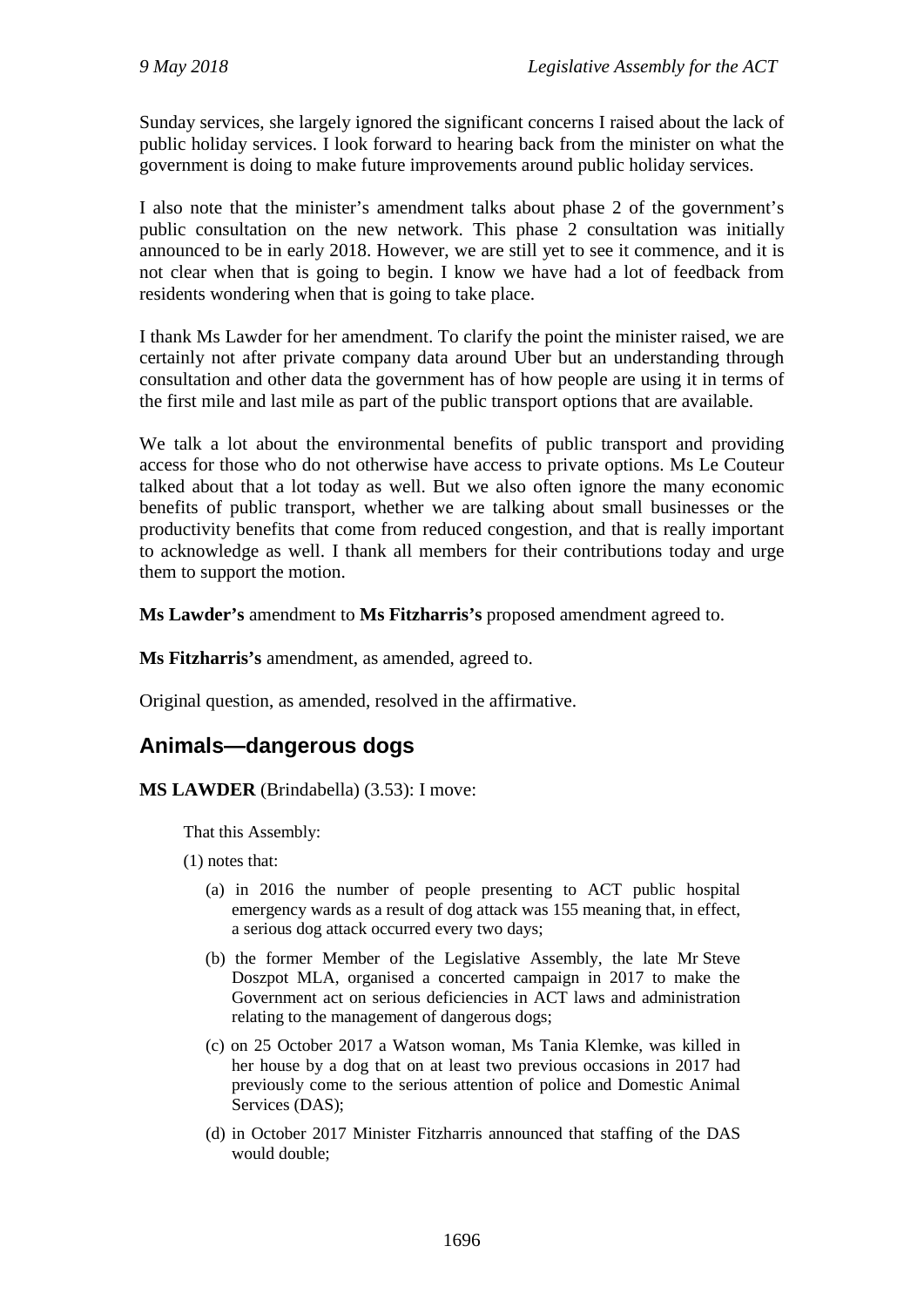- (e) on 23 November 2017 three dogs entered the private property of Ms Colless of Banks and killed her pet cat;
- (f) on 22 March 2018 Minister Fitzharris stated that the Government was "in the process of increasing the number of Domestic Animal Services rangers";
- (g) on 29 March 2018 with the case of the attack on Ms Colless's cat still unresolved, I wrote to Minister Fitzharris concerning the lengthy delay in resolving the case, correspondence that has still not been answered; and
- (h) on about 20 April 2018 DAS wrote in an email to a member of the public who complained about a dog issue that DAS was "understaffed"; and
- (2) calls on the ACT Government to provide the Assembly with a report on the staff configuration engaged in the Licensing and Compliance Branch (branch or equivalent) of Transport Canberra and City Services including the DAS, City Ranger and Licensing Sections (section or equivalent) in:
	- (a) each of the past three financial years to 30 June 2017, broken down by:
		- (i) staff levels for each section;
		- (ii) the classification levels of these positions in each section; and
		- (iii) the status of these positions including permanently occupied; and occupied by short term or contract person in each section;
	- (b) the period 1 July 2017 to 30 April 2018, broken down by:
		- (i) staff levels in each section;
		- (ii) the classification levels of these positions in each section; and
		- (iii) the status of these positions including permanently occupied, occupied by short term or contract person in each section; and
	- (c) the process of currently being engaged in the period 1 May 2018 to 30 June 2018, broken down by:
		- (i) staff levels in each section;
		- (ii) the classification levels of these positions in each section; and
		- (iii) the status of these positions including permanently occupied, occupied by short term or contract person in each section.

I am quite happy to repeat the fact that the Labor-Greens government have for years been reluctant to address the serious and growing issue of dangerous dogs in Canberra. They have seriously underestimated the impact that uncontrolled and dangerous dogs have on our community. Last year they were dragged kicking and screaming by my colleague the late Mr Doszpot to make even minor changes to dangerous dog legislation and make commitments to properly resource patrols and investigations. Now the government have had to deal with the tragic results of their disregard for this issue.

It is now 2018 and almost every day we on this side of the chamber hear of more tragic stories caused by uncontrolled and dangerous dogs. And we continue to hear about maladministration by the government in managing the issue. Last year Minister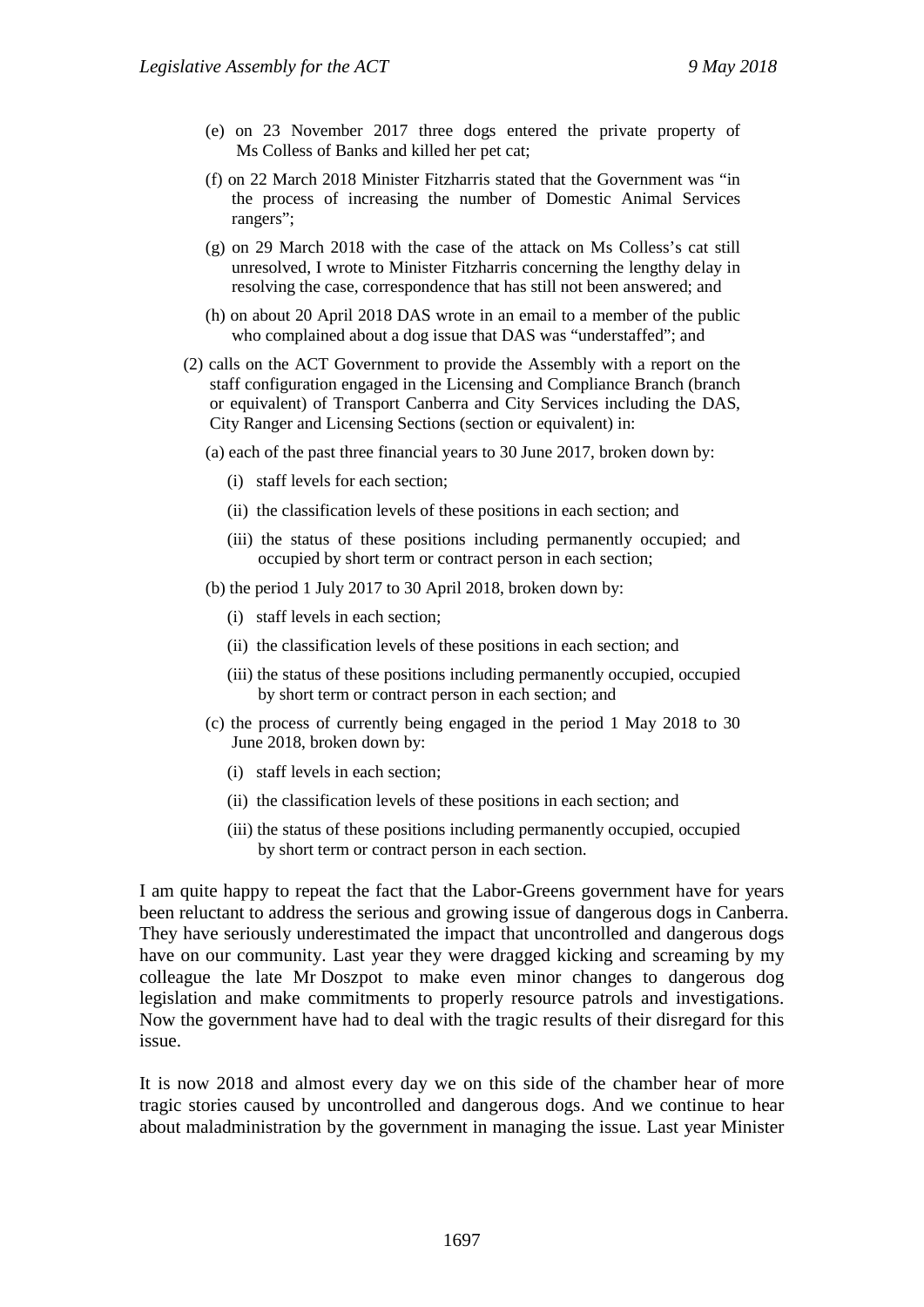Fitzharris failed Canberrans by not taking decisive action on uncontrolled and dangerous dogs and she continues to fail Canberrans on this issue.

The motion today calls on the government pretty modestly to provide the information on something they said they would do. I do not expect there to be any objection to the motion today. But I will come back to that later. First, let me recap why we on this side of the chamber took up the case of dangerous and uncontrolled dogs.

The government's own dog attack figures are telling: 85 dog attack investigations in 2012-13, 93 dog attack investigations in 2013-14, 245 dog attack investigations in 2014-15 and 360 dog attack investigations in 2015-16—an increase over three years of about 400 percent.

In the face of this dramatic escalation of the dangerous dog situation in Canberra, early last year Mr Doszpot and the Canberra Liberals took action. After a period of genuine public consultation Mr Doszpot, in March last year in the Assembly, said:

From figures given to me by the government, a person presents to hospital emergency departments in Canberra because of dog attack every three days and this rate is increasing and it is unacceptable.

Later in the year the government confirmed what Mr Doszpot had said. The problem increased to 389 attack investigations in 2016-17 and the issuing of 14 dangerous dog licences—an increase of over 4½ times or 450 per cent in only four years in dog attack investigations. Mr Doszpot went on to warn in the Assembly:

The government has obviously lost control on this issue and something needs to be done before more innocent pets are injured or killed or a human tragedy occurs from dog attack.

These words have come back to haunt us. Since we took on this issue of uncontrolled and dangerous dogs, dozens of innocent pets have been savaged, mauled and killed by roaming dogs. Sometimes the attacks occur in the owner's own home. The animal suffering, let alone the human suffering, is immense. Heartbreakingly, within months of Steve's warning, a human tragedy did occur in Canberra from a dog attack.

In a motion in the Assembly on 29 March last year Mr Doszpot called on the government to:

(1) allocate more resources to investigate serious attacks by dogs …

In answer to that call Minister Fitzharris changed the motion to read "consider allocating more resources". The minister also said:

I am pleased to advise that in the past 12 months there has been a renewed focus of Domestic Animal Services staff on customer service and communication, especially the importance of keeping victims of dog attacks informed on the progress and outcomes of investigations.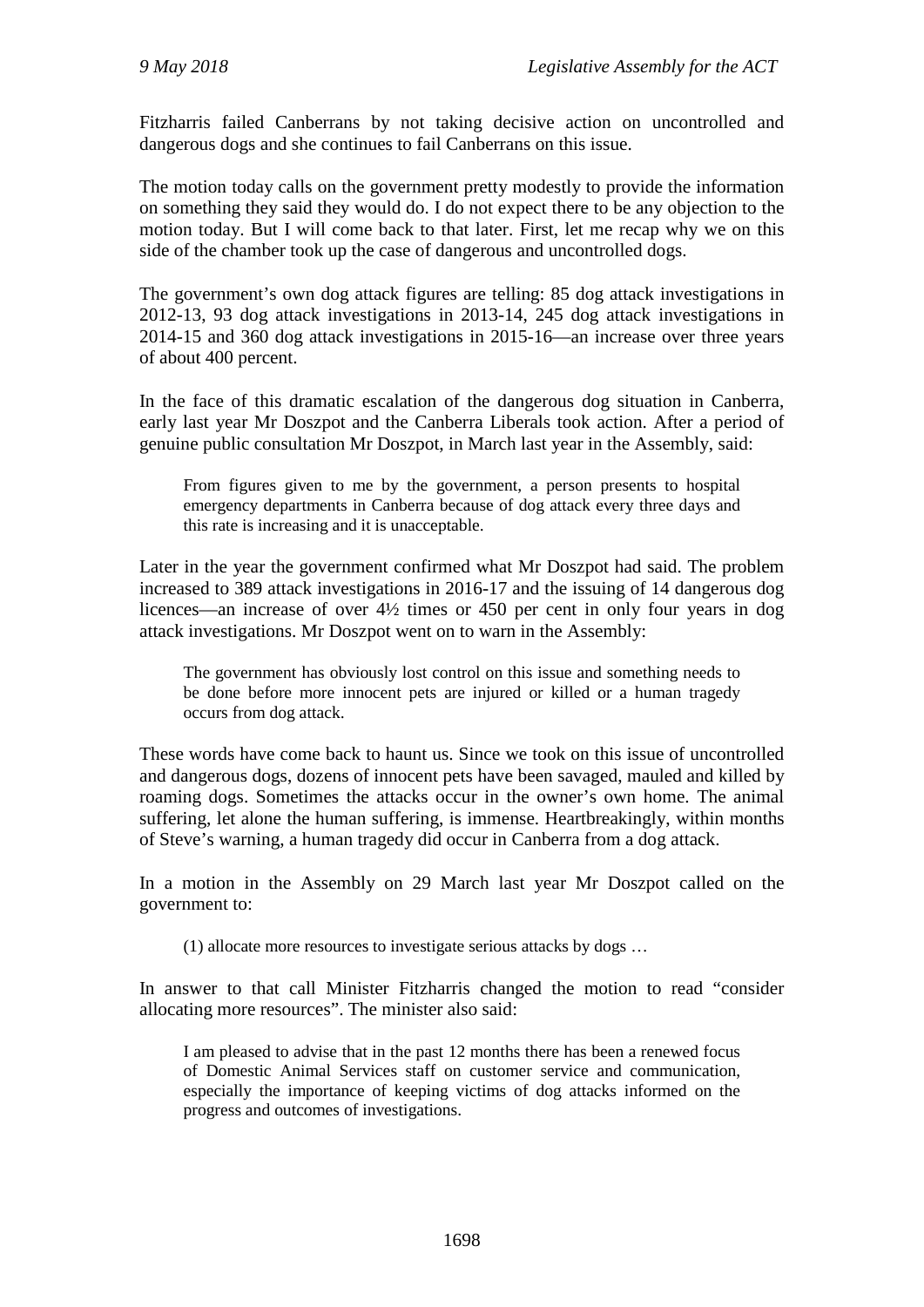We needed more staff; we needed more commitment from staff. Later, in a ministerial statement on the management of dogs, the minister referred to the resolution of the Assembly in March 2017 to consider allocating more resources to investigate attacks by dogs. She still did not strongly commit to it at that point.

After a tragic death due to a dog attack in October, Minister Fitzharris said on radio:

I've spoken to the directorate and we will get more rangers.

She said in a media release that as previously announced there would be a doubling of the number of animal rangers and that they would introduce new roles into domestic animal services. She also said that the government was doubling the number of rangers, providing additional resources for DAS and an additional eight rangers were being recruited. Unfortunately, as recently as 20 April this year—20 April 2018, just a few weeks ago—a DAS employee wrote in an email to a member of the public who had complained about a dog issue, saying, "We are understaffed." That was said about three weeks ago: "We are understaffed." We continue to get reports of lack of response times from DAS. And now we see that the staff themselves are complaining about being understaffed. They are under enormous pressure.

Let me take you through one very sad case. On 23 November last year three dogs entered the private property of Ms Robyn Colless in Banks and killed her pet cat. Ms Colless said:

As her owner, not only am I mourning the loss of my beloved companion but I am also dealing with the traumatic experience of being the one that found her in the gruesome state she was left. Finding her in the state that three dogs left her after the attack has been one of the most painful and destressing experiences of my life. Since this event I have found it hard to leave my house without imagining the dogs returning to my property.

One can only imagine the trauma experienced by Ms Colless. We all find it difficult when we lose one of our beloved pets. Imagine the additional trauma of finding your beloved pet mauled on your own property, in a terrible state. I will not go into the terrible details. Ms Colless deserved to have a quick resolution of this matter so that she could move on. But this was not the case.

She repeatedly contacted DAS asking for the results of the investigation into the attack on her cat on her property. In frustration Ms Colless wrote to the minister on 20 March this year, a few weeks ago. In her letter to the minister, Ms Colless said:

This incident occurred nearly 4 months ago, and since then I have made contact with your investigator at least 3 times. With each call I have been given many excuses as to the delay of this investigation including, we are short staffed, we are recruiting, this has been passed to an investigator and the investigator who has that case is on leave …

This incident has been so traumatic for me, that I have had hypnotherapy in an attempt to dull the memory of my poor pet's torn and tortured body, and I am still on medication to try and help me sleep at night and yet still no action by your investigating officers!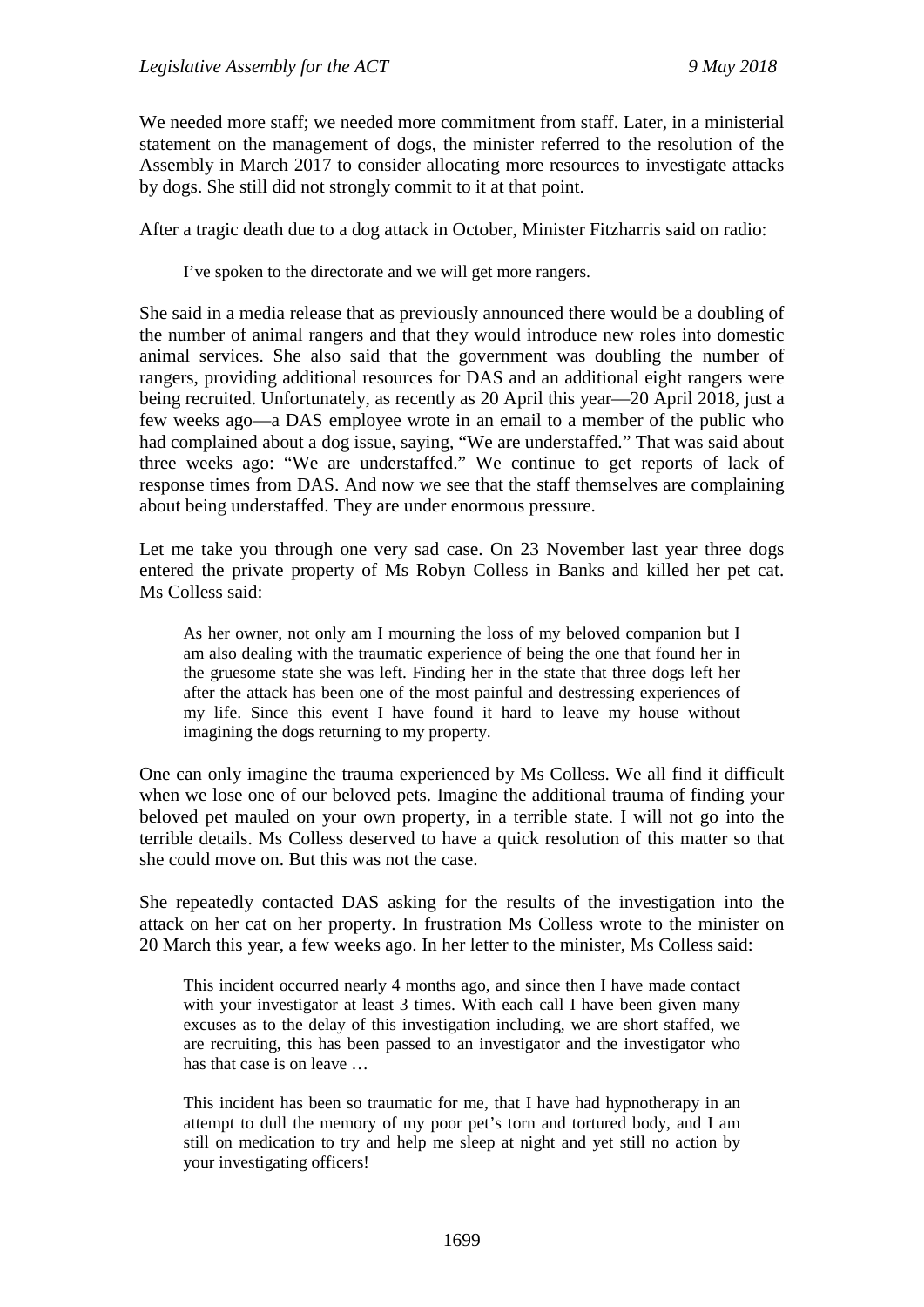Ms Colless also contacted my office and I wrote to the minister on 29 March asking about urgent finalisation of the investigation and why there had been such a delay in responding to Ms Colless.

It would come as no surprise to anyone on this side of the chamber that, after our motion referring to Ms Colless appeared on the notice paper, yesterday at 4 pm Ms Colless was called by an employee of DAS. Ms Colless tells me this is the first time DAS has initiated a call. She was told that two of the stray dogs that had entered her property and killed her cat had been put down. The DAS member could not tell her when that had happened or what else would happen but that the owners would "probably be fined". The DAS member could not say why she had not been informed earlier. As of close of business yesterday, 8 May, over five months after the attack, there had been no letter to Ms Colless or to me from the minister. Ms Colless was told on the phone by DAS yesterday, when asked about the letter, "We could probably manage that."

I am reminded of these comments by the minister in this Assembly on 29 March last year in response to Mr Doszpot:

I am pleased to advise that in the past 12 months there has been a renewed focus of Domestic Animal Services staff on customer service and communication, especially the importance of keeping victims of dog attacks informed on the progress and outcomes of investigations.

It has been over a year since that assurance in this place to Mr Doszpot, and it was five months after the attack on this poor women's cat that this victim was informed of the progress of the investigation, despite the minister's assurances that there was a renewed focus on customer service and communication, especially the importance of keeping victims informed.

It is important that none of what I have said should be taken as a criticism of the hardworking staff of DAS. In fact we regularly get very positive reports about their compassion, their professionalism and their empathy for victims. It is a tough job. These hardworking public servants have to deal with gruesome and distressing scenes. They have to console grieving pet owners. They have to deal with their own emotions when animals have to be put down. They have to deal with the owners of those pets being put down. They will also be grieving. It is not a job many of us would seek out or be happy to do. This is hard. It is a tough job.

My concerns here are not anti dog. I am a dog lover and a dog owner. I know most dog owners love their pets and are responsible, and I would suggest that there are probably no bad dogs, just a small number of thoughtless and perhaps irresponsible dog owners.

The point of this motion is that we believe that, despite many platitudinous speeches the minister and the government have made, they still have not taken the matter of dangerous dogs seriously. We see there are lengthy delays in addressing dog attack issues. We see that victims of dog attacks will wait ridiculously long times for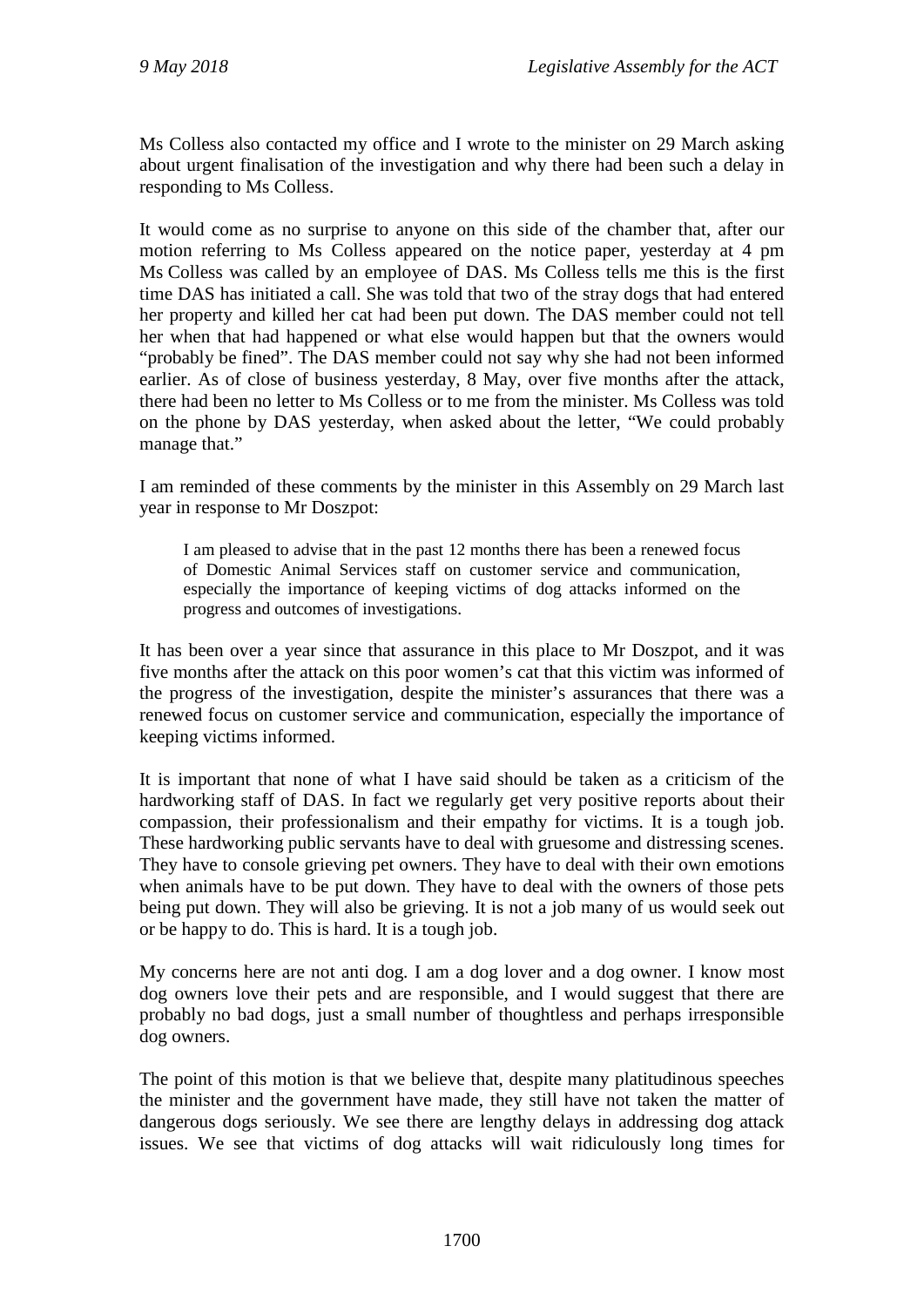information from DAS. We hear the minister commit to additional resources but we hear from DAS themselves that they are understaffed and under-resourced.

The "calls upon" of this motion are really quite simple. It calls upon the minister to tell us what she said she would do and says she has already done. It asks her to provide the cold, hard facts of what she said she would do and what she says she has done.

Given the community's and our legitimate concerns about the real commitment of this minister and this government to properly support domestic animal services in their tough job, we simply ask for the Assembly to be provided with this information about properly resourcing DAS, for the benefit of our entire community, who do not want to see these tragic events continue to happen without resolution. I urge you to support this simple and straightforward request for information that I have put to the Assembly today.

**MS FITZHARRIS** (Yerrabi—Minister for Health and Wellbeing, Minister for Transport and City Services and Minister for Higher Education, Training and Research) (4.07): I thank Ms Lawder for bringing forward this motion. It is an opportunity to talk again about the important work that domestic animal services does in our community and the importance of pet owners acting responsibly in our community with their animals. Certainly, it is the case that the management of dogs and prevention of dog attacks have been, and remain, of interest and concern to me, to the government and to our community.

I can assure the Assembly and the community that over the past 18 months, the ACT government has prioritised attention and taken a very proactive approach to identifying and implementing changes to policies and procedures in relation to the management of domestic animals, including dogs. As I have said many times, this government is committed to best practice in how we manage pets in our community. That includes raising our expectations for responsible pet ownership. As part of a best practice approach, it is important to continuously review and improve our laws around dogs and make changes where they are needed.

I note the broad support in this Assembly last year for changes to dangerous dog laws, which are, in a significant way, a legacy of the advocacy of the late Steve Doszpot. But, as noted during that debate, and many others prior to it, laws alone are not the solution to preventing dog attacks. The government is taking a holistic approach to this issue.

For example, we have developed and finalised the animal welfare and management strategy, a cornerstone of our proactive approach to ensuring best practice in animal management and welfare, provided additional funding to the domestic animal services for upgrades to facilities and equipment and for additional staff, and made fundamental improvements to our compliance systems and processes to bring an unprecedented level of rigour to the investigation and decision-making process undertaken in relation to dog attack incidents.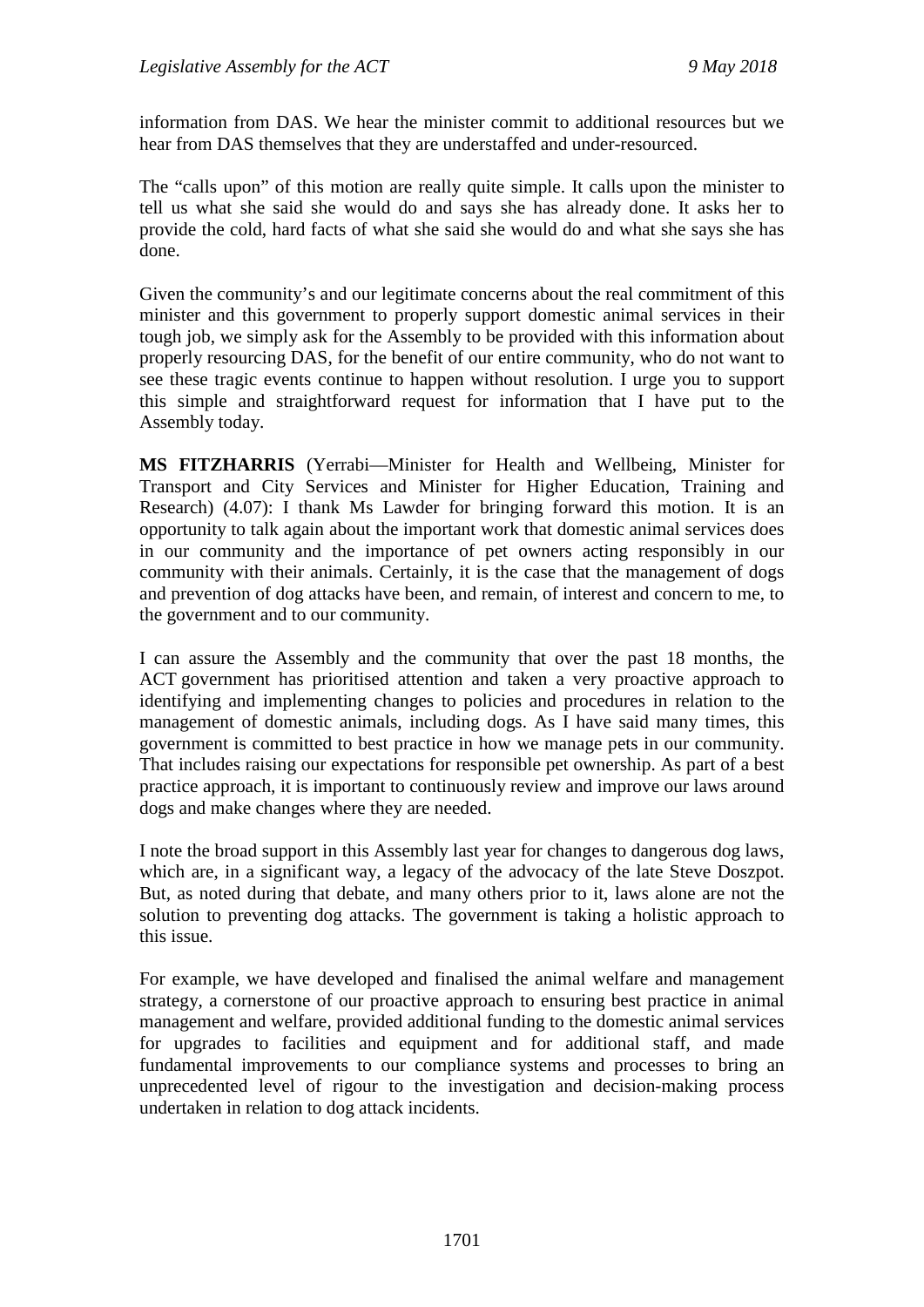TCCS has rolled out PinForce, an app-based tool on mobile electronic devices, to enable efficient and effective compliance activities by DAS rangers. TCCS has implemented a public education campaign around responsible pet ownership, and commissioned an independent expert to review dog management in the ACT and how domestic animal services exercises its functions to make sure that Canberra is on track to be an Australian and world leader in dog management.

Last year the government announced additional positions for domestic animal services to further enable them to effectively administer and implement the law. This demonstrated our commitment to this issue. This strengthening of the capacity will enable DAS to take a proactive approach to ensuring that all dog owners behave in a responsible way, and those that do not are held accountable for a failure to manage their dog appropriately.

I am pleased to advise the Assembly that recruitment for the additional domestic animal services positions has been completed, and new staff are on board. The field of applicants was especially strong. It is notable that the successful candidates included a high proportion of women. Gender diversity within DAS is now fifty-fifty, which is very pleasing.

The team now consists of 10 field-focused rangers, along with additional office and pound staff who are supported by four investigation rangers. While the government has delivered on the commitment to increase the number of rangers, more importantly the real benefit is that the capacity of DAS has been increased to respond to the full range of incidents that occur in our city.

The mix of staff allows field rangers to focus squarely on responding to dog incidents, including harassment, complaints and attacks. As well it gives them the ability to take a proactive approach to engaging with and educating the community about responsible pet ownership. Where an attack is of a more serious nature or recidivism is identified, the attending field ranger refers the case to the dedicated investigations team for further action and follow-up.

The government's focus on improving dog management and educating the community about responsible pet ownership is proving successful. But this is a long-term strategic approach and, while we have many runs on the board, it will take time to achieve the ultimate goal. Training of new staff has commenced, with further specialised training planning to commence in June. Due to the specialised role of DAS rangers, achieving full proficiency in their new roles will take time and experience.

The ACT wishes to be a world leader in animal welfare and management. We have the necessary arrangements in place through updated contemporary legislation, extra staffing resources, and comprehensive and rigorous governance processes. We are in the process of building the capacity and capability of the DAS team.

The challenge now is to continue to engage the community to ensure all pet owners are aware of and compliant with their obligations to be a responsible pet owner. In addition DAS has a clear and unambiguous approach to how it allocates its resources.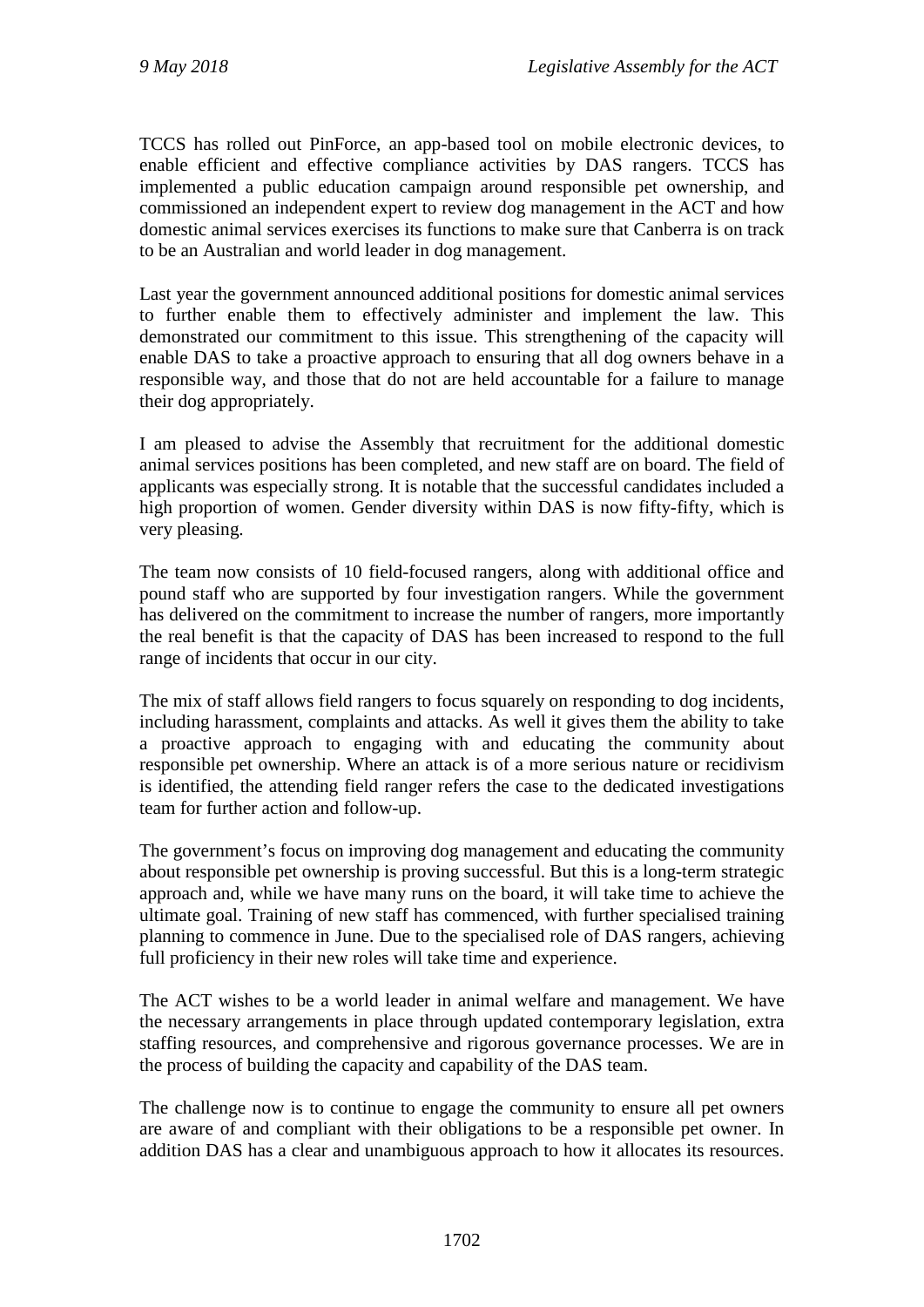The top priority is responding to reported dog attacks and dog-related incidents that have the potential to cause harm.

This focus means that lower priority or less serious concerns may not be able to be addressed immediately. This is not a reflection of resourcing or staff capability. Rather, it is an indication that the government is taking its responsibility seriously by ensuring that the highest risk activities are managed appropriately.

I can assure members that DAS is acutely aware of the need for timely and accurate communication with the community, particularly in relation to complaints and requests for service. In the vast majority of cases, members of our community understand that it may take some time to address lower priority issues. In these cases people are comfortable with that, provided that they are kept informed. This customer focus is a key component of the ongoing training being provided to DAS staff, and a central part of a positive and engaged workplace culture.

In relation to the incident that Ms Lawder has outlined, it is certainly the case that there was a complex investigation behind this. I do not want to go into details in the chamber, to protect the identity of all those involved. It is often the case that there are quite complex investigations behind each of those. It is correct that the attacking dogs in Ms Colless's situation have both been euthanised. I also note that this attack happened prior to the new legislation coming into force. The new legislation, since coming into force, has enabled DAS to have more effective mechanisms to investigate dog attacks.

In closing, I consider that DAS is currently operating in a sound and well-managed way, and has adequate resources to fulfil its functions. I am confident that, in the coming months and years, DAS will continue to make solid progress towards making the ACT a leader in animal welfare and management, and ensuring Canberra remains a livable and pet-friendly city. I certainly am able to provide further information, as Ms Lawder has requested. I have circulated an amendment to the original motion, and I now move that amendment:

Omit all words after "That this Assembly", substitute:

"(1) notes that:

- (a) the management of dogs and prevention of dog attacks is of interest and concern to the ACT Government and the community;
- (b) the Government takes the regulation of dogs, particularly dangerous dogs, very seriously with heavy penalties available where people do not follow the rules;
- (c) following a concerted campaign from the late Steve Doszpot MLA, on 29 November 2017, amendments to strengthen the Domestic Animals Act 2000 (the Act) were passed by the ACT Legislative Assembly;
- (d) the amendments focus on responsible dog ownership and public safety, whilst also considering animal welfare outcomes and recognising the benefits that owning a dog can bring to individuals and the community; and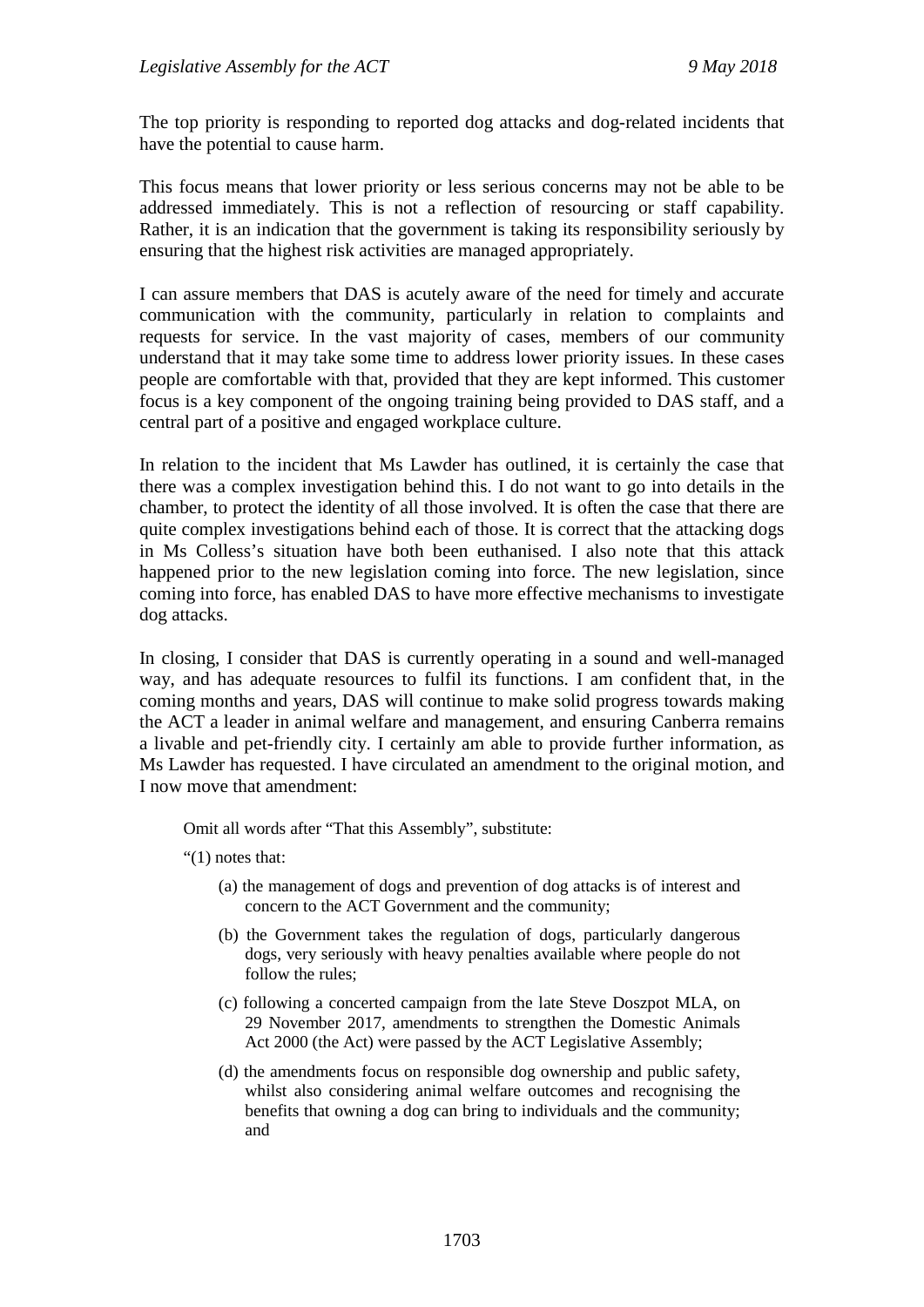- (e) further to these amendments, on 25 October 2017, the ACT Government announced additional resources for Domestic Animal Services to enable them to effectively administer and implement these new laws. This included the doubling of the number Domestic Animal Service Rangers; and
- (2) calls on the ACT Government to provide the Assembly with a report on the staff configuration engaged in Domestic Animal Services in the following timeframes:
	- (a) prior to October 2017, broken down by:
		- (i) staff levels;
		- (ii) the classification levels of these positions; and
		- (iii) the status of these positions including permanently occupied, occupied by short term or contract person; and
	- (b) as at 9 May, broken down by:
		- (i) staff levels in each section;
		- (ii) the classification levels of these positions in each section; and
		- (iii) the status of these positions including permanently occupied, occupied by short term or contract person in each section.".

**MS LE COUTEUR** (Murrumbidgee) (4.14): I support Minister Fitzharris's amendment to Ms Lawder's motion, which I think will better deliver the intention and spirit of Ms Lawder's motion. I thank Ms Lawder for the motion and her continued passion for animal welfare in this territory. Ms Lawder's work in progressing the late Steve Doszpot's campaign on dangerous dogs is admirable, and I look forward to working with her on future animal welfare issues where she will no doubt take them on with as much passion as she has this one.

The "calls on" in this motion look awfully like a question on notice. If the opposition is struggling for ideas for their many private members' motions, the ACT Greens would be more than happy to take a few of them off their hands. Now on to the motion itself: the ACT Greens firmly believe in protecting our community and animals, and we recognise the government's role is in helping people navigate the inherently unpredictable and chaotic relationships between people and planet. Part of that is providing frameworks to protect vulnerable people from animal attacks, but the flipside of that is protecting animals from people encroaching on their space and recognising when an animal is reacting instinctively to threats.

So much of the narrative around dangerous dogs is about how dogs are inherently dangerous and punitive action needs to take place against both the dogs and their owners to make a change. This completely misses the point that dogs are fundamentally dangerous but so are humans, and doubly so for both species when threatened. We are the peak predators.

I appreciate Ms Lawder is following up with the government on the implementation of their commitment to increase staffing levels in domestic animal services due to the debate on last year's dangerous dog legislation. I actually asked a question on notice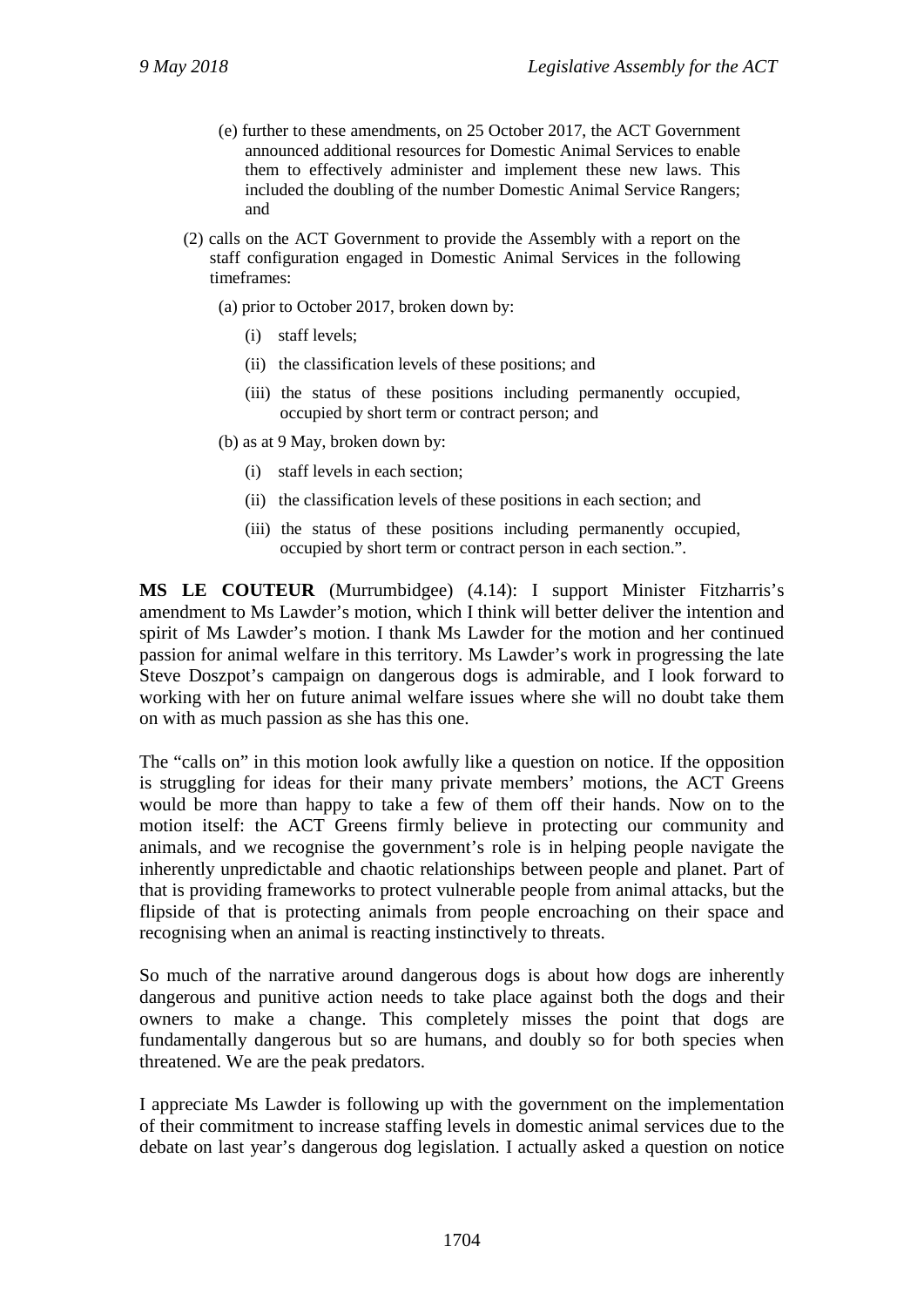to this effect in January after the *Canberra Times* reported that domestic animal services rangers would be operating in pairs from that point onwards. I will just put a big plug in: the Legislative Assembly's portal has been talked about at some length over a period of time and I hope we have it soon so we can easily see answers to questions on notice. Ms Lawder would then have had the benefit of being able to see the answer to what I think is a quite relevant question.

The answer to my question noted there were currently eight rangers in DAS, with another eight being recruited at the time. The *Canberra Times* report on pairs came as quite a shock to me given that the purpose of increasing staffing levels in DAS was to improve operational capacity. The answer further noted that the requirement to operate in pairs had been in place for two years for safety reasons since, as Ms Lawder points out, dangerous dogs are dangerous and unpredictable by their very nature. This means the additional eight staff, in effect, doubles the capacity of DAS to respond to front-line animal welfare issues. It is amazing the sorts of useful information you sometimes can get out of a simple, friendly question on notice.

I note as well that Minister Fitzharris has kindly answered in her speech the "calls on" in her own amendment, which is possibly the fastest turnaround on a motion I have ever seen. Now that Ms Lawder's questions have, I hope, been answered and the Assembly has taken on board Mr Doszpot's campaign to reform dangerous dogs legislation, hopefully we can now turn our minds to animal welfare issues in the territory.

I apologise if I have not heard all of the answers because, sitting here, I often find it really hard to hear what people are saying. As per standing orders, members direct their statements to the chair, who is on the other side of the chamber from here. So I apologise if I have missed something.

Hopefully, the Canberra Liberals will join my call for the ACT government to have a clear policy to allow pets on buses, which will create a tangible betterment of animal welfare by allowing people to take their animals to the vet, to the park and to visit their friends when they might not otherwise have been able to if they did not have a car. This might possibly be one of our next motions in the continuing saga of improving the bus service in the ACT.

**MS LAWDER** (Brindabella) (4.19): I will repeat what I finished with last time: this motion has a call that is quite simple and quite modest, and I see no reason to simplify the call for information as in the amendment circulated by Ms Fitzharris. Given the community's legitimate concerns over the real commitment of this minister and the Labor-Greens government to properly support domestic animal services and to support action on dangerous dogs, we have simply asked to be provided with information concerning resourcing of DAS. We have made this call because the Labor-Greens government has for years been reluctant to take strong steps on this matter.

I will mention a couple of points raised in the comments made by the minister and Ms Le Couteur. We asked for information. It might be detailed information, but realistically, there is no particular format in which motions have to appear. Scrutiny of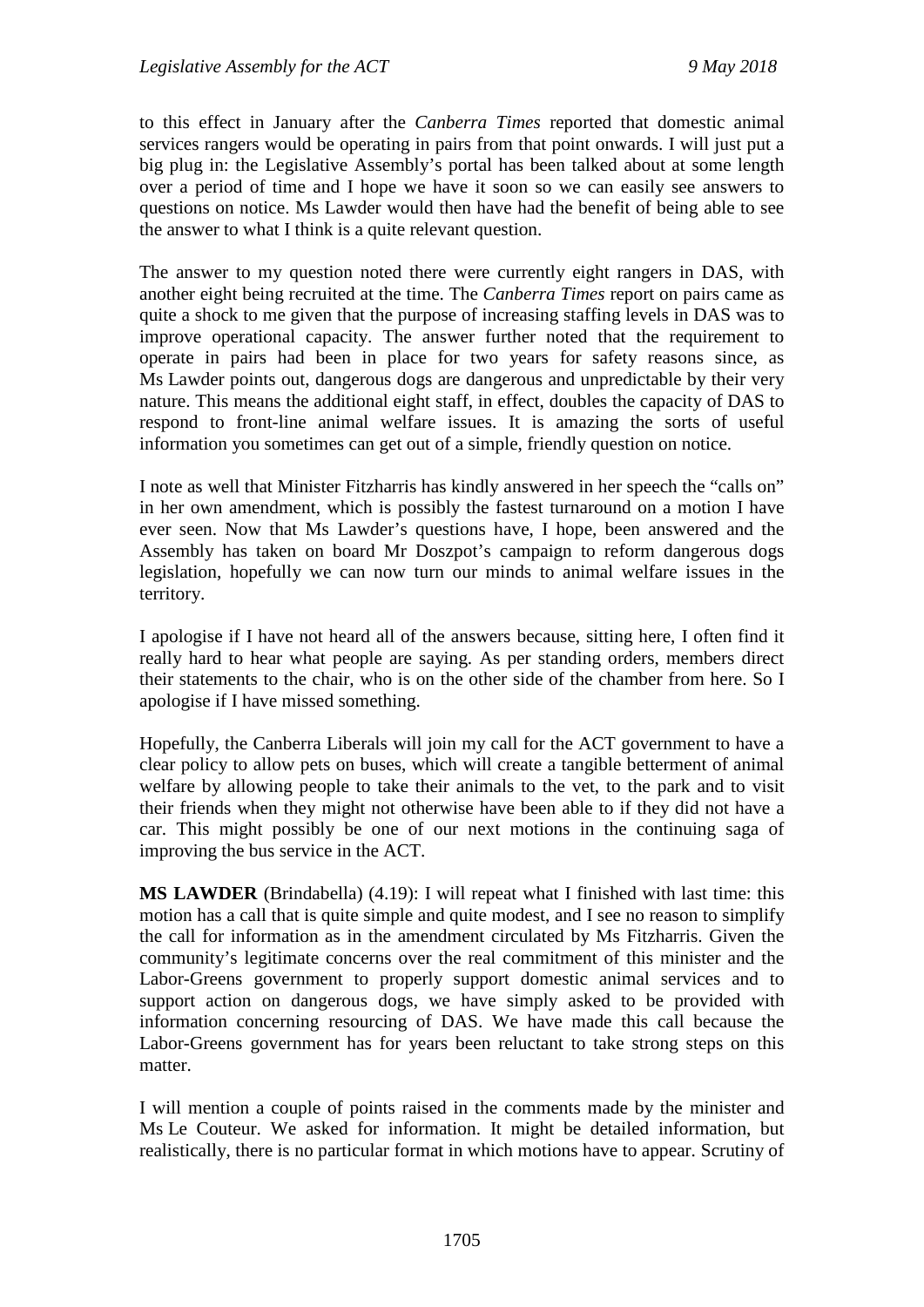government decisions and government information is a legitimate, expected, important and crucial role in any Westminster parliament. We call on the government all the time to provide information. Questioning that approach and implying that the information called for must be simplified is hypocritical at best and perhaps petulant as well.

We continue to be told that DAS is understaffed, including by DAS employees themselves. We have been told that people take months to get responses to letters. We have been told it has taken a long time for the government to take action on resourcing in DAS. In fact the minister herself mentioned the need to go through the recruitment and the training and that it will take time. Of course it will, and that is why it should have been done back in March last year when Mr Doszpot first called for it, instead of being watered down by the minister to "consider" providing more resources, thus adding extra time to that entire process—the process that the minister today said will take time. Imagine if she had started that process back in March last year, as called for in the original motion. Wouldn't that be the thing?

Once again I find myself lectured to by members on the other side about what is the real intent of my motion. I am sorry, but surely I am best placed to understand the intent of my motion. I think Ms Le Couteur referred to the intent and spirit, in fact, of my motion. Perhaps that was an attempt at a little dig at me. I had this during the last sitting from Mr Gentleman, who told me that his amendment better reflected my intent. What that actually shows is a patronising attitude—patronising, condescending and snobbish. For those opposite, many of whom probably do not own a dictionary, "patronising" means to treat with apparent kindness which betrays a feeling of superiority. Thank you so much for telling me that your amendments better reflect the intent and spirit of my motion. I feel so much better for having you tell me what I really mean.

Let me go back to the unfortunate death of a woman as a result of an attack by a dog. This was part of the original motion. It had to be part of the motion; the government has made it so. This minister has consistently refused to commit to extra resources for DAS to manage uncontrolled and dangerous dogs. Eventually action by the minister was triggered only by the death of a woman from a dog attack.

I remind the minister that in a motion to the Assembly on 29 March 2017 Mr Doszpot called on the government to allocate more resources to investigate serious attacks by dogs. In her response Minister Fitzharris changed the motion to read "consider allocating more resources". On 21 September, in a ministerial statement on the management of dogs, the minister still did not commit to more resources. Sadly, that commitment to more resources was only triggered by the death of a woman in Watson later that year.

I do not wish to be lectured to by Ms Le Couteur—I hope she can hear me, even though I am addressing the Speaker—on our action on the issue of dangerous dogs. Mr Doszpot's bill last year proposing stricter action and penalties on dog management included that, in the event that a dog causes serious injury or death to a person or death of a domestic animal, the registrar must seize the dog and must hold it until the completion of investigations, must make an investigation into the incident, must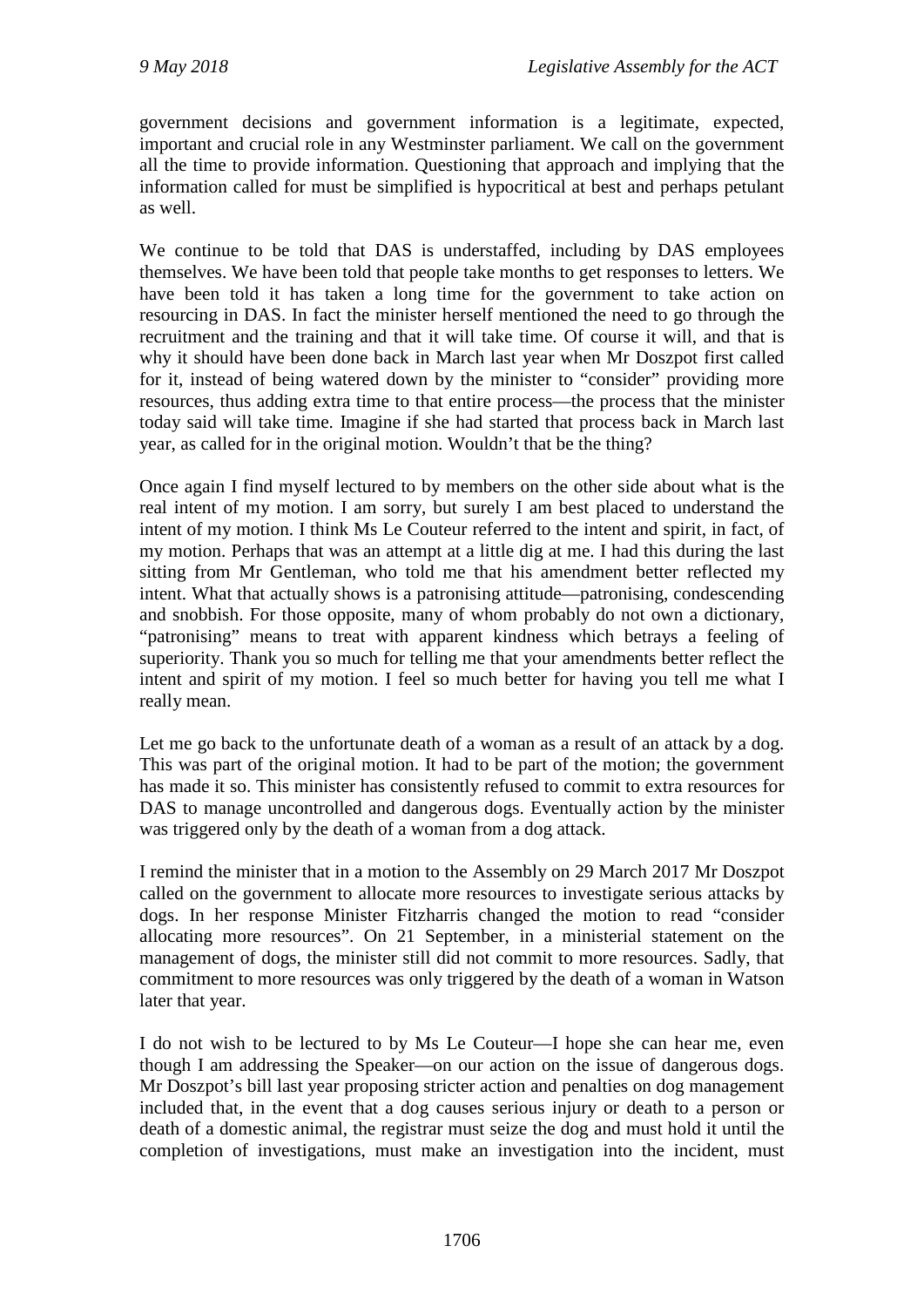destroy the dog subject to strict exceptions or in exceptional circumstances declare the dog dangerous, and must impose control orders on the owner of the dog. In justifying her position in voting against Mr Doszpot's bill Ms Le Couteur said:

What is going to be the real-world impact on a family whose dog escapes their yard and attacks someone? What happens to them if they are suddenly hit with a \$20,000 or \$40,000 fine? Are they going to lose their home? What is the actual impact?

Well, if you have not worked out for yourself what the actual impact, the real-world impact, of supporting Mr Doszpot's bill in 2017 would have been, I can tell you: in March 2017 a dog seized by DAS officers in Watson would likely have been put down. In August 2017 a dog seized by DAS officers in Watson if not previously put down in March would likely have been put down. If Mr Doszpot's original bill had been supported, perhaps the tragic events in Watson of October 2017 would not have occurred. That is the real-world impact of not dealing with dangerous dogs.

Many dangerous dogs might have already been destroyed, many innocent pets, such as Ms Colless's cat, might still be alive and many owners would not have been traumatised as they have been. Instead, since we have taken on the issue of uncontrolled and dangerous dogs, the government play politics with it because they do not want to admit that the opposition might be right. Their inaction has seen dozens and dozens of innocent pets savaged, mauled and killed by roaming dogs. It has seen unmeasurable suffering and grief by owners across the city who have lost their pets or seen them terribly injured.

I remind people in this chamber that there are real-world impacts of the things that you say and do in this chamber beyond politics, and you would do well to remember that. They affect the lives of Canberrans. I call on the Assembly to support my motion and reject Ms Fitzharris's amendment, in order to provide the information that is requested. There is nothing wrong with that "calls for" motion, and the patronising watering down to say it better reflects the intent and spirit of my motion is revolting, reprehensible and absolutely repulsive. I call on you to reject the amendment.

Question put:

That the amendment be agreed to.

The Assembly voted—

#### Ayes 13 Noes 10

Mr Barr Ms Orr Miss C Burch Mr Milligan Ms J Burch Mr Pettersson Mr Coe Mr Parton<br>
Ms Cheyne Mr Ramsay Mrs Dunne Mr Wall Mr Ramsay Mrs Dunne Ms Cody Mr Rattenbury Mr Hanson Ms Fitzharris Mr Steel Mrs Kikkert Mr Gentleman Ms Stephen-Smith Ms Lawder Ms Le Couteur Ms Lee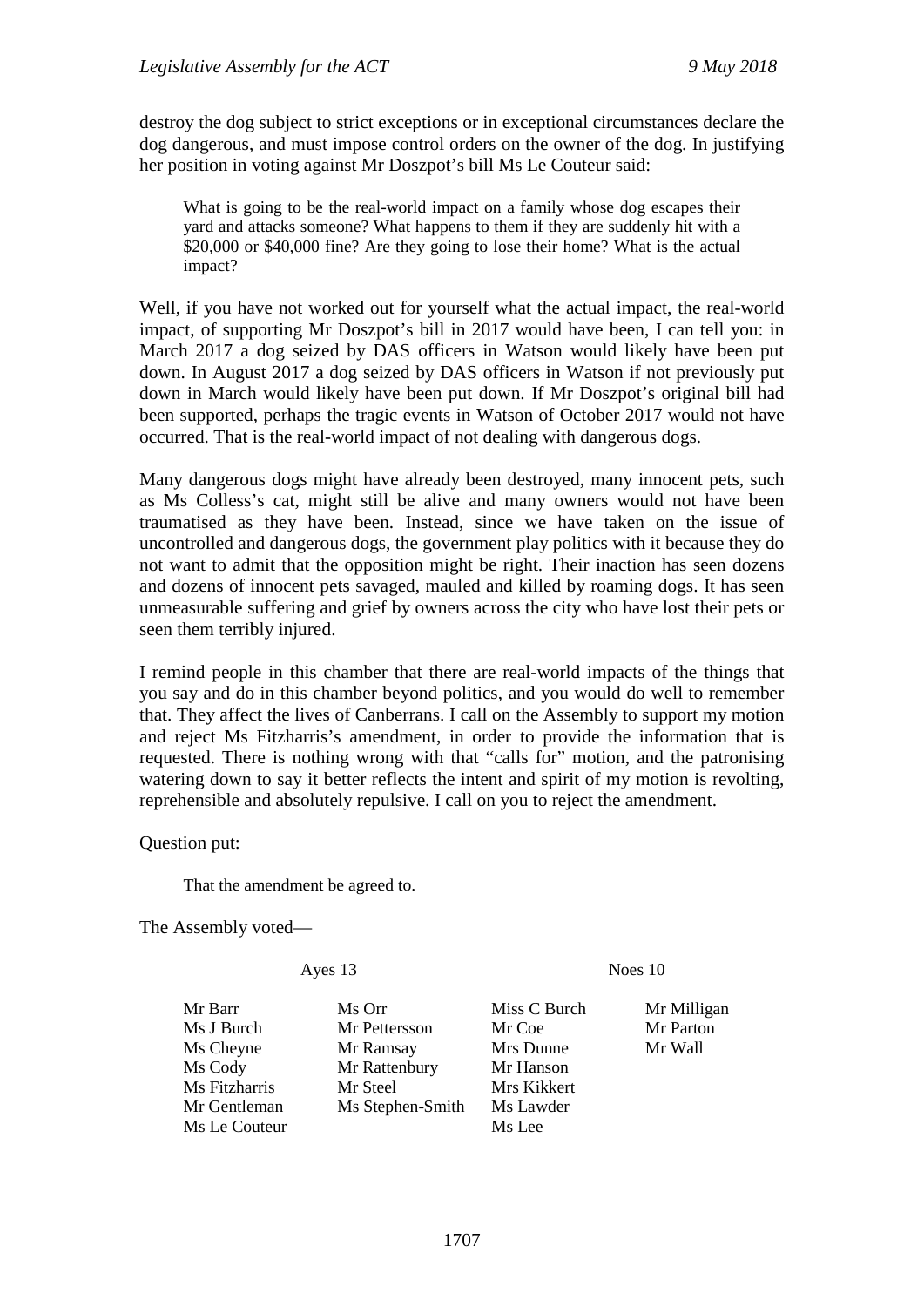Amendment agreed to.

Original question, as amended, resolved in the affirmative.

### **Energy—efficiency**

#### **MS ORR** (Yerrabi) (4.34): I move:

That this Assembly:

- (1) notes that:
	- (a) climate change is a challenge we must respond to through moving to renewable energy while improving energy efficiency of our built environment;
	- (b) the transition to a sustainable future is beneficial to everyone in our community but must also be accessible to everyone in our community; and
	- (c) the ACT Government is already undertaking a range of initiatives that improve the sustainability of our community and also assist more vulnerable people within our community, including:
		- (i) achieving higher energy efficiency for public housing dwellings through the Public Housing Renewal Program;
		- (ii) funding the Low Income Home Energy Efficiency Program which supports 1 000 households per year through draught proofing, inhouse education and projects such as the Curtain Retrofit Project and appliance replacement programs;
		- (iii) a pilot program in 2017 which gave 200 public housing tenants access to more efficient heating and cooling systems under the Energy Efficiency Improvement Scheme;
		- (iv) supporting the current trial of a 400-home "virtual power plant" in the ACT and investigating opportunities to create a larger virtual power plant in the future;
		- (v) the Solar for Low Income Program which supports vulnerable households to install rooftop solar panels through a subsidy and interest free loan. In 2017-18 over 200 households will receive solar panels and an average household receiving solar will reduce energy costs by up to \$900 per annum; and
		- (vi) Actsmart Home Energy Advice Service workshops which provide tailored support for people of culturally and linguistically diverse backgrounds; and
- (2) calls on the ACT Government to:
	- (a) continue to support everyone in our community particularly the most vulnerable Canberrans by improving energy efficiency in lower income and public housing; and
	- (b) explore further measures which could improve the sustainability of our city and enhance the wellbeing of our community.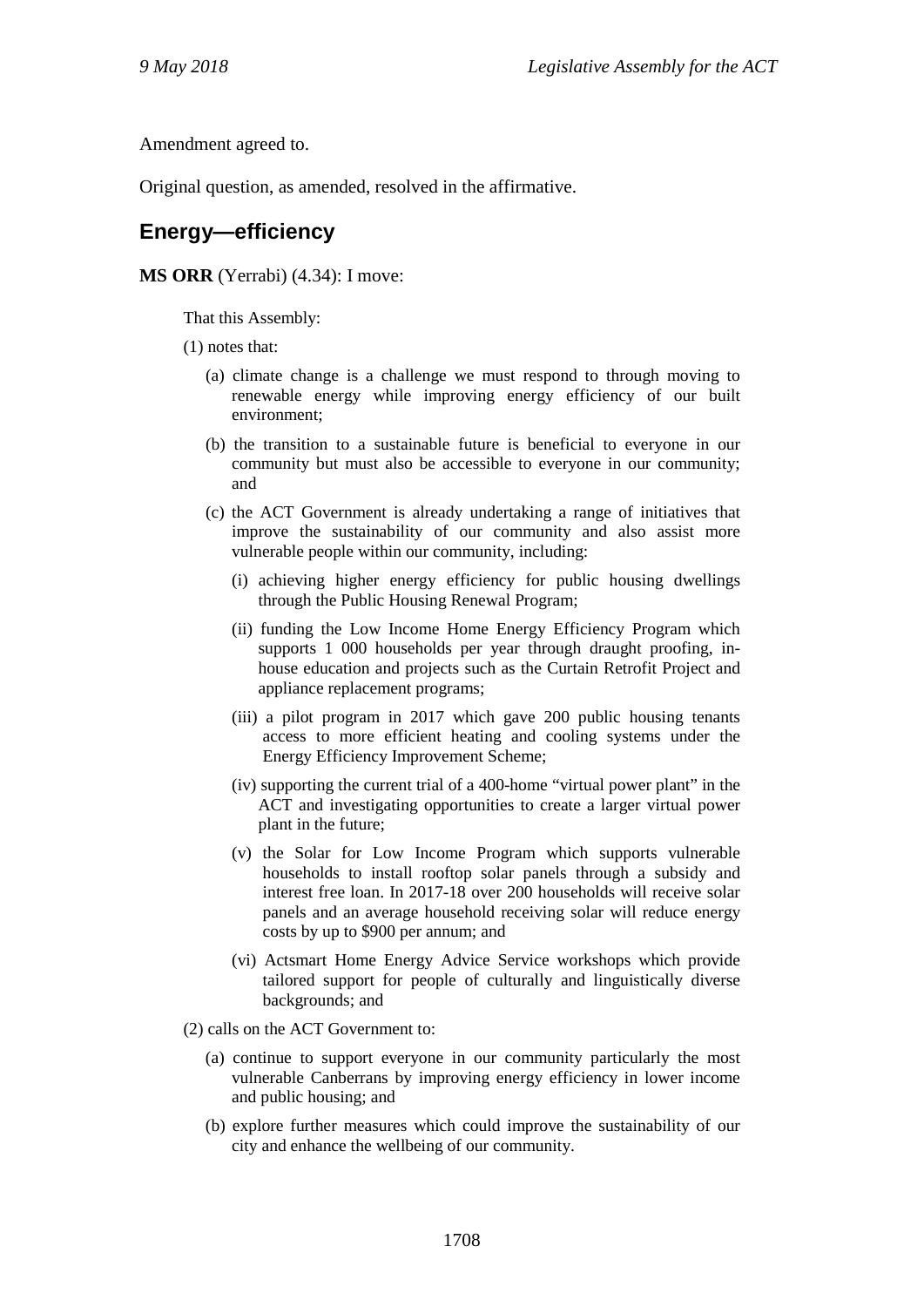This motion calls on the ACT government to continue to improve the sustainability of our city by supporting everyone in our community to reduce their energy consumption. In particular, though, this motion asks that we make sure that as we transition to a clean energy future we include everyone, and not just those who are best able to afford it. In short, this means we must make sure the most vulnerable Canberrans, such as lower income households, are included in our efforts.

I spoke at length on the dangers of climate change last sitting period when I moved a motion on virtual power plants. It is important that we as a government continue to take action to address global warming and continue to talk about why its remediation is such a priority. The last five years have been the hottest on record. The 2016-17 Australian summer broke 205 climate records, and the 2017 winter broke 260 heat and low rainfall records. Once considered an ever-enduring heat sink that could help regulate the human impacts on climate, our oceans, we now realise, are suffering from unprecedented high sea surface temperatures. With the data we are collecting, we are beginning to learn more about how it all fits together: how, despite Australia's relative size, being assessed as having the highest level of climate pollution per person can and does impact on the global climate; and how Australia increasing its greenhouse gas emissions for the third consecutive year in 2016-17 needs addressing through meaningful reform and strong leadership.

I spoke last sitting period about the remarkable weather pattern that took place globally earlier this year. The UK experienced freak snowfalls and temperatures about seven degrees lower than the historical average while the Arctic Circle experienced unseasonably warm weather at 10 to 20 degrees above average. This resulted from warm air entering the Arctic displacing the freezing air that usually sits above the North Pole. This was due to huge thunderstorms in the Pacific a month earlier, which in turn came about because of well above average temperatures warming the surface of the Pacific Ocean. The thunderstorms also resulted in Cyclone Gita, which caused flooding on New Zealand's South Island in February, capping off a remarkable chain of events.

The decisions we make—as individuals, as communities, as cities, states and territories and as a country—feed into this chain of events and influence the climate both here and abroad. We can no longer hide behind the fact that we only contribute 1.24 per cent of the world's greenhouse gases. Set against the fact that Australia only makes up 0.32 per cent of the global population, this should ring alarm bells for us all.

We know better than this. We are every day learning more and more about the interrelatedness of the global climate and the role each and every one of us plays in the system. That is not some ideological premise; rather, it is the findings arising out of scientific research.

We are seeing the impacts of global climate change here in the ACT, with changes to weather patterns becoming more and more apparent. The changing climate means more extreme weather, with higher highs and lower lows. And, given the ACT is in one of the most divergent climate zones in Australia, reaching highs of 35 degrees Celsius plus and lows in the minuses, we will have a significant task to cool and heat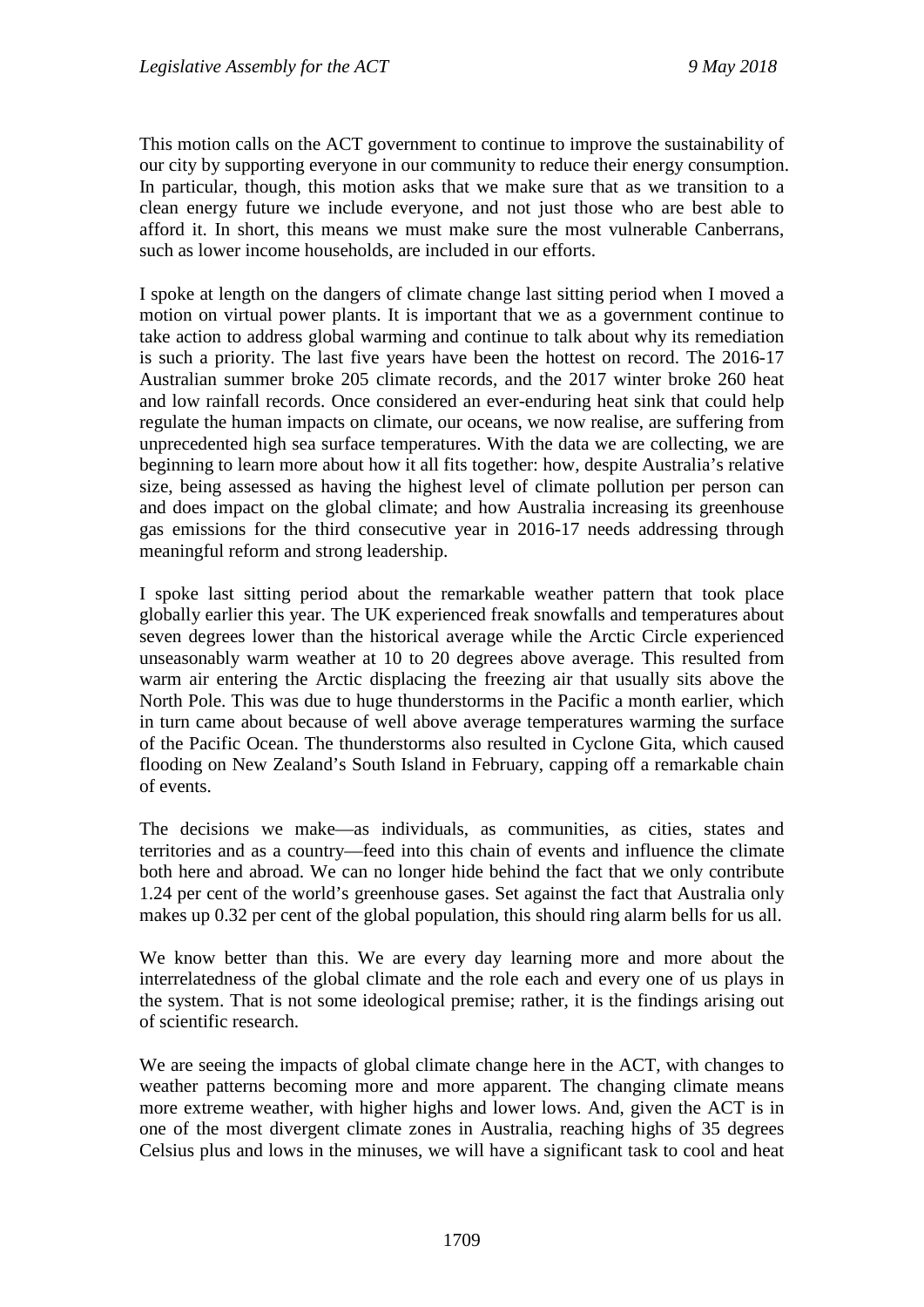our buildings in order to maintain a reasonable level of comfort during these highs and lows.

There is a lot we can do to improve the energy performance of our buildings to assist with meeting this demand. But one of the barriers levelled at climate action and renewables is the cost incurred in their take-up, particularly for those who can least afford it. This motion calls on the ACT government to support everyone in the community, particularly our most vulnerable, by improving energy efficiency in lower income households and public housing stock. We have already made inroads into this through the energy efficiency improvement schemes, by replacing inefficient heating systems. The pilot was a partnership between ActewAGL and the ACT government to help low income households reduce their energy consumption. In six months, this program has already exceeded its target of 200, helping 211 public housing tenants to replace their old, inefficient heaters with electric reverse-cycle air conditioners. The change helps households reduce their energy bills in winter and improve their comfort in summer.

The energy efficiency improvement scheme also requires electricity retailers to provide energy saving equipment to households and businesses, including targeted assistance to prioritised low income households. Under this program, over 1.1 million energy efficiency items have been installed in over 70,000 ACT households. This includes 17,800 priority low income households. To ensure low income households benefit from the scheme, retailers are required to deliver to priority households a certain proportion of energy savings. It is estimated that by 2020 the program will save ACT households \$3.20 a week on average.

Since starting on 1 January 2013, the energy efficiency improvement scheme has provided draught proofing, replaced inefficient ducted gas systems, replaced inefficient water heaters and replaced inefficient fridges, to name but a few initiatives delivered under the scheme.

The ACT government has aimed at providing additional access to solar power generation through a trial on a virtual power plant. The trial links more than 400 Canberra households to a solar battery system as part of Evoenergy's demand management program. Early reports suggest households in the trial have reduced their power bills to just \$1 a day. The benefit of creating a virtual power plant is that hundreds of household batteries work together to provide a stable, cheap and reliable power source to households that are part of the system.

In addition, the solar for low income households program offers subsidies of up to 60 per cent to eligible participants, as well as a three-year interest-free loan to pay off the difference. This program will again act to reduce power bills for low income households by helping to install a solar power system and reducing reliance on the grid for energy.

The Public Housing Renewal Taskforce has been another example of the ACT government investing in energy efficiency improvements for our most vulnerable. The Minister for Housing and Suburban Development will probably talk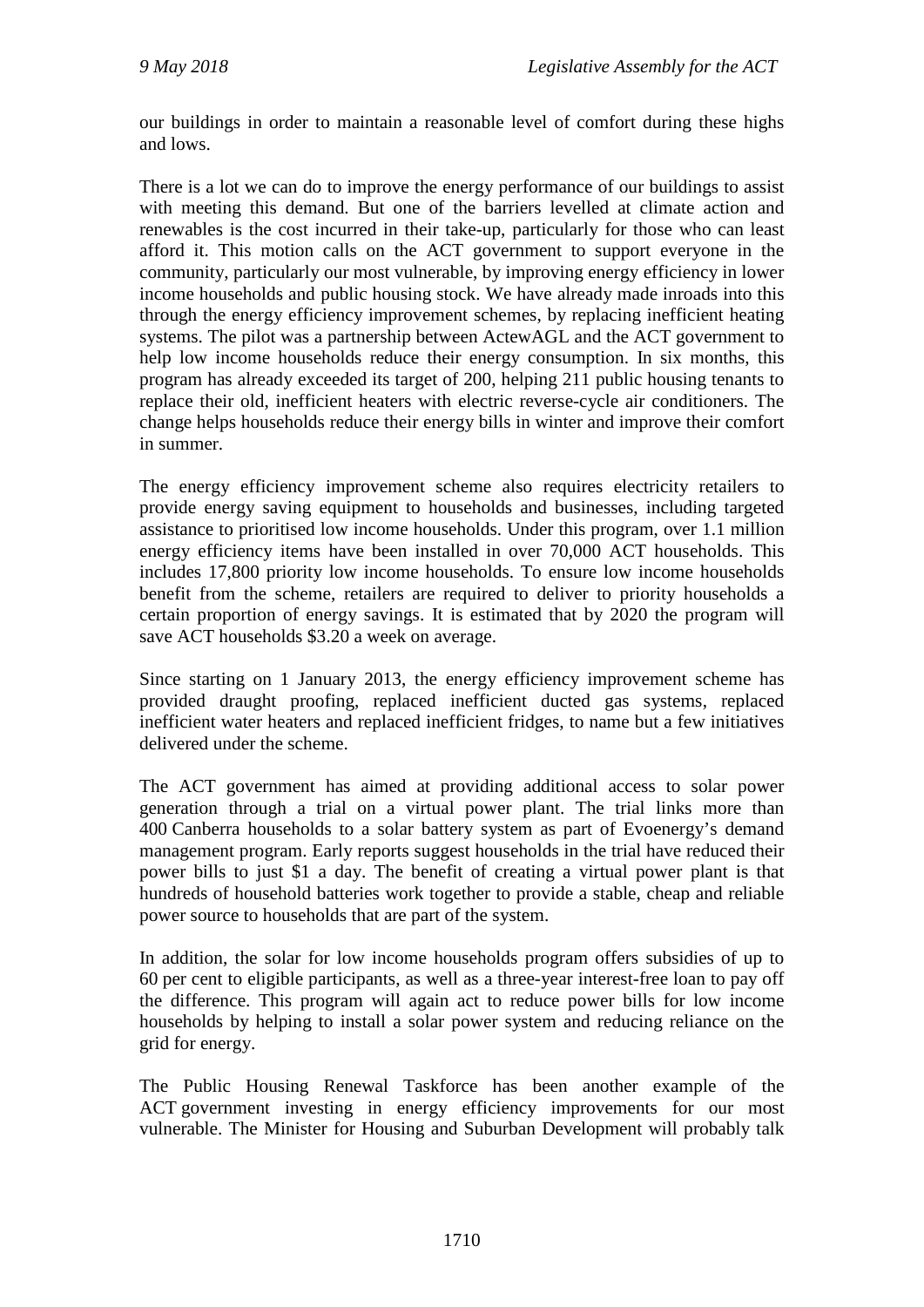about how we have replaced the 1,288 inefficient dwellings with modern energy efficient homes, so for now I will just note it.

When I sit down, it will no doubt cue the broken record that is the soundtrack to the Canberra Liberals as they complain that we are once again highlighting the positive policies the ACT government is pursuing to address climate change. However, it is important to note that this motion calls on the ACT government to continue to do more in this space. That is why it is necessary to discuss what we have already been doing.

Low income households pay the highest proportion of their incomes on energy bills, so the ACT government's investment in improving energy efficiency for these households is essential to improving their cost of living. The ACT government has already taken steps to assist not just the most vulnerable but all households to reduce their energy consumption. The return on this to the Canberra community is lower electricity bills and a healthier environment. This motion calls on the ACT government to continue down this path and, in doing so, create a more sustainable Canberra for current and future generations.

**MR COE** (Yerrabi—Leader of the Opposition) (4.42): It seems that this motion is almost a carbon copy of what was moved by Ms Orr in the last sitting. The Canberra Liberals' position remains consistent with the views that we had in April. Energy sustainability, of course, is absolutely vital, and we have to make sure that our city is doing all it can to ensure that we have sustainable energy supplies. But we also have to always weigh this up with affordability and whether people can actually pay the bills that they are receiving.

We have seen the cost of living rise to unprecedented levels over the past few years. Utility prices are very much a part of that equation. Whilst housing and other components do play a significant role, electricity prices take out a huge part of many people's budget. We have seen a 60 per cent increase in electricity prices since 2008. Attempts to lessen the burden of these high prices on Canberra households are clearly not working. Whilst we may be able to say that we are getting considerable power from sustainable sources, we also have to be mindful of the impact that it is having on Canberra households, especially those that cannot afford the ever-increasing cost of living in the city.

Ms Orr makes a point in her motion about how a transition to a sustainable future must be accessible to everyone in our community. This is, of course, very important. But we cannot forget that when we talk about things in the framework of just a cup of coffee a day or just a few dollars here or there, they do very much add up and they have a disproportionate effect on people on a lower income.

An obvious example is the cost associated with the government's large-scale feed-in tariff program. Mr Rattenbury confirmed in an answer to a question on notice that the full feed-in tariff cost of \$240 million will be wholly passed on to ACT electricity consumers, driving up the price of power in the ACT even further. Again, whilst it is all very well to look at this in the macro, and that is what we need to do, we also need to make sure that we are having a good look at the household impact.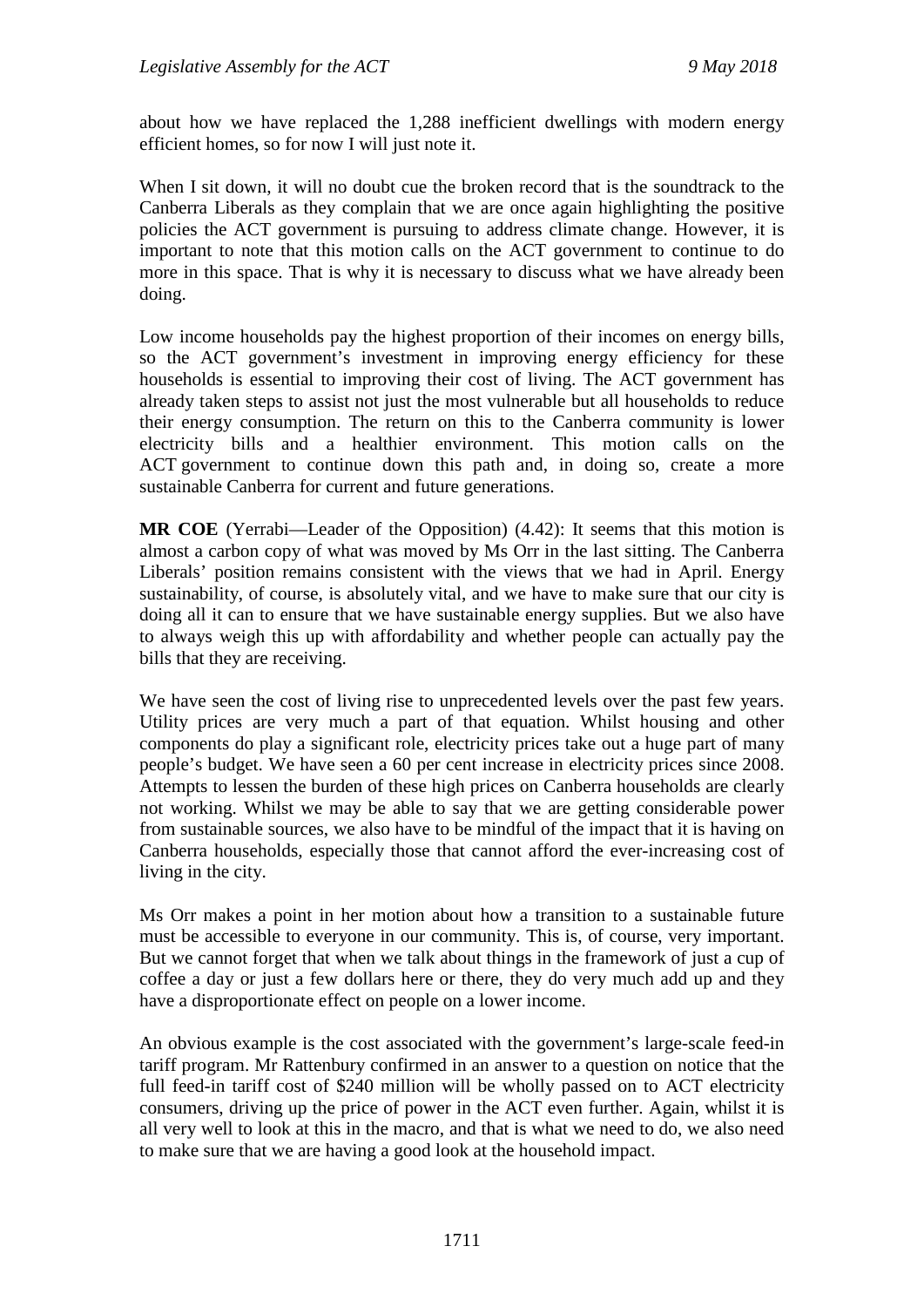I note that Ms Orr's motion asks this Assembly to support the trial of a virtual power plant program and investigate opportunities to create a larger program in the future. Surely it is common sense to wait for the outcomes of this trial before investigating opportunities for a larger program. That is why you do the trial in the first place. We must be careful that we do not, in effect, pre-empt the results of that trial. We have to be objective about that trial. If a trial is genuinely informative, we will analyse the results with objectivity rather than with a bias. It is common sense to wait for the outcome of a trial before investigating implementation of a larger scale program in the future. It seems that the government has already decided on the outcome of this program and that the virtual power plant is really just a soft opening for a larger program in the future.

I very much believe that, whilst the government has put a huge amount of work into sustainable energy sources, not enough work has gone into the impact on struggling families, in particular families struggling with power bills. The government has already scaled back various concession programs, especially with regard to rates and other fees and changes. We have to be very careful that we do not further burden families.

We do not object to what has been proposed by Ms Orr. However, we have to make sure that families with low incomes are front and centre in our consideration of these policies.

**MR RATTENBURY** (Kurrajong—Minister for Climate Change and Sustainability, Minister for Justice, Consumer Affairs and Road Safety, Minister for Corrections and Minister for Mental Health) (4.47): I welcome Ms Orr putting this motion on the agenda today. I take this opportunity to discuss some of the matters raised in that motion. I am pleased to speak in support of the points that she raises and add some information to that which has already been brought forward, both in the motion and Ms Orr's speech.

Canberra is a young city which continues to grow. This places increasing pressure on government to facilitate the growth and infrastructure, create economic opportunities and continue to provide the quality of life that earns Canberra this reputation as the most livable city in Australia.

Climate change is placing an increasing pressure on all sectors of our society. There is a call from our community to ensure not that social, environmental and economic outcomes compete with each other but rather that government take action to support all three. This is known as the triple bottom line approach. That is the discussion we are having as part of this motion.

The effects of climate change are being felt locally, and more so by the vulnerable in our community. It is expected that by 2030, just over 10 years away, here in the ACT we will have at least an increased number and severity of fire danger days and nearly double the number of days over 35 degrees Celsius. Not only does extreme heat cause great discomfort to us all but also heat stress can be deadly, especially for those already vulnerable.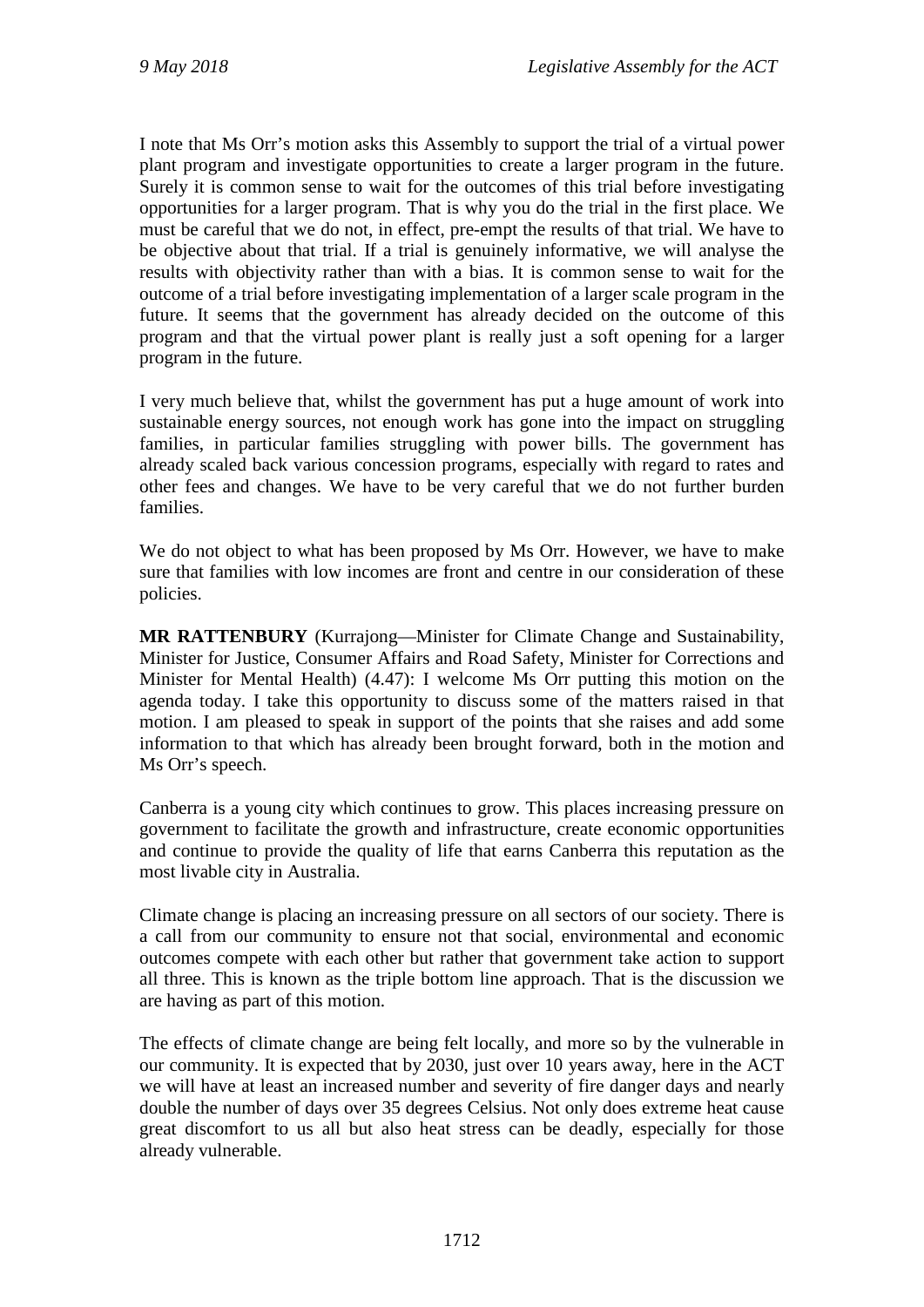Negative health is one of the worst impacts of extreme heat, but its impact filters through into the local community in many ways. Increasingly we are seeing sporting events cancelled or postponed due to heat and bushfire risk. Public infrastructure is damaged by heat. For example, road surfaces are damaged, buses are more likely to break down and trees are more likely to die. Energy infrastructure is under pressure from the increased energy use in heatwaves, primarily from people turning on their air conditioners on these extremely hot days.

And of course climate change is costly—costly to governments and costly to households and individuals. One thing that is very clear is that, even though it costs money to mitigate climate change and to adapt to climate change, it is cheaper to do that than not address climate change at all. This has been well established in many economic reports. I think Professor Nicholas Stern was the first to distil this in the 1990s. It has continued to be well understood by people who study these things. Rampant climate change will cost governments and individuals billions of dollars and it is a recipe for economic as well as environmental disaster.

This is one of the terrible ironies in the approach of our federal coalition government, which claims to care about the cost of living and about struggling families. But the federal government is simply letting those families down. By failing to address climate change, by continuing to pursue highly polluting fossil fuels projects, by failing to acknowledge the importance of transitioning to renewables and a zero carbon future, and by implementing policies that will actually delay or stymie the transition, such as the national energy guarantee, the federal coalition is condemning this country to a future of economic stress and higher costs. The people who are already struggling the most and are already the most vulnerable will be hit the hardest under these scenarios.

The federal government's approach to energy, climate change and cost of living is full of ironies. It would be funny if it were not so tragic. The grid instability and blackouts that have occurred in recent years have largely been caused by failing coal plants. Coal-fired electricity generators have a tendency to fail when the weather becomes too hot. The irony is that the weather is getting hotter and hotter, largely due to the emissions spewed out of coal plants. The plants are now failing in these heatwaves, putting extended pressure on the electricity grid, helping to spike the wholesale costs of electricity. Then, of course, all of these costs are passed through to consumers.

Members may recall we spoke recently about the national energy guarantee in the Assembly. I outlined the significant detrimental cost impact it could have on ACT residents. As I said at the time, these are issues I am taking up at the national level with my energy minister counterparts. I hope we can reach a situation where these serious concerns are resolved.

Currently in the ACT we are on our way to 100 per cent renewable electricity, as has been touched on in the discussion already today. This has been achieved through our large-scale feed-in tariff scheme resulting in the construction of various new renewable energy projects in the ACT and around the country.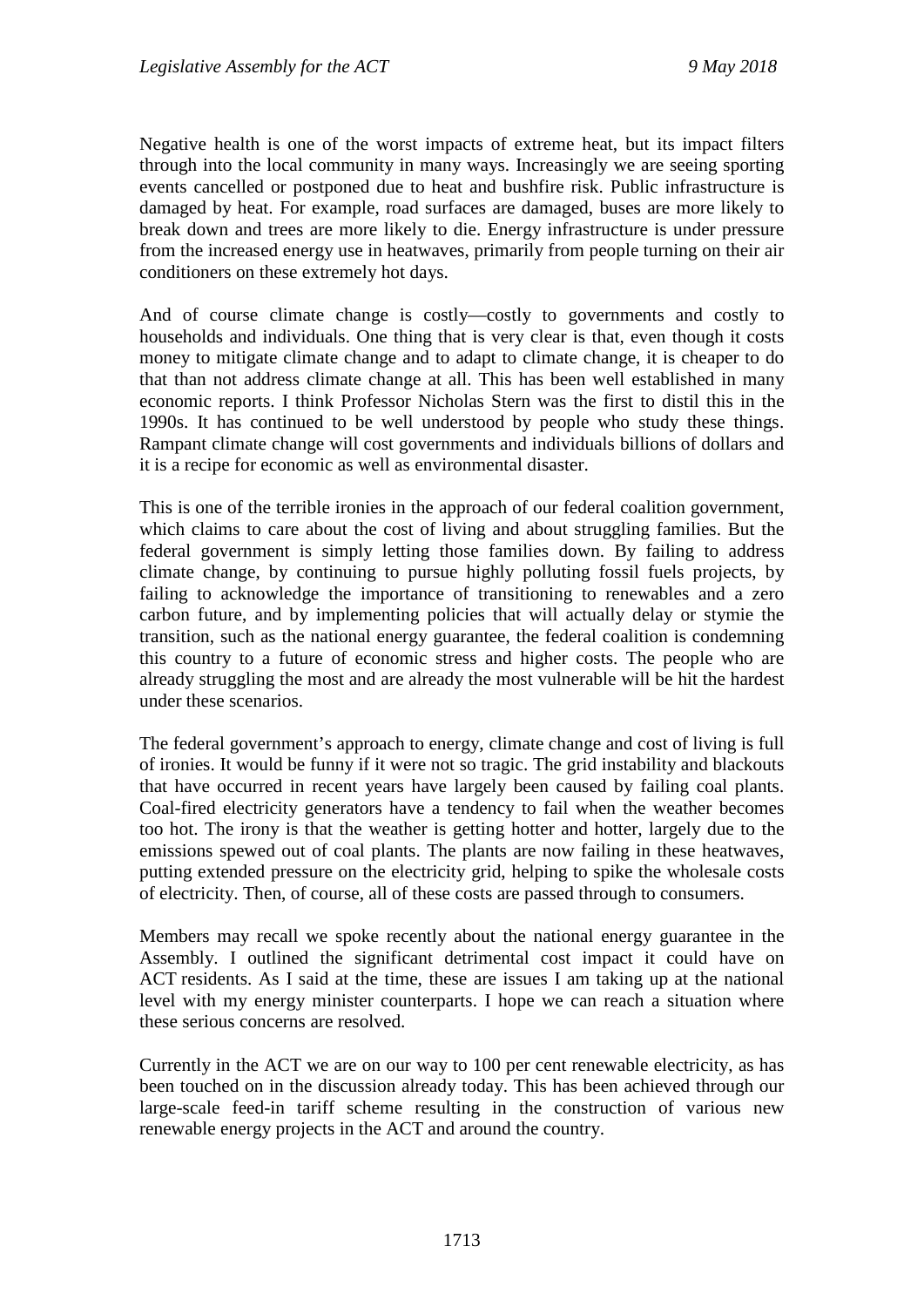I would like to touch on some of the points that Mr Coe made. The cost of achieving 100 per cent renewables is expected to peak at less than \$4.90 per week per household in 2020. The most recent estimates are lower than the government originally anticipated for this scheme. I am pleased about that. This is a decline over time as the wholesale market price has risen. At the same time, participants in the ACT's energy efficiency improvement scheme save on average \$5 per week. For those households participating in that program, that is a net gain—a small but nonetheless net gain; certainly not an imposition.

Mr Coe did speak of the fact that power prices have increased significantly since 2009. This is absolutely true. We have all seen it. We have seen the very significant energy price rises. It is worth reflecting on what has driven those. Reports from the ICRC, the ACT's independent price setting authority, are very clear that prices in recent years have been driven by two things: those two things have been what is colloquially referred to as the "gold plating of the grid", overinvestment; and having to invest heavily in the grid to cope with peak demands, which is driven by those really hot days in Australia.

Again, it comes back to the ironies here. The cost of electricity has been driven up by that, and it has been driven up by a spike in wholesale electricity prices. Particularly last year, when we saw an 18 per cent increase in electricity prices in the ACT from the ICRC, that was sheeted home to those two causes predominantly. The big increase last year was driven by the closure of the Hazelwood coal-fired power station. That was done because its French owners simply decided it was too expensive to upgrade. And they just got out. There was no orderly transition here. There was no strategic decision about when to close Hazelwood. It was a travesty the way that Hazelwood closed down. It had a terrible impact on the local community, whose jobs were just dropped like that, and it had a terrible impact on the national energy market in terms of no clear transition plan.

But as more renewables are coming into the grid and replacing the lost capacity from Hazelwood we are seeing those wholesale energy prices come down. We will start to see that flow through in energy price decisions over the next couple of years. It is important to reflect on what has driven this. Mr Coe is right: it is significant increases that have really put pressure on households. But it is actually the renewables in the grid that are starting to help bring those prices back down.

One of the features of the large-scale feed-in tariff auctions has been the 20-year price contracts and the contract for difference process. That will certainly continue to protect ACT consumers into the future. Increased energy use precipitated by climate change, combined with high and, at least for the next few years, increasing energy prices, has prompted a call from the community to assist in making houses more energy efficient and more livable.

As Ms Orr highlights in her motion, the ACT government is undertaking initiatives that support all Canberrans to think and to live sustainably. From the energy we use to the products we throw away, we have various programs that encourage us to be more sustainable; programs to help us manage and improve accessibility to efficient,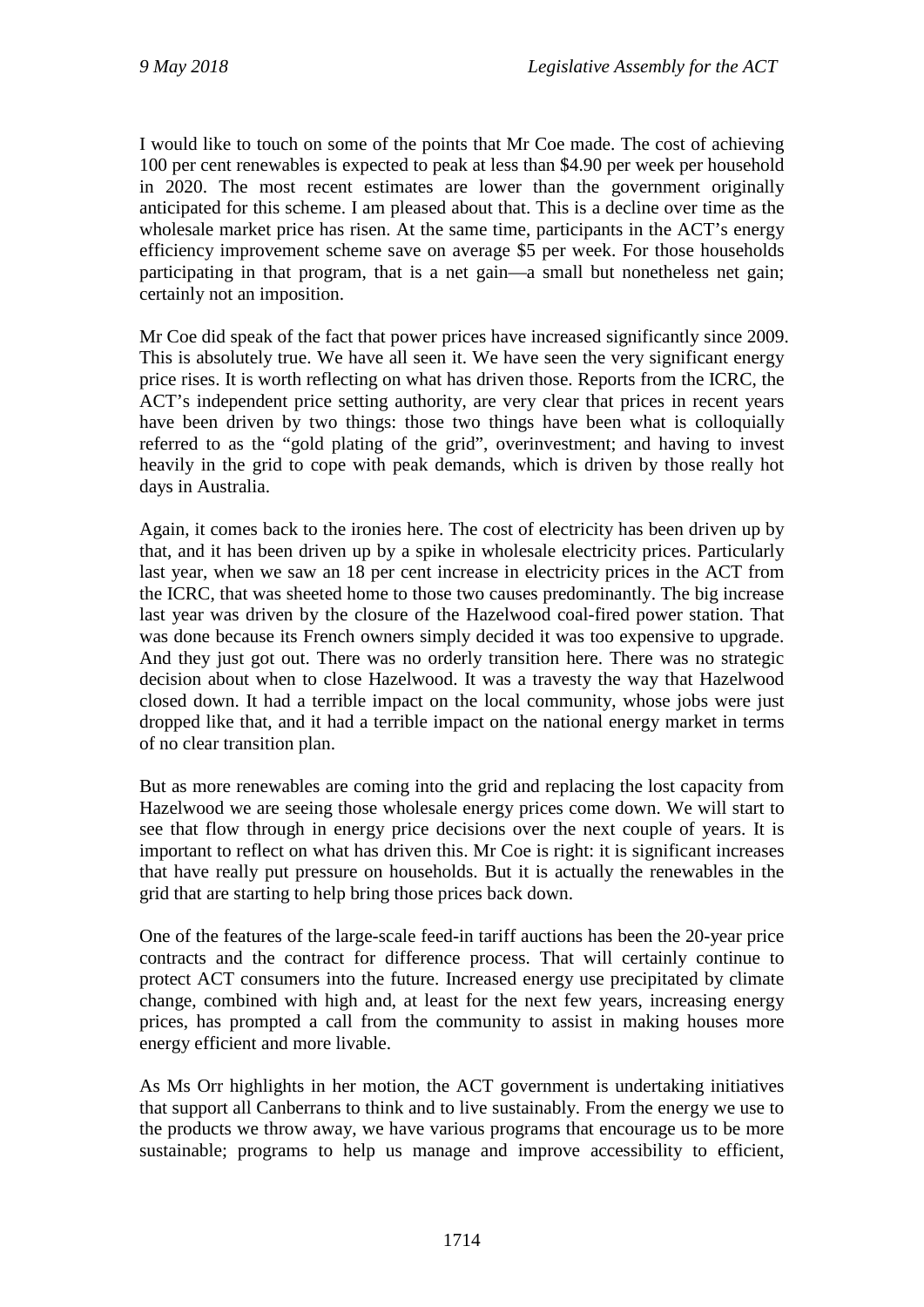renewable and sustainable energy. Importantly, these programs include initiatives to help save costs for individuals and households.

I will touch just briefly on a few of the programs. I know Ms Orr mentioned a few of them. The ACT government's Actsmart programs support households, schools and businesses to become more environmentally sustainable. The services offered through Actsmart household programs provide households with practical advice and incentives to save money through lower utility bills while maintaining the comfort levels in their home.

In addition, there is further support provided to the more vulnerable householders through the Actsmart low income programs. These low income programs completed their first installation of a rooftop solar PV system in December 2017, with a hundred systems installed since then. The savings to householders are expected to be up to \$900 per year. Incorporating solar energy into households provides several benefits, the most notable being decreased utility expenditure and associated greenhouse gas emission reduction, and increased penetration of renewable energy into the electricity grid.

While there has been a large uptake of residential solar within the ACT, low income households do need support with the purchase and installation of equipment to take advantage of this technology because of that issue of up-front cost. The program provides a subsidy of up to 60 per cent to install rooftop solar, removing the barriers for low income households to benefit from solar energy, enhancing social equity and the capacity to respond to increasing energy prices.

The program supports a limited number of householders, with a full subsidy for an installation, focusing on those in greatest need. This can include those on life support using essential medical equipment or those in greatest financial distress. The government is working with ACAT to identify those in greatest need and those identified through the hardship programs of energy retailers in the territory.

The solar for low income program will install over 450 rooftop systems over the four years of the program. The services and support available through the Actsmart low income home energy efficiency program include individual in-house energy assessment, education, draught proofing and referral to a range of programs. For example, householders can be referred to receive thermally efficient curtains through the curtain program. Curtain materials and rods provided through government funding are customised and installed by St Vincent de Paul volunteers to reduce heat loss through windows and improve privacy, security and comfort.

Due to their low income, some householders are having to use inefficient fridges or freezers. This adds to their ever-increasing utility bills. During their energy assessment households may be referred to receive a more energy-efficient fridge or freezer. Better refrigeration means householders can reduce their energy bills, save money and also potentially reduce food spoilage, which is obviously a benefit as well.

Households are further supported by a referral to the no interest loan scheme, which can provide a subsidy funded by the ACT government for split systems, fridges,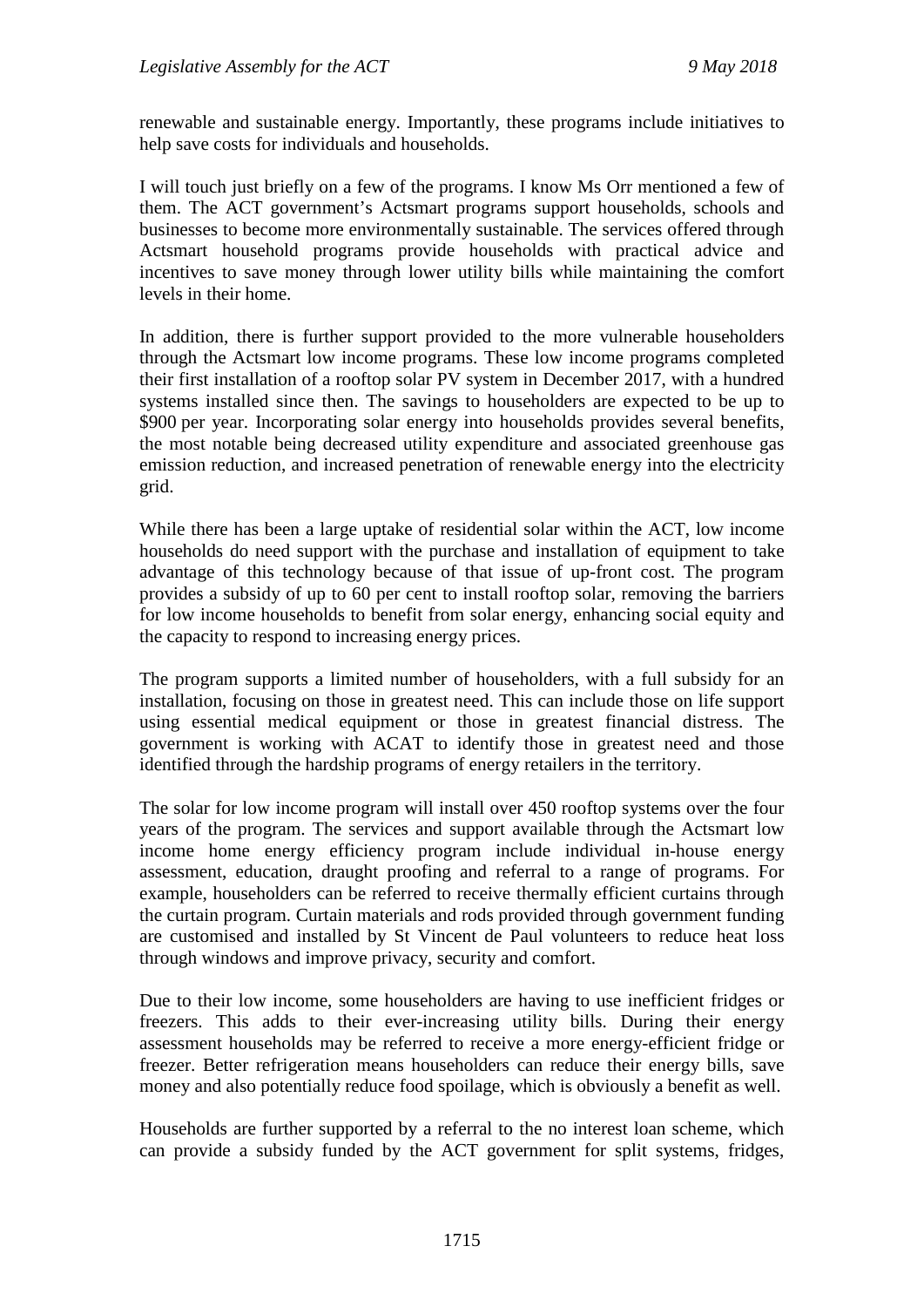freezers or washing machines. This loan helps householders to have a choice about purchasing a more energy-efficient appliance, which will further benefit them through a decrease in the running costs of the appliance long-term.

The Actsmart home and energy advice team and St Vincent de Paul have been working closely with members of the culturally and linguistically diverse groups in our community, providing tailored information on improving the energy efficiency of their homes and understanding energy bills. Culturally appropriate information is being provided through workshops. These have been extremely popular, providing information to over 600 householders just this financial year.

Many of us take these things for granted, but for the most vulnerable in our community these basic bits of information and the provision of curtains or good appliances are not a given. By providing these services and programs we are working towards future proofing these vulnerable members of the community against energy price increases and helping them to be more adaptable to climate change.

Ms Orr spoke about the EEIS, and she gave some of the numbers. I think it has been a very successful program. The program is currently being reviewed because it is legislated until 2020. I look forward to providing the details of that to members when that review is available. With energy prices on the rise, it is worth reflecting the impact this scheme has had. It has installed over 1.2 million energy saving items, saving households and small businesses \$240 million off their energy bills, which is a staggering achievement for a small jurisdiction like the ACT.

I think it is worth reflecting on the virtual power plant. I do not have a lot of time left. The key point—and it goes to observations Mr Coe made; I want to assure the Assembly—is that this came about because the government created an enabling environment which has encouraged innovation. This is being done through the private sector. ActewAGL and our friends at Reposit have essentially partnered up.

In terms of Mr Coe's observations about whether it should be expanded or not, the reality is that it will expand because people in the community are taking it up through this private sector initiative, which has been enabled by the work of the ACT government in bringing renewable energy to Canberra, in rolling out the large-scale battery program. We put those things in place. That is enabling others to innovate off the back of the work that the ACT government has put in place.

I will close by underlining the fact that the ACT government has demonstrated it is possible to get great environmental outcomes through our 100 per cent renewable energy program. We can do it—in a way not only that minimises the costs but also that protects those in our community who need support—by putting in place parallel and supportive programs both to deliver energy efficiency and to work with those who perhaps are not as literate when it comes to energy policy so that they can manage their own households and overcome some of the financial barriers they might face to becoming more energy efficient and reducing their bills. I am pleased to support Ms Orr's motion today.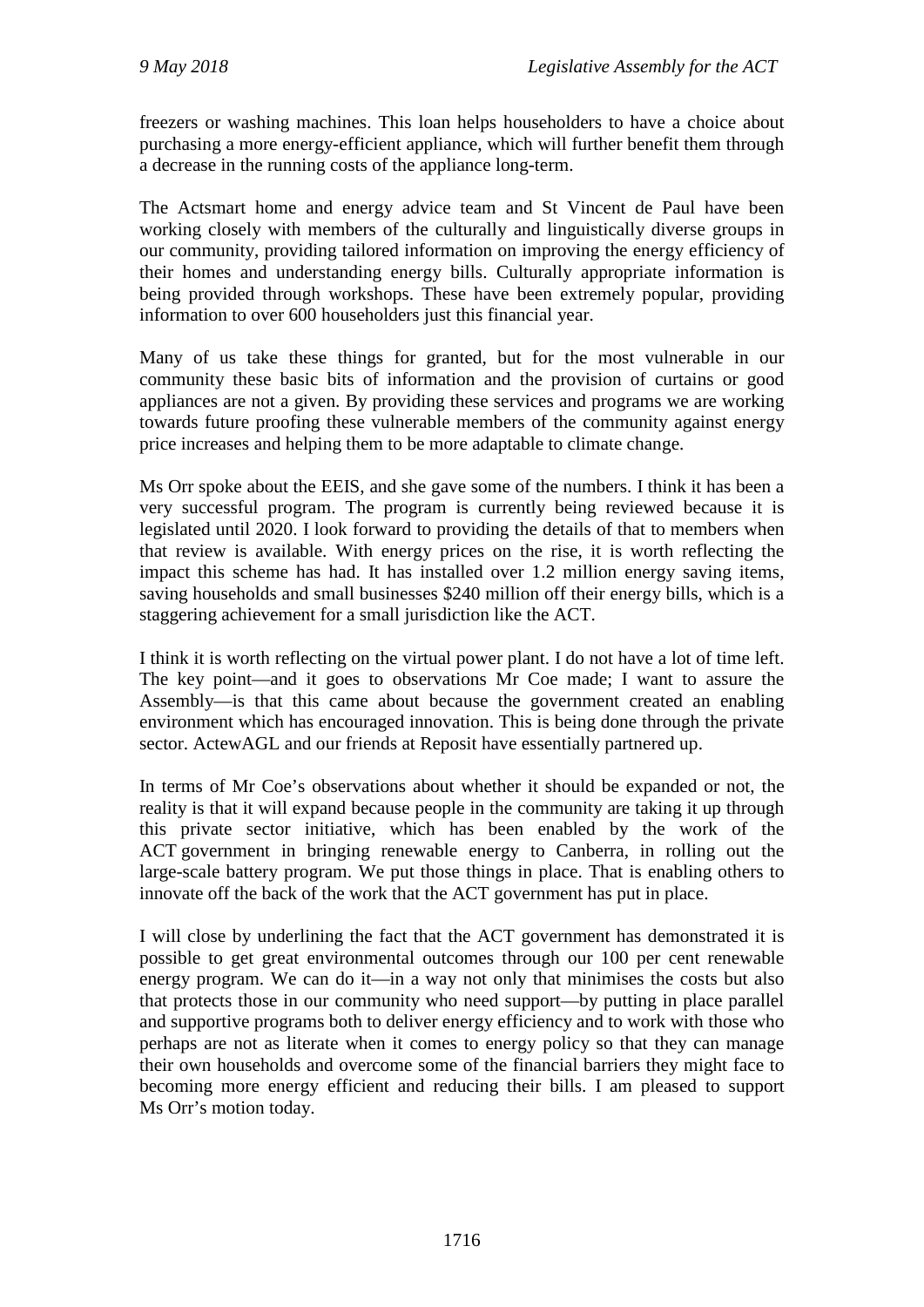**MR STEEL** (Murrumbidgee) (5.02): I rise today to speak in support of Ms Orr's motion regarding energy efficiency improvements in the ACT to improve the sustainable of our city. The ACT government is focused on improving energy efficiency in the ACT, particularly for more vulnerable and low income households, to ensure that all Canberran citizens are supported to make their homes more efficient. This is part of our approach to make sure that the ACT is taking responsible steps to manage climate change and to sustain our environment.

Improving energy efficiency is part of the ACT's climate strategy for net zero emissions under the Energy Efficiency (Cost of Living Improvement) Act 2012. Reducing energy consumption reduces greenhouse gas emissions, which in turn supports the ACT government's target of reducing greenhouse emissions by 40 per cent by 2020, based on 1990 levels. Energy efficiency is part of the responsible steps we are taking to manage the reduction in our emissions here to support the environment and also households to reduce their energy costs.

The ACT government's major program in the area, as has been mentioned, is the energy efficiency improvement scheme. The scheme is a compulsory scheme for electrical retailers in the ACT. It is established under the energy efficiency improvement act. The scheme operates by placing a requirement on all electricity retailers to achieve energy savings in households and small to medium businesses.

The scheme reduces the energy use and costs of household and businesses, reduces greenhouse gas emissions and encourages the efficient use of energy. The scheme has already provided energy and cost savings to over 17,000 lower income priority households. It has installed over one million energy efficient items, with savings of around \$5 a week for households.

Indeed, it has improved over 70,000 households and businesses in the ACT. The EEIS activities include sealing, exhaust fan sealing, and the installation of thermally efficient windows and glazing. Among these installations, the scheme has also delivered central space heaters, efficient heaters, and low energy lighting. I know that part of the scheme is now closed to some households. As Minister Rattenbury has mentioned, I look forward to the evolution of the scheme in the future.

The ACT government are also replacing ageing public housing stock with more efficient housing as part of our public housing renewal program. We are more than halfway through that program at the moment. It is a priority to ensure that the most vulnerable in our community have safe access to secure housing.

While electricity prices in the ACT remain the lowest in the country, prices in the national market have increased. We do have very cold winters. This was highlighted in a recent 2016 UnionsACT report which showed that the ACT is the most energy-intensive area in Australia.

The new public housing stock was designed to match the look and feel of surrounding suburbs, with greater energy efficiency providing lower costs and energy consumption for residents. This includes a minimum six-star energy rating and energy efficient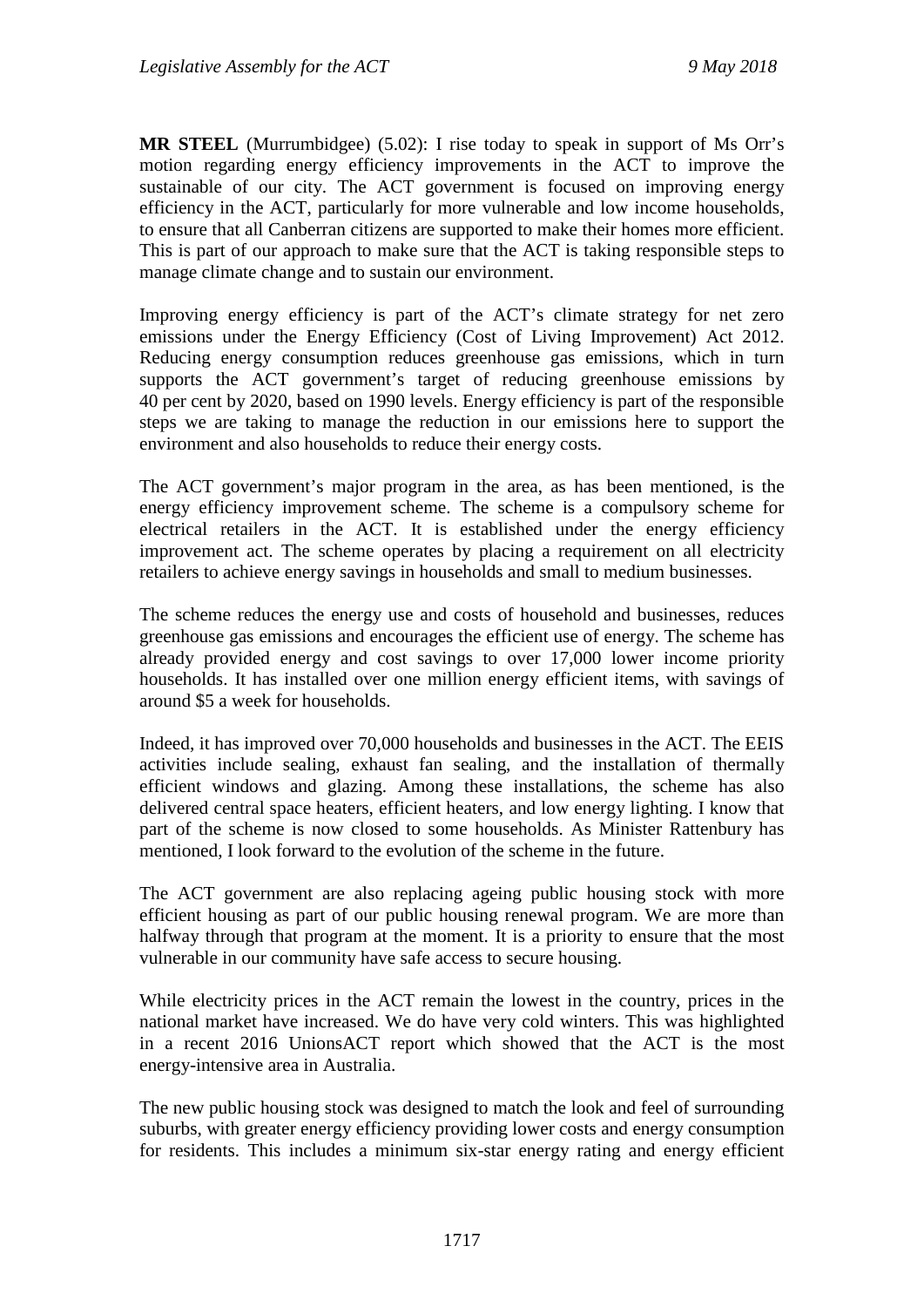equipment and fittings. The design also takes into account natural resources such as taking advantage of natural sunlight and ventilation. Care was also taken to ensure that new public housing stock would particularly support older tenants and tenants with a disability.

As part of our government's responsible steps to manage climate change and the environment, the ACT government is developing options to provide prospective tenants with the information to make informed decisions regarding energy efficiencies in their properties, particularly those properties that are newly purchased.

Of course, in the ACT there is a mandatory requirement to disclose energy efficiency ratings for all homes. This disclosure is useful for prospective tenants and buyers. It allows them to understand the energy efficiency of homes that they are looking to purchase but also to look at the steps suggested to improve the efficiency rating of their homes through retrofitting.

As we improve energy efficiency through our public housing renewal program, the ACT should continue to investigate ways to improve housing stock across the territory in terms of energy efficiency. One of the key areas of focus in the energy sector under the ACT's climate strategy to a net zero emissions territory 2017 is deep retrofitting of housing stock. This is the addition of new technology or features to older systems to make them more energy efficient. That includes stopping leaks in seals, reducing draughts and adding insulation. Looking at window treatments like double glazing is also another example.

When speaking to a previous motion moved in the Assembly by Ms Orr, I suggested that residents should act to shop around for better energy plans. One thing I failed to mention then, which I want to mention today, is encouraging people to go to the energy made easy website, where they can look at all energy plans across the ACT's major retailers and compare them very easily. It is energymadeeasy.gov.au.

As has been mentioned, another resource is our Actsmart website. It provides tips to households on how to reduce electricity and gas use. We know that standby power, or vampire energy as it is sometimes referred to, can account for up to five to 10 per cent of power use in the average Canberra household. Actsmart suggests many tips for residents to reduce energy consumption without forgoing comfort, such as installing standby power controllers or energy saving boards to use with electronic devices. Consumers can also compare different products for energy efficiency before they purchase them.

Another really important program that the ACT government is involved in, together with our colleagues from the states and the commonwealth, is the E3 program, the equipment energy efficiency program. It places star ratings on appliances used in households. I was really pleased to see that the E3 program is currently conducting a review of swimming pool pumps. Currently, they are not required to have star ratings. It is a voluntary scheme at the moment. That means that if you go to the pool section in your local Bunnings store looking to buy a pool pump, you actually cannot find a pool pump that has a star rating. That is a real problem when we are trying to encourage people to replace their appliances with more energy efficient ones.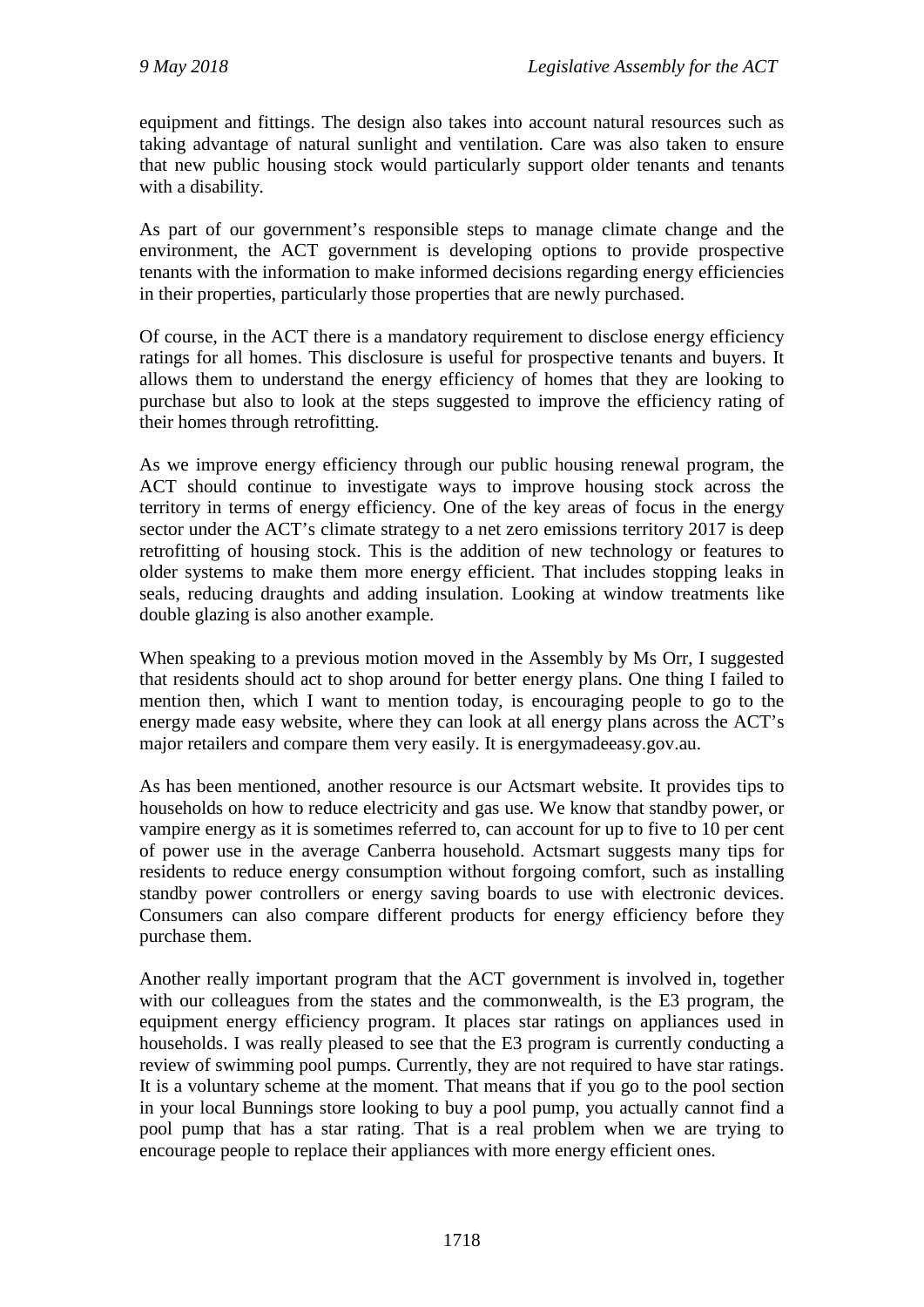However, there are a number of pool pump manufacturers that provide up to 10-star energy efficiency. We should require star ratings on all pool pumps, because a small capital cost up-front does not necessarily mean you are going to have a small ongoing operational cost. We know that pool pumps use quite a lot of energy. I certainly encourage the GEMS Regulator to continue to look at other appliances for which we should be applying a mandatory rating, such as ovens and other high energy use products, as has been done in Europe.

I was really disappointed last night to see in the budget that the Liberal federal government has decided to continue the cuts to the pensioner energy supplement, which will cost pensioners \$14 a fortnight. At a time when the Liberals are stripping back support for vulnerable Canberrans to deal with increasing energy costs, our government has increased the utility concession.

Our government will continue to take responsible steps to manage climate change in our environment, support energy efficiency in our homes and support those who need extra assistance to deal with energy costs. I really commend Ms Orr for bringing this motion forward today. I look forward to seeing the results of the continuing work we are doing in this space.

**MS BERRY** (Ginninderra—Deputy Chief Minister, Minister for Education and Early Childhood Development, Minister for Housing and Suburban Development, Minister for the Prevention of Domestic and Family Violence, Minister for Women and Minister for Sport and Recreation) (5.10): I am very happy to be part of a government that is doing everything it can to reduce emissions to meet the challenge of climate change. The ACT will be the first jurisdiction in Australia to reach 100 per cent renewable energy by 2020, something we should all be enormously proud of.

It is important that the benefits of lower emissions and lower energy prices are accessible to the people who most need them. That is what the government has been doing in my portfolio. My portfolio of Housing and Suburban Development has been working hard to make sure that housing is provided to people who most need it but ensuring also, through our renewal program, that the homes are sustainable and best meet the needs of our tenants.

We are just past the halfway point. The next part of that program will mean that in the end more than 11 per cent of our public housing properties will be newer, more sustainable and cheaper to run—cheaper to keep cooler in the warmer months and cheaper to heat in the cooler months.

As I said, in the ACT we take as many steps as we can to improve energy efficiency in simple ways. These have been referred to in the debate. They include dual-flush toilets and water shower heads that reduce water use. In 2017 Housing ACT, in collaboration with the Environment, Planning and Sustainable Development Directorate, entered into a partnership with ActewAGL to deliver energy efficient products to public housing. This has been a very worthwhile partnership. As a result, in December 2007 Minister Rattenbury and I launched a trial program to improve energy efficiency and lower utility bills for public housing tenants, under the energy efficiency improvement scheme.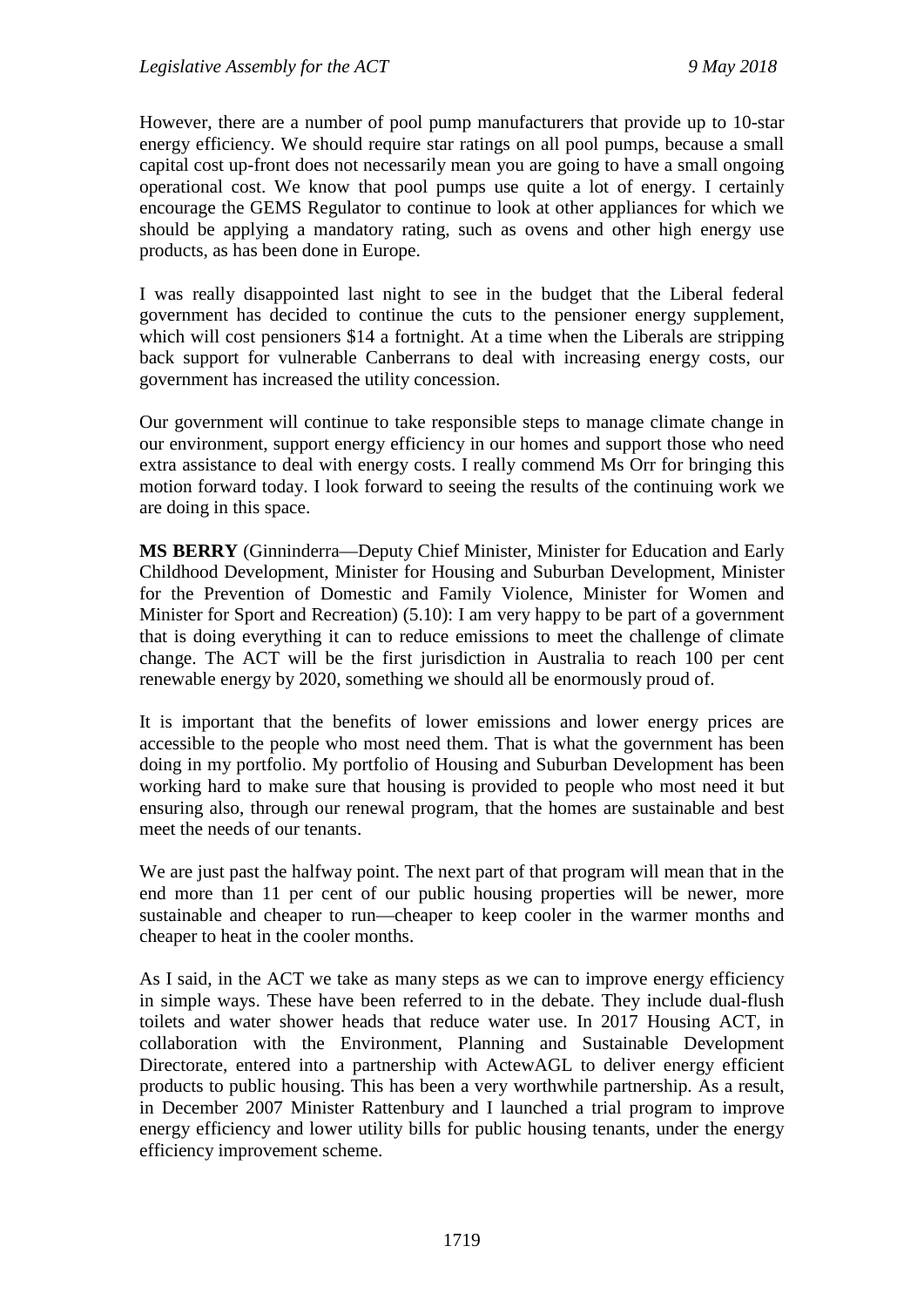This initiative will help public housing tenants to reduce their energy use and energy bills, as well as reduce emissions, by replacing over 200 old inefficient heaters with highly efficient systems. These will significantly reduce the energy costs of ACT residents who most need this help.

As of April 2018, 210 properties had had new appliances installed or will have them installed in the coming weeks. Mr Rattenbury and I were able to visit one of the first where the tenant had her heater replaced. She was excited at the prospect of having an efficient heating and cooling system in her home. But she was also excited that it would bring more comfort to her family and, in particular, reduce her energy bills. She was looking forward to using the savings to purchase Christmas presents for her family.

In addition, the energy efficiency improvement scheme trial in Housing ACT, through the Public Housing Renewal Taskforce, commenced in June 2017. It included installing window furnishings to newly constructed dwellings. This is a simple and effective way to reduce energy costs for tenants. New dwellings constructed for Housing ACT are built with a minimum six-star energy rating, with high-efficiency energy appliances installed. When purchasing existing properties, Housing ACT considers properties with an energy rating of at least three stars.

Madam Speaker, all the programs that the government has implemented demonstrate that you can improve outcomes for our environment while assisting the people who most need help. I look forward to continuing this work.

**MS ORR** (Yerrabi) (5.14), in reply: In summary, I thank members for their contributions. Mr Coe made a few statements I would like to clarify. My motion today is not a carbon copy of the motion I moved last time. While they do both mention virtual power plants, this one is much broader than that. The focus is looking at making sure that the whole community is included in our transition to a sustainable climate future.

There are a range of actions included in this motion. I note that Mr Coe said he will not be opposing them, that the opposition supports everyone being included. But I must say that I am a little perplexed by the negativity in his speech. I hope he goes away and has a think about some of the things that have been raised in this debate. I think other members have put quite eloquently how this motion responds to quite a few of the issues that Mr Coe raised.

I think it is really important that as we transition to a climate sustainable future we include everyone in our community. I am proud to be part of a government that looks at including people and that is doing things. I call on the government to continue to take action and to identify new areas where this can be done.

Question resolved in the affirmative.

# **Bimberi Youth Justice Centre—foetal health**

**MRS KIKKERT** (Ginninderra) (5.16), by leave: I move the motion as amended: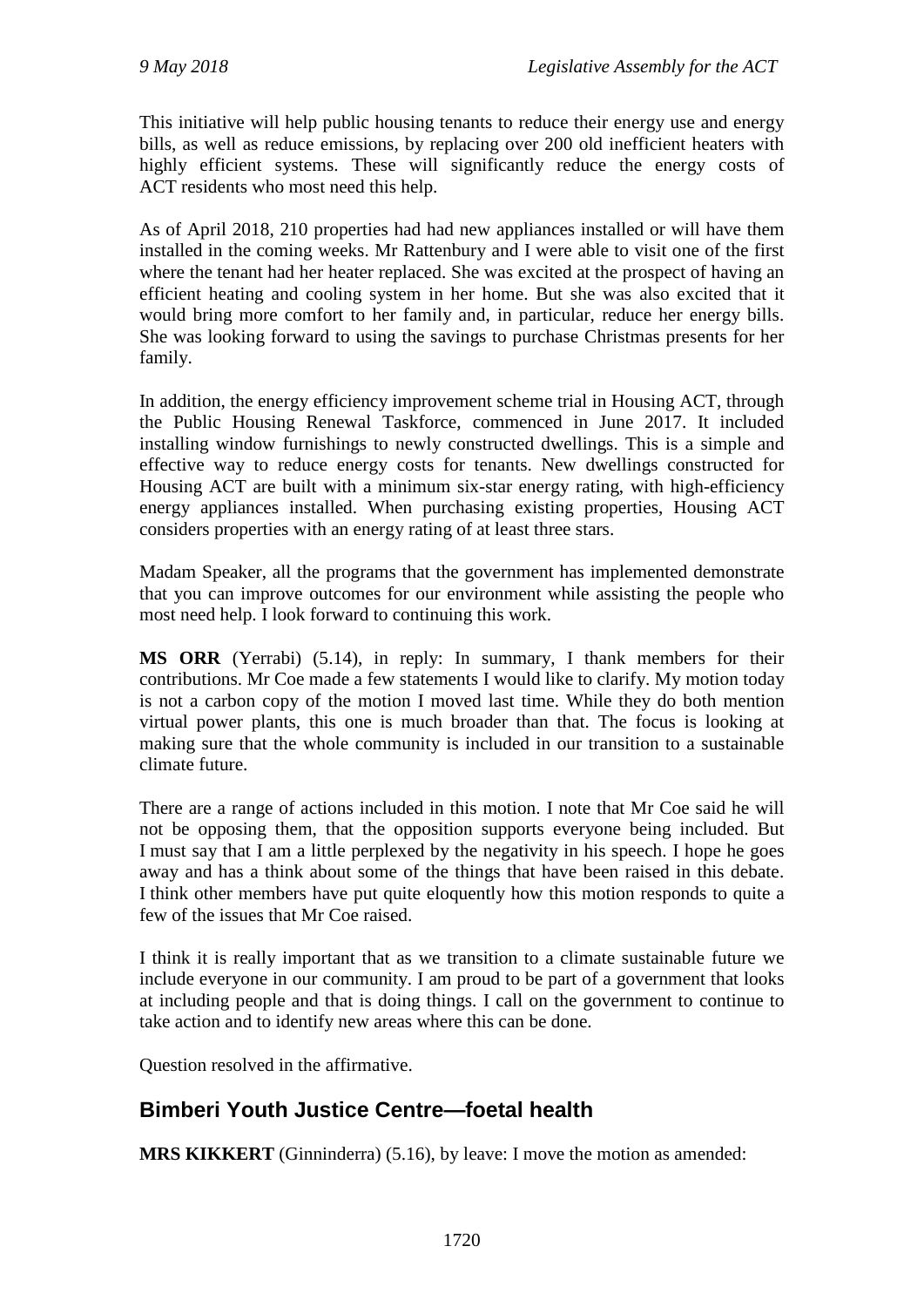That this Assembly:

(1) notes that:

- (a) in the Australian Institute of Health and Welfare's 2016 National Drug Strategy Household Survey, one in four women reported having consumed alcohol after becoming aware of their pregnancies;
- (b) alcohol exposure at any time during pregnancy can cause damage to the developing foetus. Evidence demonstrates that alcohol passes easily through the placenta within a couple of hours, giving the foetus a blood alcohol concentration nearly equal to that of the mother. Amniotic fluid retains alcohol, prolonging exposure to alcohol for the foetus. The foetus has minimal ability to metabolise alcohol and the ramifications of foetal alcohol exposure can produce lifelong harm known as foetal alcohol spectrum disorder (FASD);
- (c) it is estimated that more than 500 000 Australians suffer from FASD;
- (d) research has shown that children and youth with FASD have a much higher risk of not completing their education, of falling into lower socioeconomic groups, of self-medicating with drugs and alcohol, of suffering from anxiety or depression and of ultimately coming into contact with the criminal justice system;
- (e) juveniles with FASD are 19 times more likely to be incarcerated and are far more likely to be recidivist;
- (f) 60 percent of the people with FASD over the age of 12 have criminal histories;
- (g) prisoners with FASD are prone to exploitation and higher rates of victimisation, as well as repeating the behaviour of their perpetrators to others in the community following their release from prison; and
- (h) the economic cost of FASD in Australia has been estimated to run into billions of dollars;

(2) further notes that:

- (a) the 2012 national inquiry into FASD found that there is a need for diagnostic tools and services, as well as capacity to provide them. Consequently in 2016, the *Australian Guide to the Diagnosis of Fetal Alcohol Spectrum Disorder* was published as a national diagnostic and screening tool for FASD;
- (b) the 2015-17 Banksia Hill Project was the first initiative in Australia to assess and diagnose detainees in a youth detention centre for FASD, resulting in findings of 36 participants (over 33 percent) with FASD but only two who had been previously diagnosed; and
- (c) justice health services within the ACT, namely Forensic Mental Health Services and Primary Health Services, currently do not assess and diagnose detainees at the Bimberi Youth Justice Centre for FASD in accordance with the *Australian Guide to the Diagnosis of Fetal Alcohol Spectrum Disorder*; and
- (3) calls on the ACT Government to:
	- (a) assess and screen all detainees, including newly arrived detainees, at the Bimberi Youth Justice Centre for FASD in full accordance with the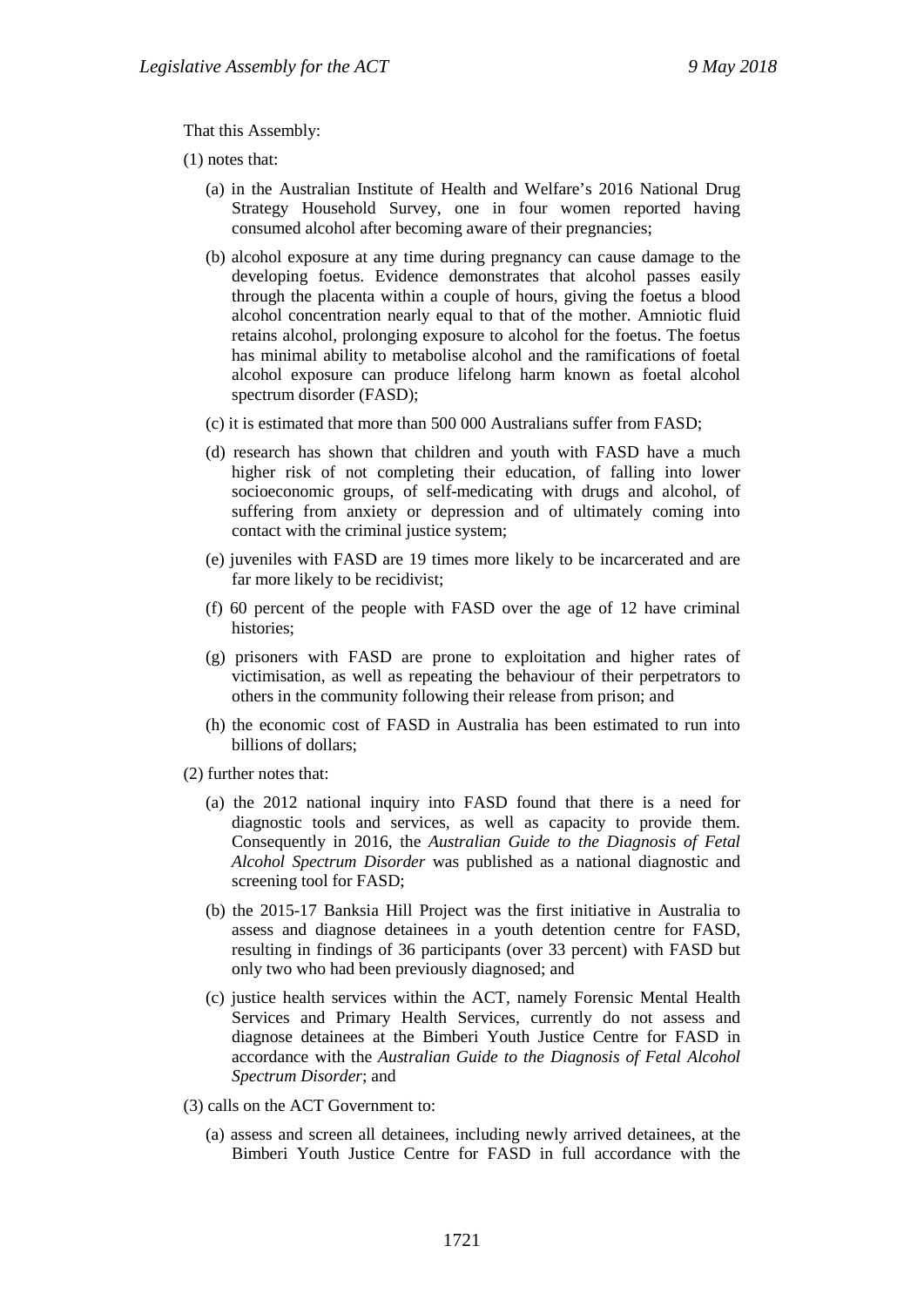*Australian Guide to the Diagnosis of Fetal Alcohol Spectrum Disorder* and develop treatment plans for ongoing care where diagnosed;

- (b) better support future detainees in Bimberi by practicing robust collection and sharing of data relating to the assessment and screening of detainees;
- (c) work with nationally recognised and accredited organisations to make sure best practice is reflected at each stage of the process and in all aspects of this work undertaken; and
- (d) provide specific training to all Bimberi staff on how best to work with and support detainees with FASD.

I am pleased to move this motion today and to address this very important topic. One of the key strategies in the blueprint for youth justice in the ACT is "providing intensive individualised support to children and young people", including "recognising individual circumstances and responding appropriately". This strategy acknowledges that kids who come into contact with the youth justice system or who are at risk of coming into contact with youth justice all have unique needs and equally unique risk profiles. As a result, effective responses will be carefully tailored to each child's or young person's particular circumstances. This requires that a young person's unique needs are known.

Unfortunately, some risk factors are frequently unknown. One of these is foetal alcohol spectrum disorder, FASD. This disorder is characterised by severe pervasive neurodevelopmental impairment due to prenatal alcohol exposure. In the health community, it is "well recognised that FASD is underdiagnosed".

Research that was published in the *British Medical Journal* only three months ago highlights this problem. Researchers recently assessed 99 children and young people in Western Australia's Banksia Hill detention centre. Like our Bimberi, Banksia Hill is the only detention centre in WA. The published findings are staggering. Thirty-six per cent of the detainees who were assessed were diagnosed with FASD. Out of these 36 children and young people, only two had been previously diagnosed. This means that out of 99 kids screened in Western Australia's youth detention system, more than one-third had a serious disorder that had not previously been identified.

I suspect this problem is not limited to Western Australia. The National Health and Medical Research Council recommend against drinking alcohol when pregnant, planning for pregnancy or breastfeeding, because evidence clearly shows that no amount of alcohol during pregnancy is safe. In many cases, alcohol consumption occurs unintentionally during the first few weeks of an unplanned pregnancy. However, the latest national drug strategy household survey conducted by the Australian Institute of Health and Welfare found that one-quarter of women reported having consumed alcohol after becoming aware that they were pregnant.

It is known that when an expectant mother drinks, the alcohol passes easily through the placenta within a couple of hours, giving the foetus a blood alcohol concentration that nearly matches their mother's. Amniotic fluid retains the alcohol, which prolongs alcohol exposure for the foetus, which has minimal ability to metabolise it. Alcohol has potent effects on foetal brain development, the result being some form of FASD.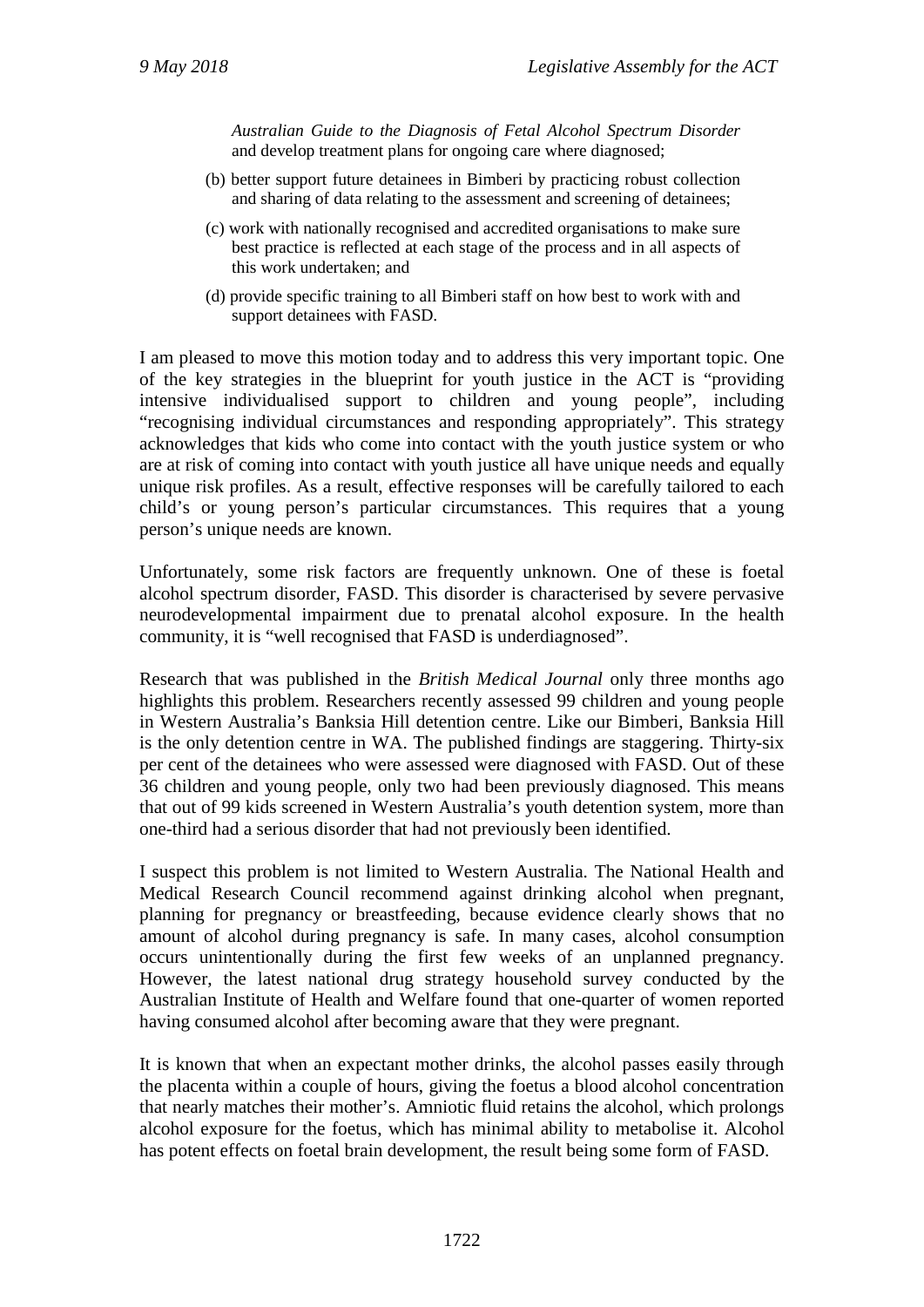The latest national action plan for FASD notes that the extent of the disorder within Australia is not known, owing to a lack of data collection. For example, our hospitals here in the ACT have not consistently recorded alcohol use during pregnancy, which complicates diagnosis in our local community. Regardless, a very conservative estimate is that 500,000 Australians may suffer from some form of FASD.

FASD manifests primarily as behavioural problems and learning difficulties. People who suffer from FASD make up a vulnerable part of our population, particularly where undiagnosed and unmanaged. Research has shown that children and youth with FASD are at a much higher risk of not completing their education, of falling into lower socio-economic groups, of self-medicating with drugs and alcohol, and of suffering from anxiety or depression. Furthermore, the Australian Medical Association has stated:

The symptoms and behaviours relating to FASD increase the likelihood that impacted individuals will come into contact with the criminal justice system (particularly those that are undiagnosed).

And because FASD is not easily identifiable, it frequently remains undiagnosed. People with FASD often do not realise they have broken the law and often do not comply with court orders, which can lead to imprisonment. A chief justice of Western Australia has observed that FASD:

… is an increasing problem in our courts. It is one of those conditions that are almost certainly chronically underdiagnosed … It is a condition that is inherently likely to put them in conflict with the justice system.

Statistics reveal that juveniles with FASD are 19 times more likely to be incarcerated and are also far more likely to be recidivists. Sixty per cent of people with FASD over the age of 12 have criminal histories. Research has shown that prisoners with FASD are prone to exploitation and higher rates of victimisation, as well as repeating the behaviour of their perpetrators to others in the community following their release from prison.

A national inquiry into FASD was held in 2012 and found a need for diagnostic tools and services as well as capacity to provide them. Consequently, in 2016 a national diagnostic and screening tool for FASD was published. It is now available nationwide in the hope of learning more about the prevalence of FASD in Australia and enhancing the necessary lifelong service provision by educating health professionals to better equip them with the necessary tools to assess, diagnose and manage FASD. It was this diagnostic and screening tool that was used in the Banksia Hill detention centre study.

The Children and Young People Act already requires that each young detainee admitted to Bimberi Youth Justice Centre be assessed within 24 hours to identify any immediate physical or mental health needs or risks and that any such needs or risks be addressed. I understand that the Bimberi mental health service is a cross-disciplinary team comprising a psychologist, an occupational therapist and a psychiatrist. This is a good start but does not go far enough. Considering the established links between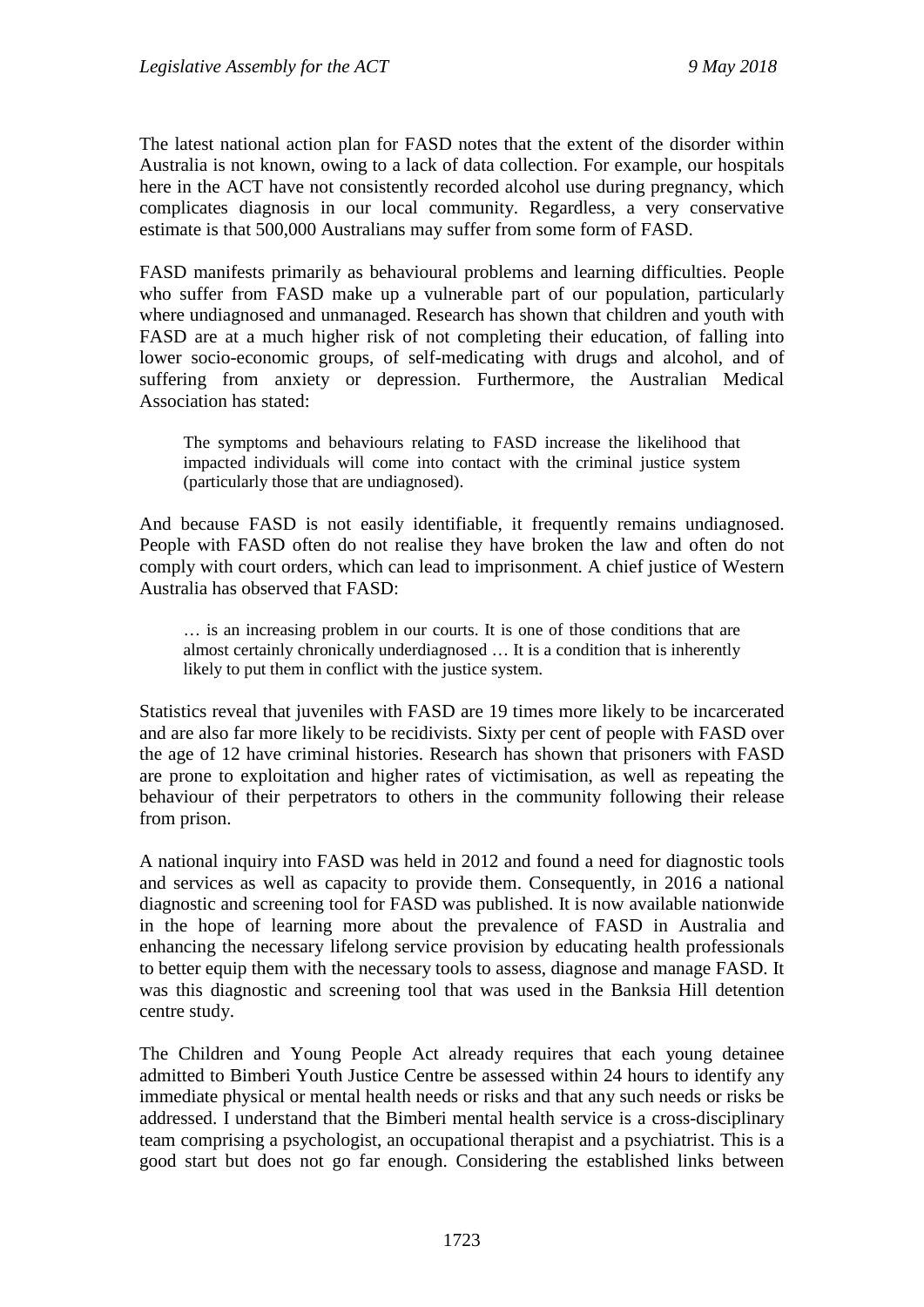FASD and contact with the youth justice system, it is essential that young detainees be screened for foetal alcohol spectrum disorder.

Management of FASD is most effective when diagnosed as early as possible. Our young people at Bimberi are particularly vulnerable and belong to a population that is at high risk of suffering from undiagnosed FASD. A positive diagnosis will help explain certain behaviours and capabilities, which can then be followed up with a plan to manage a detainee's condition and, in turn, help him or her to live a better life.

Madam Deputy Speaker, today I ask this Assembly to call on the ACT government to do four things. The first is to assess and screen our young people in Bimberi for FASD, in full accordance with the Australian guide to the diagnosis of foetal alcohol spectrum disorder, and then to use results from such screening to help develop truly individualised case management plans. In doing so, the ACT will become a world leader in this area. According to the recent report in the *British Medical Journal*, the Banksia Hill study was the first of its kind in Australia. Other studies have been completed in Canada, where the prevalence of FASD in youth detention centres ranged from 11 per cent to 23 per cent. I have no way of knowing if similar numbers of young people in Bimberi will be found to have FASD, but the only way to find out is to assess them.

Second, I call upon the government to practise the robust collection and sharing of data relating to the FASD assessments and screening for our young people at Bimberi. As I mentioned earlier, we simply do not have enough data available to us yet, and this is another opportunity to lead the way in collecting and sharing this information.

Third, I call upon the ACT government to work with nationally recognised and accredited organisations to make sure that best practice is reflected at each stage of the process and in all aspects of the work undertaken. After all, as the blueprint for youth justice states, individualised support needs to be based on evidence and best practice.

Lastly, an important part of fully meeting the needs of young detainees found to have FASD is to guarantee that the youth workers and other staff who daily care for these kids have appropriate training. Some might suggest that this point goes without saying, but the importance of it is made clear by means of my amendment to my motion.

Madam Deputy Speaker, we have the resources. We have a national diagnostic and screening tool for FASD. We have evidence showing the lifelong impact of FASD on young people, especially when left undiagnosed, and about the strong presence of affected young people in youth detention or in other contact with the youth justice system. I have spoken in this chamber before on youth recidivism. This is one significant action we can take to seek to reduce youth recidivism.

We have existing services that can be trained and equipped to assess, diagnose and provide ongoing care and management of FASD for our young people in Bimberi. We have recommended screening tools such as AUDIT-C that our local hospitals can start using consistently to keep better records for alcohol use during pregnancy. We have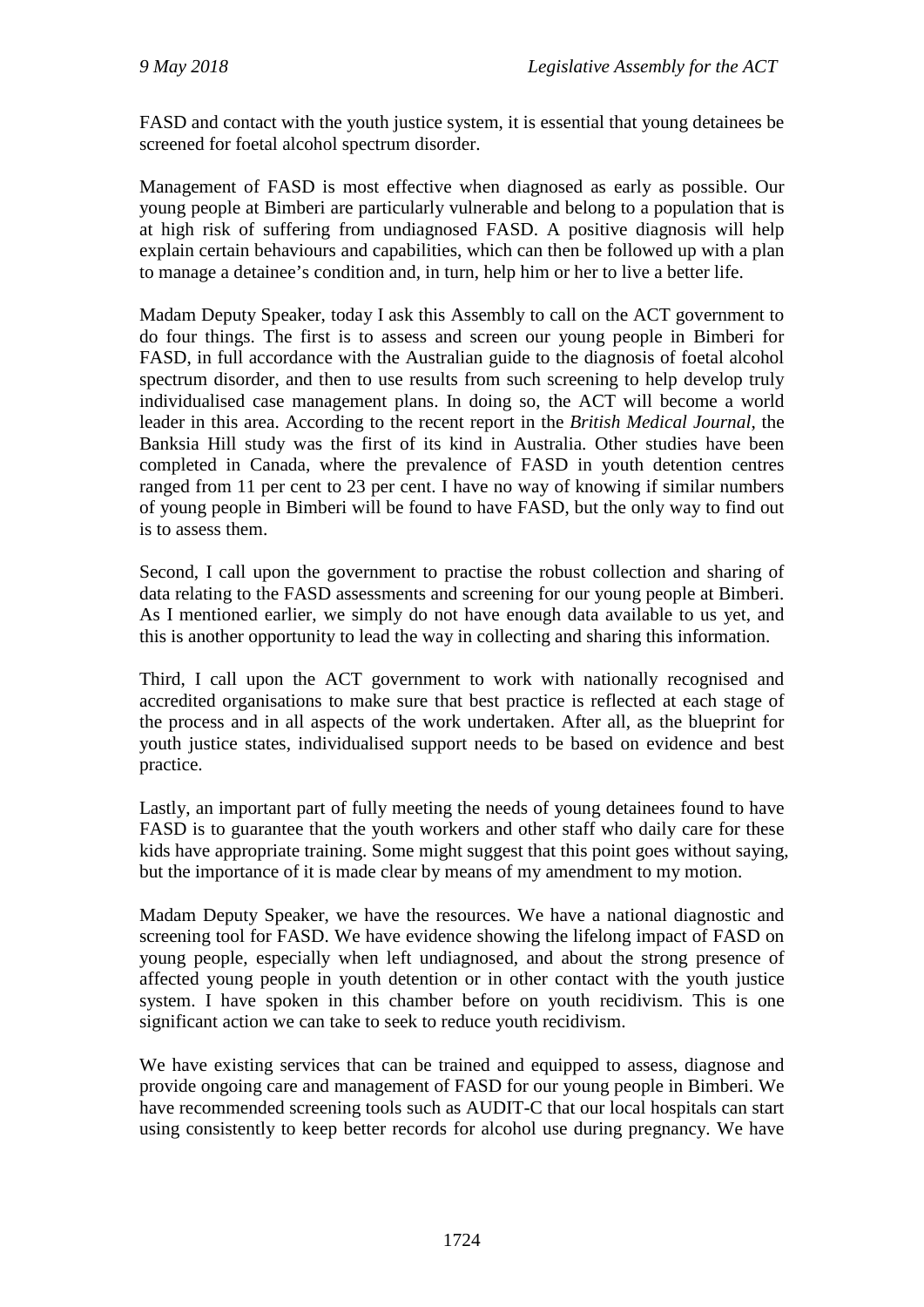what we need. We just need to do it. I call on the government to provide this vital service.

FASD is a lifelong disability that is 100 per cent preventable yet common enough to pose a significant burden on our society when left undiagnosed. Today I urge this Assembly to call upon the government to look after our young people in Bimberi. Every person, including a person with FASD, has the right to health, education, employment, quality of life and happiness. For the sake and safety of our entire community, let us find out what our young people in detention really need and then make sure that they get it. Madam Deputy Speaker, I commend this motion to the Assembly.

**MR RATTENBURY** (Kurrajong—Minister for Climate Change and Sustainability, Minister for Justice, Consumer Affairs and Road Safety, Minister for Corrections and Minister for Mental Health) (5.29): I would like to thank Mrs Kikkert for bringing this motion to the Assembly today. Foetal alcohol spectrum disorder, or FASD, is an important issue both in our juvenile detention system and in the broader community. I agree with the intent of Mrs Kikkert's motion and I am proposing an amendment that commits to further work in the space. Let me speak to some of the details of that amendment.

As members may be aware, the effects of FASD are lifelong and can vary considerably from person to person. There is a lack of accurate data about the prevalence of FASD across all population groups, but there is general agreement among researchers and practitioners that rates are underreported. Because it often goes undetected, it is sometimes referred to as the invisible disability. Because of the complexity in detecting and diagnosing FASD, we suspect there are many children and young people whose condition goes untreated, and these children can experience significant social disadvantage as a result.

Unfortunately, many of the impairments associated with FASD can easily be misattributed to other causes, which is why the condition is so hard to detect. Some of these impairments include development delay, low IQ, poor language and communication skills, poor memory and short attention span, and poor judgement and an inability to understand cause and effect. These are just some of the long list of potential issues that can be caused by FASD. The range of impairment is quite broad because the effects of brain damage caused by foetal alcohol exposure can manifest in many different ways.

Another challenging aspect is that many of these characteristics will not be apparent at birth, with the exception of specific facial and growth factors that are only seen in a minority of cases. For most people with FASD it is unlikely to be noticed until the child reaches school age and their behavioural and learning difficulties become more apparent. The flow-on effects for many of these children are not just medical but also social. Many will experience issues at school, involvement in the care and protection system, reduced self-esteem and depression, problems with alcohol and drugs and involvement with the justice system.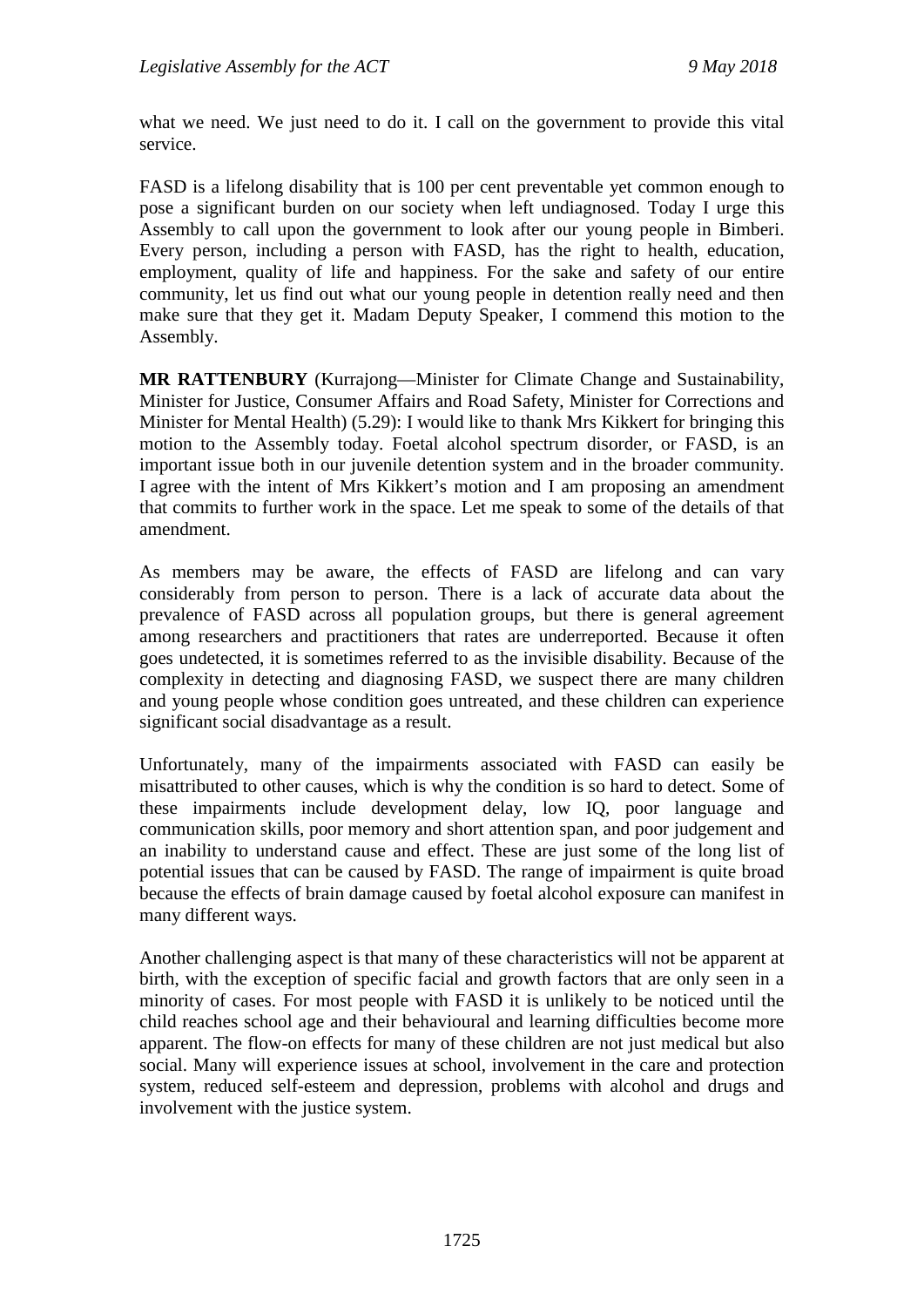A recent study from Western Australia, which Mrs Kikkert has referenced in her motion and in her speech today, found much higher rates of FASD amongst juvenile detainees as well as low rates of detection of FASD in that environment. This raises an important question about our processes for assessing and detecting FASD in our juvenile justice system in the ACT. As the minister with responsibility for justice health, I am keen to work with Mrs Kikkert and other interested stakeholders to see how we can improve our processes in line with the national guidelines.

However, I do want to put on the record some of the work that is currently occurring in this space, and part of the reason I am proposing the amendment is that I believe it sets out some of this information. I can advise the Assembly that justice health services do have a process in place to screen for key behavioural and clinical indications that can be found in young people with FASD. As a first step, in accordance with section 161 of the Children and Young People Act 2008, a young person must have a physical health assessment and a mental health check within 24 hours of entering Bimberi Youth Justice Centre.

A separate mental health induction check is also undertaken by staff from forensic mental health services. If FASD indicators are identified as part of this check, a referral is made to a paediatrician for assessment and diagnosis. Justice health, in conjunction with ACT youth justice, then develops a plan to provide ongoing care for the young person to manage their symptoms while the formal diagnostic process is occurring.

It is also important to note that the Australian guide to the diagnosis of FASD does not include a standardised screening tool for FASD, though it does provide a diagnostic instrument to assist with this process. Internationally there is no validated standardised screening tool for FASD, which is one of the reasons why the detection is so difficult.

In accordance with the Australian guide, diagnosing FASD is complex and requires multiple assessments of a range of impacting factors over a long period. This can include assessment of a young person's obstetric development records, maternal pre and postnatal alcohol and substance exposures and known genetic syndromes and may extend to genetic testing and involvement of the young person's mother for vital clinical information about the pregnancy to inform the assessment.

Following those assessments, the outcome of the prenatal alcohol exposure is determined, which then informs the treatment plan for ongoing care. Given this extensive process, the reality is that in some cases a definitive diagnosis is not possible. In all cases, whether diagnosis is possible or not, ACT Health works with ACT youth justice to support the young people in Bimberi who may be impacted socially and behaviourally by FASD. I am advised that most young people with FASD also have a diagnosis of a mental illness or disorder for which additional care is often needed.

Justice health provides care and treatment for all young people in Bimberi with a mental illness and organises follow-up in the community when the young person is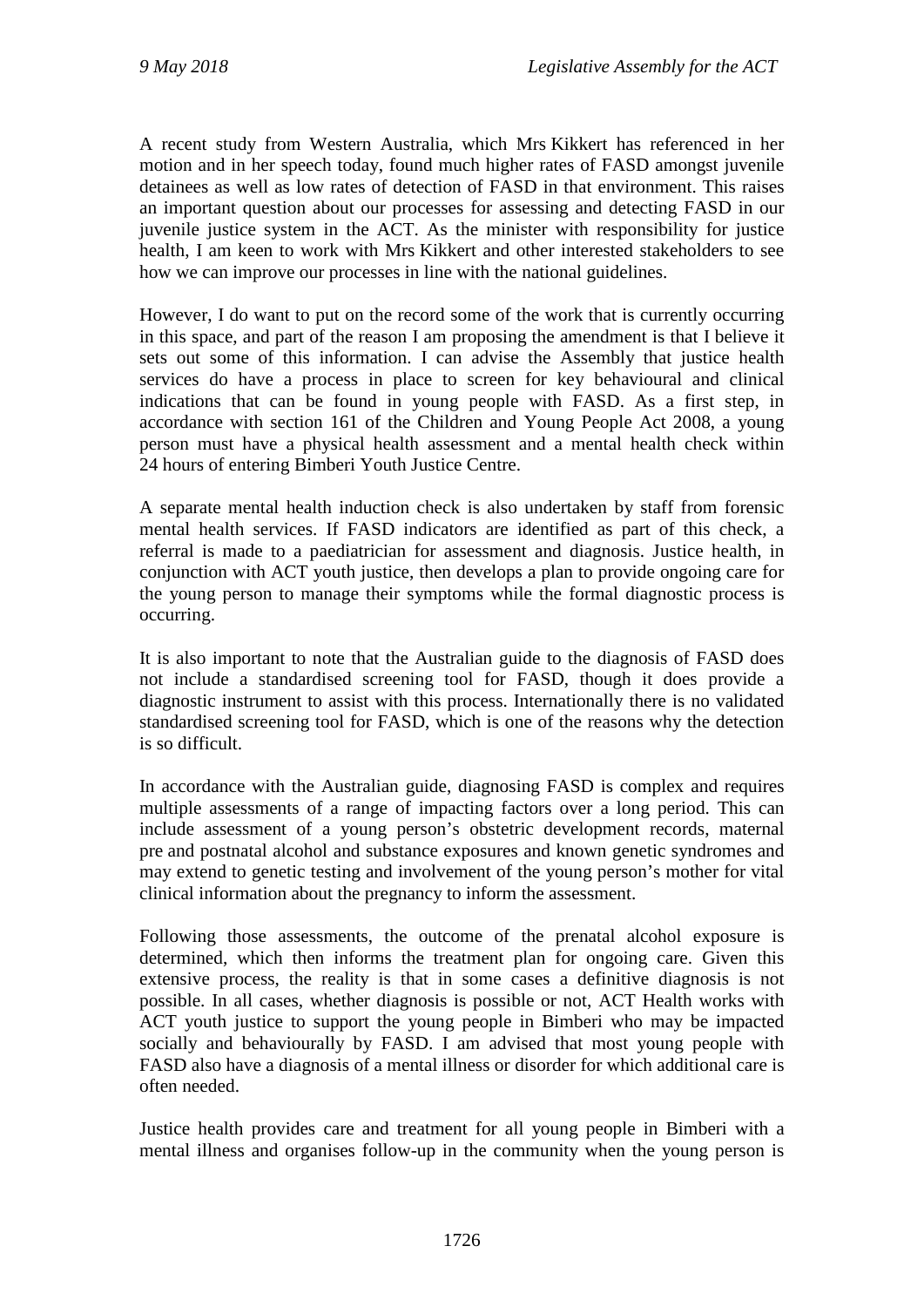released. But I recognise that, despite these current processes, we can do better, and that is why my amendment commits to look at the national guide to identify areas where we could improve. New evidence and tools are emerging all the time and we must be prepared to adopt new approaches where they are clinically supported.

It is also important to recognise the work that is currently happening nationally to improve the evidence base for the diagnosis and treatment of FASD. The commonwealth Department of Health is currently leading work to develop the national FASD strategic action plan 2018-28. This plan is expected to be released by the end of this year and the ACT is participating in its development. I am hopeful that the outcomes of this work will help improve the processes for FASD assessment, diagnosis and treatment.

I anticipate that a number of the actions will be in line with the objectives in Mrs Kikkert's motion, including those relating to early assessment and appropriate referral pathways. I look forward to seeing the outcomes of that work and incorporating the relevant actions into our justice health processes and systems at Bimberi.

I am also pleased to support the sections in Mrs Kikkert's motion relating to data collection and sharing and working with nationally recognised organisations to deliver best practice. These are things ACT Health has done historically and is committed to continuing into the future. Some examples of organisations we work with currently include the Australian Institute of Health and Welfare, on national prisoner data collection and reporting, the ANU National Centre for Epidemiology and Population Health and the ANU College of Health and Medicine. We also welcome advice from other organisations and research bodies who are developing evidence in this space.

I also note the point that Mrs Kikkert has made about training for staff and I have sought to address that point in my amendment. FASD is one of a number of conditions that young people in Bimberi can experience, and it is important that the training for staff at Bimberi prepares them to respond to the kinds of challenging behaviours that they can encounter. Staff at Bimberi do currently receive training on how to understand the needs and address the offending behaviours of young people. However, I accept that as our understanding of FASD improves there may be opportunities for different or more specific training to better understand this condition, and this is something the government is prepared to look at.

While the issues of FASD assessment, diagnosis and treatment are important, I also want to take a moment to speak about prevention. We know that alcohol consumption during pregnancy can affect the unborn baby and is associated with a range of adverse consequences, including FASD. For these reasons, Australian health guidelines recommend that not drinking alcohol is the safest option while pregnant. There are a number of organisations that promote this message, including NOFASD Australia and the pregnant pause campaign run by the Foundation for Alcohol Research and Education. We also need to improve early diagnosis and intervention supports so that children with FASD can be better supported at a young age to reduce the likelihood that they will end up in the juvenile justice system. Research suggests that the later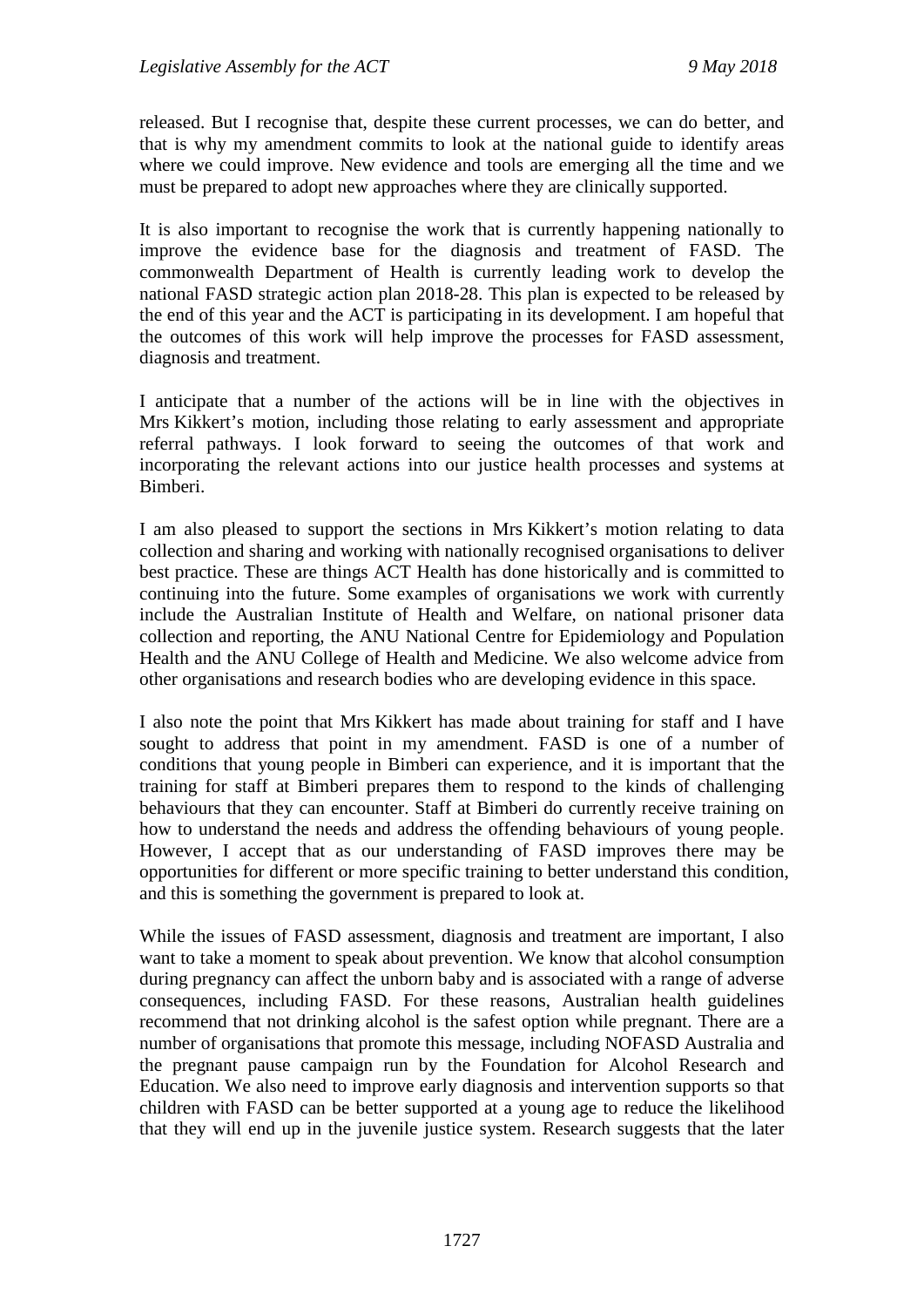these issues are detected the harder it is to respond to the symptoms and provide appropriate supports.

FASD is an important and complex issue and I am pleased to have the opportunity to have this discussion in the Assembly. While justice health does provide some preliminary screening and assessment for detainees who present with indications linked to FASD, we are committed to continuing to improve this process. I am hopeful that we will soon have better screening and diagnostic tools and that the actions coming out of the national action plan will help us to improve current practices.

I therefore move my amendment as circulated:

Omit all words after paragraph (2)(b), substitute:

- "(c) in the ACT, while Justice Health Services (JHS) does not specifically assess young people in Bimberi for FASD on induction, JHS does undertake a screen for key behavioural and clinical indications that can be found in FASD, and if identified, a referral is made to a paediatrician for assessment, diagnosis and treatment recommendations;
- (d) the *Australian Guide to the Diagnosis of Fetal Alcohol Spectrum Disorder* does not include a standardised screening tool for FASD, but instead provides a diagnostic instrument for FASD which is complex, and requires multiple assessments of a range of impacting factors over a long period of time;
- (e) internationally, there is no validated standardised screening tool for FASD; and
- (f) the Commonwealth Department of Health is currently leading work to develop the National FASD Strategic Action Plan 2018-2028, which is expected to be released by the end of this year, and the ACT is participating in its development; and
- (3) calls on the ACT Government to:
	- (a) continue to work with the Commonwealth Government and other jurisdictions to identify new best practice approaches and tools for the diagnosis and treatment of FASD, both in juvenile detention settings and in the community;
	- (b) consider how the current behavioural and clinical screening practices used at Bimberi Youth Justice Centre could be enhanced in line with the *Australian Guide to the Diagnosis of Fetal Alcohol Spectrum Disorder* to improve the detection of FASD amongst current and future detainees;
	- (c) continue to support detainees in Bimberi by practicing robust collection and sharing of data relating to the assessment and screening of detainees;
	- (d) continue to provide detainees in Bimberi with individualised, traumainformed supports that address the behavioural, clinical and other issues identified in screening;
	- (e) continue to provide training to all Bimberi staff, and consider future opportunities for additional training, on:
		- (i) understanding the needs of young people who offend;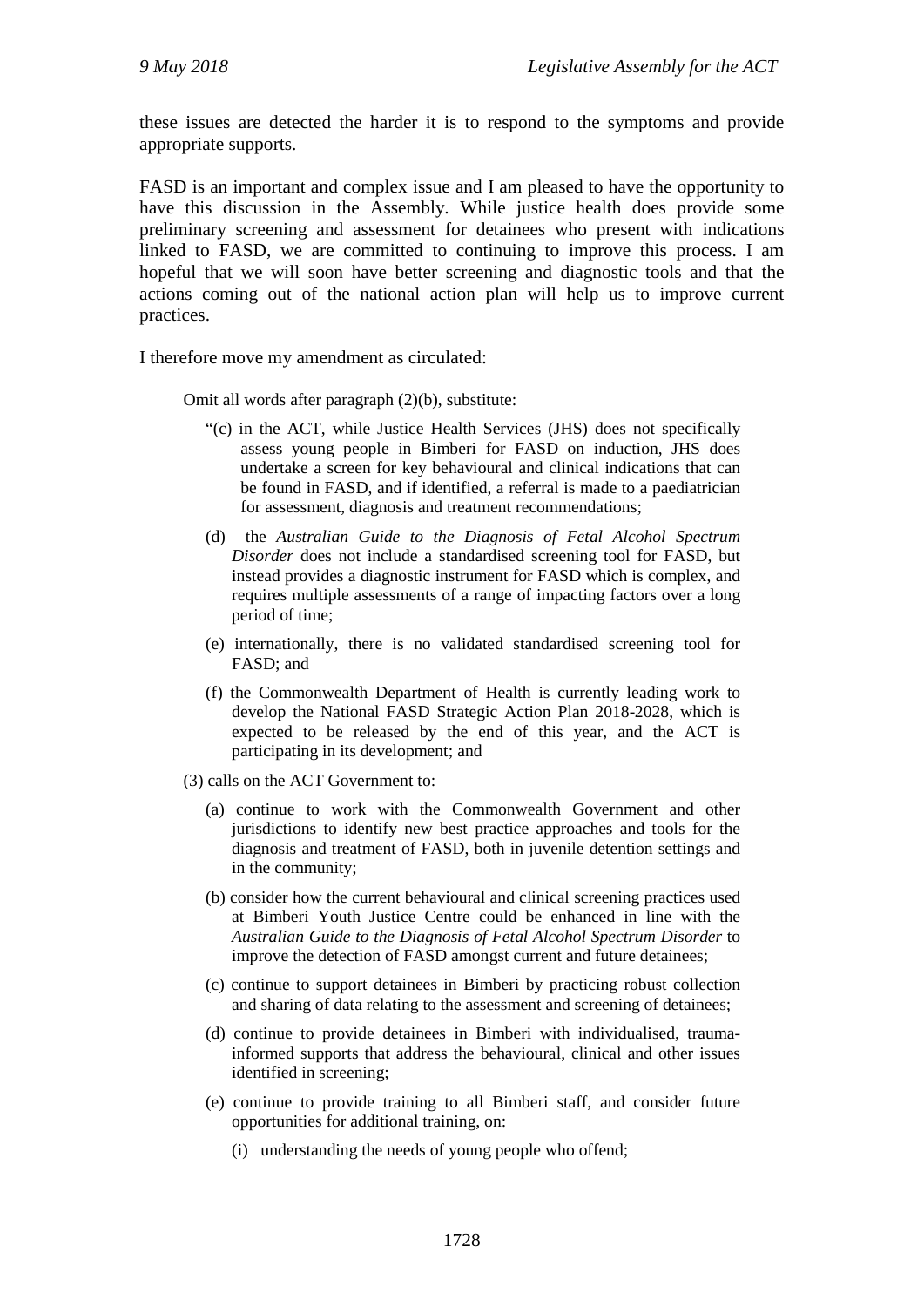- (ii) addressing offending behaviours; and
- (iii) the delivery of a trauma informed service; and
- (f) work with nationally recognised and accredited organisations to make sure best practice is reflected at each stage of the process and in all aspects of this work undertaken.".

I commend my amendment to the Assembly.

**MS STEPHEN-SMITH** (Kurrajong—Minister for Community Services and Social Inclusion, Minister for Disability, Children and Youth, Minister for Aboriginal and Torres Strait Islander Affairs, Minister for Multicultural Affairs and Minister for Workplace Safety and Industrial Relations) (5.39): I also want to note the significant impact that foetal alcohol syndrome disorder, FASD, can have on an individual's life outcomes and thank Mrs Kikkert for raising this important matter in the Assembly. However, as others note, this is only one part of a more complex picture, particularly in the context of youth justice. For this reason, I will be supporting Minister Rattenbury's amendment, which reflects the status of national work on FASD and the support provided to young people in Bimberi.

The effects of alcohol and other drug use by a mother during the gestation of a child can affect a person for life. Many of the effects of maternal alcohol use are multifactorial and may be associated with poor nutrition, infections and other environmental factors. All of these can combine to adversely affect the growth and development of a child. It is important, as others have said, that we therefore act early to support mothers during pregnancy and work with women during the prenatal period. Good prenatal care and support for mothers and their children from birth are a vital step in ensuring the healthy growth and development of a child. An important part of this is community awareness of the potential dangers of alcohol consumption during pregnancy. As Mrs Kikkert noted, there is a simple but critical message to promote: there is no safe level of drinking during pregnancy.

For vulnerable children and their families, including those at risk of or affected by FASD, early intervention is fundamental. The ACT government's three child and family centres in Tuggeranong, Gungahlin and west Belconnen provide a one-stop shop for supporting families during a child's early years of life. This includes access to maternal and child health services. The child and family centres are staffed by highly skilled, experienced and qualified practitioners with social work, psychology, specialised nursing and other health, welfare and education qualifications. The staff at the centres work to provide a range of universal, targeted and tailored services based on the needs of children and their families, with a strong emphasis on providing outreach services in homes, schools and the community—going to where the people are, Madam Speaker. That includes strong engagement with Aboriginal and Torres Strait Islander community partners.

For families living in the ACT who have concerns about their child's development as we have heard, FASD can manifest in behavioural and learning difficulties—the ACT government's child development service offers assessment, referral, information and linkages for children zero to six years. The child development service has an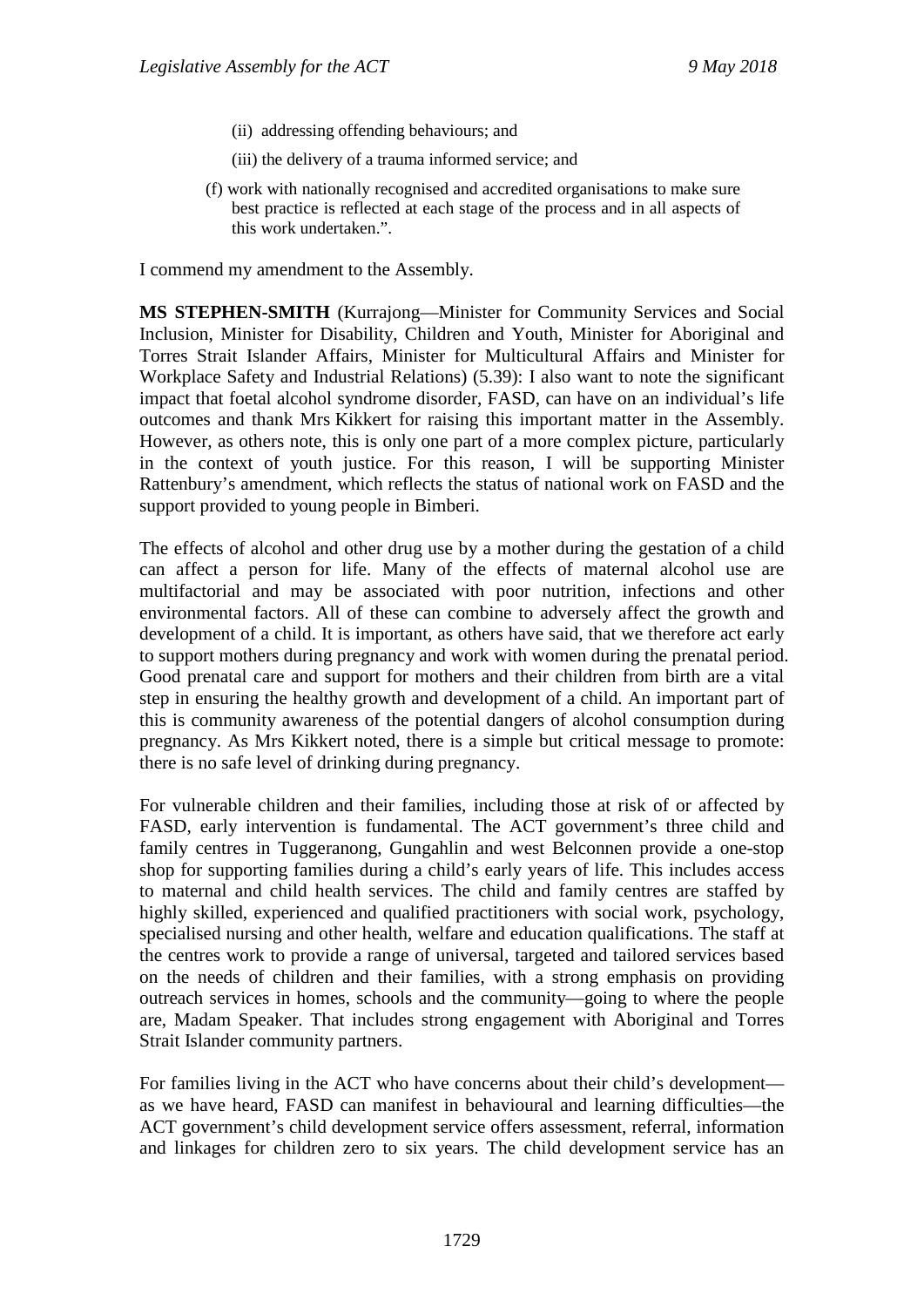intake service and provides drop-in clinics, which provides a pathway for parents and other referrers to seek advice and to find out if further services are necessary and where these services are available. Community paediatric services are based at the child development service in Holder.

For children and adults living with FASD, diagnostic and support services are important. As others have noted, a diagnosis of FASD is complex, determined through a multidisciplinary team involving a range of health professionals, including paediatricians, clinical psychologists and neuropsychologists, occupational therapists, speech and language therapists, physiotherapists and social workers.

Mrs Kikkert has today raised a motion asking the government to assess all young people entering youth detention in the ACT for FASD. I think it is important, in this context, to clearly state that FASD does not cause offending behaviour. However, we know that young people with FASD have specific impairments that may cause them to be at increased risk of offending behaviour, such as poor judgement, impulsiveness or the inability to predict or understand the consequences of their actions.

Young people in contact with the youth justice system are also impacted by a range of family, personal and environmental risk factors, along with trauma indicators. FASD is just one factor that may be present for a young person and just one factor that may need to be considered by child and youth protection services when working with a young person to understand their individual needs and address their offending behaviour. I note that Mrs Kikkert started her speech with a reference to the emphasis in the youth justice blueprint on the unique needs of each young person coming into contact with the youth justice system and the need to provide individualised support.

Young people who have been charged with or convicted of a criminal offence may be ordered by the court to be supervised in the community by the child and youth protection services or detained in the Bimberi Youth Justice Centre. These young people are provided with support and supervision, the aim being to strengthen their supports and address the risks of reoffending. Each young person supervised on a youth justice order by child and youth protection services has a case manager responsible for working with the young person and their care team to assess their individual risks, needs and responsiveness to interventions, and the strengths that will assist in protecting them from future reoffending.

CYPS case managers conduct assessments on young people in order to guide service responses, inform case planning and/or obtain information that has been requested by the court. General assessments completed by the young person's case manager assist in understanding how biological, psychological and social factors combine and interact to impact on a young person's health, wellbeing and environment.

For young people who have been found guilty of an offence, a criminogenic risk assessment can be completed to assist CYPS to support effective case planning. The youth level of service case management inventory is a tool that surveys a young person's risk, need, responsivity and strengths and protective factors. The purpose of the tool is to assess these factors to identify areas of concern that may impact on a young person's likelihood of reoffending. This, in turn, assists with identifying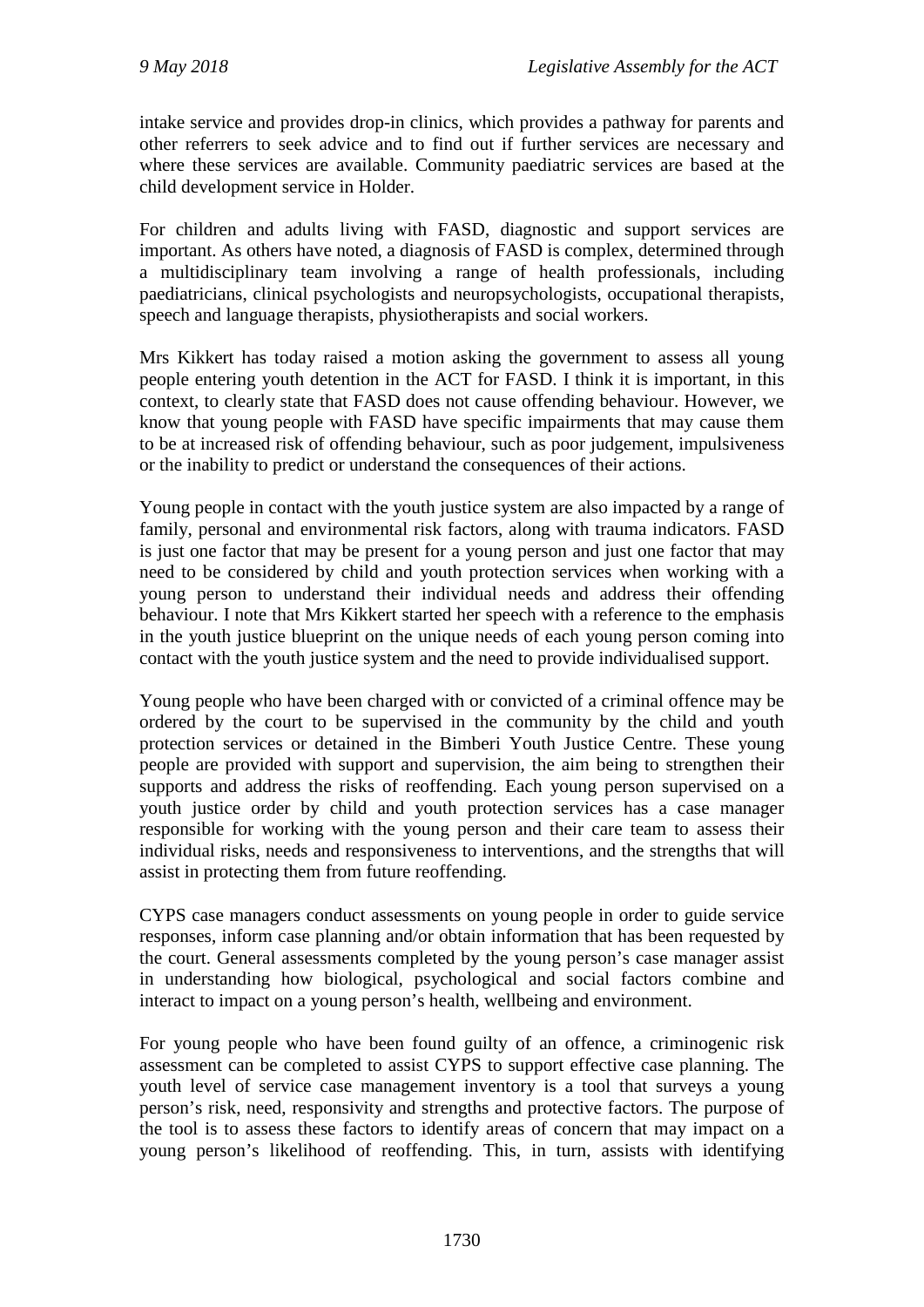strategies to work with the young person, identifying relevant supports that might assist them and developing an informed and appropriate case plan.

CYPS uses changing habits and reaching targets, known as CHART, which is an offending behaviour program specifically designed for young people. CHART is evidence based and is a casework intervention tool. Again, I reflect Mrs Kikkert's comment that we must use evidence-based supports. I cannot agree more with that. CHART employs a skills-oriented and cognitive behavioural focus and participatory learning methods to address a young person's offending behaviour.

In supporting a young person, CYPS, including the Bimberi Youth Justice Centre, works also with a range of government and community service providers. These programs and services target young people who have their own drug and alcohol issues, who are disconnected from education and training, who experience mental health issues and who have the need for accommodation, family connection and cultural support.

CYPS works closely with OneLink to ensure young people are provided with information about and referred to appropriate services. Again, that will address their individual needs. For young people in detention, CSD works closely with the Education Directorate, justice health, forensic mental health, drug and alcohol services, Gugan Gulwan and Winnunga Nimmityjah, as well as others, towards meeting the needs of young people.

A range of services are delivered to address the diverse needs and interests of young people in the centre. These programs and services assist young people to develop strong links to their family and community, address the drivers of offending behaviours and assist in their transition from the centre.

For young people with their own drug and alcohol issues, the ACT Health youth drug and alcohol program and Ted Noffs provide drug and alcohol services to young people in custody. Both services attend the centre at least fortnightly and see young people individually, and will provide group sessions where they assess this to be of benefit to the young people.

Justice health, forensic mental health and Winnunga Nimmityjah work with Bimberi to ensure that the general health and mental health needs of each individual young person are addressed and met. As highlighted by right No 6 in the Bimberi charter of rights, young people in Bimberi have the right to receive proper health care.

Mrs Kikkert's motion and the amendment touch on training for Bimberi staff. Community Services Directorate staff are well trained in understanding the needs of young people who offend, addressing their offending behaviours and delivering a trauma informed service. The Bimberi seven-week induction program, I understand, is unique in Australia. If not, it certainly is leading the way and has been of great interest to other jurisdictions. It includes training on trauma, informed practice, cultural awareness, emergency operating procedures and responding to critical situations, and it incorporates human rights throughout.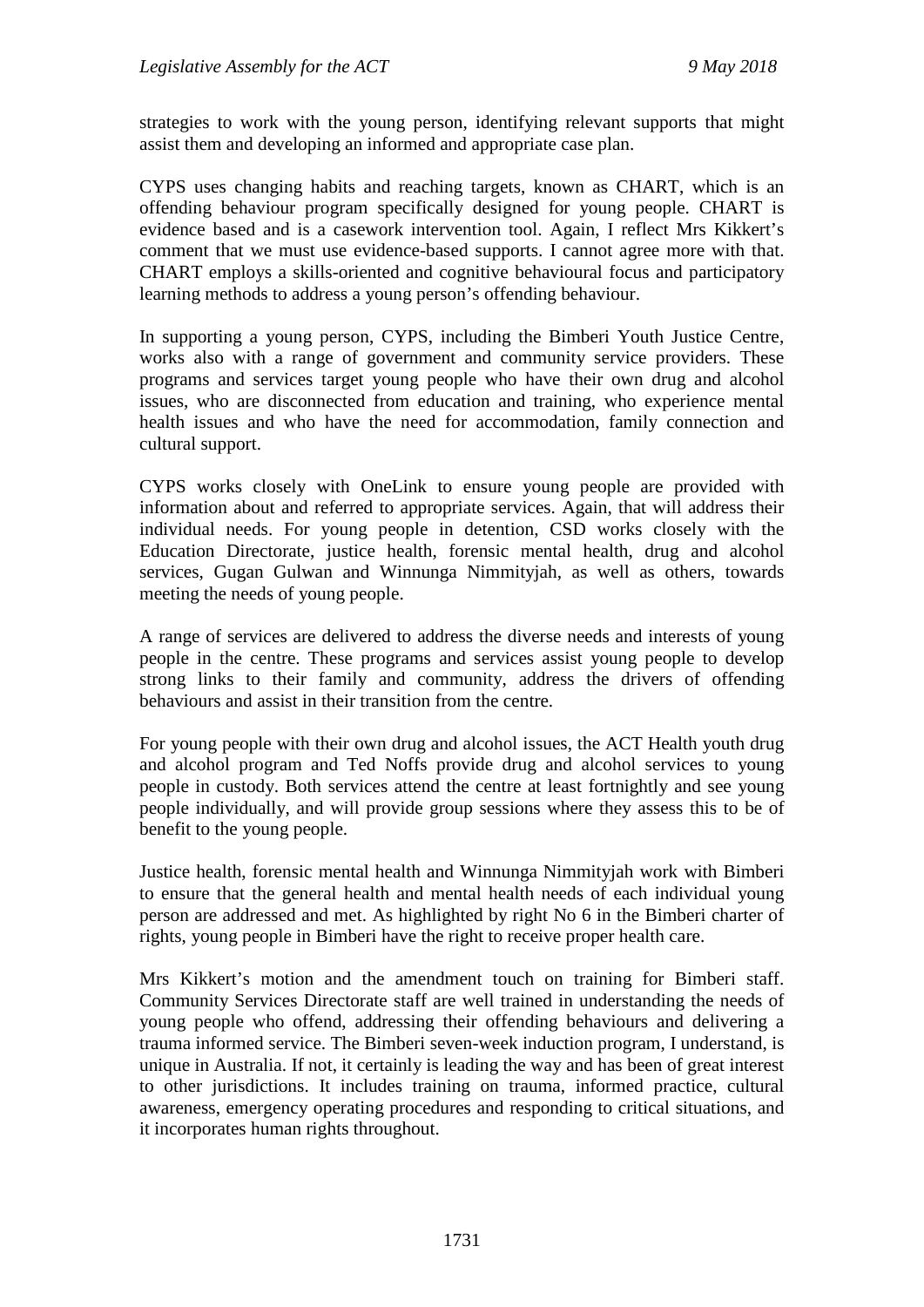In relation to the motion before us, I note that training on how best to work with and support detainees with FASD should be part of the constellation of staff training on responding to trauma and mental health. I note, again, that it is a complex issue. The directorate seeks specialist expertise to provide components of the training from a number of external sources, such as ACT Health, to deliver specific training from the youth drug and alcohol program and the Australian Childhood Foundation. Staff are informed about the youth level of service case management inventory and the CHART program, which are delivered by the CYPS case managers.

As I informed the Assembly previously, the Blueprint for Youth Justice Taskforce that I established last year is specifically looking at some emerging challenges and the need to better support young people with disability and mental health concerns who come into contact with the justice system. This will be taken into account.

Madam Speaker, the staff at Bimberi work in a very complex environment with young people who have complex needs. There are no silver bullets, but CSC will continue to ensure that these committed staff have access to the expertise and training they need to support the best possible outcomes for young people at the centre.

**MRS KIKKERT** (Ginninderra) (5.49): To those who have chosen to address this important topic today, clearly foetal alcohol spectrum disorder is a serious problem, one that we need to be aware of and respond to. This is a very large topic. It could easily involve education and other prevention efforts, our schools, our health system and so forth.

Today I have chosen to focus on some of our most vulnerable children, those who find themselves detained in Bimberi Youth Justice Centre. As the research makes clear, kids with FASD are more likely to end up in a detention centre than their peers are, and the harm that can come to them whilst in lock-up is also greater. I would like to just reiterate what the chief justice said in Western Australia. He said that FASD:

… is an increasing problem in our courts. It is one of those conditions that are almost certainly chronically underdiagnosed … It is a condition that is inherently likely to put them in conflict with the justice system.

It seems as though the youth justice system is a good place to start when it comes to addressing this issue.

I look forward to hearing back from Mr Rattenbury on how the current behaviour and clinical screening practices at Bimberi have been enhanced in line with the national guide to diagnosing FASD and how training Bimberi staff will include FASD as they work closely with Bimberi young people.

I assume that a future report will also let this Assembly know how this information is being used to improve detainees' case management plans. I look forward to seeing the ACT participate fully in the collection and sharing of data relating to FASD so that a more accurate picture can emerge not just from our territory but across Australia. I am also glad that we can soon expect a national FASD strategic action plan, and I expect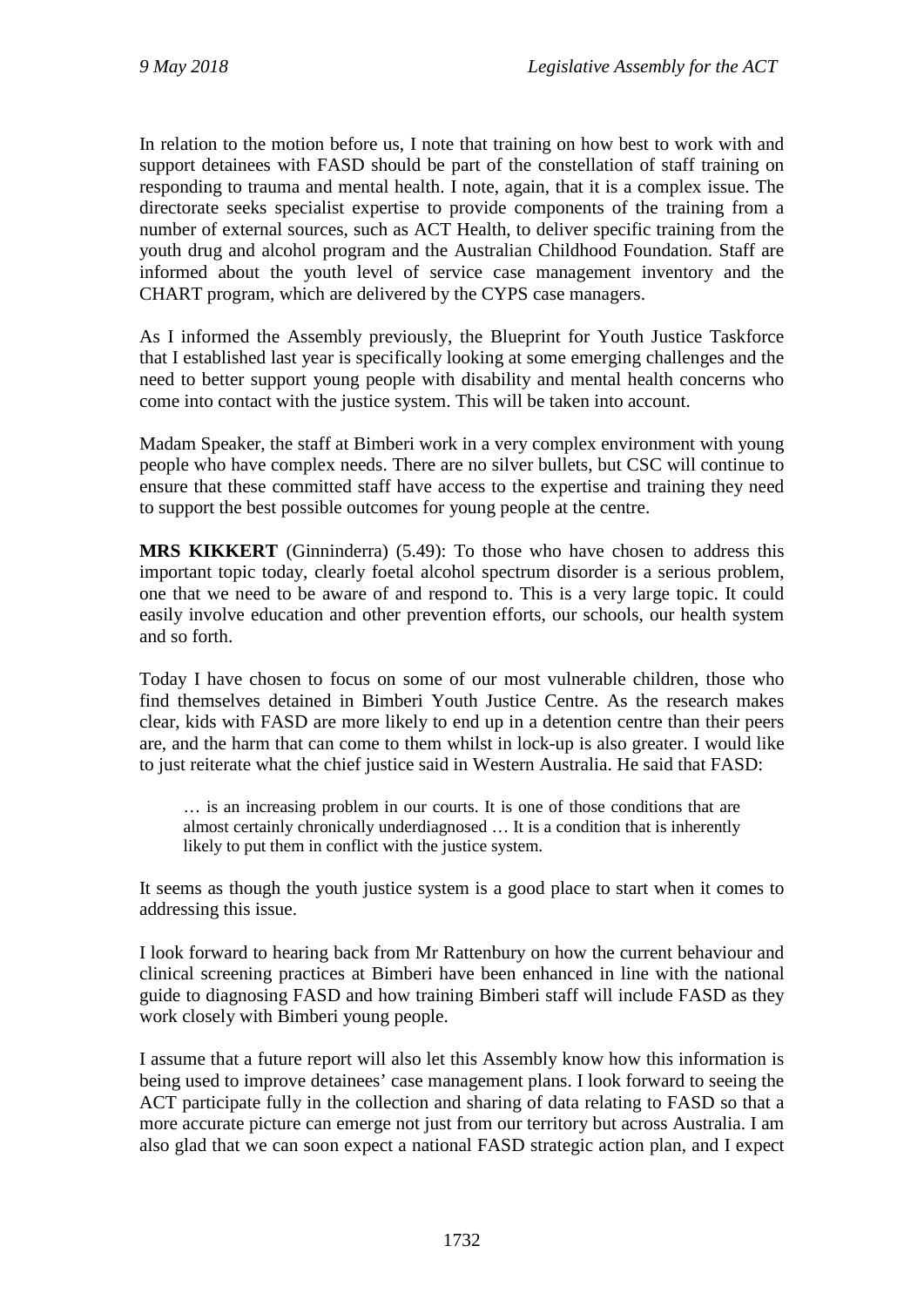the full support of the ACT government when this is released. I likewise look forward to being updated on what training measures are in place to make sure that the staff at Bimberi have been well trained in how to work with and support kids with FASD in detention.

Amendment agreed to.

Original question, as amended, resolved in the affirmative.

# **Adjournment**

Motion (by **Mr Gentleman**) proposed:

That the Assembly do now adjourn.

#### **Christopher Latham—tribute**

**MRS DUNNE** (Ginninderra) (5.52): I want to take some time today to pay tribute to Christopher Latham for his latest work, *The Diggers' Requiem*. When I was on holidays in France recently—the principal reason for going to France was for the Anzac Day celebrations at Villers-Bretonneux—I received an invitation from Canberra's own Christopher Latham to attend on 23 April, in the Cirque Jules Verne in Amiens, the world premiere of his *The Diggers' Requiem*. As members would know, Christopher Latham is well known in music circles here in Canberra and has become the Australian War Memorial's first ever musician artist in residence. Part of his remit was to put together a piece of music or a concert of music, which became known as *The Diggers' Requiem,* which celebrates or commemorates the centenary of the Western Front in the First World War and the conclusion of that war.

The stunning performance provided, under Christopher's direction, by L'Orchestre de Picardie and Jenaer Philharmonie and Le Choeur Regional Hauts-de-France was stunning, and there were a number of Australian soloists who were funded by, amongst other organisations, the Australia Council: Paul Goodchild, the principal trumpeter from the Sydney Symphony Orchestra; the accordionist David Novak; Jordan Aikin, bagpiper from Newcastle; Canberra's own Christina Wilson and Alan Hicks; and not quite Canberra's own Simone Riksman, although she has performed on a number of occasions at the Canberra International Music Festival and has won the critics' circle award for one of those performances.

On the night, to a packed hall—I do not know the occupancy of the large circular hall—there was a large orchestra and a large choir, and they performed, in addition to music from Handel, music by Australian composers Elena Kats-Chernin, Frederic Septimus Kelly, Nigel Westlake, Richard Mills and Graeme Koehne. This was an extraordinary performance which Canberra residents will have an opportunity to experience in October this year. I cannot quite remember the date.

I want to put on record my appreciation of the work done by Chris Latham and the fact that this has been funded through the Department of Veterans' Affairs and the Australian War Memorial on the centenary of the First World War. I also put on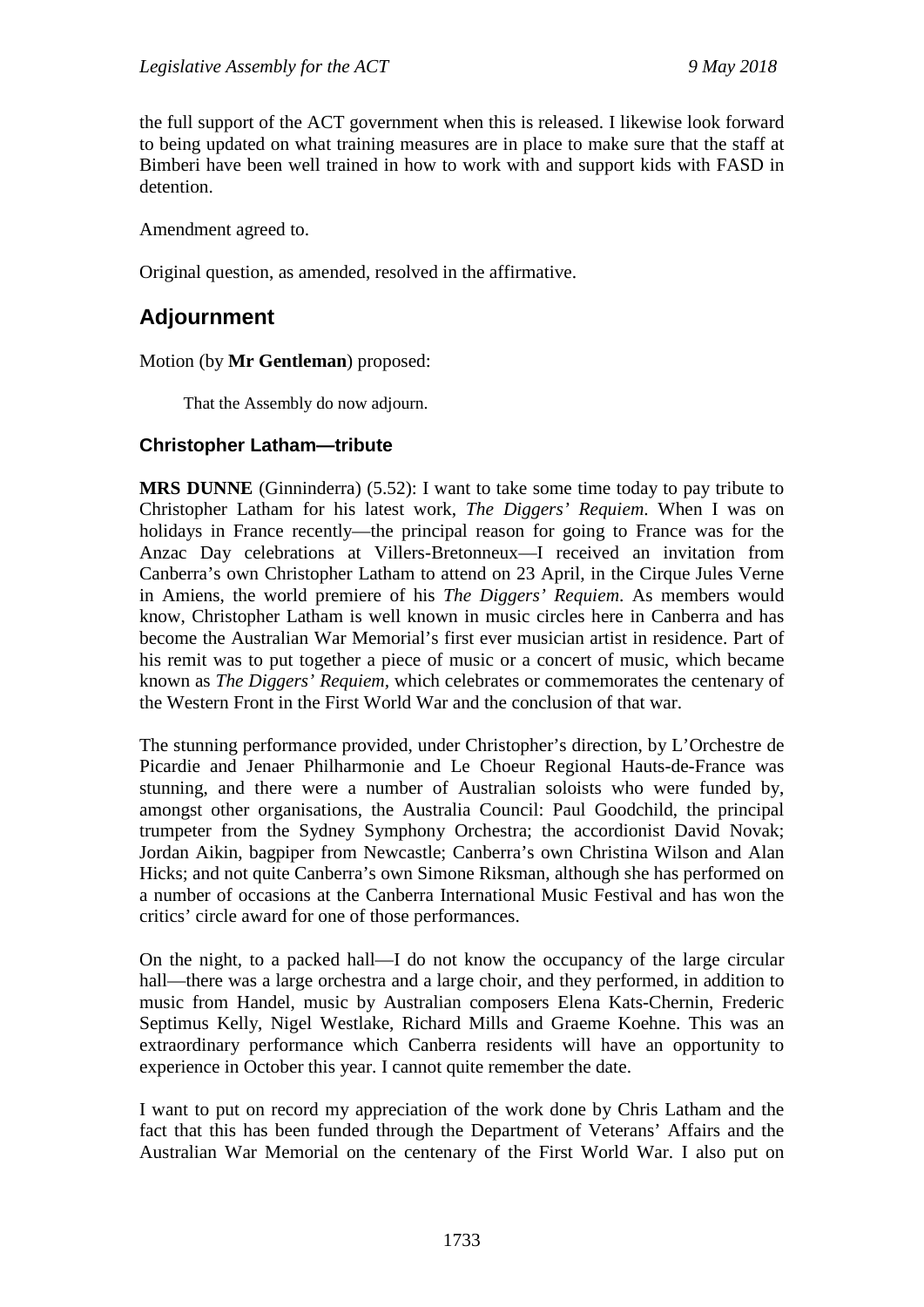record—Christopher Latham actually asked me to put this on record, and I think it is the case—appreciation of the contribution that the ACT government will be making to the Canberra performance in October this year. The only thing I can do is encourage members of this place and members of the public to support *The Diggers' Requiem* when they have an opportunity to do so later this year.

## **Anzac Day**

**MR RAMSAY** (Ginninderra—Attorney-General, Minister for Regulatory Services, Minister for the Arts and Community Events and Minister for Veterans and Seniors) (5.56): I rise this evening to look back on the ACT's Anzac Day commemorations last month. It is my great privilege as the Minister for Veterans and Seniors to represent the ACT government at a number of Anzac events, and I pay tribute this evening to all the participants and the organisers, as well as, of course, the service and sacrifice of those whose efforts were commemorated.

As Canberrans have come to expect, Anzac Day began as a chilly morning, slightly warmer than normal, but the dawn service was very moving. It had an address by Colonel Susan Neuhaus, who is the first female who has been afforded this honour. Following the service, I was honoured to be asked by DEFGLIS, which is a charity which supports and represents the Defence Force members who identify as LGBTI, as well as their families, to jointly lay a rainbow wreath at the stone of remembrance, with Kate McGregor, the most senior transgender member to serve in defence. Supported by members of each service, it was a simple but powerful ceremony in the early light of the morning.

Later that morning I returned to the Australian War Memorial for the national ceremony, which was ably watched over by ADFA's Foxtrot Squadron, which formed the royal guard, who were supported by the band of the Royal Military College, Duntroon. The ceremony commemorated both those who fought in Gallipoli and all those who have served Australia in its Defence Force. Of particular note was the address by Bob Semple, a former Rat of Tobruk, who told his story and shared his wisdom of 90-plus years. The ceremony also included one of the largest marches in recent years, with several hundred from the Australian Army Apprentices Association marching together on the 70th anniversary of the founding of the Army apprenticeship scheme. I was delighted to have opened the anniversary gathering on the previous night.

After the conclusion of the national ceremony I was honoured to represent the ACT government at the French embassy and to lay a wreath on behalf of the people of the territory. The ceremony fell on the centenary of the second battle of Villers-Bretonneux, and the French ambassador spoke of the service and the sacrifice of those who served in France and in that battle in particular.

Finally on that day I attended the Last Post ceremony at the Australian War Memorial to hear the story of Lieutenant Ralph Elsmere Claridge, who died in France in 1918 and to lay a wreath on behalf of the people of the ACT. The War Memorial's Last Post ceremony is simple and important. It is held at 4.55 every day to remember those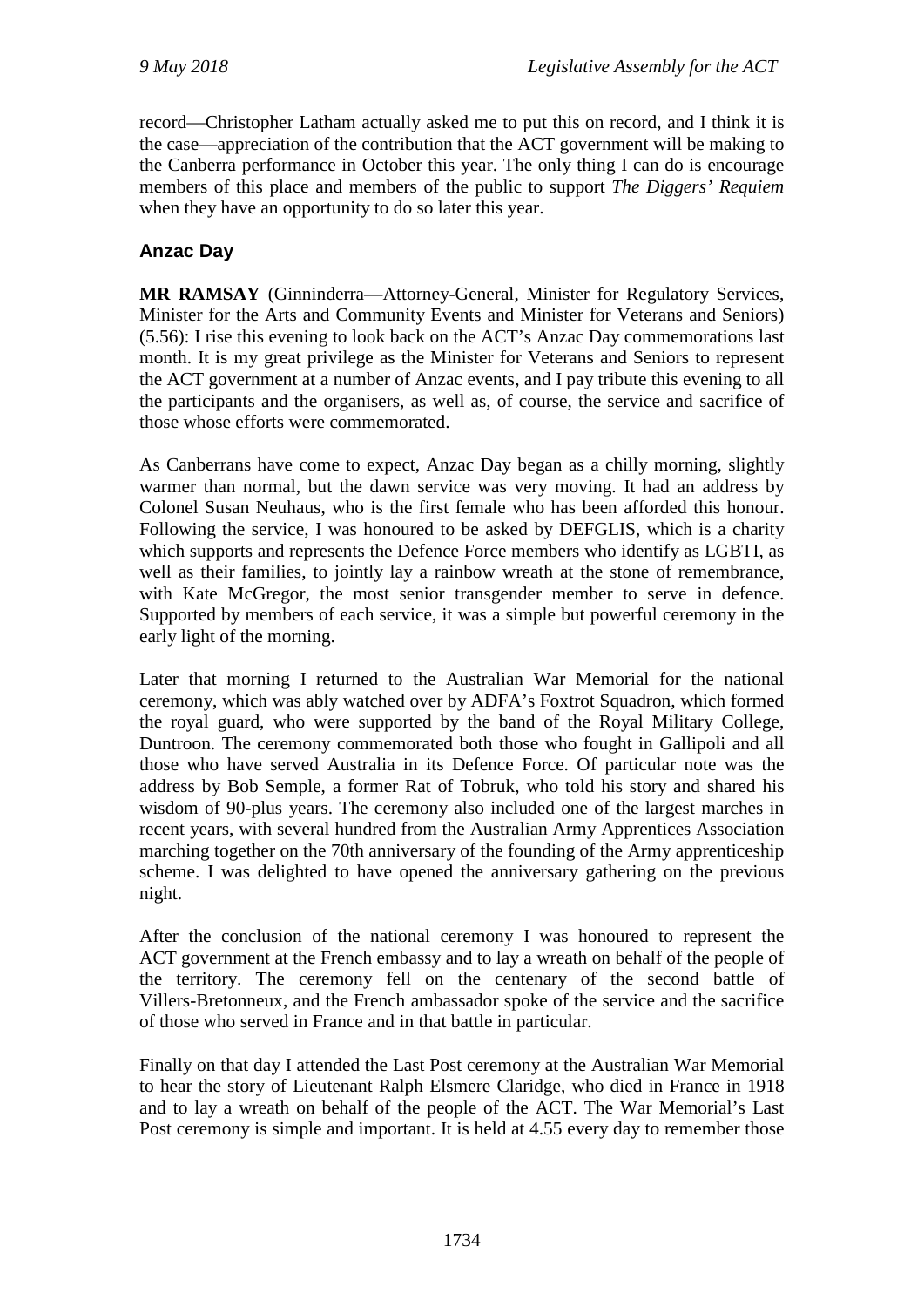who have died in military service for Australia. I encourage all who have not been to this ceremony to attend one of these services.

There were many more ceremonies, both in the weeks leading up to and on the day. Unfortunately I do not have time to mention them all in this speech, but I do want to thank the various ex-service organisations and the other groups who have been working hard to make them all happen. In closing, I thank the ACT Branch of the RSL, the Australian War Memorial, the French embassy and DEFGLIS for organising the ceremonies on that day, helping those who have served, their families and the general public to pause and to reflect on what it means to serve in the Defence Force. I thank the members of the community who attended various ceremonies throughout the day. It certainly was an honour to be there to represent the people of the ACT.

#### **Federal government—budget**

**MS LE COUTEUR** (Murrumbidgee) (5.59): I rise today to talk about last night's federal budget and its impacts for the ACT. Yesterday Mr Coe stood up in the chamber to oppose a vacancy tax. He said that it did not address housing affordability issues. Just a few hours later, Scott Morrison delivered a budget that taxed owners of vacant land and, again, did absolutely nothing about housing affordability. It is really amazing to me the difference it makes to hear a Liberal Treasurer in government versus a Liberal shadow treasurer in opposition.

Getting back to the budget, there was nothing on housing affordability. It all but abandoned renters and first homebuyers. But, of course, there were billions of dollars for more highways. There was no increase in Newstart. I must admit that I am shocked to see today that even former Prime Minister Howard thought there should have been an increase in Newstart. But tax breaks were given to the top 20 per cent of income earners.

The budget for fighting climate change was halved, but the government can find half a billion to apply bandaids to the Great Barrier Reef. Unfortunately, this will not stop it dying. There was no action on poverty, no action on climate change. The RET is not continuing. There are cuts to overseas aid, but plenty of tax cuts for the rich.

The Liberals' budget has left the task of transitioning to renewable energy entirely up to progressive states and territories like the ACT. Instead of working to save our one and only environment, the Liberals have once again cut funds to the department of the environment. Its budget is being halved between 2013 and 2022.

I could spend all day talking about this budget and what it is going to do, or not do, for Canberra. There will be job cuts. There will be lots of job cuts, despite what Senator Seselja may say. Over 2,000 public servants, many of them living right here, are going to lose their jobs as a result of this budget. Fifteen per cent of the ABS gone; history. Twenty per cent of AIATSIS gone. Who would care about them?

A total of 2,500 staff will go from DHS over two years because, again, who cares about poor people? Centrelink call times—clearly they are not an issue. Cut the jobs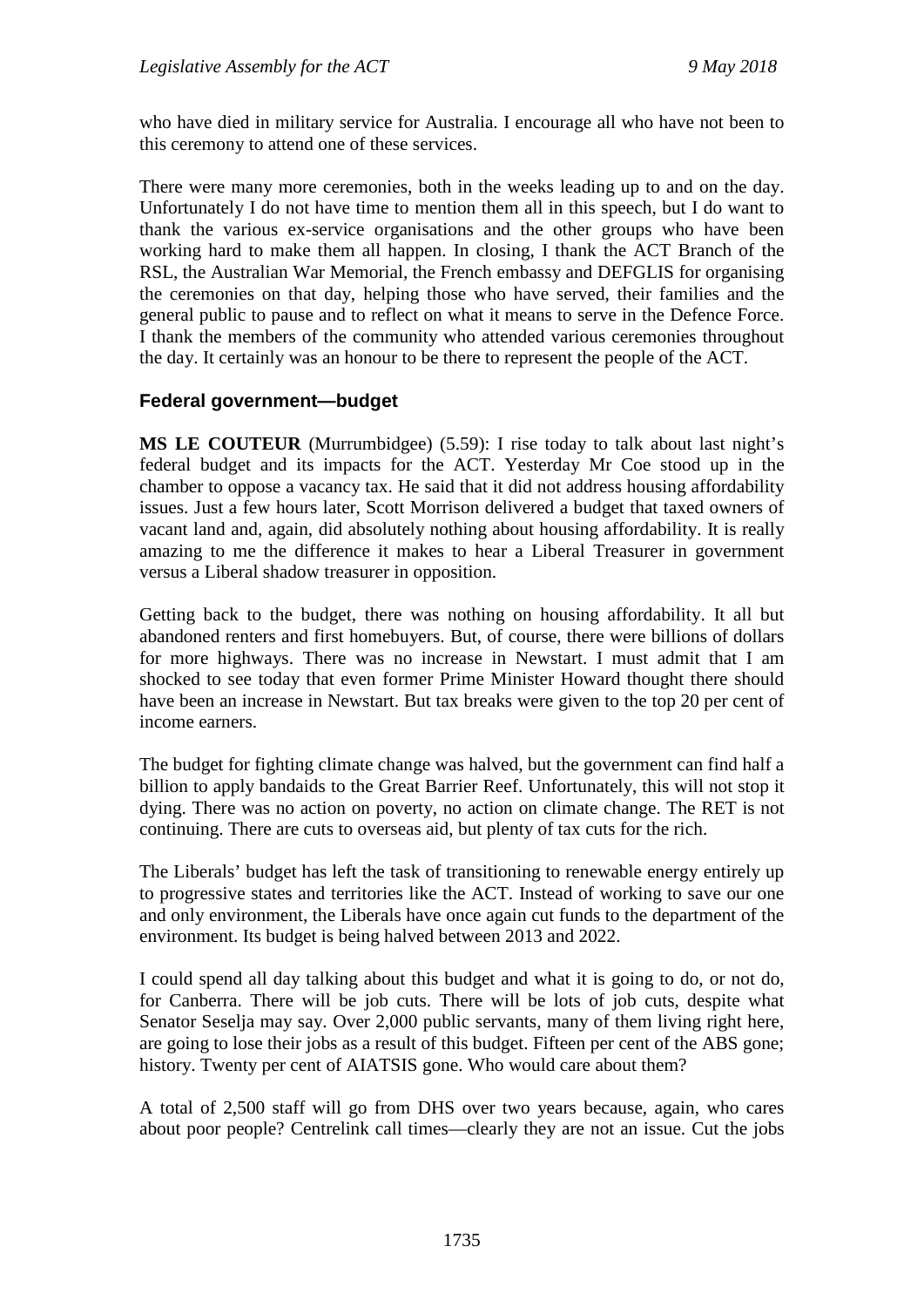and we can outsource what jobs there are left to private contractors because, of course, they will be more efficient than public servants.

But there are departments that are getting more public service jobs. Yes, it is home affairs, the AFP and ASIO. It is pretty clear that we are building a police surveillance state, so why would we need to look after Australians' wellbeing? We do not need to. We have this one sorted.

No wonder the national institutions inquiry, which does now look like a thinly veiled plan for the Liberals to privatise our national institutions, closed yesterday, before the budget. If it had not, people would have put in their submissions that 10 staff are gone at the National Archives and 12 staff are gone at the National Library.

What about the other stuff that Canberrans love—for example, the ABC? We all know that Canberrans love their ABC. Instead of supporting it, the Liberals are cutting the ABC's budget by another \$87 million. Instead, they are going to spend \$25 million on another statue of Captain Cook because, clearly, what Australia needs is more statues of colonisers.

Then, of course, there is the flat tax concept. I think that was borrowed from Pauline Hanson's One Nation 90s playbook. The entire budget is telling all of us—except, of course, people on Centrelink or people who may be suffering overseas—that we will all be richer. It is setting up a possible future Labor government to cop the failure.

This is going to be short-term pleasure for Liberal donors and Liberal supporters and it looks like long-term pain for the rest of us. It is a budget that fails young people, fails the environment and fails our most vulnerable. It fails just about everybody, except a small group of upper income earners.

I think this may finally be the budget which shows that the Liberals can no longer call themselves sensible economic managers. I do not know if any of you heard Dan Bourchier's show this morning on 666. He had a good call from someone saying that the situation was like someone who had won the lottery. Instead of using the money to pay off their mortgage, they gave it to their kids to buy lollies.

# **Visitors**

**MADAM SPEAKER**: Members, before I call Ms Lee, I want to acknowledge that we are joined in the public gallery by Amaroo Scouts. Welcome to the Assembly. If you have not been here before, make sure you come back.

# **Adjournment Schools—visits**

**MS LEE** (Kurrajong) (6.05): I rise this evening to talk again about another series of schools I had the pleasure of visiting in the last few weeks. First, I had the pleasure of visiting the Canberra Christian School in Mawson in April. I was delighted to see the approach that school has taken to its pupils. I met with the principal, Bree Hills, who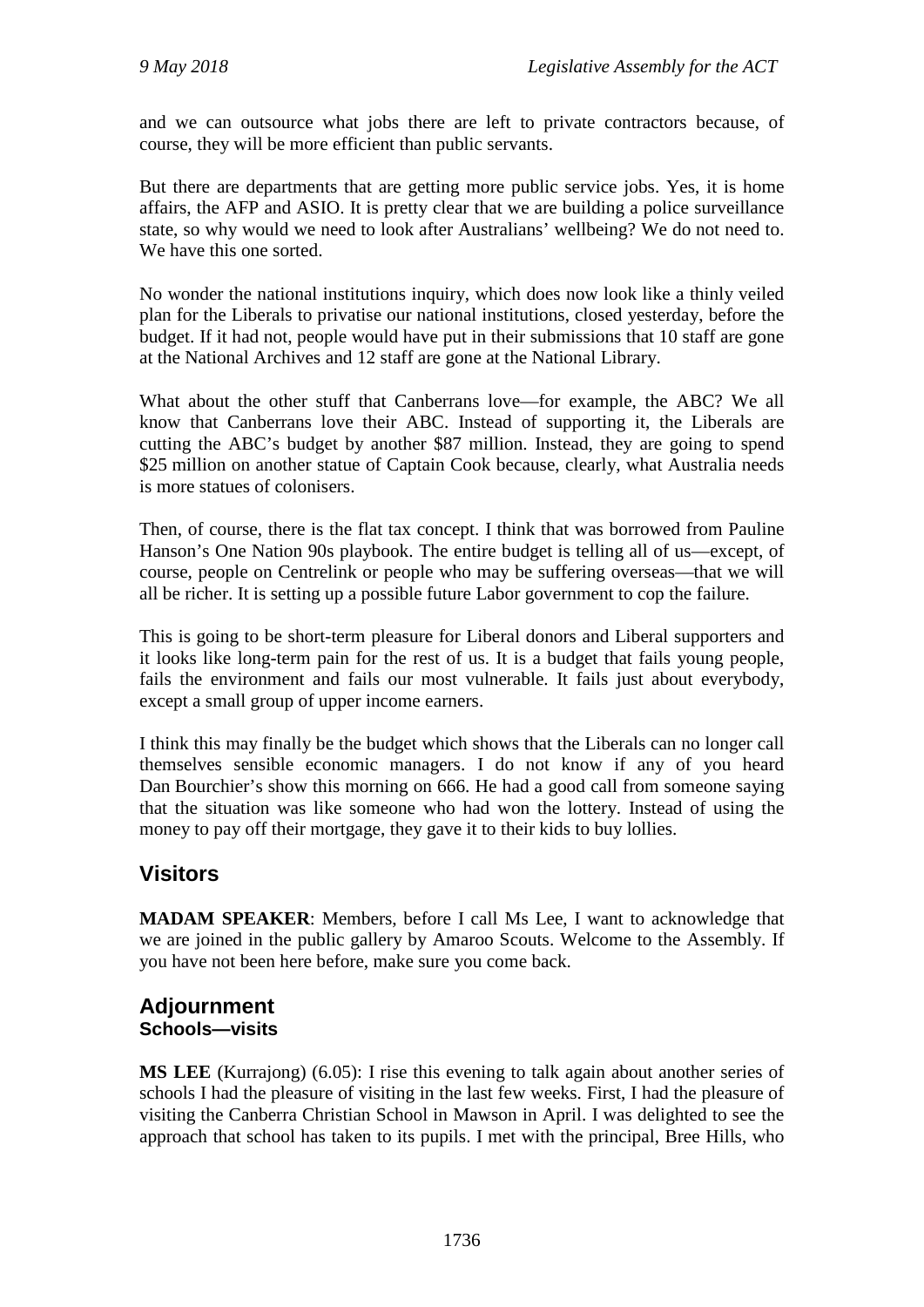had a clear passion for education and a warm, welcoming nature. She made all the students, my staff and me feel very comfortable and welcome at the school.

Mrs Hills showed us around the school's six classrooms that cater for classes pre-K to year 6, their climbing wall, their kitchen garden where they grow their own veggies and later learn how to cook fresh healthy meals. As a small school with approximately 130 students, the tailored methods of education were fascinating. For example, the school uses information from a number of sources to tailor children's abilities to form small learning groups for core subjects like maths.

This year, Canberra Christian School was able to take on a deputy principal and wellbeing officer, Tanya Wells. Her role is pastoral, administrative and teaching some classes from time to time. The position is an important addition to the school's administrative capacity but also stresses the importance the school places on the wellbeing of its students.

I was also able to see the early learning centre, or ELC, which provides an early introduction to schooling for students as young as two. I saw some of the posters the ELC students had been working on around Easter time, motivated by the children's fascination for the development of chicken eggs to chicks.

One of the great takeaways from my visit to the Canberra Christian School was the way limited space and resources posed not a challenge but an opportunity for the school. The school's close relationship with nearby church communities has been a valuable resource, with the church facilities doubling as classrooms and an assembly hall, rather than lying dormant for five days of the week. Similarly, the Emmanuel Christian Assembly church building now doubles as the school's ELC.

The Canberra Christian School is a terrific example of how a successful school is not just a collection of buildings and people but a community—so much so that I am sure many parents will be particularly drawn to the school's monthly date night when parents are encouraged to drop off their kids at the school for activities and a movie while they go out on a well-deserved date.

I was also able to meet with the principal of Trinity Christian School, Mr Ian Hewitt, at their Wanniassa campus, in your electorate, Madam Speaker. It is appropriate that I talk about these schools together, as students at Canberra Christian College have an assured place at Trinity for year 7 and above.

Trinity is a Christian school that was established in 1977. It has grown steadily to its present size, occupying two campuses, in Isabella Plains and Wanniassa. In 2004 the school began taking students to year 12, and in 2016 it opened its ELC. This means that many of its students now have the opportunity to be at the same school for 15 years, from three to 18 years old. This stability and constancy in their lives does lead to a powerful and engaged student and parent community, which contributes massively to the school.

I was able to see the attention Trinity school puts into learning. Having met Mr Hewitt previously at a University of Canberra faculty of education showcase, it was like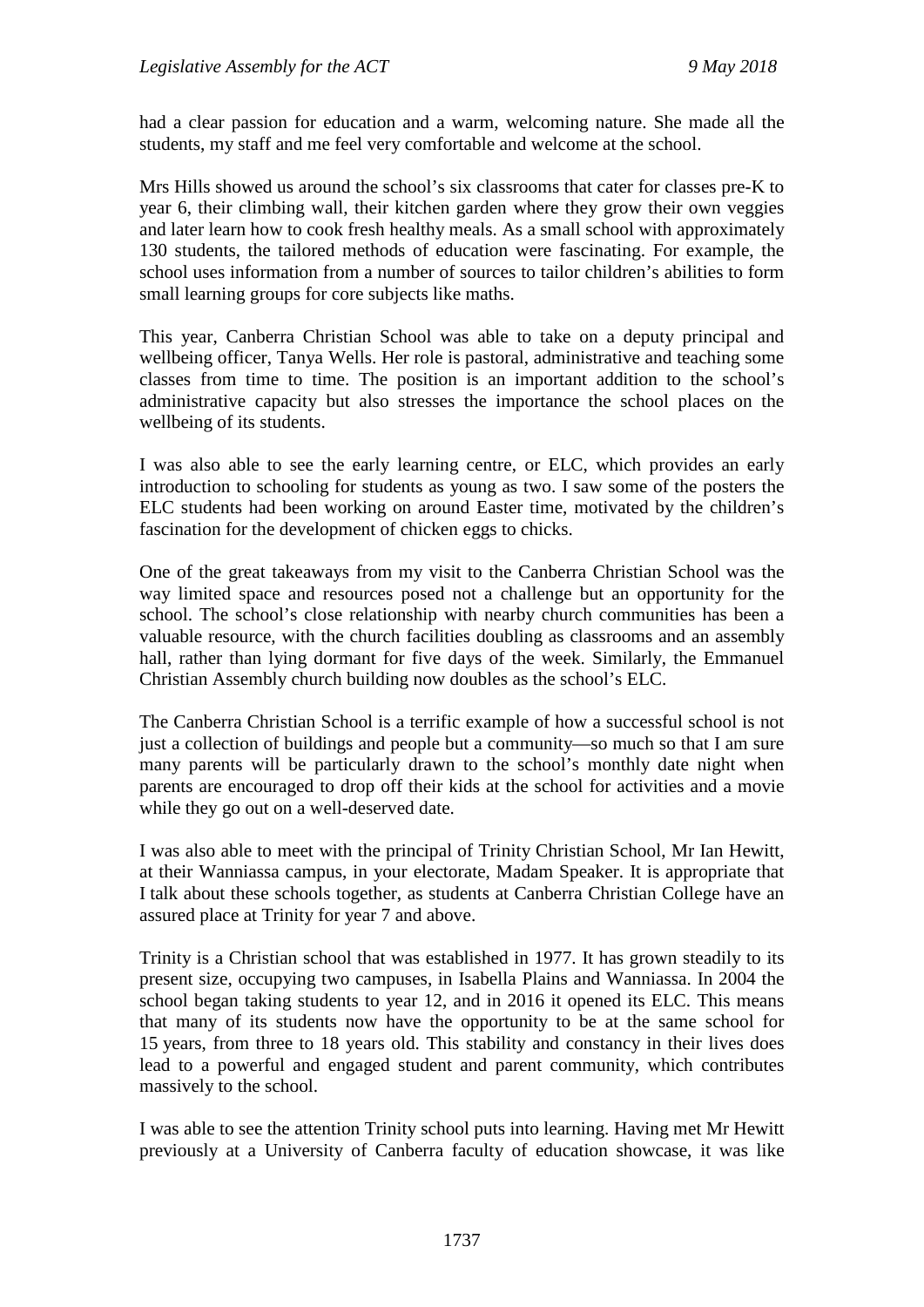seeing a familiar face on his home turf. We had a fascinating discussion about his previous teaching experience, when children were encouraged to engage in project-based learning, allowing a more holistic and real-life learning experience, rather than having silos of learning in separate and unconnected disciplines.

He showed me a book on birds that was produced by a former school he had been at in the UK. The students had worked on it from go to whoa. This covered developing the concept and engaging in brainstorming, teamwork and creativity. It included writing facts about the birds, the science aspect. It covered drawing the birds, which incorporated the art lesson, writing a creative story about the life of the birds incorporating English grammar and creative lessons—all the way through to learning maths and economics by making the book a viable product to produce by calculating how many to print and how much to sell them for to make a profit.

It was a fascinating showcase of what project learning can look like in our classrooms. Mr Hewitt only commenced at Trinity Christian School this year, but I know that he has a big vision and big plans for his school. I wish him and the entire school community all the very best for this academic year. I do thank Mrs Hills and Mr Hewitt for their warm welcome to their schools.

## **Katy Gallagher—tribute**

**MS BERRY** (Ginninderra—Deputy Chief Minister, Minister for Education and Early Childhood Development, Minister for Housing and Suburban Development, Minister for the Prevention of Domestic and Family Violence, Minister for Women and Minister for Sport and Recreation) (6.09): Sadly, the High Court has made its ruling today and found that Katy Gallagher is no longer eligible to sit in the Australian parliament. I am so disappointed for her, and I know that I am not alone in that sentiment. She has been a terrific local representative for 17 years and it is no surprise that she is being given a massive virtual hug over social media by so many people from within our own community and beyond.

Not only has she been a great local representative; she is a decent and kind human, well like and respected by many. Katy's statement following the ruling today reminds us all of her continued integrity and grace. We would all expect nothing less from our Katy. Katy is too good to lose, and I offer her my continued friendship and support no matter what she decides to do from here.

## **Planning—Gungahlin**

**MS ORR** (Yerrabi) (6.10): I rise to speak about the development of a linear park coming to Gungahlin town centre east. As members are already aware, Gungahlin is a rapidly growing area that will only continue to develop with the introduction of light rail. As is to be expected with a growing area, there is a lot of development being undertaken to provide the Gungahlin community with the facilities and infrastructure they need.

One example of this is the Gungahlin town centre east development. A development application for the Gungahlin town centre east development was notified in December 2016 and put forward a layout and zoning proposal for the area directly adjoining the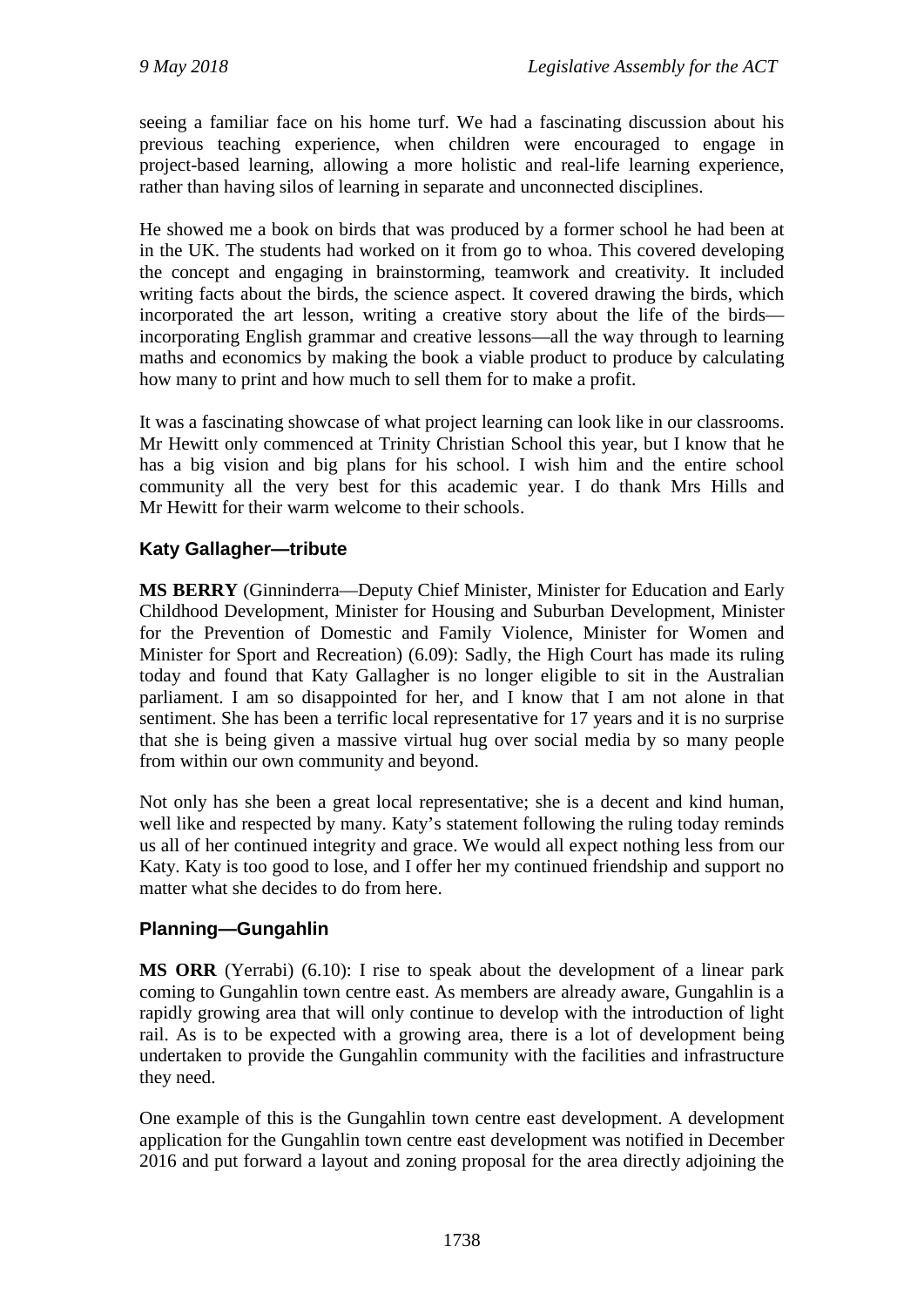eastern side of the existing town centre. The proposal included land for commercial, residential and community facilities as well as roads and associated infrastructure. The DA was approved in early 2017, and infrastructure-enabling works have already begun.

Central to the proposal was a linear park that would run north to south between Anthony Rolfe Avenue and the Mulanggari grasslands. This park presents a great opportunity for a quality public space within the Gungahlin town centre. In my work as a member for Yerrabi, I have been heartened by the contributions our community can make to the development of their town centres when given the opportunity.

Most recently, in working with Giralang residents, I found that giving the community a say in what went into a park before a design proposal was developed allowed them to be included and ultimately more satisfied with the outcome. In speaking directly to many Giralang residents we were able to create a quality space that reflected the community.

While the Gungahlin town centre east development is a greenfield development, it is important to note that there is an established community surrounding the site. And one thing that I have come to appreciate in no uncertain terms is that, as a community, the people of Gungahlin want to have their say when it comes to the development of their town centre, and rightly so.

That is why I am ensuring the Gungahlin community can provide their views about what they want in their new town park. Over the coming months I will be talking with people from the Gungahlin community about what they want from the park, whom they go to the park with, how they will get there, what activities they want to be able to do in the space and much more.

In an effort to reach out and engage with as many people in the Gungahlin community as possible, I will be holding street stalls, knocking on doors of those who live near the proposed park and visiting community forums such as the Gungahlin Community Council. I will be collecting feedback from the people of Gungahlin to provide to the minister for suburban development. I am confident that an engaged and thorough community consultation process will give Gungahlin a quality public space that best reflects their ideas.

One thing Gungahlin residents have already made clear to me is their want of more green spaces within the town centre. Our natural environment is always a point of pride with Canberrans. I have heard time and again that, while understanding the needs for development, Canberrans fear the environmental impacts and the loss of green space. It is important that Gungahlin does not lose its green space or have its environment impaired in the process of development. I am pleased to say a commitment has already been given to develop this linear park in a way that incorporates climate adaptive features, and I am pleased that environmentalism is being given the priority it deserves in discussions about this park.

The climate adaptation focus for the park also gives us the opportunity to set new environmental standards for future development. And it is my hope that through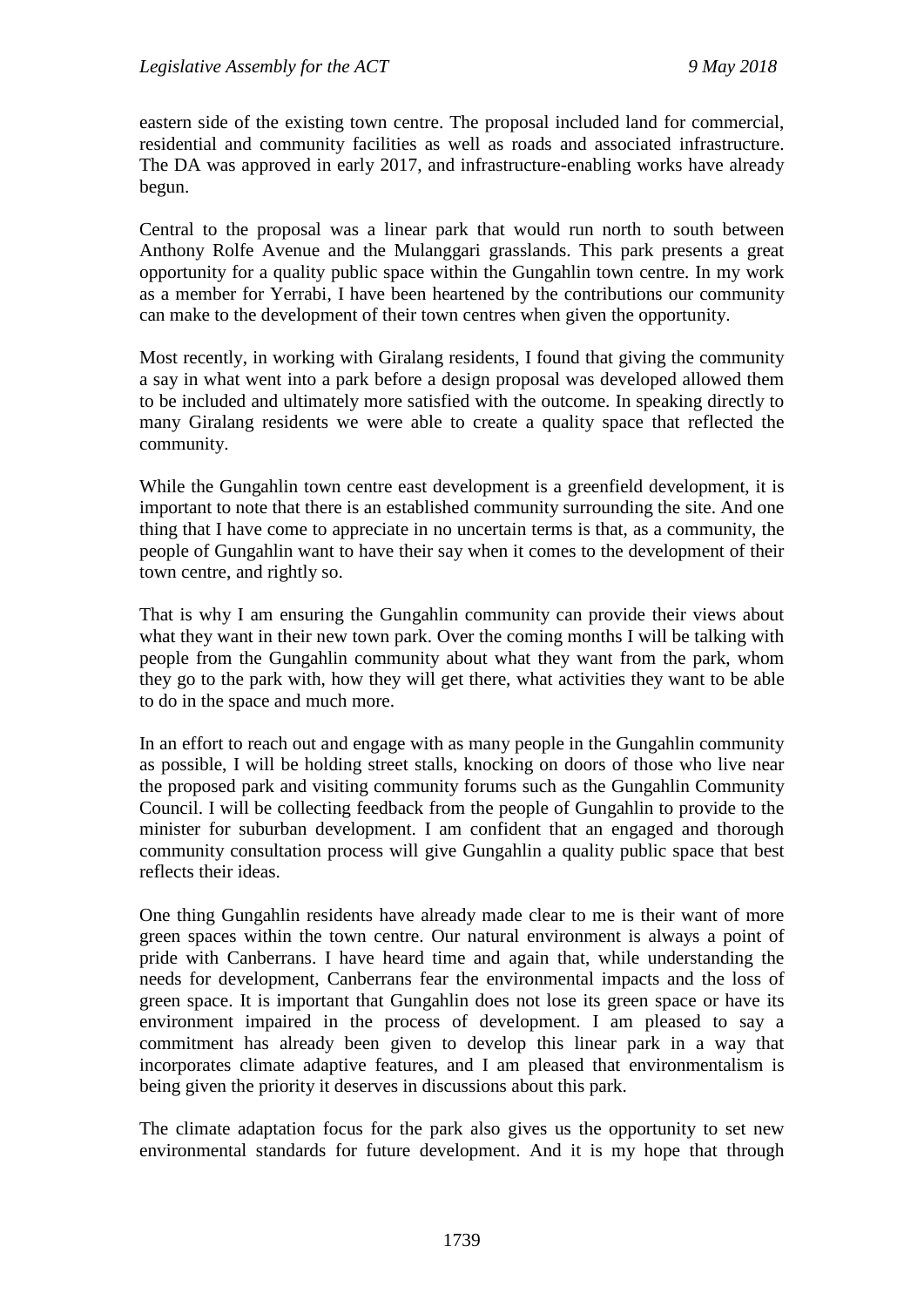consultation and a climate adaptation focus this space will contribute greatly to the Gungahlin area. It will make Gungahlin town centre a more climate resilient town, as well as providing a great space for locals. It has been my experience as a member for Yerrabi that an engaged consultation process makes for a better quality public space. I am proud to be assisting the Gungahlin community in helping to inform the design of the park and look forward to hearing from them.

## **Homelessness—fundraising**

**MR STEEL** (Murrumbidgee) (6.14): I rise to speak about Dave's Camino de Canberra. Proud Canberran and CEO of Professionals Australia David Smith is currently attempting to walk 790 kilometres around the ACT to raise awareness and funds to tackle homelessness. Dave Smith is a regular participant in the Vinnies CEO Sleepout but wants to step up his efforts to raise awareness about homelessness, which affects hundreds of Canberrans, and to raise money for the St Vincent de Paul Society in Canberra. Currently he has raised \$3,600 of his \$4,000 goal. The money raised will go towards helping Canberrans facing homelessness by providing food, housing, education and health services, as well as counselling.

I was pleased to join Dave earlier in the year to walk a leg in my electorate. We started at Kambah village and walked along the Centenary Trail, up Mount Arawang and around Cooleman Ridge and back—around 13 kilometres in total—talking education, health, politics and also our mutual concern about homelessness in Australia and particularly in the ACT. According to Homelessness Australia, 50 out of 10,000 people experience homelessness in the ACT, with the major causes being accommodation, family breakdowns and family violence. We know from the 2016 census that the rate of homelessness has dropped in the ACT by 8.1 per cent, but there are still around 1,596 people experiencing homelessness.

Addressing homelessness is a major focus of the ACT government. Last year Minister Berry, the Minister for Housing and Suburban Development, hosted the housing summit, and the ACT government is well on the way to finalising our new housing strategy. The new housing strategy will address and consider how to reduce homelessness in the ACT, strengthening social housing assistance and increasing housing affordability. The ACT government is also working with St Vincent de Paul to alleviate homelessness and provide services to those who are sleeping rough.

In conclusion, I commend all Canberrans participating in events to raise awareness and funds to address homelessness, including the Vinnies CEO Sleepout, which is coming up on 21 June. Dave Smith is also inviting Canberrans to join him on his walks and to share in ideas and good conversation along the way. Dave is well on his way to achieving his 790 kilometre milestone, and I encourage everyone to get involved.

# **Katy Gallagher—tribute**

**MR GENTLEMAN** (Brindabella—Minister for Police and Emergency Services, Minister for the Environment and Heritage, Minister for Planning and Land Management and Minister for Urban Renewal) (6.15): I, too, want to raise my